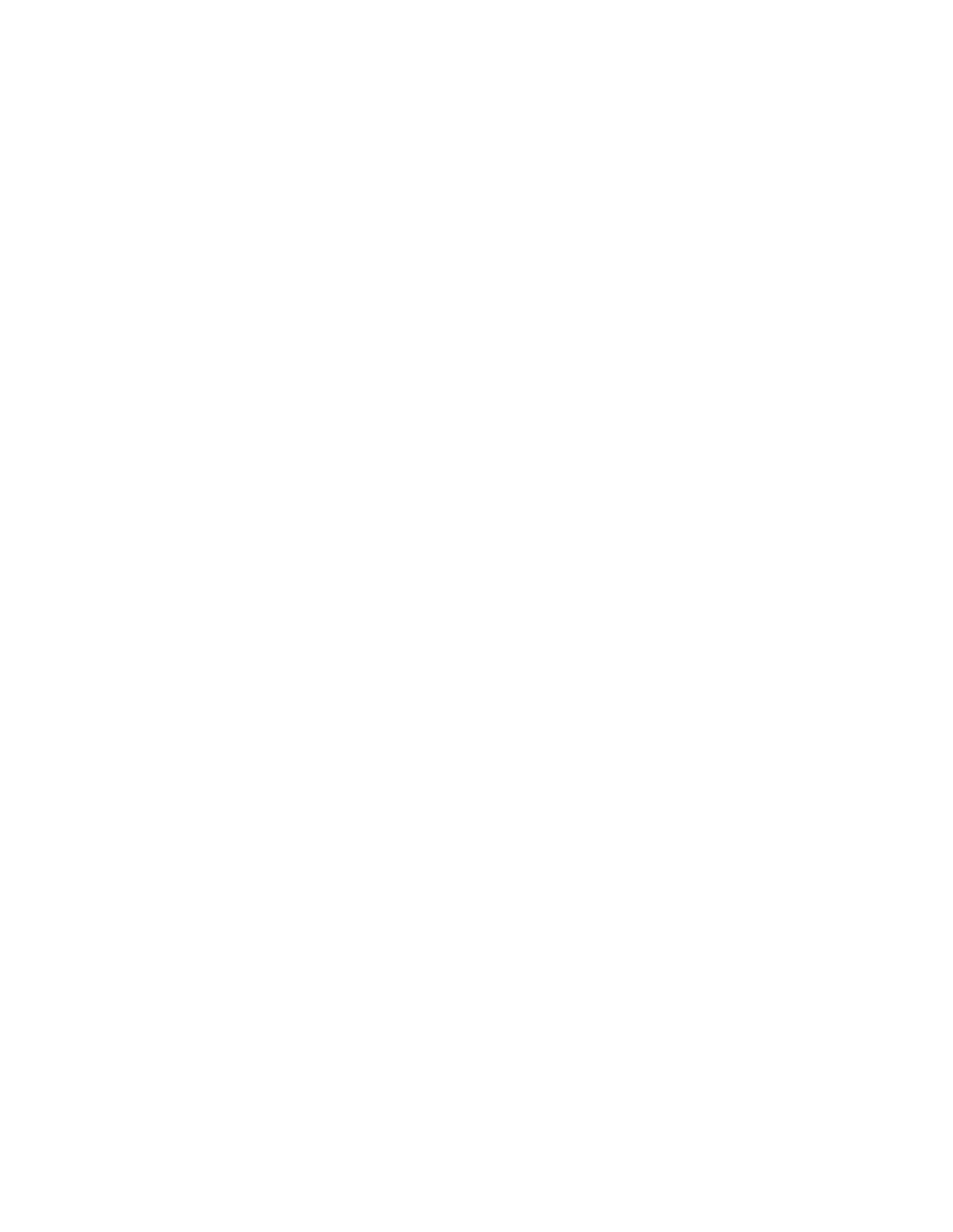### **INFINITY PHARMACEUTICALS, INC.**

#### **NOTICE OF 2022 ANNUAL MEETING OF STOCKHOLDERS**

## **Location of Annual Meeting: 1100 Massachusetts Avenue, Floor 4, Cambridge, Massachusetts 02138**

#### **Date of Annual Meeting: June 16, 2022**

To Our Stockholders:

We invite you to our 2022 Annual Meeting of Stockholders on Thursday, June 16, 2022 at 8:30 a.m., Eastern Time (which we refer to as the ''Annual Meeting''). Stockholders of record at the close of business on April 18, 2022 are entitled to notice of and to vote at the Annual Meeting or any adjournment thereof. Our stock transfer books will remain open for the purchase and sale of our common stock.

At the meeting, stockholders will consider and vote upon the following matters:

- 1. the election of eight directors to serve for a one-year term expiring at the 2023 annual meeting of stockholders;
- 2. an advisory vote on the approval of the compensation of our named executive officers;
- 3. the amendment of our 2019 Equity Incentive Plan to reserve an additional 6,500,000 shares of common stock for issuance thereunder;
- 4. the ratification of the appointment of Ernst & Young LLP as our independent registered public accounting firm for the fiscal year ending December 31, 2022; and
- 5. the transaction of such other business as may properly come before the meeting or any adjournment thereof.

If you are a stockholder of record, you may submit your proxy (1) over the Internet at www.proxyvote.com, (2) by telephone at 1-800-690-6903, or (3) by mail, or you may vote in person at the meeting. For specific instructions, please refer to the second page of the accompanying proxy statement and the instructions on the proxy card relating to the Annual Meeting. Proxies submitted over the Internet or by telephone must be received by 11:59 p.m. Eastern Time on June 15, 2022.

If you are a stockholder whose shares are held in ''street name'' by a bank or brokerage firm, your bank or brokerage firm will provide you a voting instruction form, which you may use to direct how your shares will be voted. **You must instruct your broker how to vote with respect to the election of directors (Proposal 1), the advisory vote on the compensation of our named executive officers (Proposal 2), and the amendment to our 2019 Equity Incentive Plan (Proposal 3) because your broker cannot exercise its discretion to vote on these proposals on your behalf.** Many banks and brokerage firms also offer the option of voting over the Internet or by telephone, instructions for which would be provided by your bank or brokerage firm on your voting instruction form.

We hope that you will attend the Annual Meeting. **Whether or not you plan to attend, we urge you to vote your shares over the Internet or by telephone, or to complete, date, sign and return the enclosed proxy card in the accompanying postage-prepaid envelope.** A prompt response will greatly facilitate arrangements for the Annual Meeting, and your cooperation is appreciated. Stockholders who attend the meeting may vote their stock personally, even if they have previously submitted their proxies.

By Order of the Board of Directors,

Seth A. Tasker Senior Vice President, Chief Business Officer, and **Secretary** 

Cambridge, Massachusetts April 25, 2022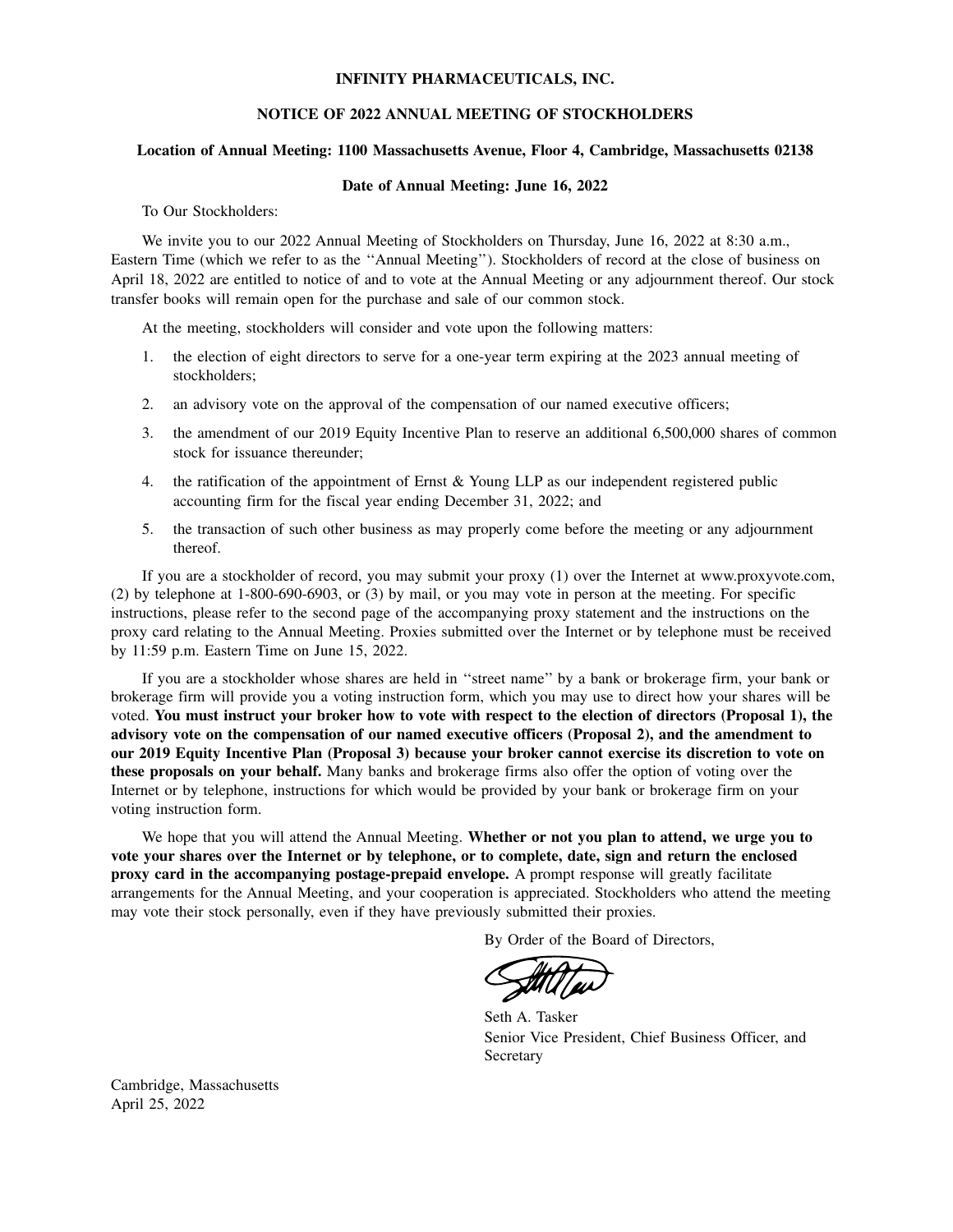# **TABLE OF CONTENTS**

| IMPORTANT NOTICE REGARDING THE AVAILABILITY OF PROXY MATERIALS                         |
|----------------------------------------------------------------------------------------|
| INFORMATION ABOUT THE ANNUAL MEETING AND VOTING                                        |
|                                                                                        |
| STOCK OWNERSHIP OF CERTAIN BENEFICIAL OWNERS AND MANAGEMENT                            |
|                                                                                        |
|                                                                                        |
|                                                                                        |
|                                                                                        |
|                                                                                        |
|                                                                                        |
|                                                                                        |
|                                                                                        |
|                                                                                        |
|                                                                                        |
|                                                                                        |
|                                                                                        |
|                                                                                        |
|                                                                                        |
|                                                                                        |
|                                                                                        |
|                                                                                        |
|                                                                                        |
|                                                                                        |
|                                                                                        |
|                                                                                        |
|                                                                                        |
| Securities Authorized for Issuance under Equity Compensation Plans                     |
| PROPOSAL 2-ADVISORY VOTE ON THE COMPENSATION OF OUR NAMED EXECUTIVE                    |
|                                                                                        |
| PROPOSAL 3—APPROVAL OF AMENDMENT TO 2019 EQUITY INCENTIVE PLAN                         |
|                                                                                        |
|                                                                                        |
| Determination of the Number of Shares for the 2019 Plan, as Amended by Amendment No. 2 |
|                                                                                        |
|                                                                                        |
|                                                                                        |
| PROPOSAL 4-RATIFICATION OF APPOINTMENT OF INDEPENDENT REGISTERED PUBLIC                |
|                                                                                        |
|                                                                                        |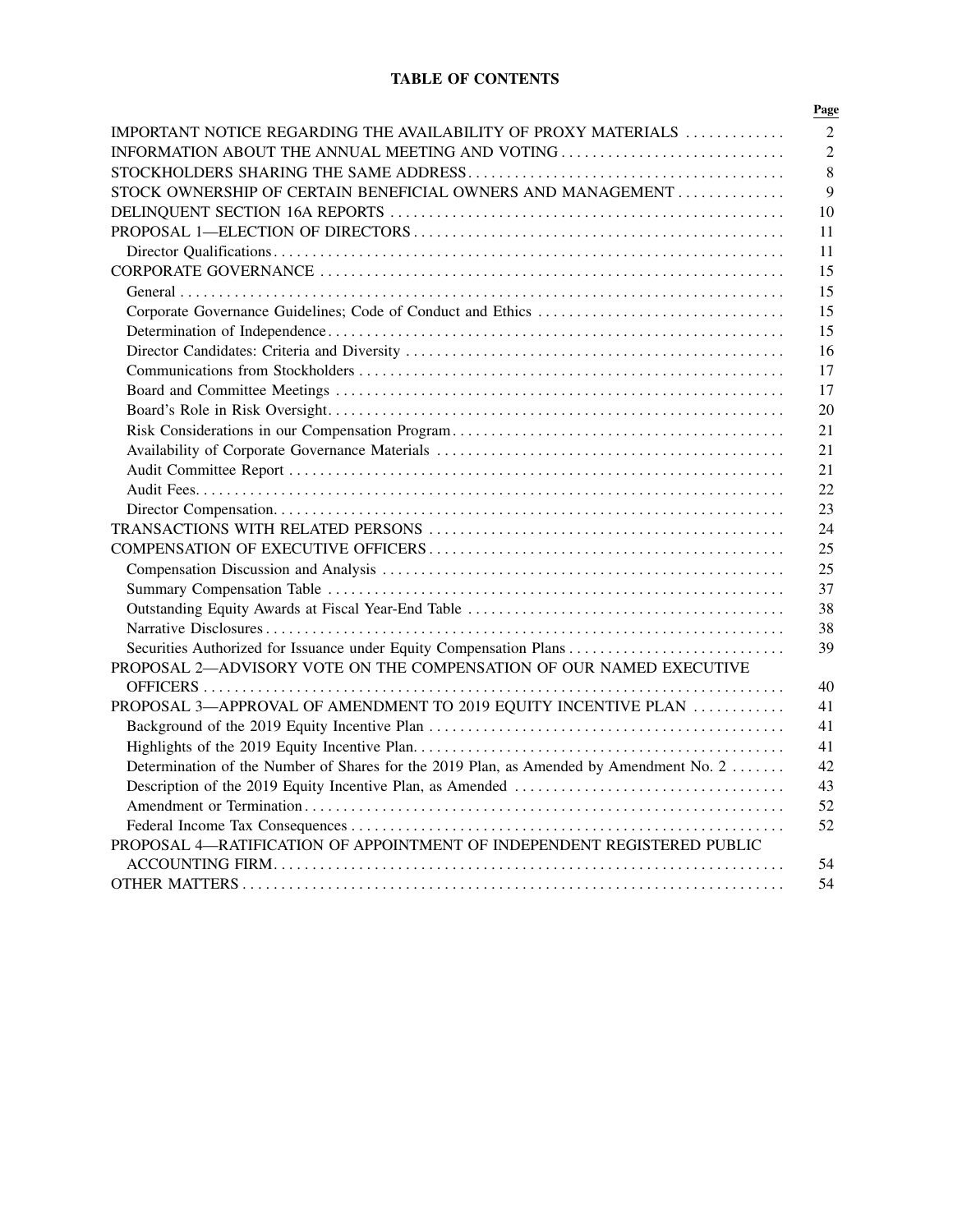### **INFINITY PHARMACEUTICALS, INC.**

### **PROXY STATEMENT FOR 2022 ANNUAL MEETING OF STOCKHOLDERS**

## **Location of Annual Meeting: 1100 Massachusetts Avenue, Floor 4, Cambridge, Massachusetts 02138**

#### **Date of Annual Meeting: June 16, 2022**

This proxy statement contains information about our 2022 Annual Meeting of Stockholders, which will be held on Thursday, June 16, 2022, beginning at 8:30 a.m. Eastern Time at 1100 Massachusetts Avenue, Floor 4, Cambridge, Massachusetts 02138, and which we refer to as the ''Annual Meeting.'' Stockholders of record at the close of business on April 18, 2022 are entitled to notice of and to vote at the Annual Meeting or any adjournment thereof. You may obtain further directions to the Annual Meeting by contacting our investor relations department at 1100 Massachusetts Avenue, Floor 4, Cambridge, Massachusetts 02138; telephone:  $(617)$  453-1198; e-mail: irpr\_info@infi.com.

This proxy statement is furnished in connection with the solicitation of proxies by our Board of Directors for use at the Annual Meeting and at any adjournment of that meeting. All proxies will be voted in accordance with the instructions they contain. If you do not specify your voting instructions on your proxy, it will be voted in accordance with the recommendations of our Board of Directors. You may revoke your proxy at any time before it is exercised at the meeting by giving our corporate secretary, Seth A. Tasker, written notice to that effect. He may be contacted at 1100 Massachusetts Avenue, Floor 4, Cambridge, Massachusetts 02138; telephone: (617) 453-1312; e-mail: seth.tasker@infi.com.

These proxy materials, together with our annual report to stockholders for our 2021 fiscal year, will first be mailed to stockholders on or about April 25, 2022.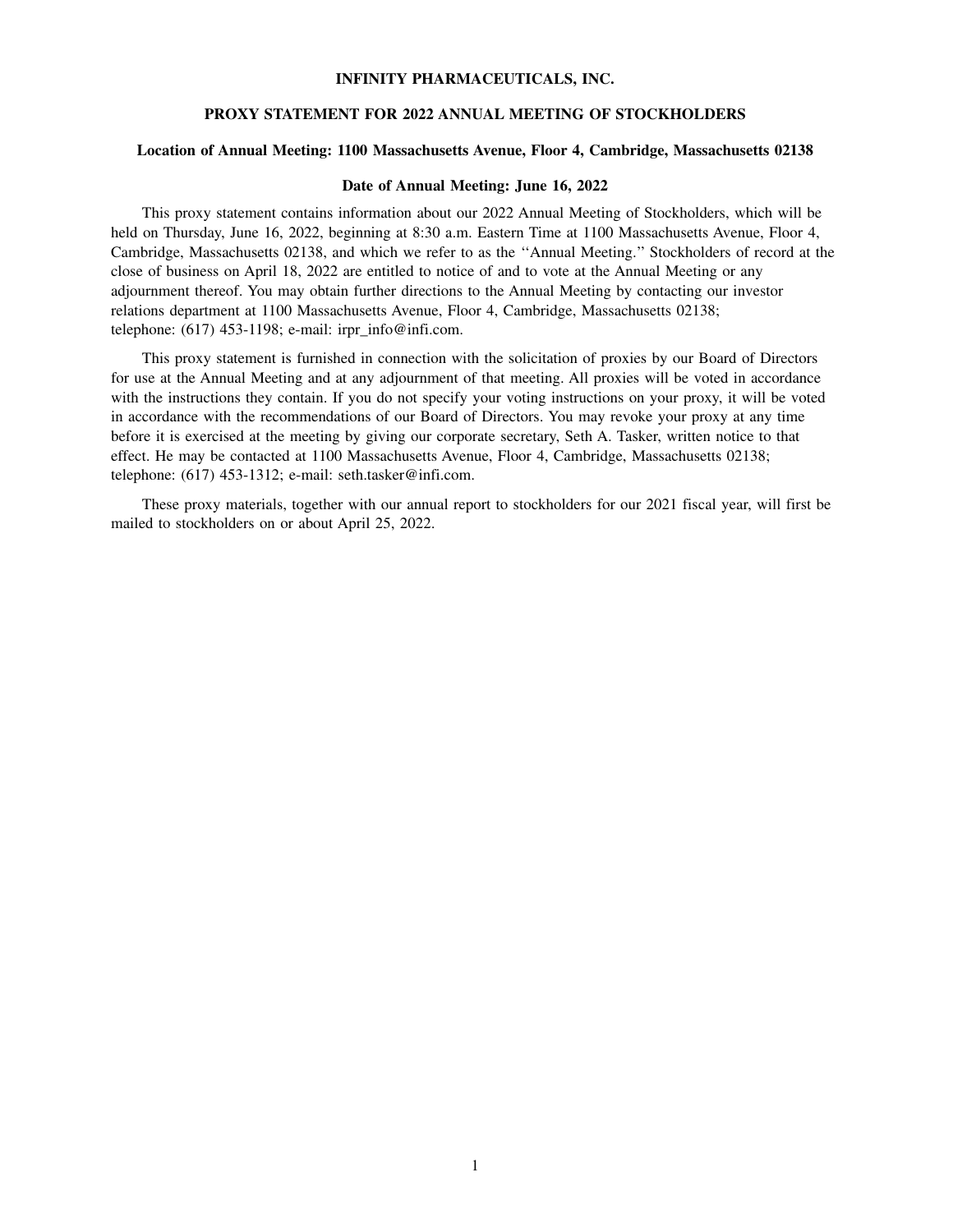## **Important Notice Regarding the Availability of Proxy Materials for the Annual Meeting of Stockholders to be Held on June 16, 2022 at 8:30 AM Eastern Time at 1100 Massachusetts Avenue, Floor 4, Cambridge, Massachusetts, 02138**

**This proxy statement and our annual report to stockholders for the 2021 fiscal year are available for viewing, printing and downloading at www.infi.com/proxy.**

## **INFORMATION ABOUT THE ANNUAL MEETING AND VOTING**

| Q. | What is the<br>purpose of the<br><b>Annual Meeting?</b> | A. | At the Annual Meeting, stockholders will consider and vote on the following<br>matters:                                                                                                                                                                                                                                                                                                                                                                                                                                                                                                                                                                                                                                                        |
|----|---------------------------------------------------------|----|------------------------------------------------------------------------------------------------------------------------------------------------------------------------------------------------------------------------------------------------------------------------------------------------------------------------------------------------------------------------------------------------------------------------------------------------------------------------------------------------------------------------------------------------------------------------------------------------------------------------------------------------------------------------------------------------------------------------------------------------|
|    |                                                         |    | 1.<br>the election of eight directors to serve for a one-year term expiring at the<br>2023 annual meeting of stockholders;<br>2.<br>an advisory vote on the approval of the compensation of our named<br>executive officers;<br>3.<br>approval of the amendment of our 2019 Equity Incentive Plan to reserve<br>an additional 6,500,000 shares of common stock for issuance thereunder;<br>the ratification of the appointment of Ernst $&$ Young LLP as our<br>4.<br>independent registered public accounting firm for the fiscal year ending<br>December 31, 2022; and<br>5.<br>the transaction of such other business as may properly come before the<br>Annual Meeting or any adjournment thereof.                                         |
| Q. | Who can vote?                                           | A. | To be able to vote, you must have been a stockholder of record at the close of<br>business on April 18, 2022. This date is the record date for the Annual<br>Meeting.                                                                                                                                                                                                                                                                                                                                                                                                                                                                                                                                                                          |
|    |                                                         |    | Stockholders of record at the close of business on April 18, 2022 are entitled to<br>vote on each proposal at the Annual Meeting. The number of outstanding shares<br>entitled to vote on each proposal at the meeting is 89,155,311 shares of our<br>common stock. The list of our stockholders of record will be available, via link,<br>during the Annual Meeting. In addition, we will make available a list of<br>stockholders of record as of the record date for inspection by stockholders for any<br>purpose germane to the Annual Meeting during the ten days preceding the Annual<br>Meeting. To access the stockholder list during this time, please send your request,<br>and proof of ownership, by email to irpr_info@infi.com. |
| Q. | How many votes do A.<br>I have?                         |    | Each share of our common stock that you owned on the record date entitles you to<br>one vote on each of the eight director-nominees and one vote on each other matter<br>voted on at the Annual Meeting.                                                                                                                                                                                                                                                                                                                                                                                                                                                                                                                                       |
| Q. | Is my vote<br>important?                                | A. | Your vote is important no matter how many shares you own. Please take the<br>time to vote. Take a moment to read the instructions below. Choose the way to<br>vote that is easiest and most convenient for you and cast your vote as soon as<br>possible.                                                                                                                                                                                                                                                                                                                                                                                                                                                                                      |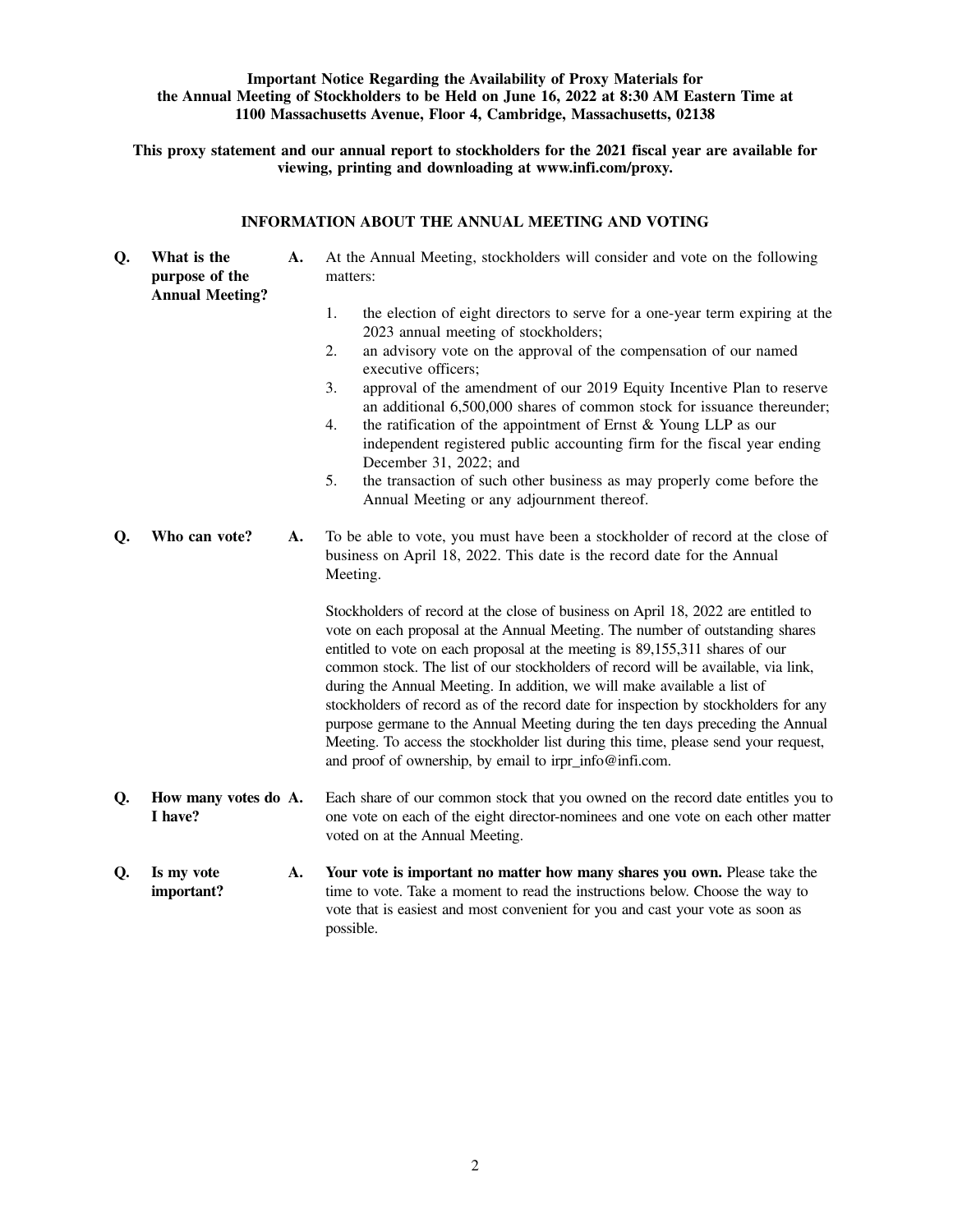- **Q.** How do I vote? A. If you are the "record holder" of your shares, meaning that you own your shares in your own name and not through a bank or brokerage firm, you may vote in one of four ways:
	- 1. **You may vote over the Internet**. If you have Internet access, you may vote your shares at www.proxyvote.com by following the instructions on that site or on the ''Vote by Internet'' instructions on the enclosed proxy card.
	- 2. **You may vote by telephone**. You may vote your shares by calling 1-800-690-6903 and following the instructions provided or following the ''Vote by Phone'' instructions on the enclosed proxy card.
	- 3. **You may vote by mail**. You may vote by completing and signing the proxy card enclosed with this proxy statement and promptly mailing it in the enclosed postage-prepaid envelope. You do not need to put a stamp on the enclosed envelope if you mail it from the United States. The shares you own will be voted according to your completed proxy card. If you sign and return the proxy card, but do not give any instructions on a particular matter described in this proxy statement, the shares you own will be voted in accordance with the recommendations of our Board of Directors.
	- 4. **You may vote in person at the Annual Meeting**. If you attend the meeting, you may vote by delivering your completed proxy card in person or by completing a ballot. Ballots will be available at the meeting.

### *Our Board of Directors recommends that you vote ''FOR'' each of the nominees for director and ''FOR'' Proposals 2, 3, and 4.*

- **A.** Yes. You can change your vote and revoke your proxy at any time before the polls close at the meeting. To do so you must do one of the following:
	- 1. Sign another proxy card with a later date;
	- 2. Give our corporate secretary written notice before or at the meeting that you want to revoke your proxy; or
	- 3. Vote online during the meeting.

Your attendance at the Annual Meeting alone will not change your vote or revoke your proxy.

**shares are held by a bank or brokerage firm in ''street name''? A.** If the shares you own are held in the name of a bank or brokerage firm, also known as ''street name,'' that bank or brokerage firm, as the record holder of your shares, is required to vote your shares according to your instructions. In order to vote your shares held in ''street name,'' you will need to follow the directions your bank or brokerage firm provides you. Many brokers also offer the option of voting over the Internet or by telephone, instructions for which would be provided by your bank or brokerage firm on your vote instruction form.

> If you do not give instructions to your bank or brokerage firm, it will still be able to vote your shares with respect to certain ''discretionary'' items. The ratification of the appointment of Ernst & Young LLP as our independent registered public accounting firm (Proposal 4) is such a ''discretionary'' item. However, your bank or brokerage firm will not be allowed to vote your shares with respect to certain ''non-discretionary'' items. **The election of directors (Proposal 1), the advisory vote on executive compensation (Proposal 2), and the amendment to our 2019 Equity Incentive Plan (Proposal 3) are such ''non-discretionary'' items. If you do not instruct your bank or brokerage firm how to vote with respect to these ''non-discretionary'' items, your bank or brokerage firm will not vote with respect to those proposals and those votes will be counted as ''broker**

**Q. Can I change my vote after I have mailed my proxy card or after I have voted my shares over the Internet or by telephone?**

**Q. Can I vote if my**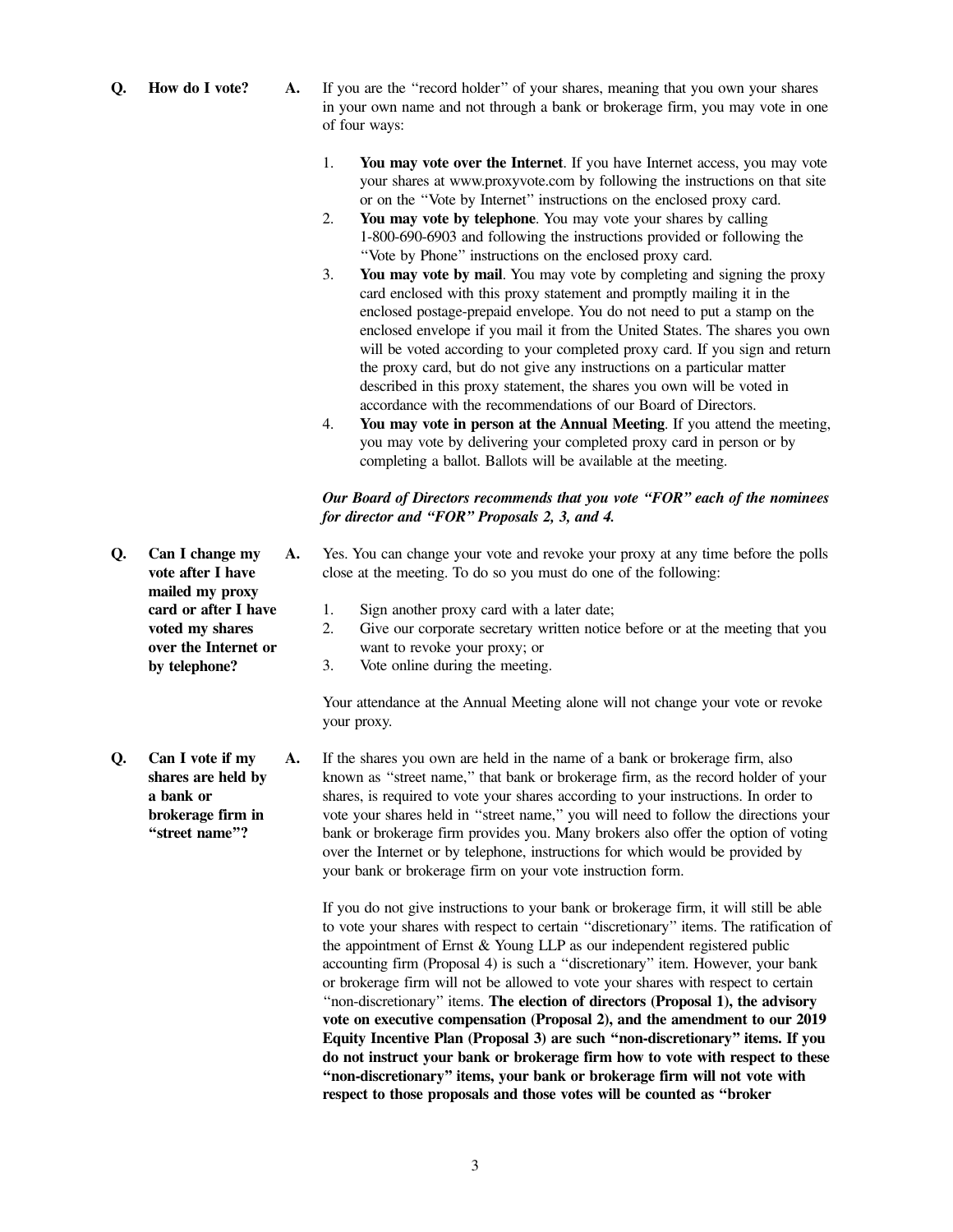**non-votes."** "Broker non-votes" are shares that are held in street name by a bank or brokerage firm that indicates on its proxy that it does not have or did not exercise discretionary authority to vote on a particular matter.

If your shares are held in street name, you must bring an account statement or letter from your bank or brokerage firm showing that you are the beneficial owner of the shares as of the record date in order to vote those shares at the meeting, and you will need to obtain a proxy card from your bank or brokerage firm.

- **Q. How do I vote my 401(k) shares? A.** If you participate in the Infinity Pharmaceuticals Stock Fund through the Company's  $401(k)$  Plan and Trust, or  $401(k)$  Plan, your proxy will also serve as a voting instruction for Principal Trust Company, or Principal, which serves as trustee of the 401(k) Plan, with respect to shares of our common stock held in your 401(k) Plan account, or 401(k) Plan shares, as of the record date. You should sign the proxy card and return it in the enclosed envelope to Broadridge Financial Solutions, Inc., or you may submit your proxy over the Internet or by telephone by following the instructions on the enclosed proxy card. Broadridge will notify Principal of the manner in which you have directed your 401(k) Plan shares to be voted. Principal will vote your 401(k) Plan shares as of the record date in the manner that you direct. If Broadridge does not receive your voting instructions from you by 11:59 p.m. Eastern Time on June 13, 2022, Principal will vote your  $401(k)$  plan shares in the same proportion as those  $401(k)$  shares for which Principal has received proper direction for such matter.
- **Q. What constitutes a quorum? A.** In order for business to be conducted at the meeting, a quorum must be present online during the Annual Meeting or represented by valid proxies. For each of the proposals to be presented at the meeting, a quorum consists of the holders of a majority of the shares of common stock issued and outstanding on April 18, 2022, the record date, or at least 44,577,656 shares.

Shares of common stock represented online during the Annual Meeting or by proxy (including broker non-votes and shares that abstain or do not vote with respect to a particular proposal to be voted upon) will be counted for the purpose of determining whether a quorum exists at the meeting for that proposal.

If a quorum is not present, the meeting will be adjourned until a quorum is obtained.

**Q. What vote is required for each item, and how will A.** Each share of common stock will be counted as one vote according to the instructions contained on a proper proxy card, whether submitted by mail, over the Internet or by telephone, or on a ballot voted in person at the Annual Meeting.

> *Proposal 1: Election of directors.* Under our bylaws, a nominee will be elected to our Board of Directors if the votes cast ''for'' the nominee's election exceed the votes cast ''against'' the nominee's election. If the shares you own are held in street name by a bank or brokerage firm, that bank or brokerage firm, as the record holder of your shares, is required to vote your shares according to your instructions. **If you do not instruct your bank or brokerage firm how to vote with respect to this proposal, your bank or brokerage firm will not vote with respect to this proposal.** Abstentions and broker non-votes do not count as votes ''for'' or ''against'' and therefore have no effect on the outcome of the voting. If an uncontested incumbent director nominee does not receive a majority of votes ''for'' his or her election, under Delaware law the director would continue to serve on the Board of Directors as a ''holdover director.'' However, under the director election provision of our bylaws, any incumbent director who is a holdover director whose

**votes be counted?**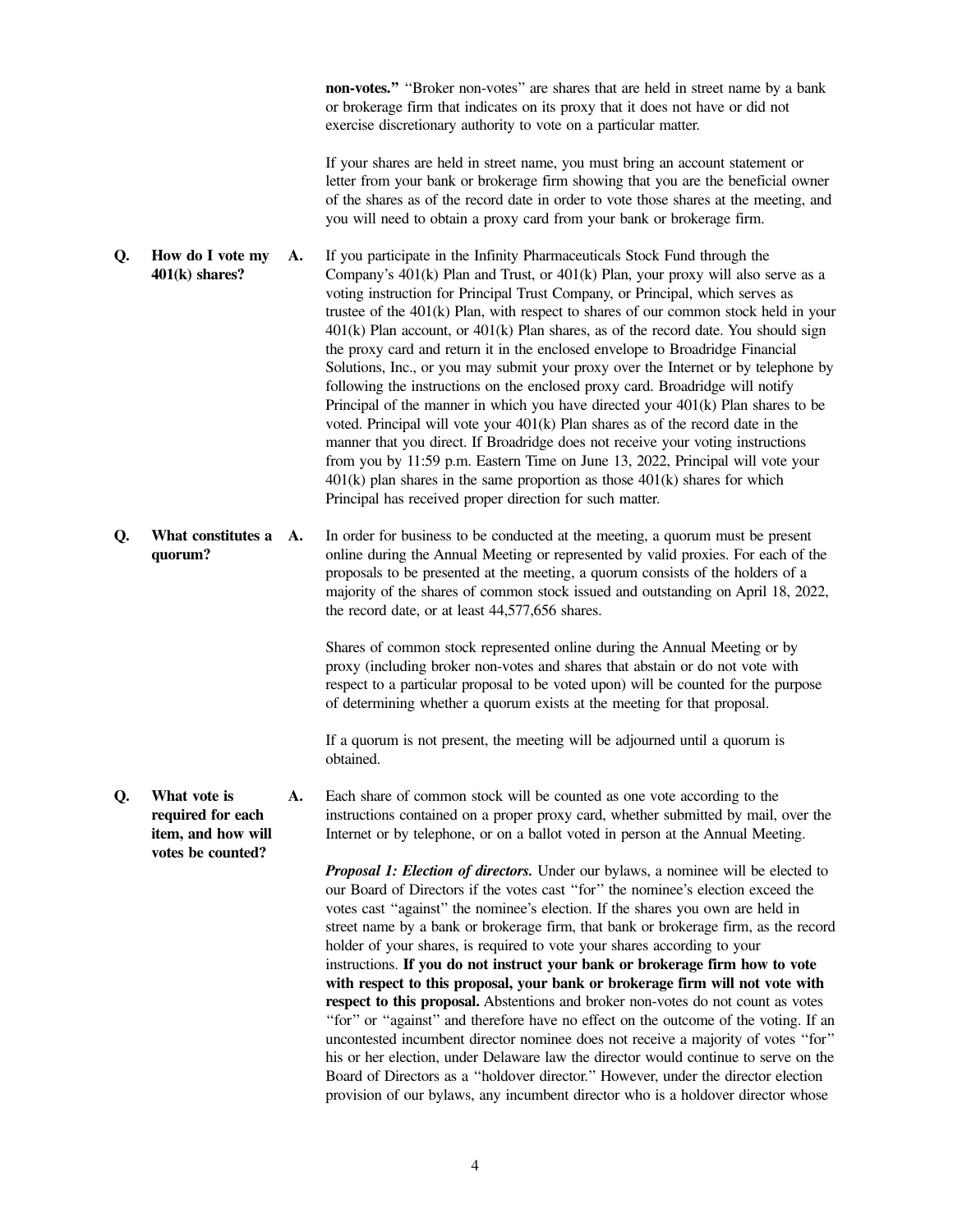successor has not been elected by stockholders would be required to offer to resign from our Board of Directors. Our Board of Directors, acting through the Nominating and Corporate Governance Committee, will then decide whether to accept or reject the resignation, or whether other action should be taken. We will publicly disclose our Board of Directors' decision and its reasoning with regard to the tendered resignation.

*Proposal 2: Advisory Vote on the Compensation of our Named Executive Officers*. The approval of the advisory vote on the compensation of our named executive officers requires the affirmative vote of the holders of a majority in voting power of shares present at the Annual Meeting, in person or by proxy, and entitled to vote on the proposal. If the shares you own are held in street name by a bank or brokerage firm, that bank or brokerage firm, as the record holder of your shares, is required to vote your shares according to your instructions. **If you do not instruct your bank or brokerage firm how to vote with respect to this proposal, your bank or brokerage firm will not vote your shares with respect to this proposal.** These broker non-votes will have no effect on the outcome of the voting. If you vote to ''abstain'' on this proposal, your shares will not be voted ''for'' or ''against'' the proposal, which has the same effect as a vote against the proposal.

*Proposal 3: Approval of Amendment to our 2019 Equity Incentive Plan*. Under our bylaws, the affirmative vote of a majority of the total voting power of shares of our common stock present in person at the annual meeting or by proxy and entitled to vote on the proposal is needed to approve the amendment to the 2019 Equity Incentive Plan and reserve 6,500,000 additional shares of our common stock for future issuance under the plan. If the shares you own are held in street name by a bank or brokerage firm, that bank or brokerage firm, as the record holder of your shares, is required to vote your shares according to your instructions. **If you do not instruct your bank or brokerage firm how to vote with respect to this proposal, your bank or brokerage firm will not vote with respect to this proposal.** These broker non-votes will have no effect on the outcome of the voting. If you vote to ''abstain'' on this item, your shares will not be voted ''for'' or ''against'' the proposal, which has the same effect as a vote against the proposal.

*Proposal 4: Ratification of the appointment of our independent registered public accounting firm.* The ratification of the appointment of Ernst & Young LLP as our independent registered public accounting firm for the fiscal year ending December 31, 2022 requires the affirmative vote of the holders of a majority in voting power of shares present at the Annual Meeting, in person or by proxy, and entitled to vote on the proposal. If the shares you own are held in street name by a bank or brokerage firm, that bank or brokerage firm, as the record holder of your shares, is required to vote your shares according to your instructions. **If you do not provide instructions, the bank or brokerage firm may vote your shares or leave them unvoted resulting in a broker non-vote.** These broker non-votes will have no effect on the outcome of the voting. If you vote to ''abstain'' from voting, your shares will not be voted ''for'' or ''against'' the proposal, which has the same effect as a vote against the proposal.

**Q. Who will count the votes? A.** The votes will be counted, tabulated and certified by Broadridge Financial Solutions, Inc.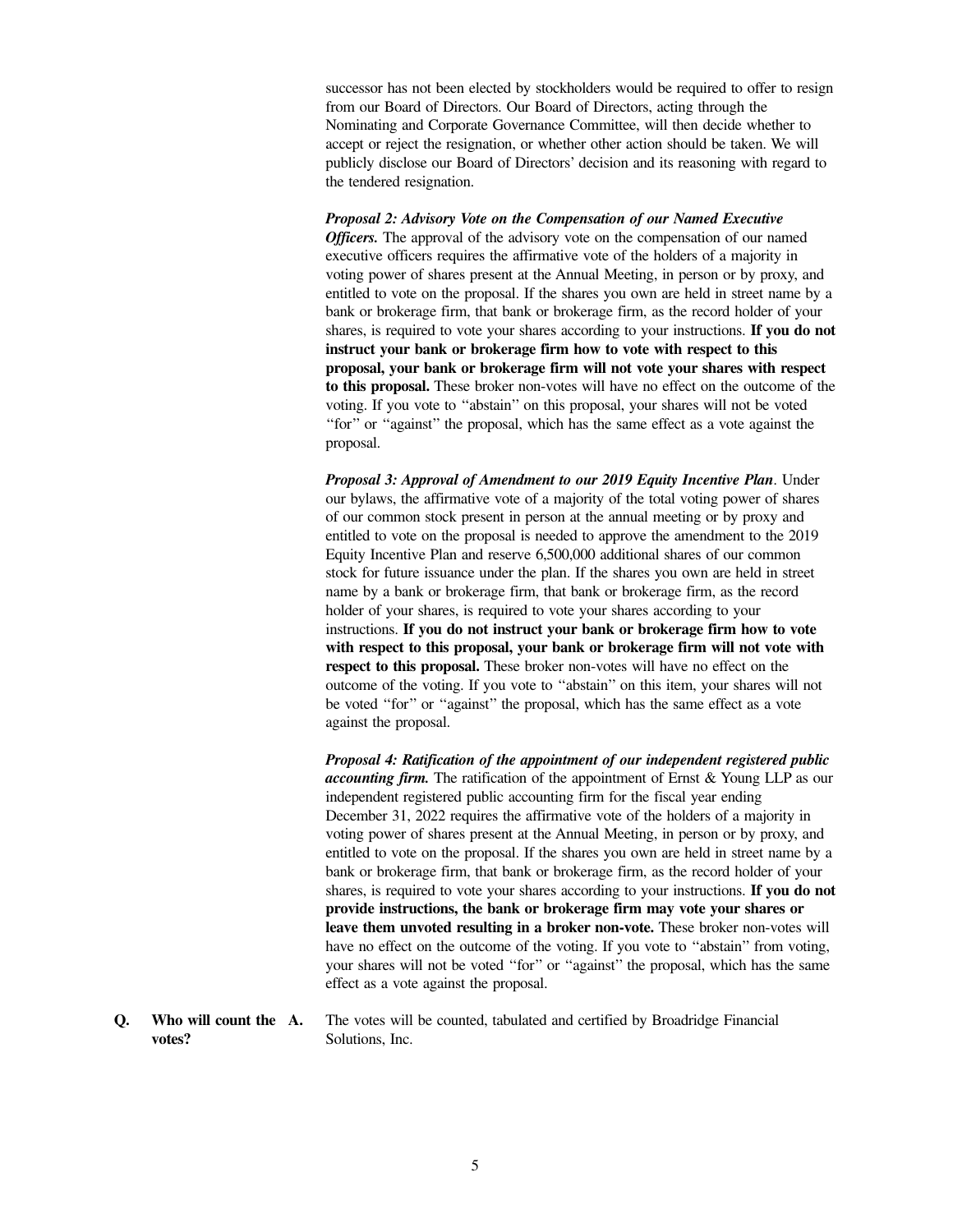| Q. | Will my vote be<br>kept confidential?                                                                                        | A. | Yes, your vote will be kept confidential and we will not disclose your vote, unless<br>(1) we are required to do so by law (including in connection with the pursuit or<br>defense of a legal or administrative action or proceeding), or (2) there is a<br>contested election for the Board of Directors. The inspector of election will<br>forward any written comments that you make on the proxy card to management<br>without providing your name, unless you expressly request disclosure on your<br>proxy card.                                                                                                                                                                                                                                                                                                                                                                                                                                                                           |
|----|------------------------------------------------------------------------------------------------------------------------------|----|--------------------------------------------------------------------------------------------------------------------------------------------------------------------------------------------------------------------------------------------------------------------------------------------------------------------------------------------------------------------------------------------------------------------------------------------------------------------------------------------------------------------------------------------------------------------------------------------------------------------------------------------------------------------------------------------------------------------------------------------------------------------------------------------------------------------------------------------------------------------------------------------------------------------------------------------------------------------------------------------------|
| Q. | How does the<br><b>Board of Directors</b>                                                                                    | А. | Our Board of Directors recommends that you vote:                                                                                                                                                                                                                                                                                                                                                                                                                                                                                                                                                                                                                                                                                                                                                                                                                                                                                                                                                 |
|    | recommend that I<br>vote on the<br>proposals?                                                                                |    | FOR the election of each of the eight nominees to serve on our board of directors,<br>each for a one-year term;                                                                                                                                                                                                                                                                                                                                                                                                                                                                                                                                                                                                                                                                                                                                                                                                                                                                                  |
|    |                                                                                                                              |    | FOR the approval of the advisory vote on the compensation of our named<br>executive officers;                                                                                                                                                                                                                                                                                                                                                                                                                                                                                                                                                                                                                                                                                                                                                                                                                                                                                                    |
|    |                                                                                                                              |    | FOR the approval of the amendment to our 2019 Equity Incentive Plan to reserve<br>an additional 6,500,000 shares of our common stock for future issuance under that<br>plan; and                                                                                                                                                                                                                                                                                                                                                                                                                                                                                                                                                                                                                                                                                                                                                                                                                 |
|    |                                                                                                                              |    | FOR the ratification of the appointment of Ernst & Young LLP as our independent<br>registered public accounting firm for the fiscal year ending December 31, 2022.                                                                                                                                                                                                                                                                                                                                                                                                                                                                                                                                                                                                                                                                                                                                                                                                                               |
| Q. | Will any other<br>matters be voted on<br>at this meeting?                                                                    | A. | We do not know of any other matters that may come before the Annual Meeting.<br>If any other matters are properly presented at the meeting, the persons named on<br>the accompanying proxy card intend to vote, or otherwise act, in accordance with<br>their judgment on those matters. Our bylaws establish the process for a stockholder<br>to bring a matter before a meeting. See the question "How and when may I<br>submit a stockholder proposal, including a stockholder nomination for director,<br>for the 2023 annual meeting?" below.                                                                                                                                                                                                                                                                                                                                                                                                                                               |
| Q. | Where can I find<br>the voting results?                                                                                      | A. | We expect to report the voting results in a Form 8-K filed with the U.S. Securities<br>and Exchange Commission, or SEC, within four business days of the date of our<br>Annual Meeting.                                                                                                                                                                                                                                                                                                                                                                                                                                                                                                                                                                                                                                                                                                                                                                                                          |
| Q. | How and when<br>may I submit a<br>stockholder<br>proposal, including<br>a stockholder<br>nomination for<br>director, for the | A. | In accordance with the rules of the SEC, if you are interested in submitting a<br>proposal to be included in the proxy statement for our 2023 annual meeting of<br>stockholders, we must receive your proposal, addressed to Seth A. Tasker, Senior<br>Vice President, Chief Business Officer and Secretary, Infinity Pharmaceuticals, Inc.<br>1100 Massachusetts Avenue, Floor 4, Cambridge, Massachusetts 02138, no later<br>than December 26, 2022.                                                                                                                                                                                                                                                                                                                                                                                                                                                                                                                                           |
|    | 2023 annual<br>meeting?                                                                                                      |    | In addition, our bylaws require that we be given advance written notice for<br>nominations for election to our board of directors and other matters that<br>stockholders wish to present for action at an annual meeting other than those to be<br>included in our proxy statement. We must receive such proposals not later than the<br>close of business on March 18, 2023, nor earlier than the close of business on<br>February 16, 2023. If the date of our 2023 annual meeting of stockholders is<br>before May 17, 2023 or after August 25, 2023, we must receive such proposals not<br>earlier than the close of business on the 120 <sup>th</sup> day prior to the 2023 annual meeting<br>of stockholders nor later than the $10th$ day following the date of the first public<br>announcement of such meeting. To submit a proposal, a stockholder must send a<br>notice containing the supporting information set forth in our bylaws to Mr. Tasker<br>at the address provided above. |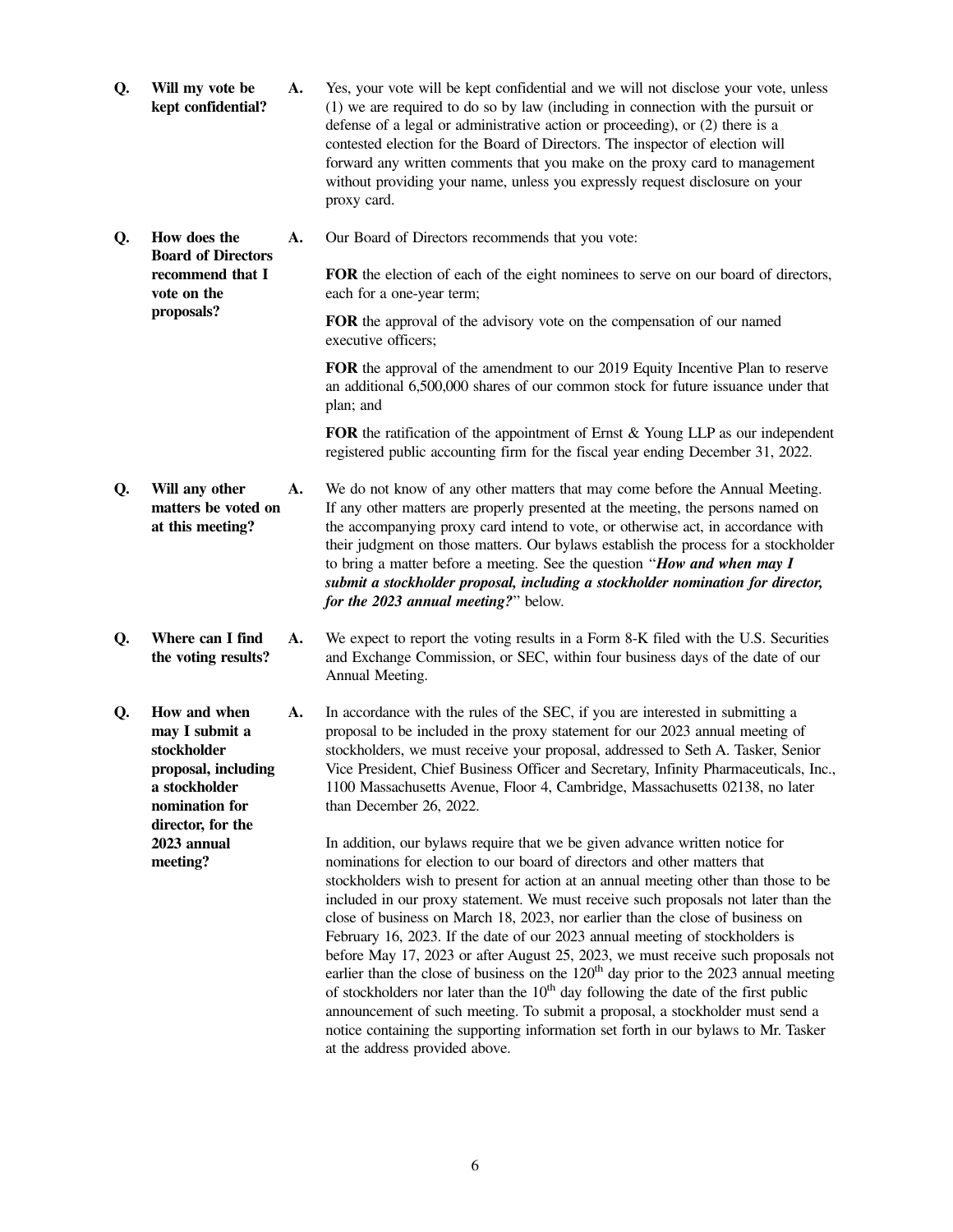| Q. | Who will bear the<br>costs of soliciting<br>these proxies? | A. | We will bear the costs of solicitation of proxies. In addition to these proxy<br>materials, our directors, officers and citizen-owners may solicit proxies by<br>telephone, e-mail, facsimile and personal contact, without additional compensation.<br>We will request brokers, custodians and fiduciaries to forward proxy soliciting<br>material to the owners of shares of our common stock that they hold in their<br>names. We will reimburse brokers, custodians and fiduciaries for their reasonable<br>out-of-pocket expenses incurred in connection with the distribution of our proxy<br>materials. |
|----|------------------------------------------------------------|----|----------------------------------------------------------------------------------------------------------------------------------------------------------------------------------------------------------------------------------------------------------------------------------------------------------------------------------------------------------------------------------------------------------------------------------------------------------------------------------------------------------------------------------------------------------------------------------------------------------------|
| Q. | How can I obtain<br>an Annual Report<br>on Form 10-K?      | A. | Our annual report on Form 10-K for the fiscal year ended December 31, 2021 is<br>available on our website at www.infi.com, as well as on the SEC's online EDGAR<br>Database. If you would like a copy of our annual report on Form 10-K,<br>including the financial statements, or any of its exhibits, we will send you one<br>without charge. Please contact Jayne Kauffman, Senior Executive Coordinator, at<br>1100 Massachusetts Avenue, Floor 4, Cambridge, Massachusetts 02138;<br>telephone: $(617)$ 453-1198; e-mail: irpr_info@infi.com.                                                             |
|    |                                                            |    | 1171 - 1171 - 1170 - 1170 - 1170 - 1171 - 1172 - 1173 - 1174 - 1175 - 1176 - 1177 - 1177 - 1177 - 1177 - 1177 -                                                                                                                                                                                                                                                                                                                                                                                                                                                                                                |

**Q. Whom should I contact if I have any questions? A.** If you have any questions about the Annual Meeting or your ownership of our common stock, please contact our investor relations department at 1100 Massachusetts Avenue, Floor 4, Cambridge, Massachusetts 02138; telephone: (617) 453-1198; e-mail: irpr\_info@infi.com.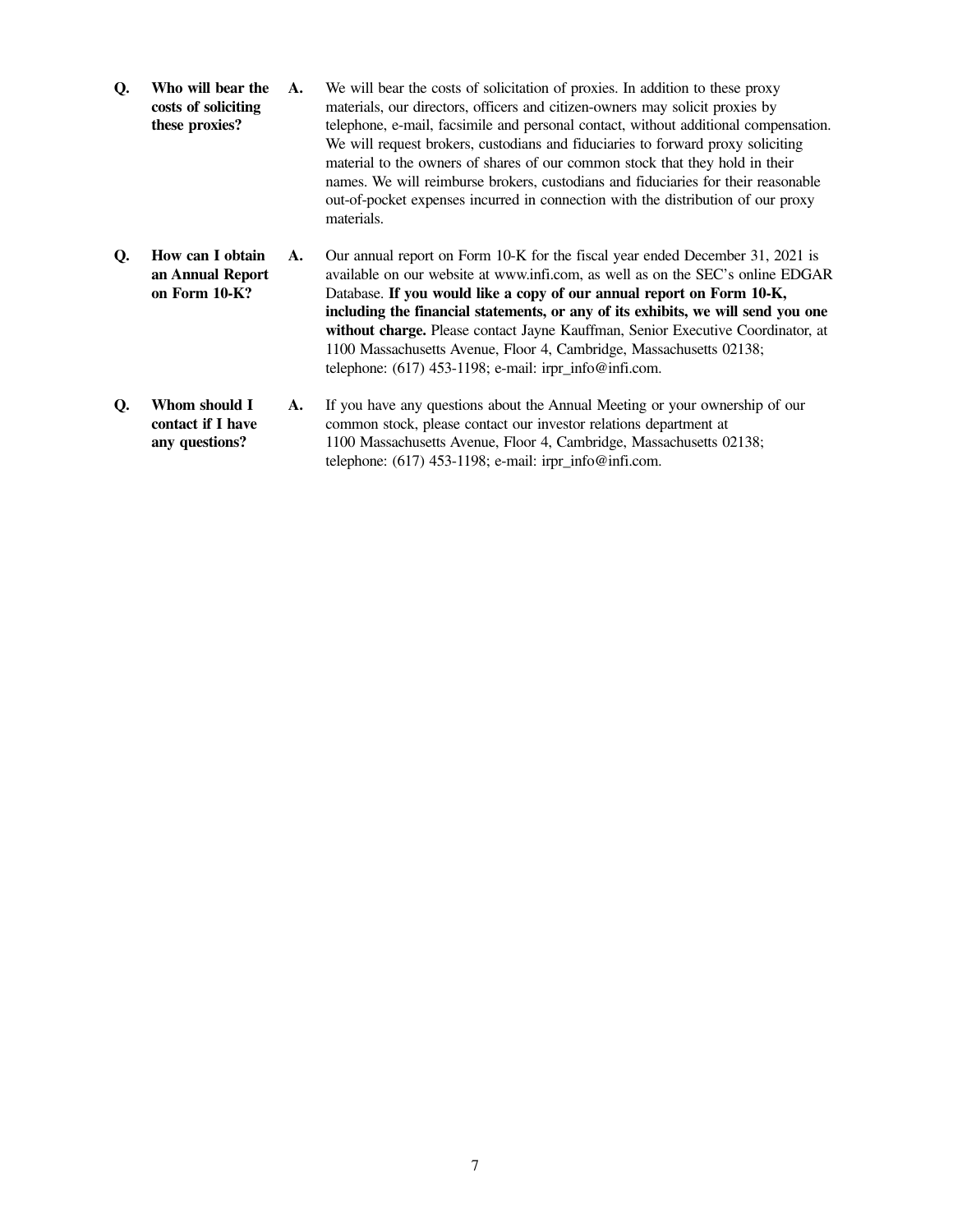### **STOCKHOLDERS SHARING THE SAME ADDRESS**

Some banks, brokers and other nominee record holders may be participating in the practice of ''householding'' proxy statements and annual reports. This means that only one copy of our proxy statement and annual report to stockholders may have been sent to multiple stockholders in your household. We will promptly deliver a separate copy of either document to you if you write or call our investor relations department at 1100 Massachusetts Avenue, Floor 4, Cambridge, Massachusetts 02138; telephone: (617) 453-1198; e-mail: irpr\_info@infi.com. If you want to receive separate copies of the proxy statement or annual report to stockholders in the future, or if you are receiving multiple copies and would like to receive only one copy for your household in the future, you should contact your bank, broker or other nominee record holder, or you may contact us at the above address and telephone number.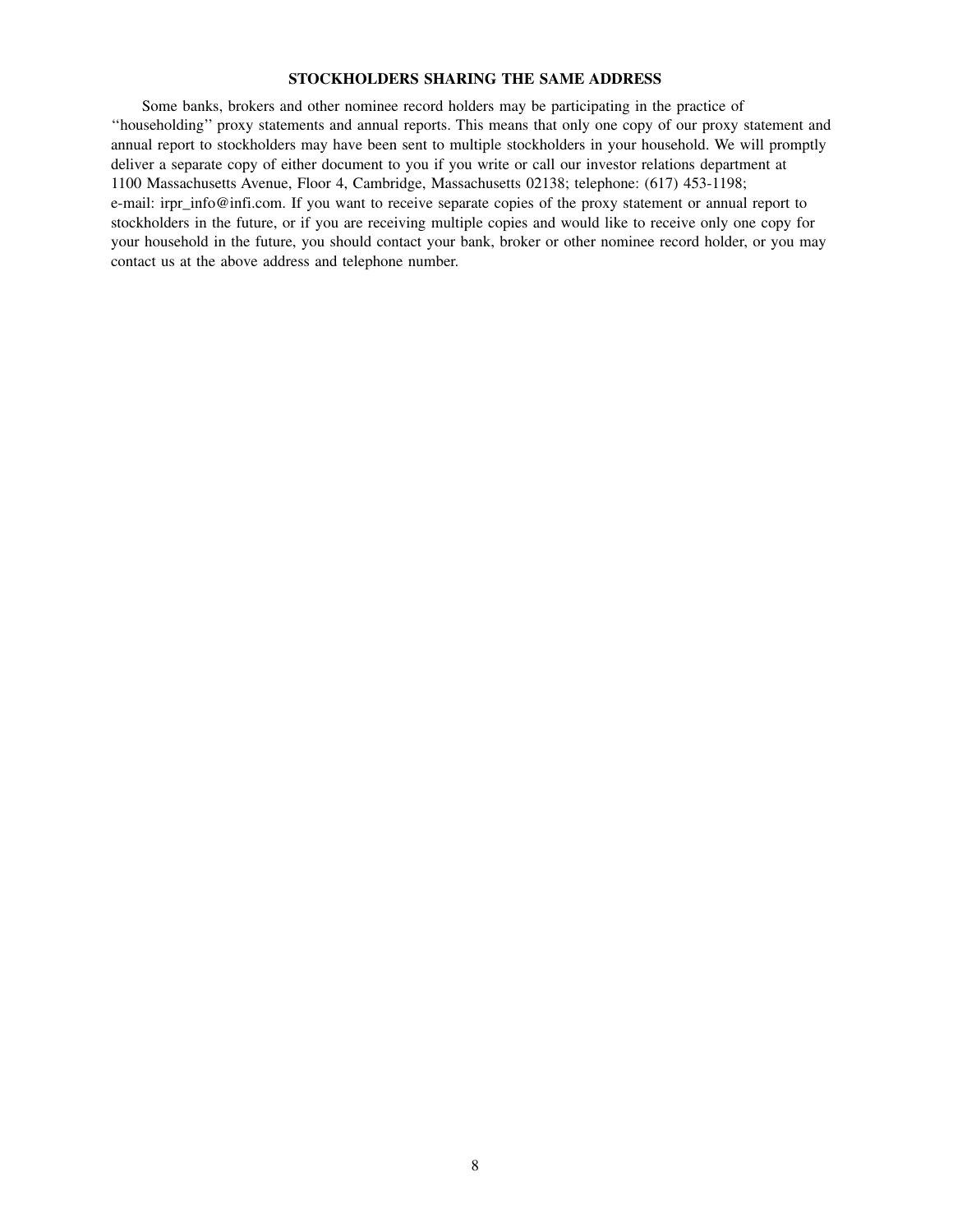### **STOCK OWNERSHIP OF CERTAIN BENEFICIAL OWNERS AND MANAGEMENT**

The following table contains information regarding the beneficial ownership of our common stock as of April 1, 2022 by:

- stockholders we know to beneficially own more than 5% of our outstanding common stock;
- each of our current directors and nominees for director named in this proxy statement;
- each of our executive officers named in the Summary Compensation Table included in this proxy statement; and
- all of our current directors and executive officers as a group.

| Name and Address of Beneficial Owner <sup>(1)</sup>                    | Number of<br><b>Shares</b> of<br><b>Common Stock</b><br>Owned | $\ddot{}$ | <b>Common Stock</b><br>Underlying<br><b>Options, Warrants</b><br>and Other<br><b>Rights Acquirable</b><br>Within 60 $Days^{(2)}$ | $=$ | <b>Total</b><br><b>Beneficial</b><br>Ownership<br>(# ) | Percentage<br>of Common<br><b>Stock</b><br><b>Beneficially</b><br>Owned $(\%)^{(3)}$ |
|------------------------------------------------------------------------|---------------------------------------------------------------|-----------|----------------------------------------------------------------------------------------------------------------------------------|-----|--------------------------------------------------------|--------------------------------------------------------------------------------------|
| 5% Stockholders                                                        |                                                               |           |                                                                                                                                  |     |                                                        |                                                                                      |
|                                                                        | 6,667,503                                                     |           |                                                                                                                                  |     | 6,667,503                                              | 7.48%                                                                                |
| Biotechnology Value Fund, $L.P.^{(5)}$                                 | 6,353,645                                                     |           |                                                                                                                                  |     | 6,353,645                                              | 7.13%                                                                                |
| The Vanguard $Group^{(6)}$                                             | 5,783,433                                                     |           |                                                                                                                                  |     | 5,783,433                                              | 6.49%                                                                                |
| Polar Capital Holdings $Plc^{(7)}$                                     | 5,000,000                                                     |           |                                                                                                                                  |     | 5,000,000                                              | 5.61%                                                                                |
| <b>Directors</b>                                                       |                                                               |           |                                                                                                                                  |     |                                                        |                                                                                      |
| Adelene Q. Perkins <sup>(8)</sup>                                      | 833,801                                                       |           | 3,376,767                                                                                                                        |     | 4,210,568                                              | $4.55\%$                                                                             |
| Samuel Agresta, M.D., M.P.H.                                           | 10,593                                                        |           | 120,000                                                                                                                          |     | 130,593                                                | ∗                                                                                    |
|                                                                        | 8,775                                                         |           | 130,000                                                                                                                          |     | 138,775                                                | ∗                                                                                    |
| Anthony B. Evnin, Ph.D                                                 | 169,025                                                       |           | 238,500                                                                                                                          |     | 407,525                                                | ∗                                                                                    |
|                                                                        |                                                               |           | 90,000                                                                                                                           |     | 90,000                                                 | ∗                                                                                    |
| Sujay R. Kango                                                         |                                                               |           | 11,500                                                                                                                           |     | 11,500                                                 | ∗                                                                                    |
| Brian Schwartz, M.D.                                                   |                                                               |           | 138,750                                                                                                                          |     | 138,750                                                | *                                                                                    |
| Norman C. Selby                                                        | 15,000                                                        |           | 332,000                                                                                                                          |     | 347,000                                                | *                                                                                    |
| <b>Other Named Executive Officers</b>                                  |                                                               |           |                                                                                                                                  |     |                                                        |                                                                                      |
| Robert Ilaria, Jr., M.D                                                |                                                               |           | 9,112                                                                                                                            |     | 9,112                                                  | $\ast$                                                                               |
|                                                                        | 2,046                                                         |           | 9,065                                                                                                                            |     | 11,111                                                 | *                                                                                    |
| All directors and executive officers as a group                        |                                                               |           |                                                                                                                                  |     |                                                        |                                                                                      |
| $(12 \text{ persons}) \dots \dots \dots \dots \dots \dots \dots \dots$ | 1,932,677                                                     |           | 7,551,656                                                                                                                        |     | 9,484,333                                              | 9.81%                                                                                |

Represents holdings of less than 1%.

(1) Unless otherwise indicated, the address for each person is to the care of Infinity Pharmaceuticals, Inc., 1100 Massachusetts Avenue, Floor 4, Cambridge, Massachusetts 02138.

(2) The number of shares of our common stock owned by each person is determined under the rules of the SEC, and the information is not necessarily indicative of beneficial ownership for any other purpose. Under these rules, beneficial ownership includes any shares as to which the individual has sole or shared voting power or investment power and also any shares which the individual has the right to acquire on or before May 31, 2022, through the exercise of any stock option, warrant or other right.

Percentage of beneficial ownership is based on 89,155,311 shares of our common stock outstanding as of April 1, 2022. In addition, shares of common stock subject to options or other rights currently exercisable, or exercisable on or before May 31, 2022, are deemed outstanding and beneficially owned for the purpose of computing the percentage beneficially owned by (i) the individual holding such options, warrants or other rights (but not any other individual) and (ii) the directors and executive officers as a group.

(4) BlackRock, Inc., (''BlackRock'') claims beneficial ownership and sole dispositive power of 6,667,503 shares, of which it claims sole voting power of 6,557,100 shares. The address of the principal business of BlackRock is 55 East 52nd Street, New York, NY 10055. For information regarding BlackRock, we have relied on the Schedule 13G filed by BlackRock on February 4, 2022.

(5) BVF Partners L.P. (''Partners''), BVF Inc., and Mark N. Lampert, as director and officer of BVF Inc., claim beneficial ownership, shared voting and shared dispositive power of 6,353,645 shares, of which: Biotechnology Value Fund, L.P. (''BVF''), claims beneficial ownership, shared voting and shared dispositive power of 3,430,822 shares, and BVF I GP LLC (''BVF GP''), as the general partner of BVF, may be deemed to beneficially own the 3,430,822 shares beneficially owned by BVF; Biotechnology Value Fund II, L.P. (''BVF2''), claims beneficial ownership, shared voting and shared dispositive power of 2,436,635 shares, and BVF II GP LLC (''BVF2 GP''), as the general partner of BVF2, may be deemed to beneficially own the 2,436,635 shares beneficially owned by BVF2; Biotechnology Value Trading Fund OS LP (''Trading Fund OS'') and BVF Partners OS Ltd.(''Partners OS'') each claim beneficial ownership, shared voting and shared dispositive power of 373,298 shares; BVF GP Holdings LLC (''BVF GPH''), as the sole member of each of BVF GP and BVF2 GP, may be deemed to beneficially own the 5,867,457 shares beneficially owned in the aggregate by BVF and BVF2. Partners, as the investment manager of BVF, BVF2 and Trading Fund OS, and the sole member of Partners OS, may be deemed to beneficially own the 6,353,645 shares beneficially owned in the aggregate by BVF, BVF2, Trading Fund OS, and a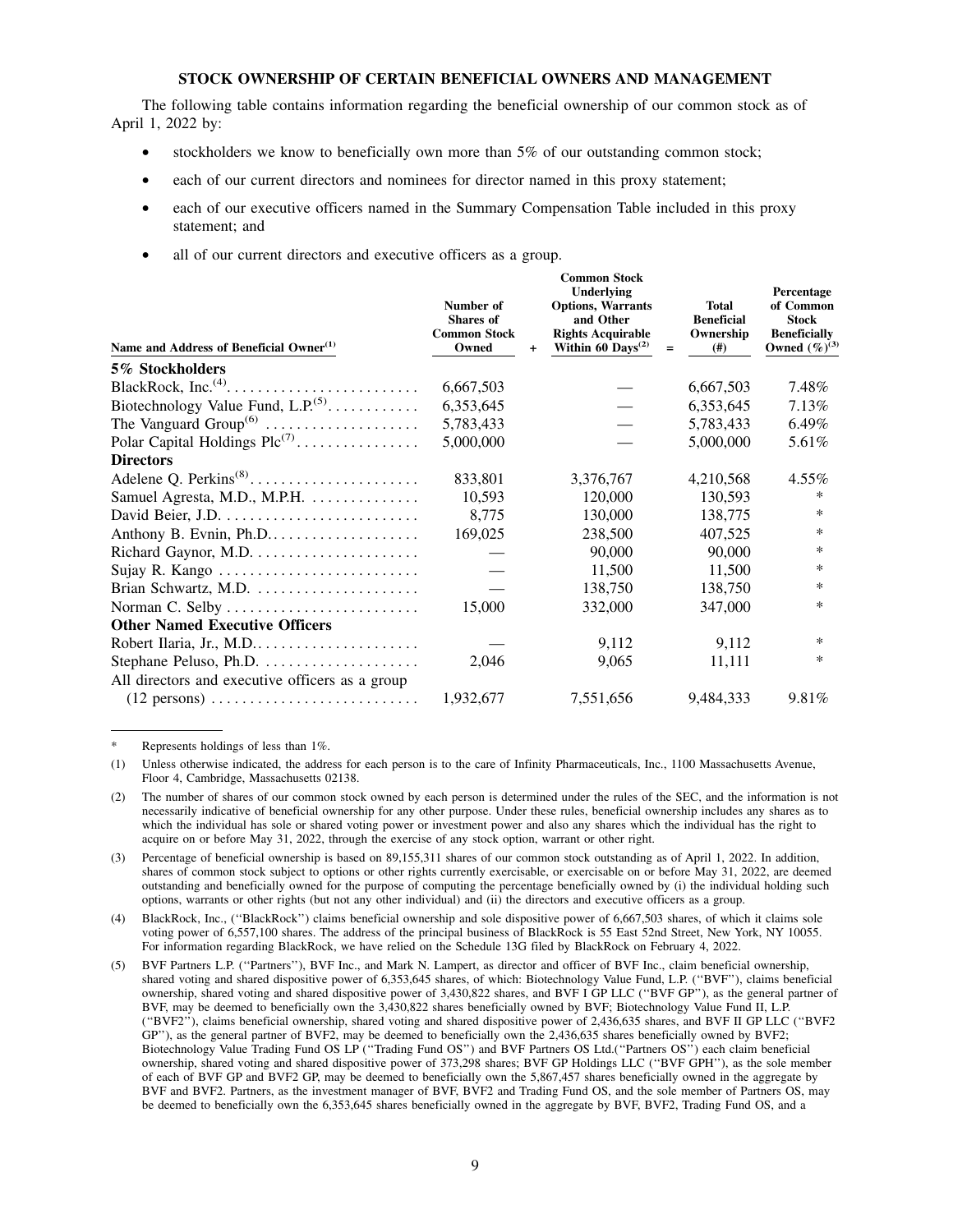certain Partners managed account (the ''Partners Managed Account''), including 112,890 shares held in the Partners Managed Account. The address of the principal business office of Partners, BVF Inc., Mr. Lampert, BVF, BVF GP, BVF2, BVF2 GP, and BVF GPH is 44 Montgomery St., 40th Floor, San Francisco, California 94104. The address of the principal business office of Trading Fund OS and Partners OS is PO Box 309 Ugland House, Grand Cayman, KY1-1104, Cayman Islands. For information regarding Partners, BVF Inc., Mr. Lampert, BVF, BVF2, Trading Fund OS, and Partners OS, and Partners Managed Account, we have relied on the Schedule 13G filed jointly by Partners, BVF Inc., Mr. Lampert, BVF, BVF2, Trading Fund OS, and Partners OS on February 14, 2022.

- (6) The Vanguard Group (''Vanguard'') claims beneficial ownership of 5,783,433 shares, of which it claims shared voting power of 140,245 shares, sole dispositive power of 5,611,059 shares, and shared dispositive power of 172,374 shares. The address of the principal business of Vanguard is 100 Vanguard Blvd., Malvern, PA 19355. For information regarding Vanguard, we have relied on the Schedule 13G filed by Vanguard on February 10, 2022.
- (7) Polar Capital Holdings, PLC, and Polar Capital LLP (together ''Polar Capital'') claim beneficial ownership, shared voting power, and shared dispositive power of 5,000,000 shares. The address of the principal business of Polar Capital is 16 Palace Street, London, SW1E 5JD. For information regarding BlackRock, we have relied on the Schedule 13G filed by BlackRock on February 14, 2022.
- (8) Includes approximately 16,447 shares of common stock held in Ms. Perkins' 401(k) Plan account.

#### **DELINQUENT SECTION 16(A) REPORTS**

Section 16(a) of the Securities Exchange Act of 1934, or Exchange Act, requires our directors, officers and holders of more than 10% of our common stock to file with the SEC initial reports of ownership and reports of changes in ownership of common stock and other of our equity securities. Based solely on our review of copies of Section 16(a) reports furnished to us and representations made to us, we believe that during the year ended December 31, 2021, our officers, directors and holders of more than 10% of our common stock complied with all Section 16(a) filing requirements, with the exception of the late filing by Dr. Brian Schwartz of a Form 4 due September 9, 2021, which was filed on September 10, 2021, due to administrative error. The Form 4 reported a single transaction reflecting the initial grant to Dr. Schwartz of an option to purchase common stock related to commencement of his services on our Board of Directors.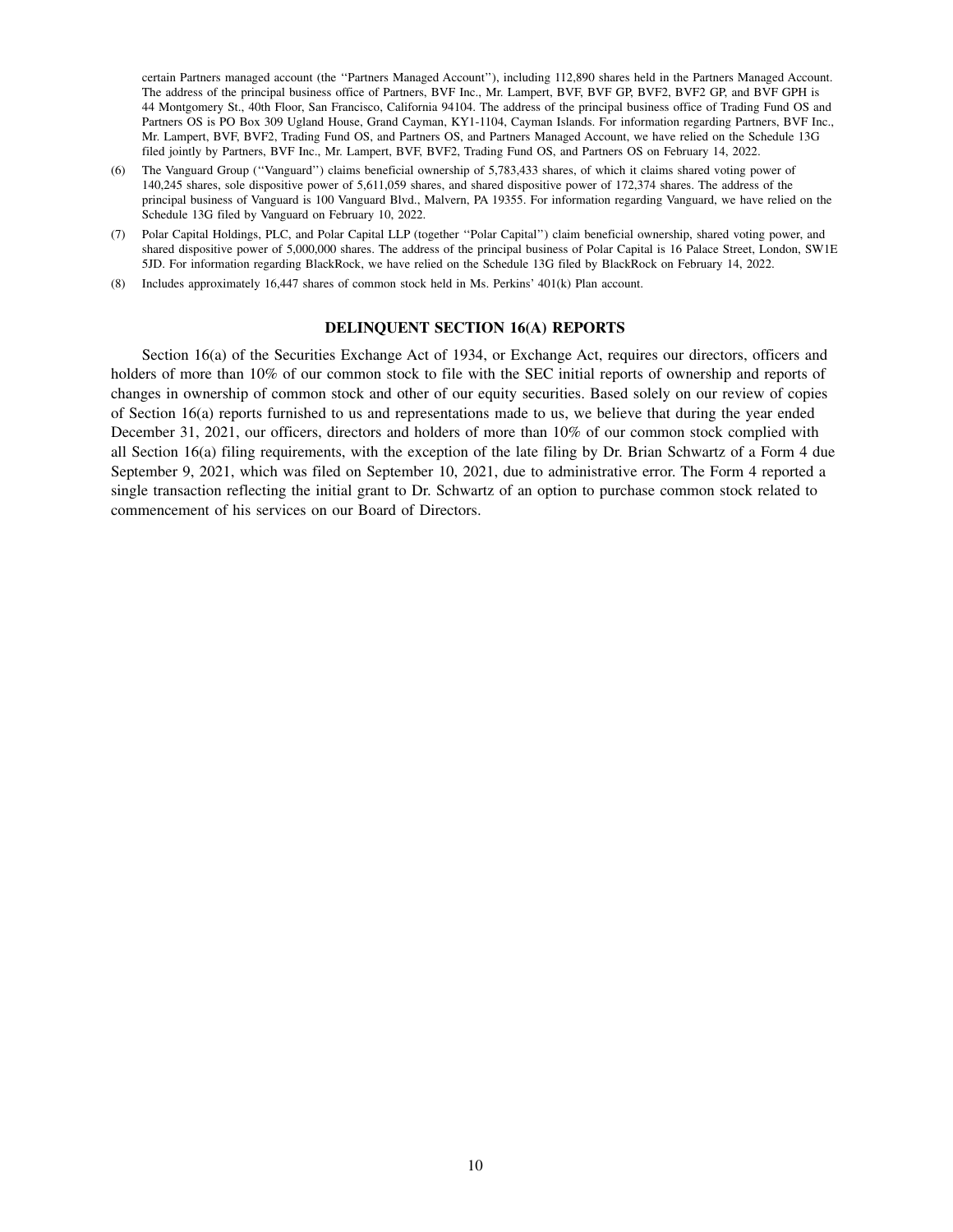### **PROPOSAL 1—ELECTION OF DIRECTORS**

All of our directors stand for election annually. With the appointment of Dr. Schwartz effective September 7, 2021, and the appointment of Mr. Kango effective March 30, 2022, the Board of Directors has set the number of directors at eight. Unless you indicate otherwise on your proxy, the persons named in the accompanying proxy will vote to elect Messrs. Beier, Kango, and Selby; Drs. Agresta, Evnin, Gaynor, and Schwartz; and Ms. Perkins as directors to serve until our 2023 annual meeting of stockholders and until his or her successor is duly elected and qualified. Each of the nominees is currently a member of our Board of Directors, and each has indicated his or her willingness to serve if elected. If any nominee should be unable to serve, however, the shares of common stock represented by proxies may be voted for a substitute nominee designated by the Board of Directors. Assuming all nominees are elected, our Board of Directors will consist of eight members immediately following our 2022 Annual Meeting. In accordance with our bylaws, any vacancy on our Board of Directors can be filled by the majority vote of the members of our Board of Directors.

#### **Director Qualifications**

The following paragraphs provide information as of the date of this proxy statement about each nominee for director. The information presented includes information each nominee has given us about his or her age, all positions he or she holds, his or her principal occupation and business experience for the past five years, and the names of other publicly-held companies of which he or she currently serves as a director or has served as a director during the past five years. In addition to the information presented below regarding each nominee's specific experience, qualifications, attributes and skills that led our board to the conclusion that he or she should serve as a director, we also believe that each of our director nominees has a reputation for integrity, honesty and adherence to high ethical standards. Each has demonstrated business acumen and an ability to exercise sound judgment, as well as a commitment of service to the Company and our board. Finally, we value their significant experience on other public company boards of directors and board committees.

Information about the number of shares of common stock beneficially owned by each of the nominees for director appears above under the heading ''*Stock Ownership of Certain Beneficial Owners and Management*.'' There are no family relationships between or among any of our officers, directors or nominees for director.

All registered trademarks used in the biographical information below are the property of their respective owners.

*Samuel Agresta, M.D., M.P.H.*, age 49, has served as a member of our Board of Directors since October 16, 2019, and previously served as our Senior Vice President, Chief Medical Officer from August 2018 to September 2019. Dr. Agresta has served as Chief Medical Officer at Foghorn Therapeutics, a private pharmaceutical company, since October 2019. Prior to joining Infinity, Dr. Agresta held several positions at Agios Pharmaceuticals, Inc., or Agios, a publicly traded biopharmaceuticals company, from 2011 to July 2018, most recently serving as Vice President and Head of Clinical Development since 2013. In this capacity he oversaw the development and approval of enasidenib and ivosidenib for the treatment of patients with acute myeloid leukemia that harbor isocitrate dehydrogenase mutations. Before joining Agios, Dr. Agresta held positions of responsibility in oncology clinical development at Merrimack Pharmaceuticals and Genentech, Inc., both publicly traded pharmaceuticals companies. Prior to his industry experience, Dr. Agresta served on the oncology faculty at the H. Lee Moffitt Cancer Center and Research Institute where he specialized in adolescent sarcoma care and participated in numerous industry trials. Dr. Agresta received his medical degree, internal medicine training, and served as chief resident at Tulane University School of Medicine in New Orleans. While in medical school, he also received a master's degree in public health and tropical medicine from Tulane University School of Public Health. He completed his medical oncology fellowship at the University of South Florida and Moffitt Cancer Center and received a master's degree in clinical investigation from the University of South Florida. We believe Dr. Agresta's qualifications to serve on our Board of Directors include his extensive experience in the biopharmaceutical industry and his expertise in the development of biopharmaceutical products.

*David Beier, J.D.*, age 73, has served as a member of our Board of Directors since April 1, 2018. Mr. Beier served as a Managing Director of Bay City Capital, a life sciences investment firm, from February 2013 to December 2021. He previously served on the senior management teams of Amgen Inc. from December 2003 to January 2013, where he most recently held the position of senior vice president, global policy, and Genentech, Inc., a member of the Roche Group, from April 1989 to April 1998, where he most recently held the position of vice president, government affairs. Mr. Beier served in the White House from April 1998 to January 2001 as the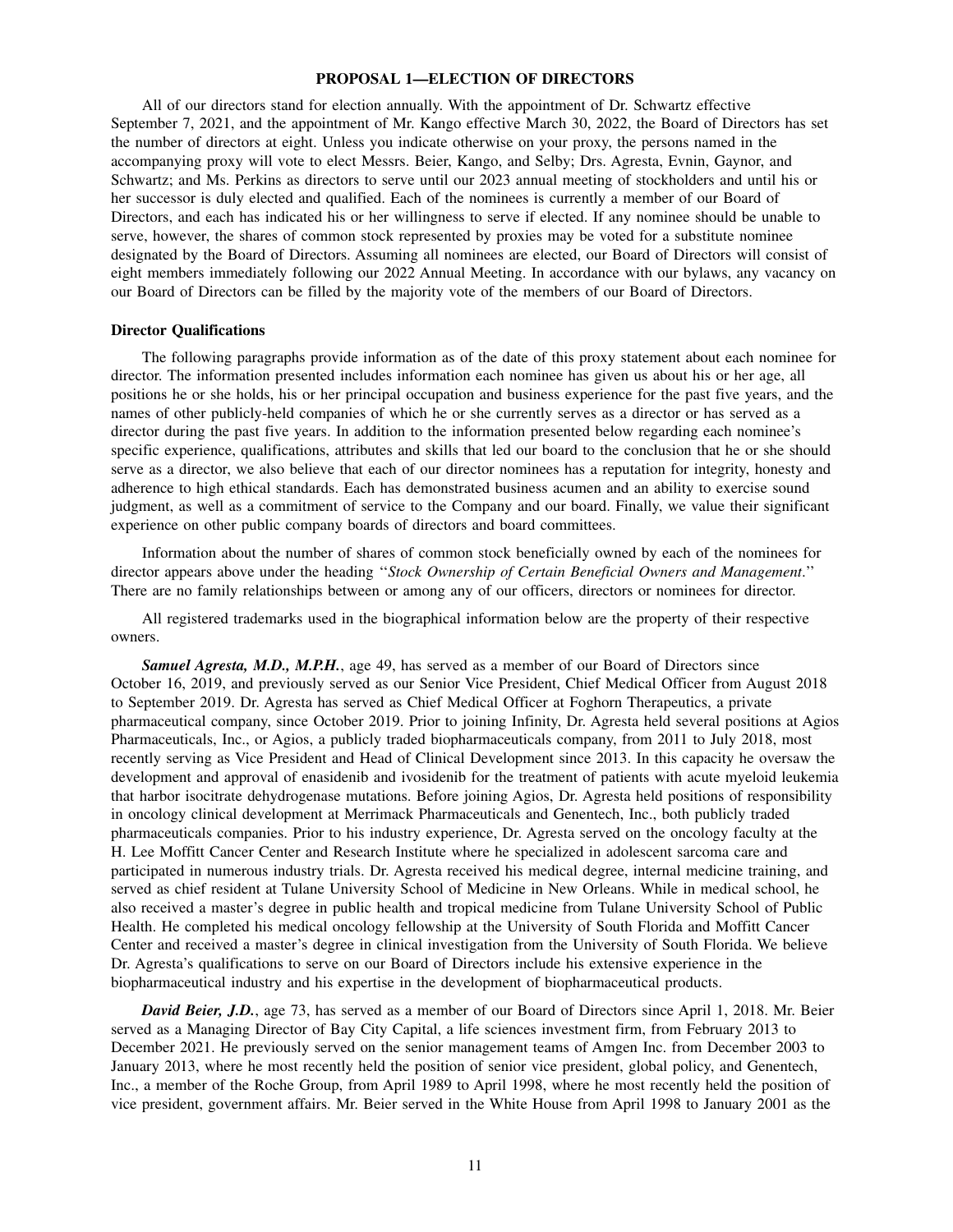Chief Domestic Policy Advisor to Vice President Al Gore during the Clinton Administration. President Clinton appointed him to an Institute of Medicine panel on the Future of Health and Human Services and as an advisor to the President's Council of Advisors on Science and Technology. Mr. Beier was also formerly a partner in the international law firm Hogan and Hartson, now Hogan Lovells, from April 2001 to December 2003 and was counsel to the U.S. House of Representatives Committee on the Judiciary from April 1979 to April 1989. Mr. Beier has served on the board of directors at University of California, San Francisco, Benioff Children's Hospitals since 2014, and the board of the Steinberg Institute, a California-based, non-profit research, policy and advocacy entity focused on issues of mental health and homelessness, since March 2022. He formerly served on the board of directors at Arcus Biosciences, a publicly traded biotechnology company, from January 2018 to May 2020, and on the board of directors of California Life Sciences Association, a life sciences advocacy and business leadership organization, from August 2017 to December 2021. He received his J.D. from Albany Law School at Union University and his B.A. in history from Colgate University. As a globally recognized leader in health care policy, pricing, intellectual property, government affairs, regulatory affairs, health care economics, and product commercialization, we believe that Mr. Beier is qualified to serve on our Board of Directors.

*Anthony B. Evnin, Ph.D.*, age 81, has served as a member of our Board of Directors since September 2006 and as a member of the Board of Directors of Infinity Discovery, Inc., from June 2001 until the time of its merger with our predecessor company in September 2006. From 1975 to March 2021, Dr. Evnin served as a Partner of Venrock, a venture capital firm. Dr. Evnin serves as a member of the board of directors of AVEO Pharmaceuticals, Inc., a publicly traded biopharmaceutical company; and of Bridge Medicines LLC and Redpin Therapeutics, Inc., both privately held biopharmaceutical companies. Dr. Evnin is also a Trustee Emeritus of The Rockefeller University, a Trustee Emiritus of The Jackson Laboratory, a Trustee Emeritus of Princeton University, a member of the boards of Overseers and Managers of Memorial Sloan Kettering Cancer Center, a member of the board of directors of the New York Genome Center, and a member of the board of directors of the Albert and Mary Lasker Foundation. Dr. Evnin previously served as a member of the board of directors of Cantel Medical Corporation until July 2021, Constellation Pharmaceuticals, Inc., until January 2020, and Juno Therapeutics, Inc., until March 2018, each a publicly traded biotech or medical equipment company. Dr. Evnin received an A.B. in chemistry from Princeton University and a Ph.D. in Chemistry from the Massachusetts Institute of Technology, or MIT. We believe Dr. Evnin's qualifications to serve on our Board of Directors include his substantial experience as an investor in, and director of, numerous biopharmaceutical companies as well as his expertise in corporate strategy.

*Richard Gaynor, M.D.*, age 72**,** has served as a member of our Board of Directors since March 16, 2020. Dr. Gaynor has served as the President, Chief of Research and Development, BioNTech US, formerly Neon Therapeutics, a public biotechnology company developing novel neoantigen-targeted T cell therapies, since November 2016. Prior to his tenure at Neon Therapeutics, Dr. Gaynor spent 15 years in a series of senior roles at Lilly Oncology, most recently as Senior Vice President Clinical Development and Medical Affairs, where he chaired the Lilly Oncology Research and Development Committee and helped oversee a variety of collaborations, including with Bristol-Myers Squibb, Merck, AstraZeneca and GE. Prior to that role, Dr. Gaynor also led preclinical and early clinical oncology research at Eli Lilly. Dr. Gaynor began his career in academia, spending nine years on the faculty at University of California, Los Angeles School of Medicine, followed by eleven years on the faculty at the University of Texas Southwestern Medical School, including time serving as the chief of hematology-oncology and director of the Simmons Cancer Center. He holds an M.D. from the University of Texas Southwestern Medical School and, following his residency in internal medicine there, he completed fellowship training in hematology-oncology at the University of California, Los Angeles, School of Medicine. He is the author of nearly 150 publications and participates on numerous advisory boards and committees, including the American Association of Cancer Research, the Stand Up To Cancer scientific advisory committee, and the Damon Runyon Cancer Research Foundation. Dr. Gaynor has served on the board of directors of Alkermes plc., a publicly traded pharmaceutical company specializing in neuroscience and oncology, since September 2019, and Zai Lab Ltd., a publicly traded biopharmaceutical company, since November 2021. We believe Dr. Gaynor's qualifications to serve on our Board of Directors include his extensive experience as a senior business executive in the biopharmaceutical industry and as a thought leader in academia.

*Sujay R. Kango*, age 58, has served as a member of our Board of Directors since March 30, 2022. Mr. Kango most recently served as Chief Commercial Officer at Acceleron Pharma Inc., which was acquired by Merck Sharp & Dohme in November 2021, until December 2021, and was responsible for establishing the company's North America commercial presence for luspatercept. Previously, Mr. Kango served as the vice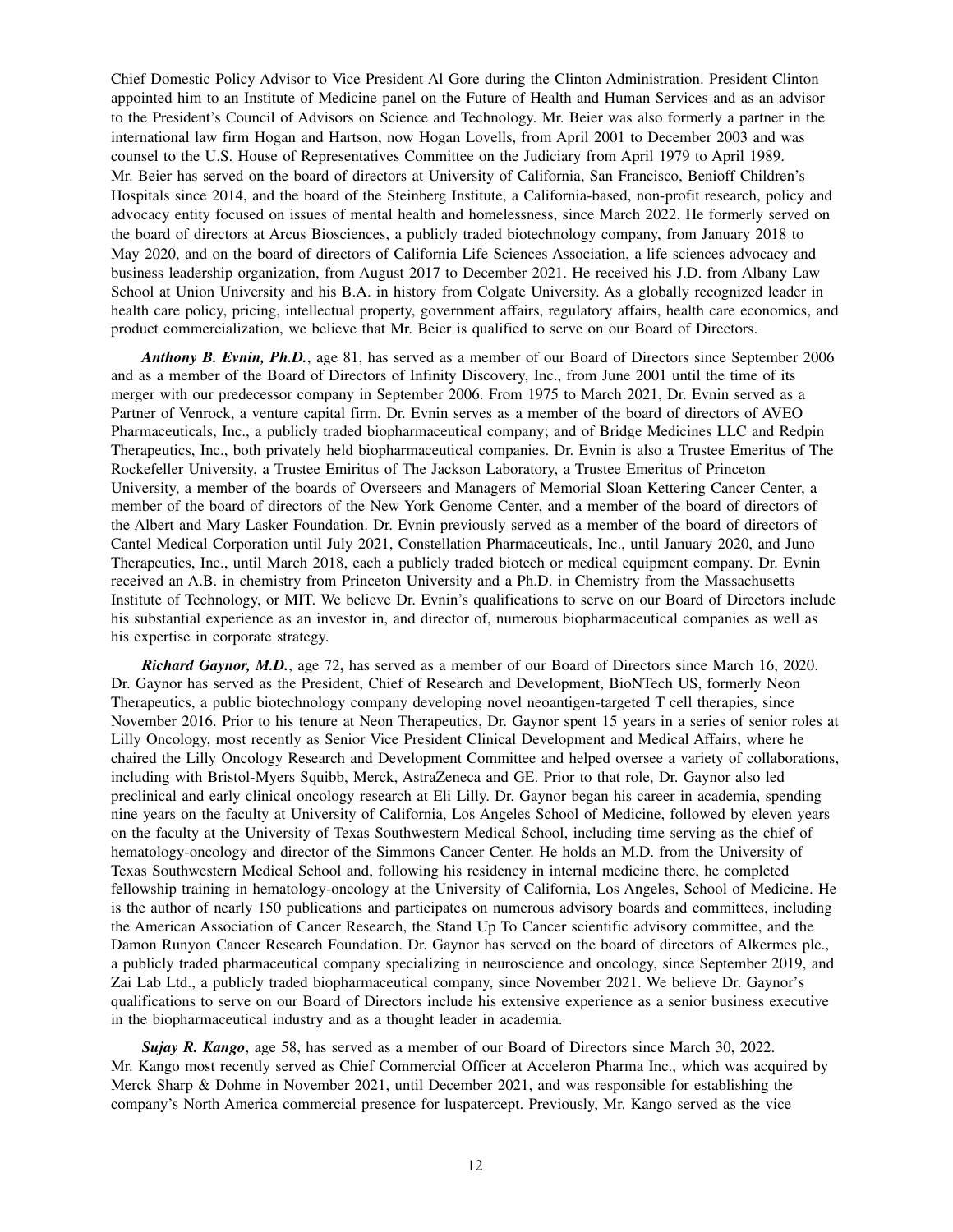president of global commercial development at AbbVie Inc. until February 2018, prior to which he also served as the executive vice president and chief commercial officer at the Company until 2016. Mr. Kango also served as vice president, global marketing, and sales operations at Onyx Pharmaceuticals, an Amgen subsidiary. Prior to Onyx, he held several leadership positions including vice president sales and marketing-oncology at Merck & Co., global commercial leader-Procrit®/Eprex® at Ortho-Biotech, and various sales and marketing positions at Schering-Plough. Mr. Kango earned a B.S. in Microbiology and an M.B.A. from McNeese State University. With more than 25 years of experience as an executive in the pharmaceutical and biotechnology industries, and with extensive experience building commercial infrastructures and teams and leading multiple global product launches, we believe Mr. Kango is qualified to serve on our Board of Directors.

*Adelene Q. Perkins*, age 62, has served as a member of our Board of Directors since January 2010, including as Chair of our Board of Directors since November 2012, and as our Chief Executive Officer since January 2010. She has also served as our President from January 2010 to January 2017, as our President and Chief Business Officer from October 2008 through December 2009 and as our Executive Vice President and Chief Business Officer between September 2006 and October 2008. Ms. Perkins served as Executive Vice President of Infinity Discovery, Inc., from February 2006 until the merger with our predecessor company in September 2006 and Chief Business Officer of Infinity Discovery, Inc., from June 2002 until September 2006. Ms. Perkins served as Vice President of Business and Corporate Development of TransForm Pharmaceuticals, Inc., a privately held specialty pharmaceutical company, from 2000 to 2002. From 1992 to 1999, Ms. Perkins held various positions at Genetics Institute, most recently serving as Vice President of Emerging Business and General Manager of the DiscoverEase® business unit, and from 1985 to 1992 advised clients in the healthcare industry while at Bain & Company, a strategy consulting firm. Ms. Perkins has served on the board of directors for the Biotechnology Industry Organization since 2012; the Bruker Corporation, a publicly traded manufacturer of analytic instruments, since 2017; Massachusetts General Hospital since 2017; the Massachusetts Biotechnology Council, a not-for-profit organization, since 2014; and Project Hope, a not-for-profit social services company, since 2013. Ms. Perkins received a B.S. in chemical engineering from Villanova University and an M.B.A. from Harvard Business School, or HBS. We believe Ms. Perkins' qualifications to serve on our Board of Directors include her extensive experience as a senior business executive in the biopharmaceutical industry, including as our President and Chief Executive Officer, and her expertise in corporate strategy and business operations.

*Brian Schwartz, M.D.*, age 60, has served as a member of our board of directors since September 7, 2021 and previously served as our consulting chief physician since April 2020. He previously served as chief medical officer at ArQule Inc., a publicly traded pharmaceutical company, from 2008 until it was acquired by Merck & Co. in late 2019. With over 25 years of drug development experience, including senior leadership roles at ArQule, Ziopharm Oncology, Inc., Bayer AG, and LeoLabs, Inc., Dr. Schwartz has contributed to several successful new drug applications (NDAs) and investigational new drug (IND) applications. Dr. Schwartz is a board member of Mereo BioPharma Group plc, Enlivex Therapeutics Ltd., and Cyclacel Pharmaceuticals, Inc., each a publicly traded biotechnology company, and an advisor in different capacities to numerous biotechnology companies. Dr. Schwartz also served on the board of directors for LifeSci Acquisition Corp., formerly a special purpose acquisition company, in 2020. He received his medical degree from the University of Pretoria, South Africa, completed a fellowship at the University of Toronto, Canada and practiced medicine prior to his career in the biopharmaceutical industry. We believe Dr. Schwartz's qualifications to serve on our Board of Directors include his extensive experience in leadership positions in the biopharmaceutical industry and his experience developing and commercializing immuno-oncology biopharmaceutical products.

*Norman C. Selby*, age 70, has served as a member of our Board of Directors since March 2012. Mr. Selby has spent over 35 years in the healthcare industry in various consulting, managerial, investor, and board roles. Currently his primary focus is on Real Endpoints, LLC, a private healthcare information and analytics company he helped to found and where has been a board member since October 2010, and as advisor to two privately held digital health start-ups, Jasper Health, Inc. and Rhino HealthTech. He previously co-founded Paige.AI, an artificial intelligence company focused on computational pathology, where he was a board member from May 2017 to January 2020. Among earlier healthcare roles, Mr. Selby served as the Chief Executive Officer of TransForm Pharmaceuticals from 2001 until 2005 and served as Executive Chairman of Physicians Interactive Holdings from 2008 to 2013. Prior to TransForm Pharmaceuticals, Mr. Selby was an Executive Vice President at Citigroup/Citicorp from 1997 to 2000. Mr. Selby spent the bulk of his career, from 1978 to 1997, at McKinsey & Company where he was Director (Senior Partner) in the firm's New York office. He held several leadership roles at McKinsey, including head of the firm's Global Pharmaceuticals and Medical Products Practice. From 1987 to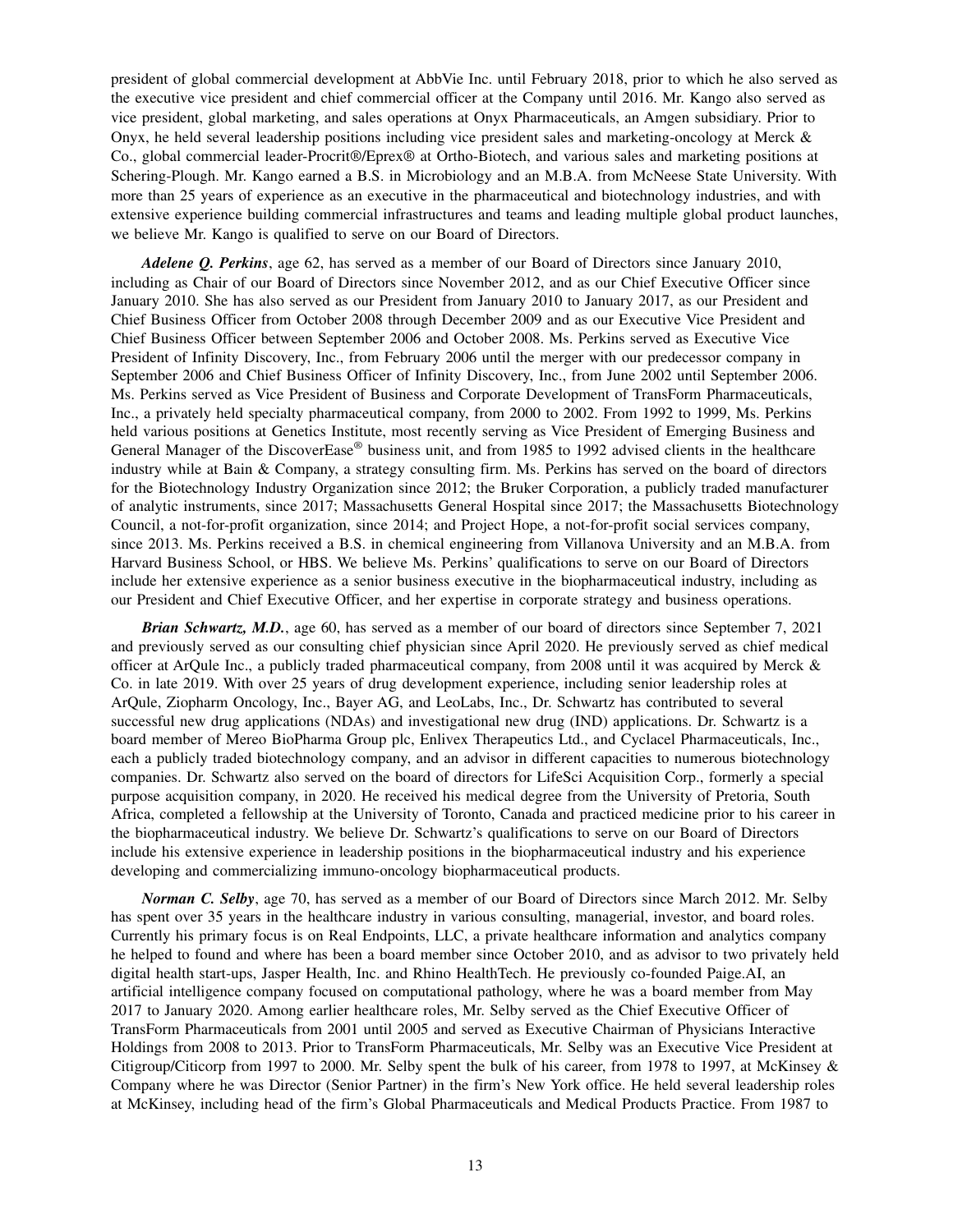1989, Mr. Selby took a leave of absence from McKinsey to serve as Chief Operating Officer of the New York Blood Center, the largest community blood organization in the country, where he led its financial and operational turnaround. Mr. Selby previously served as a member of the board of directors of Escalier Biosciences and Oppilan Pharma, Ltd., each private biotechnology companies, each until January 2021, respectively. Mr. Selby also previously served as a director of Millenium Pharmaceuticals (MLNM) from 2000 to 2008, as well as several privately held healthcare companies. Mr. Selby serves on the Board of Trustees of the Central Park Conservancy and the Memorial Sloan Kettering Cancer Center, and is a member of the Council on Foreign Relations and the advisory board of HBS's Healthcare Initiative. Mr. Selby holds a B.A. in architecture from Yale College and an M.B.A. with Distinction from HBS. We believe Mr. Selby's qualifications to serve on our Board of Directors include his extensive experience as a senior business executive in the biopharmaceutical industry, and his expertise in corporate strategy, finance, and commercialization of biopharmaceutical products.

> *Our Board of Directors recommends that you vote ''FOR'' the election of each of the director nominees named above.*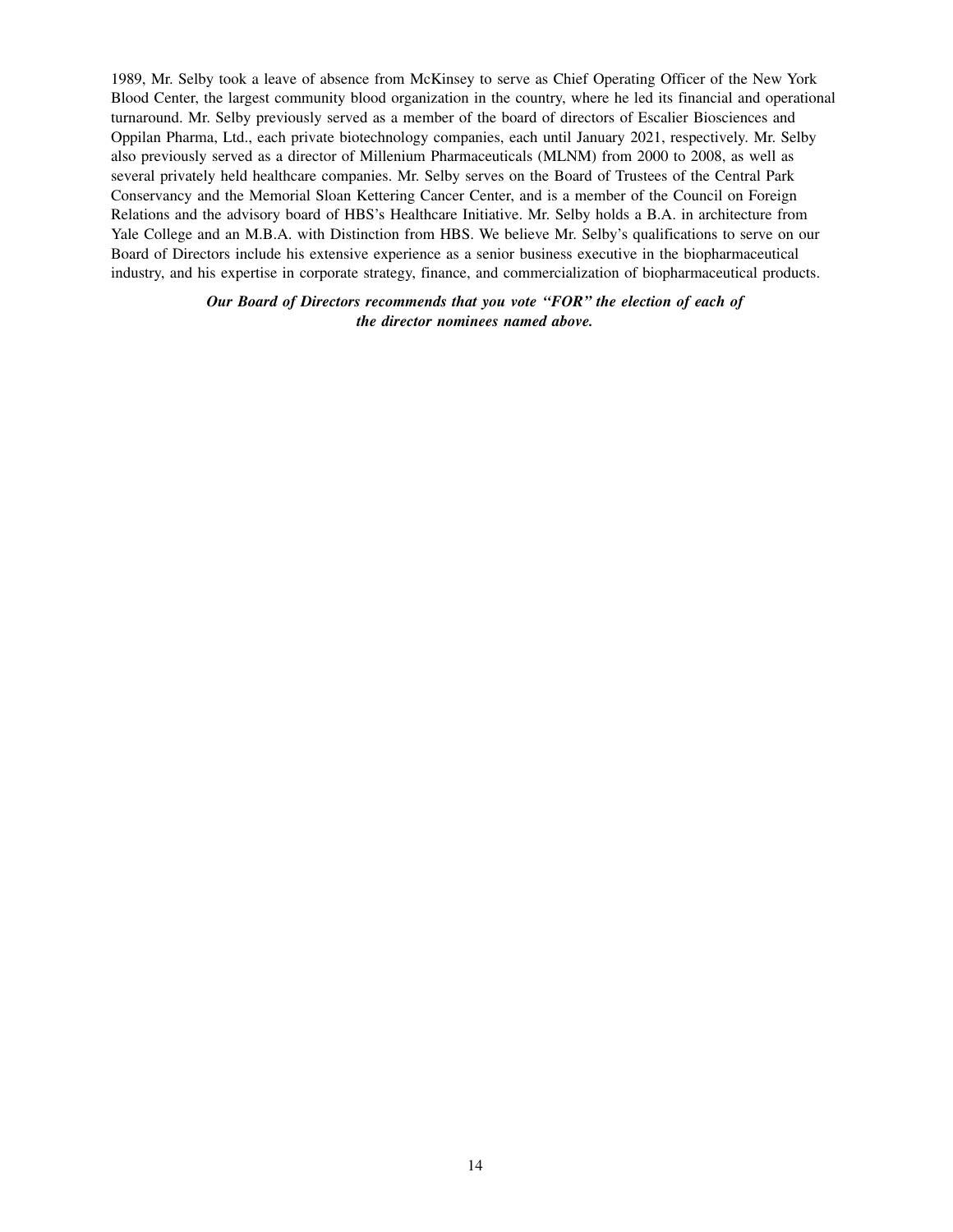### **CORPORATE GOVERNANCE**

#### **General**

We believe that good corporate governance is important to ensure that our Company is managed for the long-term benefit of our stockholders. We periodically review our corporate governance policies and practices and compare them to those suggested by various authorities in corporate governance and the practices of other public companies. As a result, we have adopted policies and procedures that we believe are in our best interests and the best interests of our stockholders.

#### **Corporate Governance Guidelines; Code of Conduct and Ethics**

Our Corporate Governance Guidelines assist our Board of Directors in the exercise of its duties and responsibilities and to serve the best interests of Infinity and our stockholders. These guidelines, which provide a framework for the conduct of our board's business, provide that:

- the principal responsibility of the directors is to oversee our management;
- a majority of the members of the board shall be independent directors, unless otherwise permitted by Nasdaq rules;
- the independent directors meet at least twice a year and at other times at the request of any independent director;
- directors have full and free access to management and, as necessary and appropriate, independent advisors;
- new directors participate in an orientation program; and
- at least annually, the Nominating and Corporate Governance Committee oversees a self-evaluation by the board and its committees to assess the effectiveness of the board and its committees.

In addition, our Corporate Governance Guidelines set forth our policy that directors should attend annual stockholder meetings. All of our then-serving directors attended our 2021 virtual annual meeting of stockholders.

We have also adopted a written Code of Conduct and Ethics that applies to our directors, officers and citizen-owners, including our principal executive officer, principal financial officer, principal accounting officer, and persons performing similar functions. In addition to our having posted a copy of our code on our website, we intend to post on our website all disclosures that are required by law or the Nasdaq Stock Market listing standards concerning any amendments to, or waivers of, our code.

### **Determination of Independence**

Rule 5605 of the Nasdaq Marketplace Rules requires a majority of a listed company's Board of Directors to be independent directors within one year of listing. In addition, the Nasdaq Marketplace Rules require that, subject to specified exceptions, each member of a listed company's audit, compensation and corporate governance and nominating committees be independent and that audit committee members also satisfy independence criteria set forth in Rule 10A-3 under the Securities Exchange Act of 1934, or the Exchange Act. Under Rule 5605(a)(2), a director will only qualify as an "independent director" if, in the opinion of our Board of Directors, that person does not have a relationship that would interfere with the exercise of independent judgment in carrying out the responsibilities of a director. In order to be considered independent for purposes of Rule 10A-3, a member of an audit committee of a listed company may not, other than in his or her capacity as a member of the audit committee, the Board of Directors, or any other board committee: (1) accept, directly or indirectly, any consulting, advisory or other compensatory fee from the listed company or any of its subsidiaries; or (2) be an affiliated person of the listed company or any of its subsidiaries. In addition, in affirmatively determining the independence of any director who will serve on a company's compensation committee, Rule 10C-1 under the Exchange Act requires that a company's Board of Directors consider all factors specifically relevant to determining whether a director has a relationship to such company which is material to that director's ability to be independent from management in connection with the duties of a compensation committee member, including, but not limited to: (i) the source of compensation of the director, including any consulting, advisory or other compensatory fee paid by such company to the director; and (ii) whether the director is affiliated with the company or any of its subsidiaries or affiliates.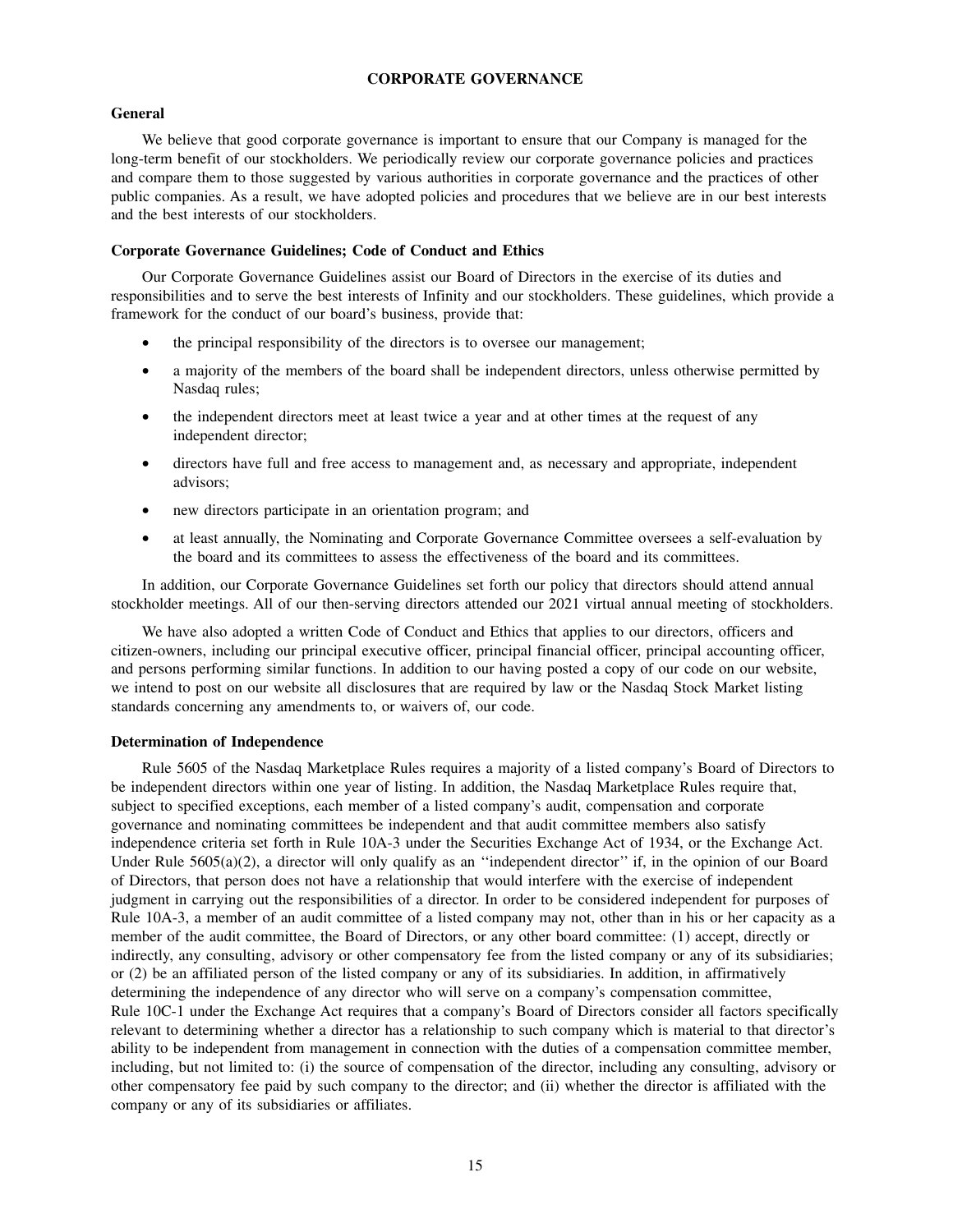Based on information requested from and provided by each director concerning his or her background, employment and affiliations, including family relationships, our Board of Directors determined that none of Messrs. Beier, Kango, or Selby or Drs. Evnin or Gaynor has a relationship that would interfere with the exercise of independent judgment in carrying out the responsibilities of a director and that each of these directors is or would be an "independent director" as defined under Rule 5605(a)(2) of the Nasdaq Marketplace Rules. Our board similarly determined that (i) Messrs. Beier and Selby and Dr. Evnin, who comprise our Audit Committee each satisfy the independence standards for the Audit Committee established by the SEC, including Rule 10C-1, and the Nasdaq Marketplace Rules; (ii) Messrs. Gaynor, Kango, and Selby, who comprise the Compensation Committee, each satisfy the independence standards for the Compensation Committee established by the SEC, including Rule 10A-3, and the Nasdaq Marketplace Rules; and (iii) Mr. Beier and Dr. Evnin, who comprise our Nominating and Corporate Governance Committee, each satisfy the independence standards for the Nominating and Corporate Governance Committee established by the SEC and the Nasdaq Marketplace Rules. In making such determinations, our Board of Directors considered the relationships that each such non-employee director has with Infinity, including each of the transactions described below in ''*Transactions with Related Persons*,'' and all other facts and circumstances our Board of Directors deemed relevant in determining independence.

#### **Director Candidates: Criteria and Diversity**

In considering whether to recommend to our Board of Directors any particular candidate for inclusion in the board's slate of recommended director nominees, including candidates recommended by stockholders, the Nominating and Corporate Governance Committee of our board applies the criteria set forth in our Corporate Governance Guidelines. These criteria include the candidate's integrity, business acumen, knowledge of our business and industry, experience, diligence, conflicts of interest and the ability to act in the interests of all stockholders. The Nominating and Corporate Governance Committee does not assign specific weights to particular criteria, and no particular criterion is a prerequisite for each nominee. We believe that the backgrounds and qualifications of the directors, considered as a group, should provide a significant composite mix of experience, knowledge and abilities that will allow the board to fulfill its responsibilities.

Our Board currently is comprised of eight directors and embodies the principles of diversified background and thought. As presently constituted, our board includes one woman and one person of color. While we do not have a formal policy with respect to diversity, the value of diversity on the Board of Directors is considered by the Nominating and Corporate Governance Committee, and director nominees are not discriminated against on the basis of race, gender, religion, national origin, sexual orientation, disability or any other basis proscribed by law. Furthermore, the Nominating and Corporate Governance Committee intends to be mindful of diversity, with respect to gender, race and national origin, in connection with future nominations of directors not presently serving on the Board.

#### **Board Diversity Matrix (as of March 31, 2022)**

| <b>Total Number of Directors: 8</b> | Female   | Male |
|-------------------------------------|----------|------|
| <b>Part I: Gender Identity</b>      |          |      |
|                                     |          |      |
| Part II: Demographic Background     |          |      |
|                                     | $\theta$ |      |
|                                     |          |      |

The process followed by the Nominating and Corporate Governance Committee to identify and evaluate candidates includes requests to independent directors and others for recommendations, meetings from time to time to evaluate biographical information and background material relating to potential candidates, and interviews of selected candidates by members of the board. The Nominating and Corporate Governance Committee may also decide to employ the services of a search firm in connection with the process of identifying potential directors who are gender or ethnically diverse.

Stockholders may recommend individuals to the Nominating and Corporate Governance Committee for consideration as potential director candidates by submitting their names, together with appropriate biographical information and background materials and a statement as to whether the stockholder or group of stockholders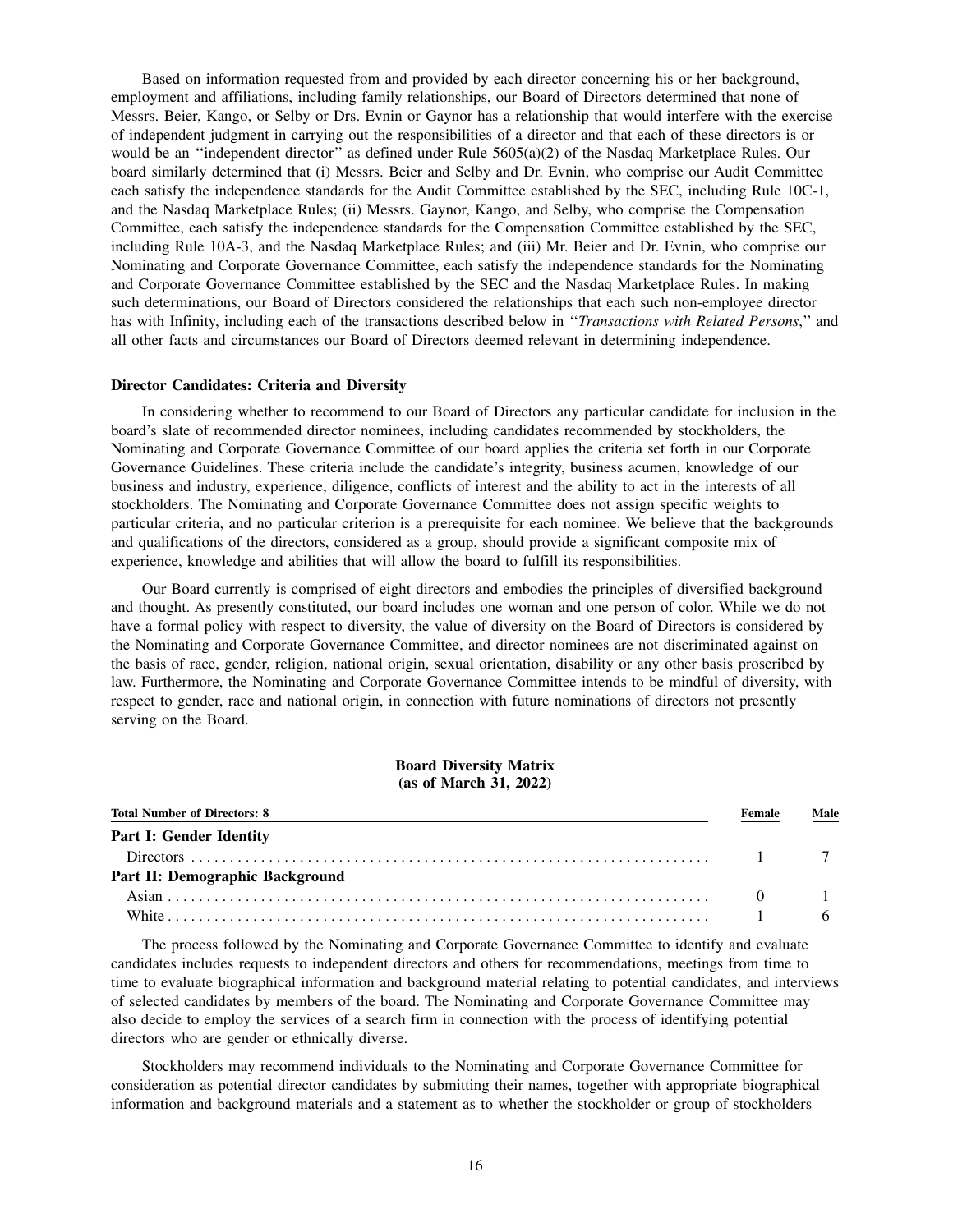making the recommendation has beneficially owned more than 5% of our common stock for at least a year as of the date such recommendation is made, to the Nominating and Corporate Governance Committee, c/o Seth A. Tasker, Secretary, Infinity Pharmaceuticals, Inc., 1100 Massachusetts Avenue, Floor 4, Cambridge, Massachusetts 02138. Assuming that appropriate biographical and background material is provided for candidates recommended by stockholders, the Nominating and Corporate Governance Committee will evaluate those candidates by following substantially the same process, and applying substantially the same criteria, as for candidates submitted by others.

Our stockholders also have the right to nominate director candidates themselves, without any prior review or recommendation by the Nominating and Corporate Governance Committee, by following the procedures set forth in response to the question ''*How and when may I submit a stockholder proposal, including a stockholder nomination for director, for the 2023 annual meeting?*'' above.

#### **Communications from Stockholders**

Our Board of Directors will give appropriate attention to written communications that are submitted by stockholders and other interested parties and will respond if and as appropriate. Mr. Selby, as our current Lead Independent Director, is primarily responsible for monitoring communications from stockholders and for providing copies or summaries to the other directors as he considers appropriate.

Communications are forwarded to all directors if they relate to important substantive matters and include suggestions or comments that the Lead Independent Director considers to be important for the directors to know. In general, communications relating to corporate governance and corporate strategy are more likely to be forwarded than communications relating to ordinary business affairs, personal grievances, and matters as to which we tend to receive repetitive or duplicative communications.

Stockholders who wish to send communications on any topic to the Board of Directors should address such communications to Board of Directors, c/o Seth A. Tasker, Secretary, Infinity Pharmaceuticals, Inc., 1100 Massachusetts Avenue, Floor 4, Cambridge, MA 02138, or by email to contactboard@infi.com.

#### **Board and Committee Meetings**

Our Board of Directors has responsibility for reviewing our overall performance rather than for overseeing day-to-day operations. The board's primary responsibility is to oversee the management of our Company and, in so doing, serve the best interests of our Company and its stockholders. The board selects, evaluates and provides for the succession of executive officers and, subject to oversight by the Nominating and Corporate Governance Committee, the board nominates for election at annual stockholder meetings individuals to serve on our Board of Directors and elects individuals to fill any vacancies on the board. The board reviews corporate objectives and strategies and evaluates and approves significant policies and proposed major commitments of corporate resources and material proposed transactions. It participates in decisions that have a potential major economic impact on our Company. Management keeps the directors informed of our activities through regular written reports and presentations at board and committee meetings.

Our Board of Directors met via video conference thirteen times during our 2021 fiscal year and acted by unanimous written consent in lieu of a meeting three times during our 2021 fiscal year. During that year, each of our directors attended 75% or more of the total number of meetings of the Board of Directors and the committees on which he or she served.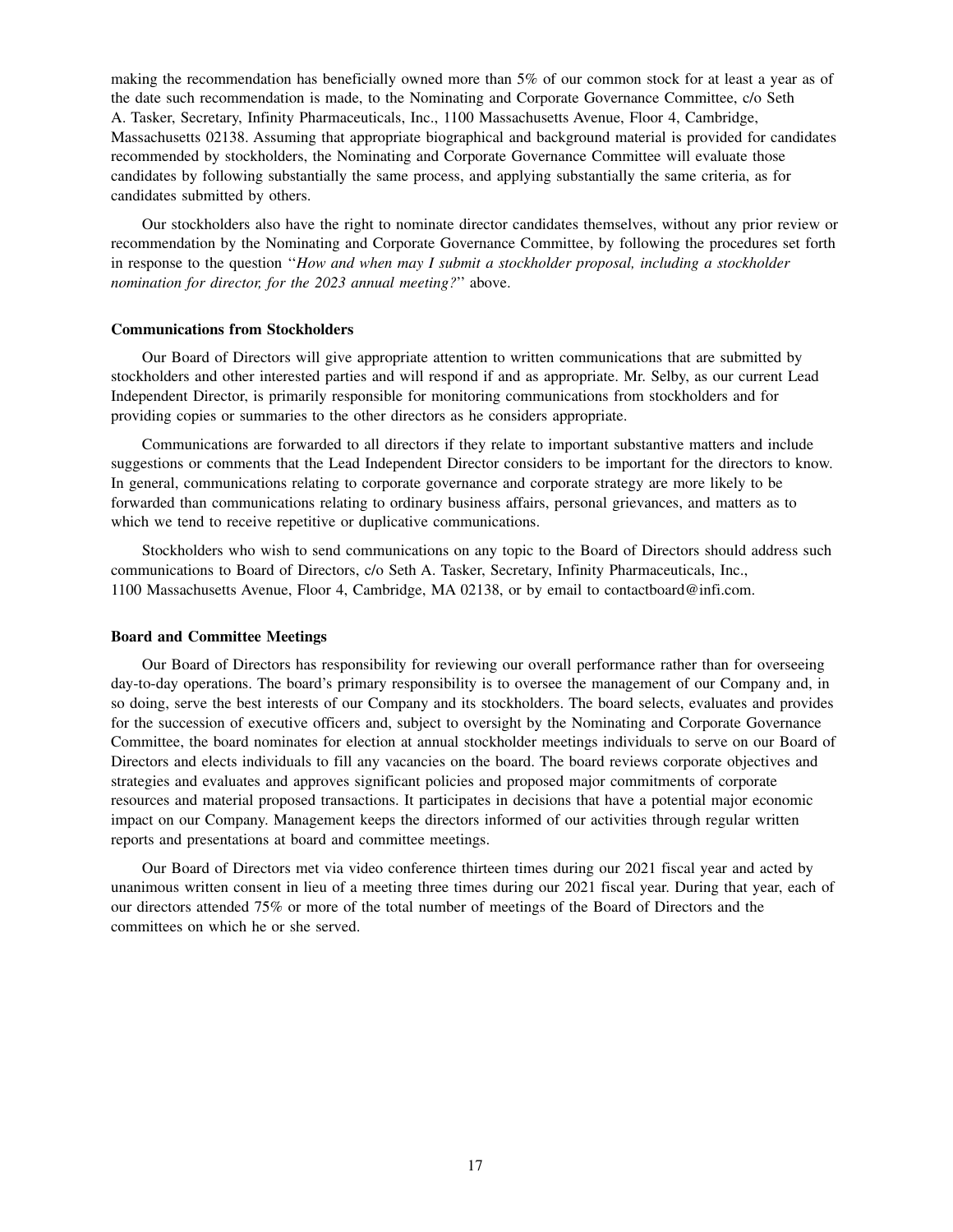Our board has standing Audit, Compensation, Nominating and Corporate Governance, and Research and Development Committees. Each committee has a charter that has been approved by the Board. The Compensation Committee and Audit Committee must review the appropriateness of its charter at least annually, and the Nominating and Corporate Governance Committee and Research and Development Committee must review the appropriateness of its charter from time to time, as the committee members deem appropriate. Each committee must also perform a self-evaluation at least annually. All members of the Audit, Compensation and Nominating and Corporate Governance Committees are independent, non-employee directors. Current committee memberships are shown in the table below:

|                                  | Audit<br>Committee | <b>Committee</b>         | <b>Compensation</b> Nominating and Corporate<br><b>Governance Committee</b> | <b>Research and</b><br>Development<br><b>Committee</b> |
|----------------------------------|--------------------|--------------------------|-----------------------------------------------------------------------------|--------------------------------------------------------|
| Samuel Agresta, M.D.             |                    |                          |                                                                             | ※                                                      |
| David Beier, J.D.                | ※                  |                          | X                                                                           |                                                        |
| Anthony B. Evnin, Ph.D.          | $\mathbb X$        |                          | ※                                                                           |                                                        |
| Richard Gaynor, M.D.             |                    | $\frac{1}{26}$           |                                                                             | $\frac{1}{26}$                                         |
| Sujay R. Kango                   |                    | ※                        |                                                                             |                                                        |
| Adelene Q. Perkins $\odot$       |                    |                          |                                                                             |                                                        |
| Brian Schwartz, M.D.             |                    |                          |                                                                             | ※                                                      |
| Norman C. Selby†                 | 饕                  | $\mathbb X$              |                                                                             |                                                        |
| O<br>† Lead Independent Director | Chair of the Board | Ⅹ<br>$=$ Committee Chair |                                                                             | $\mathcal{K}$ = Committee Member                       |

### *Board Leadership Structure*

Our Corporate Governance Guidelines provide the board with flexibility to determine the appropriate leadership structure for the board and the Company, including but not limited to whether it is appropriate to separate the roles of Chair of the board and Chief Executive Officer. In making these determinations, the board considers numerous factors, including the specific needs and strategic direction of the Company and the size and membership of the board at the time. The board believes that combining the roles of Chief Executive Officer and Chair of our Board of Directors is in the best interests of the Company and stockholders. As our Chief Executive Officer and Chair of the board, Ms. Perkins is responsible for setting the strategic direction for our Company and for day-to-day leadership and performance of our Company, as well as setting the agenda for board meetings, and presiding over meetings of the full board. Because Ms. Perkins is an employee and is therefore not ''independent,'' our Board of Directors has appointed Mr. Selby as Lead Independent Director to preside at all executive sessions of the board. The Nominating and Corporate Governance Committee evaluates our board leadership structure from time to time and may recommend alterations of this structure in the future.

### *Audit Committee*

The Audit Committee provides the opportunity for direct contact between our independent registered public accounting firm and the board, and has the following principal duties:

- appointing, approving the services provided by and the compensation of, and assessing the independence of our independent registered public accounting firm;
- overseeing the work of our independent registered public accounting firm, including through the receipt and consideration of certain reports from the firm;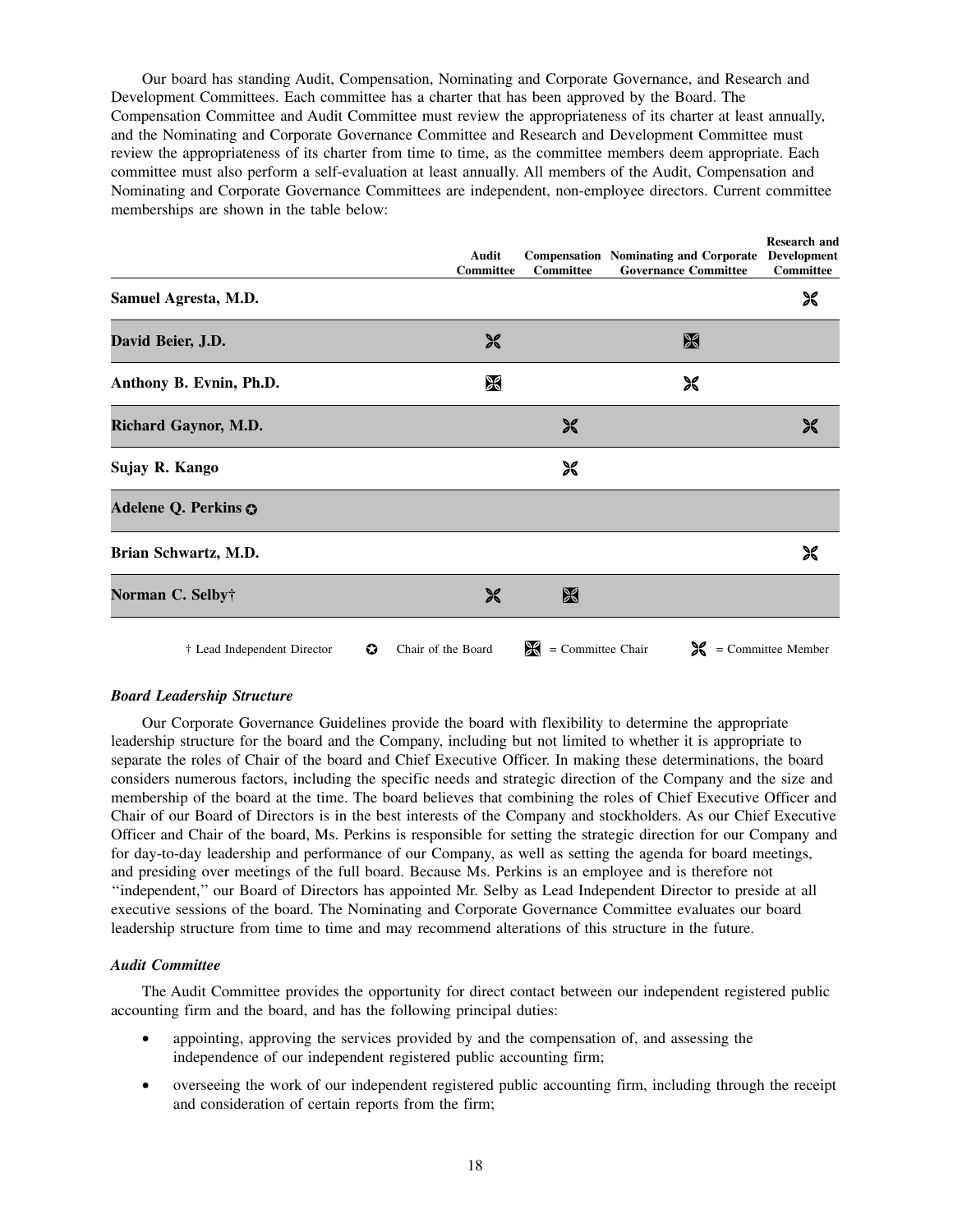- reviewing and discussing with management and the independent registered public accounting firm our annual and quarterly financial statements and related disclosures;
- monitoring our internal control over financial reporting, disclosure controls and procedures, and code of business conduct and ethics;
- overseeing our internal control function;
- discussing our risk management policies, including guidelines and policies to govern the process by which our exposure to risk is handled, including but not limited to financial and cybersecurity risks;
- establishing policies regarding hiring employees from the independent registered public accounting firm and procedures for the receipt and retention of accounting related complaints and concerns;
- meeting independently with our internal control staff, independent registered public accounting firm and management; and
- preparing the Audit Committee Report required by SEC rules (which is included beginning on page 21 of this proxy statement).

The Audit Committee is authorized to retain advisors and consultants and to compensate them for their services. The Audit Committee charter is available on our website, www.infi.com.

The current members of the Audit Committee are Dr. Evnin (Chair) and Messrs. Beier and Selby. Our Board of Directors has determined that Dr. Evnin is an "Audit Committee financial expert" as defined in Item 407(d)(5)(ii) of Regulation S-K, and that each of these members is independent as such term is defined under the applicable rules of the Nasdaq Stock Market and as is contemplated by Rule 10A-3 under the Exchange Act. The Audit Committee held four meetings during our 2021 fiscal year. See ''*Audit Committee Report*'' below.

### *Compensation Committee*

Our Compensation Committee, among other things, provides recommendations to the board regarding our compensation programs, and has the following principal duties:

- reviewing and approving, or making recommendations to the board with respect to, the compensation of our Chief Executive Officer and our other executive officers;
- overseeing the evaluation of our executive officers;
- overseeing and administering our incentive compensation and equity-based plans;
- reviewing and making recommendations to the board with respect to director compensation;
- reviewing, discussing with management, and recommending to the board the inclusion of the Compensation Discussion and Analysis in this proxy statement (which is included beginning on page 25 of this proxy statement); and
- preparing the Compensation Committee Report, to the extent required by SEC rules.

The Compensation Committee is authorized to retain advisors and consultants, including advisors and consultants to assist in the evaluation of executive compensation, and to compensate them for their services. Periodically, the Compensation Committee has directly engaged Radford, an Aon Hewitt company, or Radford, as compensation consultant to provide the Compensation Committee with peer group and market information to enable the Compensation Committee to confirm that our executive compensation is competitive and commensurate with the executive officers' responsibilities and to provide advice on market trends in executive compensation practices. In addition to the services it provides to the Compensation Committee, Radford also provides other services to the Company including a subscription to an annual compensation survey as well as general advice and analysis related to our non-executive compensation programs. Our Compensation Committee considered all of the ''independence'' factors listed in Rule 10C-1(b)(4) of the Exchange Act and determined that Radford does not have a conflict of interest that will influence the advice provided by Radford to the Company regarding executive compensation. These factors include the following: the fact that the fees paid by the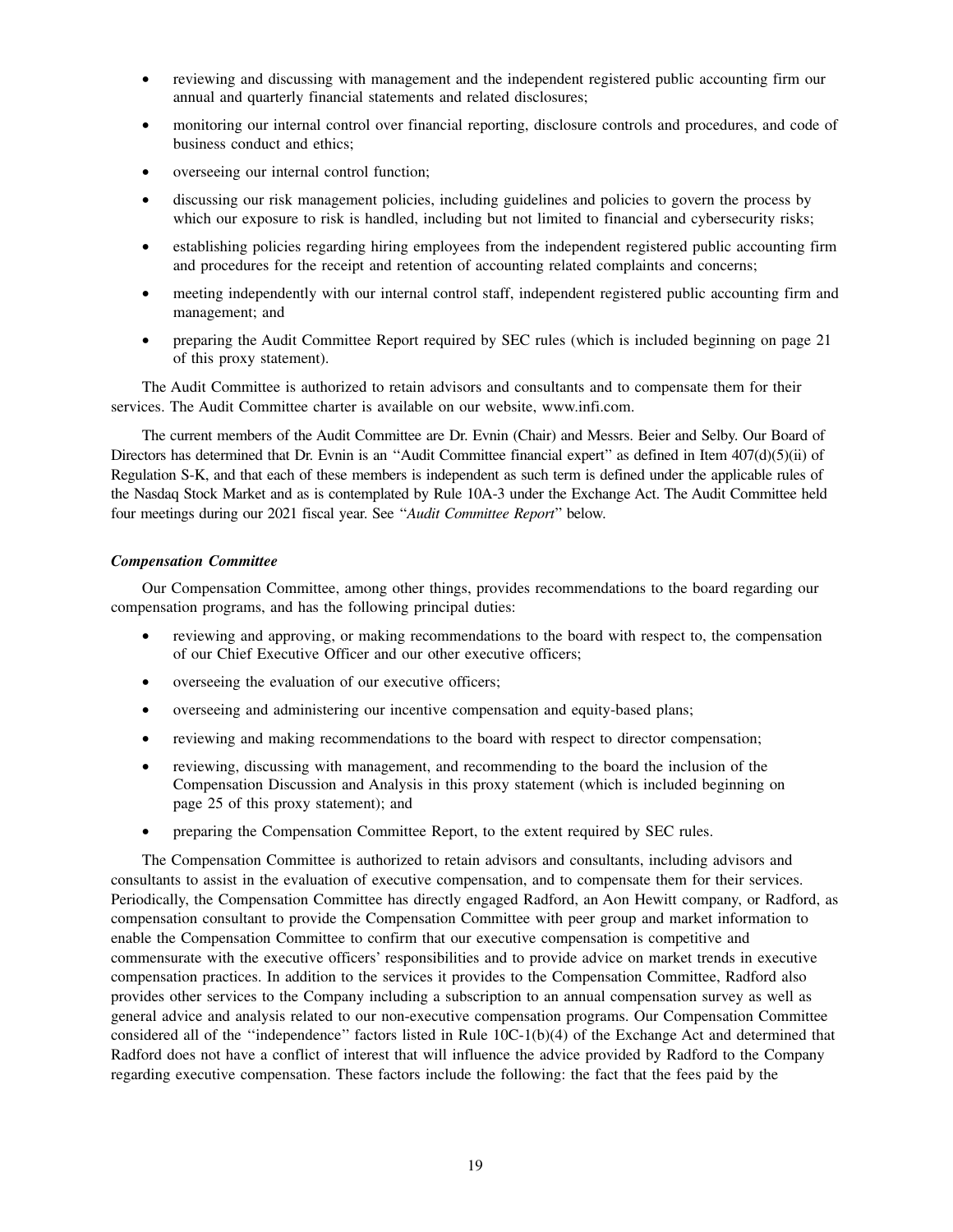Company to Radford in fiscal year 2021 totaled less than \$120,000; the existence and effectiveness of Radford's consulting protocols and procedures; the lack of business or personal relationships between Radford and the Compensation Committee members and our executive officers; and the fact that Radford does not own any of our stock.

Our board has delegated authority to Ms. Perkins to grant stock options to citizen-owners of the Company under the 2019 Equity Incentive Plan subject to the following conditions: (i) such options shall be on the terms set forth in the Company's standard form of stock option agreement (or such other form as the Compensation Committee may designate from time to time for this purpose); (ii) any such options shall, to the maximum extent permitted by applicable federal tax laws, be granted as incentive stock options; (iii) the exercise price of such options shall be equal to the closing price of the Company's common stock on the date of grant; and (iv) she is not authorized (a) to grant options to herself, or to any other executive officer of the Company, or to any person that the board or the Compensation Committee may from time to time designate in writing; (b) to grant in the aggregate options with respect to more than 300,000 shares of common stock in any calendar quarter; or (c) to grant to any person, in any one calendar year, options with respect to more than 100,000 shares of common stock. Ms. Perkins maintains a list of the options granted pursuant to this delegated authority and reports to the Compensation Committee regarding the options granted, at such times and in such form as the Compensation Committee may from time to time request.

The Compensation Committee charter is available on our website, www.infi.com. See ''*Compensation of Executive Officers—Compensation Discussion and Analysis*'' below for additional information concerning the Compensation Committee's role, processes and procedures in determining executive compensation. The current members of the Compensation Committee are Mr. Selby (Chair), Mr. Kango, and Dr. Gaynor. Our board has determined that each of these members is independent as defined under the applicable Nasdaq rules and as contemplated by applicable Exchange Act rules. The Compensation Committee held three meetings during our 2021 fiscal year and acted by unanimous written consent in lieu of a meeting three times during our 2021 fiscal year.

#### *Nominating and Corporate Governance Committee*

The Nominating and Corporate Governance Committee, among other things, provides recommendations to the board regarding the nomination of directors, and has the following principal duties:

- recommending to the board the persons to be nominated for election as directors at any meeting of stockholders and the persons, if any, to be elected by the board to fill any vacancies on the board;
- developing and recommending corporate governance principles to the board; and
- overseeing the annual evaluation of the board and its committees.

The Nominating and Corporate Governance Committee is authorized to retain advisors and consultants and to compensate them for their services. The Nominating and Corporate Governance Committee has a charter, which is available on our website, www.infi.com.

The current members of the Nominating and Corporate Governance Committee are Mr. Beier (Chair) and Dr. Evnin, each of whom our Board of Directors has determined to be independent as defined under the applicable Nasdaq rules. The Nominating and Corporate Governance Committee held one meeting during our 2021 fiscal year and acted by unanimous written consent in lieu of a meeting two times during our 2021 fiscal year.

#### **Board's Role in Risk Oversight**

Our Board of Directors' role in our risk oversight process includes receiving regular reports from members of management on areas of material risk, including operational, financial, legal and regulatory, and strategic and reputational risks. The full board (or the appropriate committee in the case of risks that are under the purview of a particular committee) receives these reports from the appropriate ''risk owner'' within our Company to enable it to understand our risk identification, management and mitigation strategies. When a committee receives such a report, the chair of the relevant committee summarizes such report for the full board during the next board meeting. This process enables the board and its committees to coordinate the risk oversight role, particularly with respect to risk interrelationships. As part of its charter, the Audit Committee is responsible for discussing our policies with respect to risk assessment and risk management.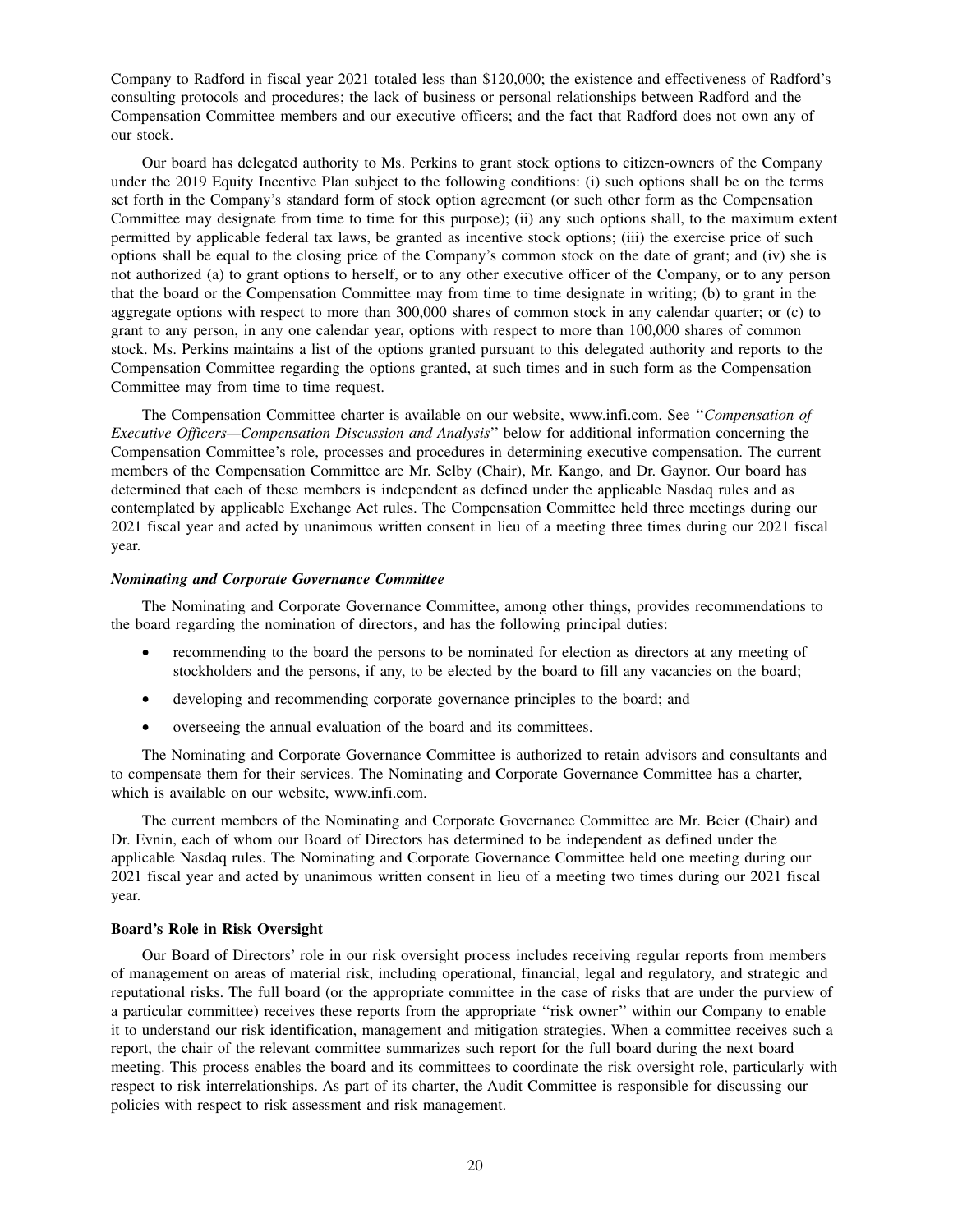#### **Risk Considerations in our Compensation Program**

The executive leadership team and the Compensation Committee have reviewed the compensation policies and practices for all of our employees (whom we call citizen-owners) and have concluded that any risks arising from our compensation policies and programs are not reasonably likely to have a material adverse effect on our Company or business. In reaching this conclusion, we and the Compensation Committee considered various factors, including the following:

- the establishment of base salaries consistent with our executive officers' responsibilities and market comparables to ensure that our executive officers would not be motivated to take excessive risks to achieve a reasonable level of financial security;
- the mix between fixed and variable, annual and long-term, and cash and equity compensation, which is intended to encourage strategies and actions that are in our Company's long-term best interests;
- vesting periods for equity compensation awards that reward sustained stock price appreciation;
- the evaluation of Company performance (which drives the amount of cash available under our annual contingent cash compensation program, as described in more detail in the section entitled ''Compensation Discussion and Analysis,'' below) based on a variety of long- and short-term objectives with the weighting spread across multiple objectives, thus diversifying the risk associated with any single indicator of performance; and
- the discretion available to the Compensation Committee not to apply fixed formulae in assessing our Company performance, thus enabling the Compensation Committee to, among other things, (a) eliminate the potential incentive for management to conduct activities that are in the Company's annual goals, but which may not, due to new data or other inputs, ultimately prove to be in the best interest of stockholders, and (b) reward management for making decisions that are in the long-term best interest of our product development programs, even when those decisions result in the failure to meet short-term objectives.

#### **Availability of Corporate Governance Materials**

You can access the current charters for the Audit, Compensation, Nominating and Corporate Governance, and Research and Development Committees of our Board of Directors, our Corporate Governance Guidelines, and our Code of Conduct and Ethics at www.infi.com or by contacting our investor relations department at 1100 Massachusetts Avenue, Floor 4, Cambridge, Massachusetts 02138; telephone: (617) 453-1198; e-mail: irpr\_info@infi.com.

#### **Audit Committee Report**

The Audit Committee has reviewed our audited financial statements for the fiscal year ended December 31, 2021 and has discussed these financial statements with our management and Ernst & Young LLP, our independent registered public accounting firm.

The Audit Committee has also received from, and discussed with, Ernst & Young LLP various communications that our independent registered public accounting firm is required to provide to the Audit Committee, including the matters required to be discussed by the applicable requirements of the Public Company Accounting Oversight Board (''PCAOB'') and the Securities Exchange Commission.

The Audit Committee has received the written disclosures and the letter from Ernst & Young LLP required by applicable requirements of the PCAOB regarding an independent accountant's communications with the Audit Committee concerning independence, and has discussed with Ernst & Young LLP its independence from Infinity.

Based on its discussions with management and the independent registered public accounting firm and its review of the representations and information provided by management and the independent registered public accounting firm, the Audit Committee recommended to our Board of Directors that the audited financial statements be included in our Annual Report on Form 10-K for the year ended December 31, 2021.

> By the Audit Committee of the Board of Directors, Anthony B. Evnin, Ph.D. (Chair) Norman C. Selby David Beier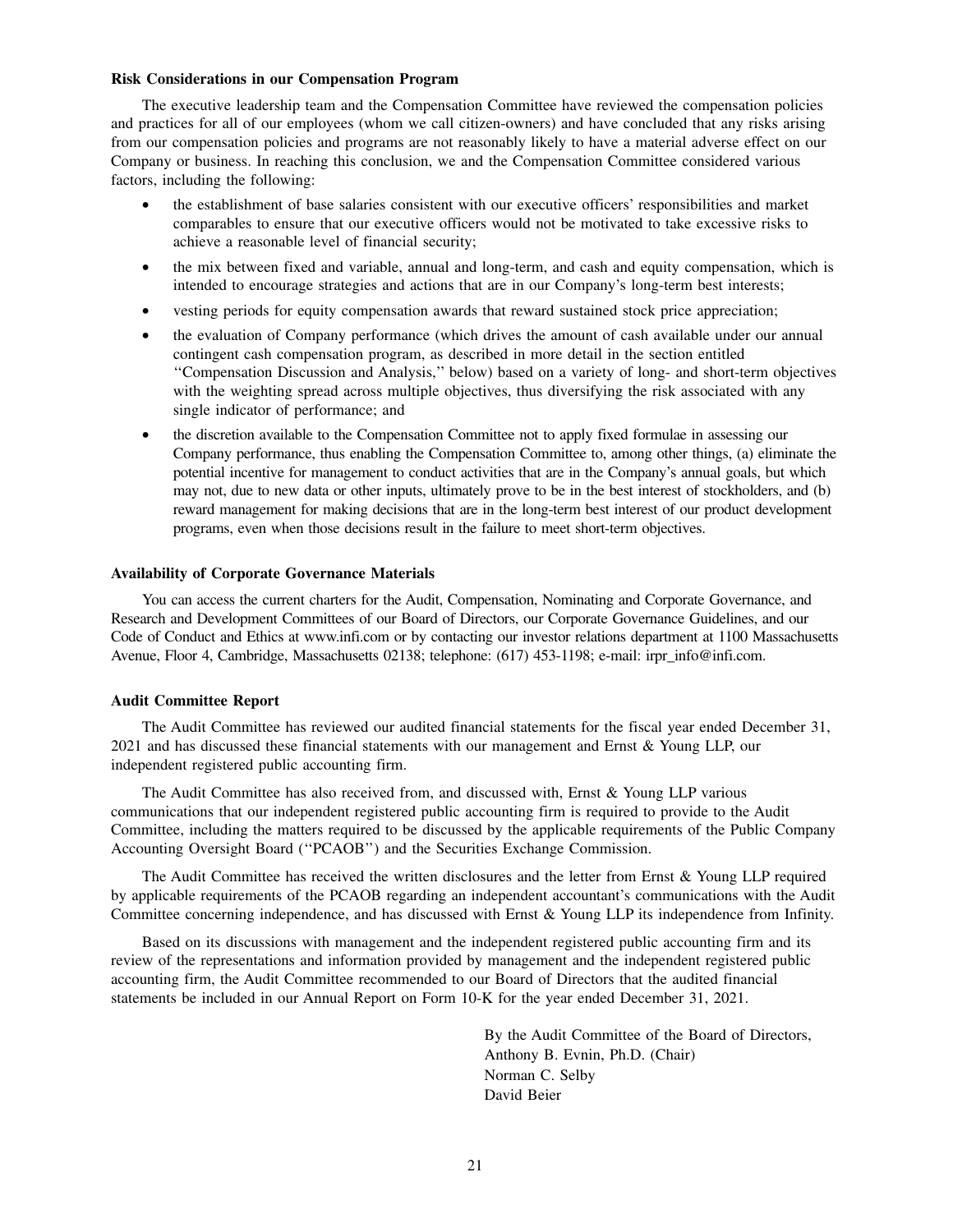### **Audit Fees**

The following table summarizes the fees of Ernst & Young LLP billed to us for each of the last two fiscal years:

|                     |           | <b>Fiscal Year ended December 31,</b> |  |  |  |
|---------------------|-----------|---------------------------------------|--|--|--|
| <b>Fee Category</b> | 2021      | 2020                                  |  |  |  |
|                     | \$600.880 | \$665,000                             |  |  |  |
|                     |           |                                       |  |  |  |
|                     | 2.905     | 1.925                                 |  |  |  |
|                     | 35,020    | 40,000                                |  |  |  |
|                     | \$638,805 | \$706,925                             |  |  |  |

<sup>(1)</sup> Consists of fees for professional services provided in connection with the audit of our financial statements and the effectiveness of our internal control over financial reporting, the review of the interim financial statements included in our quarterly reports on Form 10-Q, preparation of comfort letters and registration statements, accounting and consultation on matters addressed during the audit or interim reviews, and other professional services provided.

- (3) Other fees consist of fees for a subscription to an online database managed by Ernst & Young LLP.
- (4) Tax fees consist of fees for tax compliance, tax advice and tax planning services. These services primarily relate to preparation of state and federal tax returns and analysis related to section 382 of the Internal Revenue Code of 1986, as amended.

#### *Pre-Approval Policies and Procedures*

The Audit Committee has adopted policies and procedures relating to the approval of all audit and non-audit services that are to be performed by our independent registered public accounting firm. This policy generally provides that we will not engage our independent registered public accounting firm to render audit or non-audit services unless the service is specifically approved in advance by the Audit Committee or the engagement is entered into pursuant to the pre-approval procedures described below.

From time to time, the Audit Committee may pre-approve specified types of services that are expected to be provided to us by our independent registered public accounting firm during the next 12 months. Any such pre-approval is detailed as to the particular service or type of services to be provided and is also generally subject to a maximum dollar amount.

The Audit Committee charter provides that the Audit Committee may establish other pre-approval policies and procedures that would allow the delegation of pre-approval authority to one or more members of the Audit Committee, provided that any pre-approval decision is reported to the Audit Committee at its next scheduled meeting.

During our 2021 fiscal year, no services were provided to us by Ernst & Young LLP or any other accounting firm other than in accordance with the pre-approval policies and procedures described above.

<sup>(2)</sup> Audit-related fees consist of fees for assurance and related services that are reasonably related to the performance of the audit and the review of our financial statements and which are not reported under ''Audit Fees.''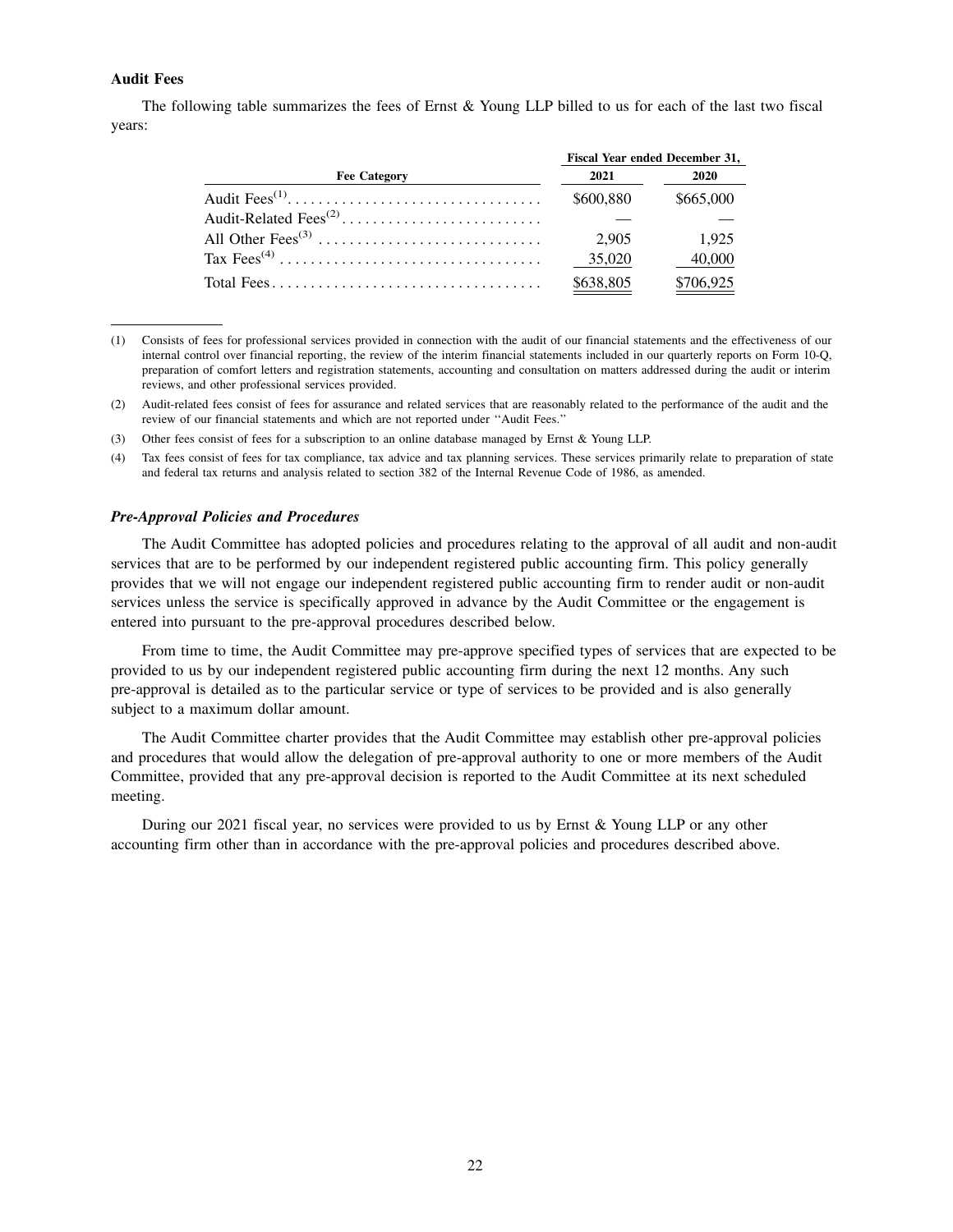#### **Director Compensation**

None of our employee directors receive compensation for his or her service as a director.

The following table details the total compensation earned by our non-employee directors during our 2021 fiscal year. Mr. Kango was elected to the board of directors effective March 30, 2022 and received no compensation in 2021.

| <b>Name</b>                                      | <b>Fees</b><br><b>Earned</b><br>or Paid<br>in Cash<br>$({\bf 5})^{(1)}$ | Option<br><b>Awards</b><br>$({\$})^{(2)}$ | All Other<br>Compensation<br>$({\$})^{(3)}$ | <b>Total</b><br>\$) |
|--------------------------------------------------|-------------------------------------------------------------------------|-------------------------------------------|---------------------------------------------|---------------------|
| Samuel Agresta, M.D., M.P.H. <sup>(4)</sup>      | 49,500                                                                  | 81,465                                    |                                             | 130,965             |
| David Beier, J.D. $(5)$                          | 51,501                                                                  | 81,465                                    |                                             | 132,966             |
| Anthony B. Evnin, $Ph.D.(6)$                     | 59,001                                                                  | 81,465                                    |                                             | 140,466             |
| Richard Gaynor, M.D. <sup><math>(7)</math></sup> | 59,500                                                                  | 81,465                                    |                                             | 140,965             |
| Brian Schwartz, M.D. <sup>(9)</sup>              | 37,125                                                                  | 181,662                                   | 195,000                                     | 413,787             |
| Norman C. Selby $^{(10)}$                        | 97,000                                                                  | 108,620                                   |                                             | 205,620             |

<sup>(1)</sup> Pursuant to a board compensation program in which directors have the option to settle all or a portion of their cash retainer for annual board service in shares of the Company's common stock, Dr. Evnin and Mr. Beier elected to receive shares of common stock in lieu of cash, which shares had a grant-date fair value of \$10,499.23 as computed in accordance with FASB ASC Topic 718 and were issued on June 10, 2021.

(2) The amounts in this column reflect the aggregate grant date fair value of option awards made to such individual, as computed in accordance with FASB ASB Topic 718.

(4) On June 10, 2021, Dr. Agresta was granted an option award that had a grant-date fair value of \$81,465. As of December 31, 2021, Dr. Agresta held options to purchase 211,683 shares of our common stock.

(5) On June 10, 2021, Mr. Beier was granted an option award that had a grant-date fair value of \$81,465. As of December 31, 2021, Mr. Beier held options to purchase 130,000 shares of our common stock.

(6) On June 10, 2021, Dr. Evnin was granted an option award that had a grant-date fair value of \$81,465. As of December 31, 2021, Dr. Evnin held options to purchase 238,500 shares of our common stock.

(7) On June 10, 2021, Dr. Gaynor was granted an option award that had a grant-date fair value of \$81,465. As of December 31, 2021, Dr. Gaynor held options to purchase 90,000 shares of our common stock.

(8) Upon joining our board, Dr. Schwartz was granted an option award on September 7, 2021 that had a grant-date fair value of \$181,662. As of December 31, 2021, Dr. Schwartz held options to purchase 176,250 shares of our common stock.

(9) On June 10, 2021, Mr. Selby was granted an option award that had a grant-date fair value of \$108,620. As of December 31, 2021, Mr. Selby held options to purchase 338,000 shares of our common stock.

The following is a summary of the standard compensation of our non-employee directors as of December 31, 2021:

- a \$42,000 annual retainer for service as a non-executive chair of our Board of Directors;
- a \$42,000 annual retainer for service as a director;
- a \$30,000 annual retainer for service as lead independent director;
- a \$20,000 annual retainer for service as chair of the Audit Committee;
- a \$15,000 annual retainer for service as chair of the Compensation Committee;
- a \$10,000 annual retainer for service as chair of the Nominating and Corporate Governance Committee;
- a \$10,000 annual retainer for service as chair of the Research and Development Committee;
- a \$10,000 annual retainer for service as a non-chairing member of the Audit Committee;
- a \$7,500 annual retainer for service as a non-chairing member of a committee of the board other than the Audit Committee.

Directors may elect to receive some or all of their annual cash retainer for service on our board, but not for committee service, in shares of common stock of our Company.

<sup>(3)</sup> The amounts in this column reflect all other compensation paid to such individual. For Dr. Schwartz, this total represents the cash compensation earned as consulting chief physician to the Company.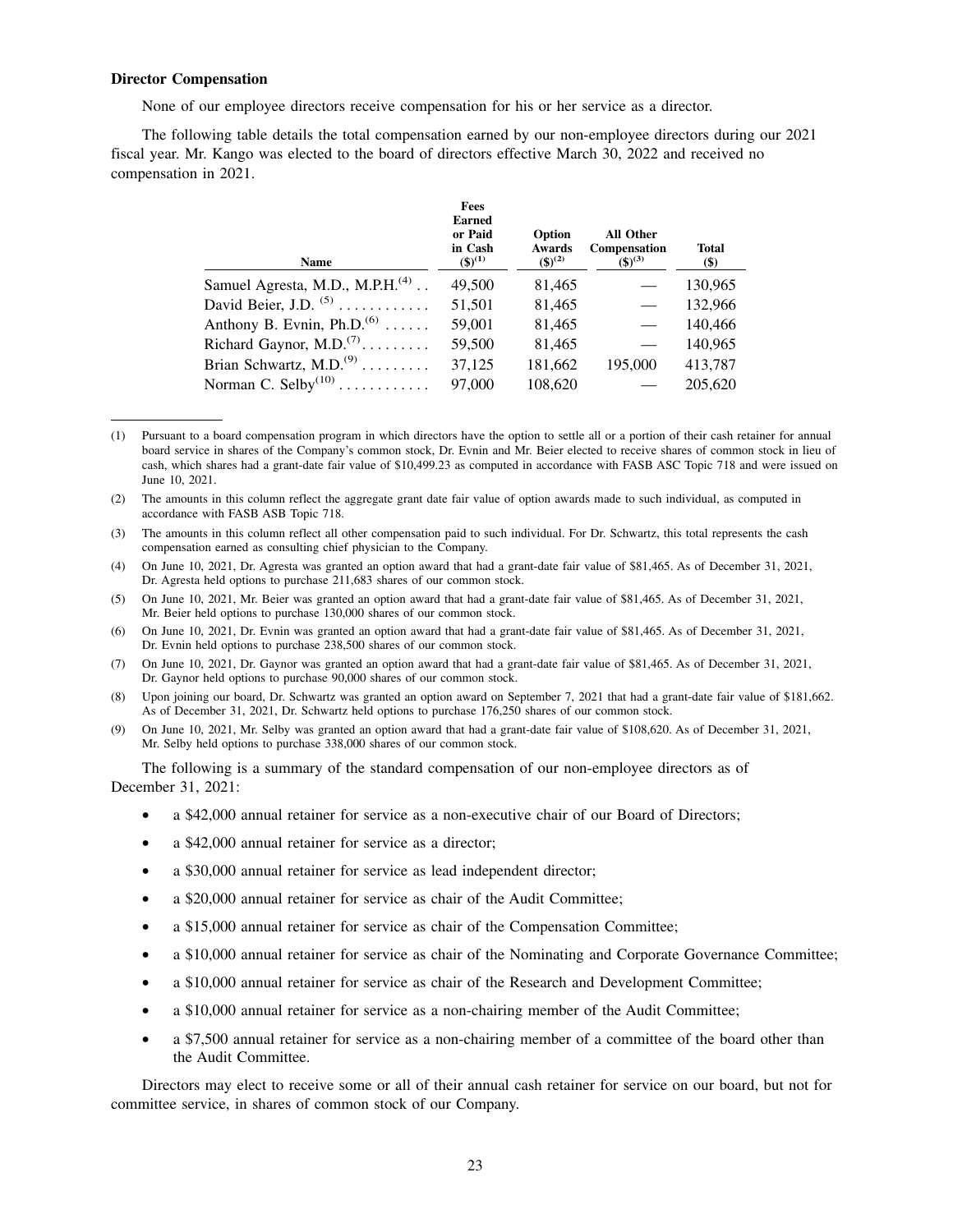Each non-employee director is also reimbursed for reasonable out-of-pocket expenses incurred in attending meetings of the Board of Directors or any committee of the Board of Directors.

In addition to the cash compensation discussed above, each non-employee director automatically receives nonstatutory stock options under our 2019 Equity Incentive Plan, as follows:

- upon commencement of service on the board, each new non-employee director receives a nonstatutory stock option to purchase 60,000 shares of our common stock; and
- on the date of each annual meeting of stockholders, each then-continuing non-employee director receives a nonstatutory stock option to purchase 30,000 shares of our common stock, provided that such director was serving as a director of the Company on the last day of the immediately preceding calendar year.

In addition to the awards listed above, each non-employee director who serves in the following positions receives a nonstatutory stock option to purchase shares of our common stock in the amount indicated below upon the date of commencement of service in such position and upon the date of each annual stockholder meeting thereafter:

| <b>Position</b> | <b>Stock Option Grant</b> |
|-----------------|---------------------------|
|                 |                           |
|                 |                           |

Each of these stock options has an exercise price per share equal to the closing price on the date of grant, which the Board of Directors determined to be the fair market value per share of our common stock on the grant date and has a ten-year term, subject to earlier termination following cessation of board service by the holder of the option. Grants made to board members vest in equal quarterly installments beginning at the end of the first calendar quarter after the grant date, provided that the board member continues to serve as director and in the position for which the grant was made. Grants made in connection with the commencement of services vest over a period of two years (one-eighth each quarter), while grants made in connection with the annual meeting of stockholders vest over a period of one year (one-fourth each quarter). These options immediately vest in full upon certain changes in control or ownership or upon death or disability of the option holder while serving as a director.

#### *Changes to Director Compensation*

In the first quarter of 2022, the Compensation Committee engaged Radford to conduct an assessment of overall Board compensation, including a review of the appropriate mix of cash and equity compensation to determine market alignment. In March 2022, after taking into consideration the recommendations of Radford, the Compensation Committee approved the following changes to equity compensation for our Board of Directors: (1) the initial grant will increase to an option to purchase 90,000 shares of our common stock; and (2) the annual grant will increase to an option to purchase 45,000 shares of our common stock.

### **TRANSACTIONS WITH RELATED PERSONS**

There are no transactions with related persons, as defined in item 404 of Regulation S-K, to report for the fiscal year ended December 31, 2021.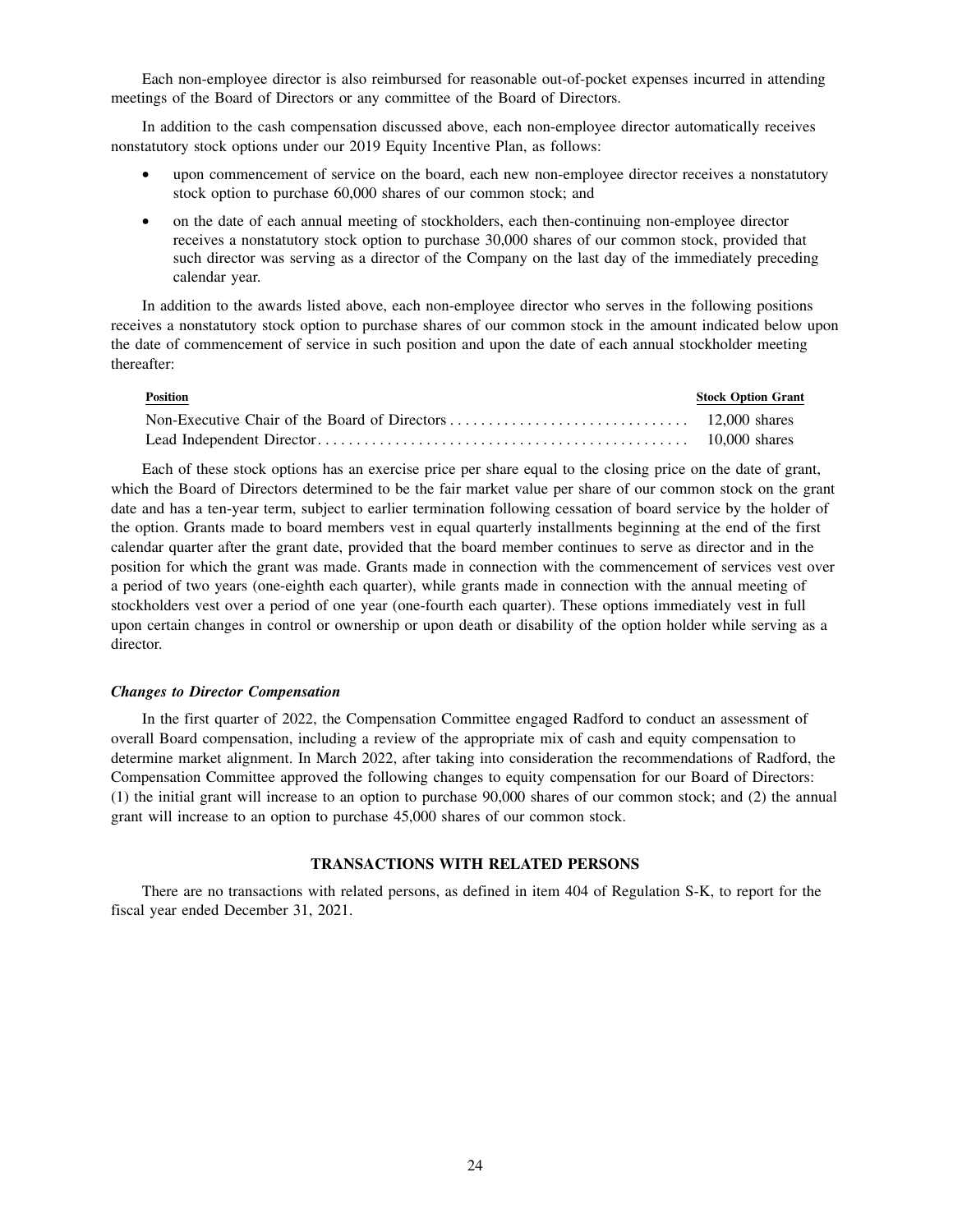### **COMPENSATION OF EXECUTIVE OFFICERS**

#### **Compensation Discussion and Analysis**

This section discusses the principles underlying our policies and decisions with respect to the compensation of our executive officers who are named in the ''*Summary Compensation Table*'' below, or our ''named executive officers,'' and the material factors relevant to an analysis of these policies and decisions.

We expanded our Executive Leadership Team in 2021 with the addition of Dr. Robert Ilaria, as Chief Medical Officer and Dr. Stephane Peluso as Chief Scientific Officer. Our full Executive Leadership Team includes:

- Adelene Q. Perkins, Chief Executive Officer and Chair of the Board;
- Lawrence E. Bloch, M.D., J.D., President;
- Robert Ilaria, Jr., M.D., Chief Medical Officer;
- Stephane Peluso, Ph.D., Chief Scientific Officer; and
- Seth Tasker, J.D., Chief Business Officer

Our named executive officers for the fiscal year ending December 31, 2021 were:

- Adelene Q. Perkins, Chief Executive Officer and Chair of the Board;
- Robert Ilaria, Jr., M.D., Chief Medical Officer; and
- Stephane Peluso, Ph.D., Chief Scientific Officer

#### *Executive Summary and Company Background*

We are a clinical-stage innovative biopharmaceutical company dedicated to developing novel medicines for people with cancer. We combine proven scientific expertise with a passion for developing novel small molecule drugs that target disease pathways for potential applications in oncology. We are focused on advancing eganelisib, also known as IPI-549, an orally administered, clinical-stage, immuno-oncology product candidate that reprograms macrophages through selective inhibition of the enzyme phosphoinositide-3-kinase-gamma, or PI3K-gamma. We have worldwide development and commercialization rights to eganelisib.

Our compensation program ties a substantial portion of our named executive officers' overall compensation to Company and individual achievement of scientific, business, organizational and operational goals such as:

- progress in our clinical trials and research programs;
- maintaining the strong financial health of the Company, including implementation of appropriate financing strategies;
- addition and development of internal competencies and retention of high-performing citizen-owners; and
- achievement of desired financial performance.

Following the emergence of the COVID-19 pandemic in early 2020, we assessed areas for potential impact on the Company, including our clinical trials, manufacturing supply chain, financial condition, and employee welfare. We established a work-from-home policy to protect our citizen-owners and the community from spread of the virus and provided support to all members of our team where needed to establish a productive and ergonomic home-office environment. Multiple safety and quarantine restrictions related to the COVID-19 pandemic were lifted in mid-February 2022, and as a result most citizen-owners have returned to a hybrid schedule, working in the office part time. However, as a clinically focused company, we are well suited to working remotely and can quickly respond to changing circumstances.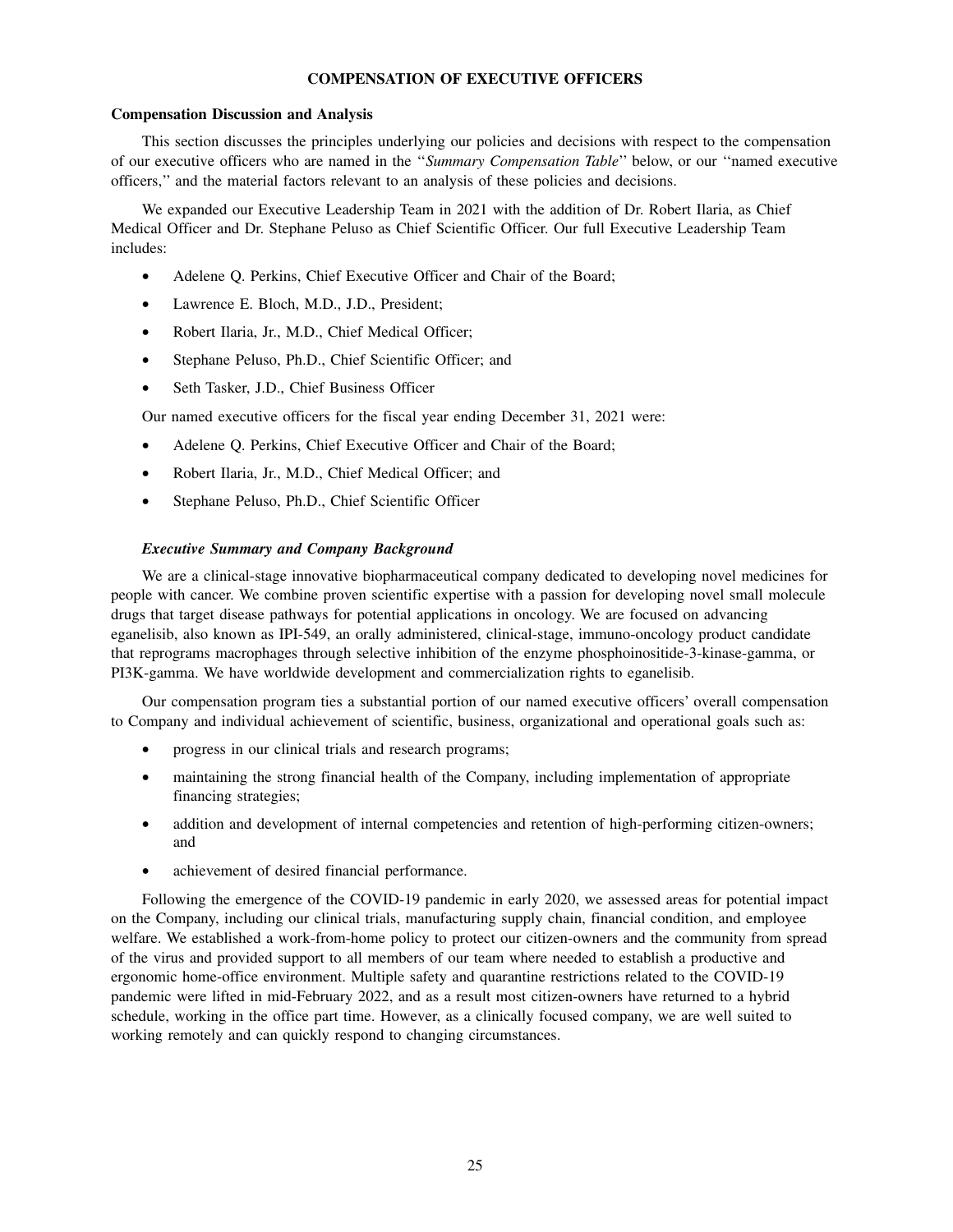Despite the ongoing challenges posed by the COVID-19 pandemic, we made significant progress in 2021 and achieved a number of key accomplishments that were considered as part of our 2021 performance evaluation, including the following:

- Significantly strengthened balance sheet with the successful completion in February 2021 of a public offering of approximately \$92 million in gross proceeds and approximately \$86 million in net proceeds to support execution on the next phase of eganelisib development.
- Reported updated safety and efficacy data at the December 2021 San Antonio Breast Cancer Symposium, or SABCS, from our MARIO-3 Phase 2 study evaluating eganelisib in novel triple combination front-line therapies with Tecentriq® and Abraxane® in metastatic triple negative breast cancer, or mTNBC:
	- $\circ$  Of evaluable patients, tumor reduction was observed in 92.8% of patients with PD-L1(+) tumors and 85.2% of patients with PD-L1(-) tumors
	- Progression free survival (PFS)
		- In patients with PD-L1(+) tumors, median PFS in MARIO-3 was 11.0 months, a  $47\%$ improvement in median PFS compared to the 7.5 months reported for the atezolizumab and nab-paclitaxel doublet in the IMpassion130 benchmark study
		- In patients with PD-L1(-) tumors, median PFS in MARIO-3 was 7.3 months, a 30% improvement compared to the 5.6 months reported for the atezolizumab and nab-paclitaxel doublet in IMpassion130
	- $\circ$  67% of the PD-L1(-) patients who reached the median PFS of 7.3 months remained on treatment
- Reported updated data on MARIO-275, our global, randomized, controlled Phase 2 study to evaluate the benefit of adding eganelisib to nivolumab, also known as Opdivo® , in platinum-refractory, I/O naïve patients with advanced, metastatic urothelial cancer, or UC, over nivolumab monotherapy, at the American Society of Clinical Oncology Genitourinary Cancers Symposium, or ASCO GU, in February 2021, and presented updates on overall survival data in July 2021 and January 2022:
	- $\circ$  Median overall survival (mOS) in the intent to treat population as of July 2021 was 15.4 months (6.2, NE) on the eganelisib plus nivolumab combination arm as compared to 7.9 months (2.3, NE) on the control arm of nivolumab alone with a hazard ratio (HR) 0.62 (0.28, 1.36), reflecting a 38% lower probability of death.
	- $\circ$  The mOS in PD-L1(-) patients, as updated in January 2022, was 15.3 months (4.7, NE) on the eganelisib plus nivolumab arm versus 7.9 months (1.9, NE) on the nivolumab control arm with an HR 0.58 (0.21, 1.66), reflecting a 42% lower probability of death.

### *2021 Say-on-Pay Vote*

In evaluating our 2021 executive compensation program and the design of our 2022 executive compensation program, the Compensation Committee considered a number of factors as discussed in this Compensation Discussion and Analysis section, including the stockholder advisory, or say-on-pay, vote on our executive compensation taken at our 2021 Annual Meeting of Stockholders, which was approved by approximately 97% of the votes cast. Our Board and the Compensation Committee value the opinions of our stockholders, and we believe that it is important for our stockholders to have an opportunity to vote on this proposal annually. In addition to our annual advisory vote on executive compensation, we are committed to ongoing engagement with our stockholders on executive compensation and corporate governance issues.

### *Our Compensation Objectives and Philosophy*

Our compensation program is designed to be fair, reasonable, and market competitive, while attracting and retaining qualified and talented executives. The objectives of our compensation program are to:

- attract, retain and motivate the highest caliber clinical, scientific and business professionals to develop and execute our business plan and achieve our mission;
- ensure that compensation aligns our citizen-owners with our corporate strategy and business objectives;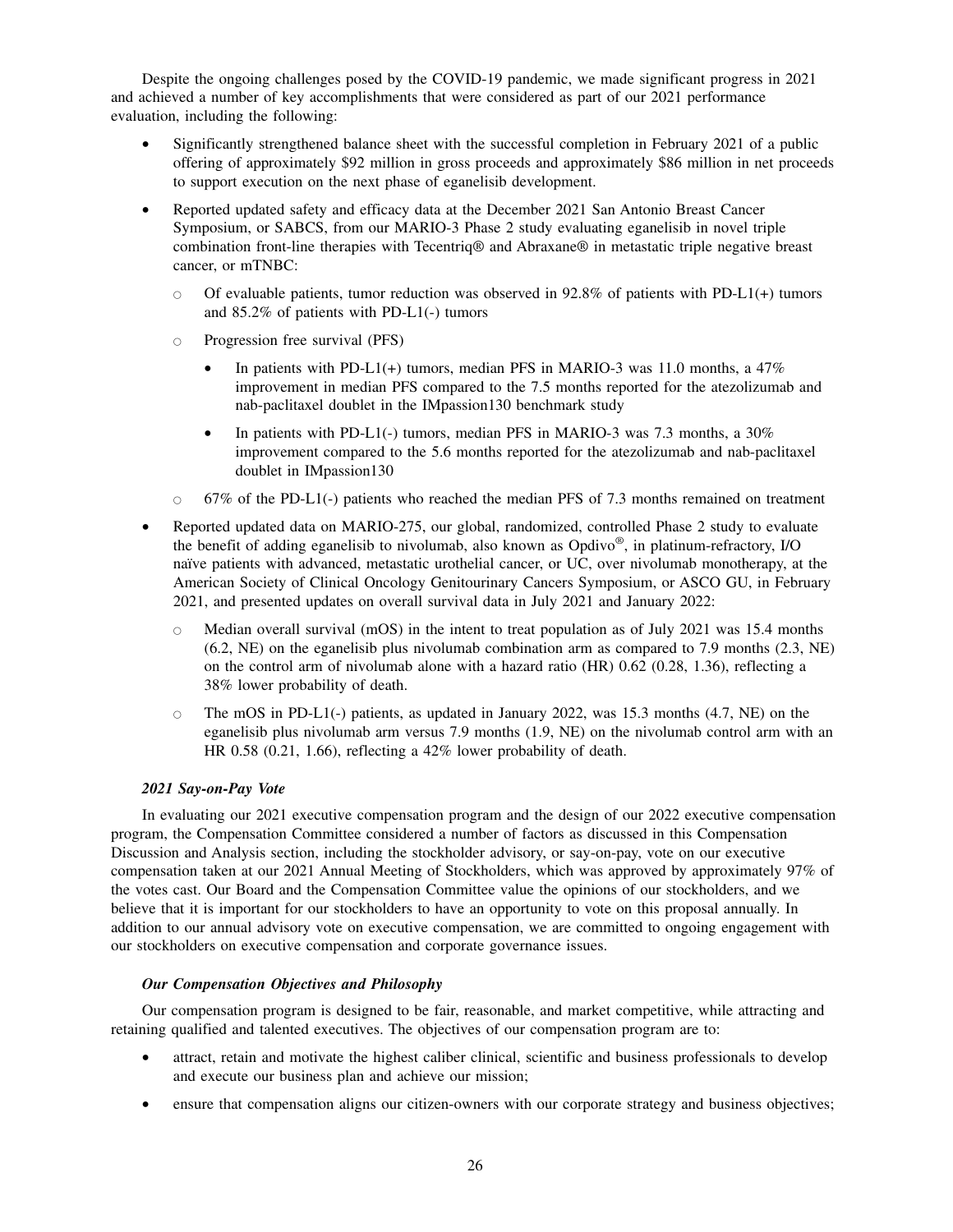- promote the achievement of important and measurable scientific, business, organizational and operational goals by linking contingent cash compensation and long-term equity incentives to the achievement of these goals; and
- align incentives with the creation of stockholder value.

By layering in various compensation elements, we are given the flexibility to incentivize and reward top performers based on their performance. The key elements of our compensation program and their underlying philosophy are summarized in the following table:

| Compensation<br><b>Element</b>           | <b>Purpose</b>                                                                                                                                                              | <b>Features</b>                                                                                                                                                                                                                                                                                                                                                                          |
|------------------------------------------|-----------------------------------------------------------------------------------------------------------------------------------------------------------------------------|------------------------------------------------------------------------------------------------------------------------------------------------------------------------------------------------------------------------------------------------------------------------------------------------------------------------------------------------------------------------------------------|
| <b>Base salary</b>                       | Attracts and retains highly skilled<br>executives.                                                                                                                          | Fixed compensation element that<br>provides financial stability to the<br>recipient; level set based on a cross<br>section of peer group analysis and the<br>experience, skills, knowledge,<br>contributions and responsibilities<br>required of each of our citizen-owners,<br>including each of our named executive<br>officers.                                                       |
| Annual performance-<br>based cash awards | Ties contingent cash compensation to<br>the achievement of key short- or<br>mid-term strategic corporate goals to<br>promote and reward Company and<br>individual success.  | Variable compensation element based on<br>annual quantitative and qualitative<br>Company and individual goals.                                                                                                                                                                                                                                                                           |
| <b>Equity</b> awards                     | Provides long-term retention incentive<br>and motivates executives to achieve<br>long-term business goals while linking<br>compensation to long-term stockholder<br>return. | Equity grants are typically issued to our<br>executive officers upon commencement<br>of their employment, annually following<br>a review of their individual and<br>Company performance, and in<br>connection with any promotion. Awards<br>are primarily in the form of stock<br>options and typically subject to<br>multi-year vesting schedules contingent<br>upon continued service. |

In addition, consistent with our culture of citizen-ownership, other than pursuant to our Executive Severance Benefits Plan described below under the heading ''Components of Our Compensation Program and Relationship to Performance—Severance Benefits,'' all citizen-owners are eligible for each element of our compensation program, and our executive officers do not receive any material perquisites or other personal benefits above those offered to all citizen-owners.

## *Determining and Setting Executive Compensation*

The Compensation Committee is responsible for reviewing and approving the compensation of our executive officers. This committee is also responsible for evaluating the Company's performance against its goals, assessing the performance of our executive officers, and ensuring that our compensation program is both aligned with the objectives described above and competitive with those of other companies in our industry that compete with us for talent.

Compensation decisions by the Compensation Committee are driven primarily by an assessment of Company and individual performance against predetermined goals related to the clinical development of eganelisib and securing and maintaining required financial and human resources, which we believe is appropriate given our stage of development and strategic direction. In determining compensation, we do not believe the application of financial metrics applicable for later stage companies is appropriate, nor do we believe that the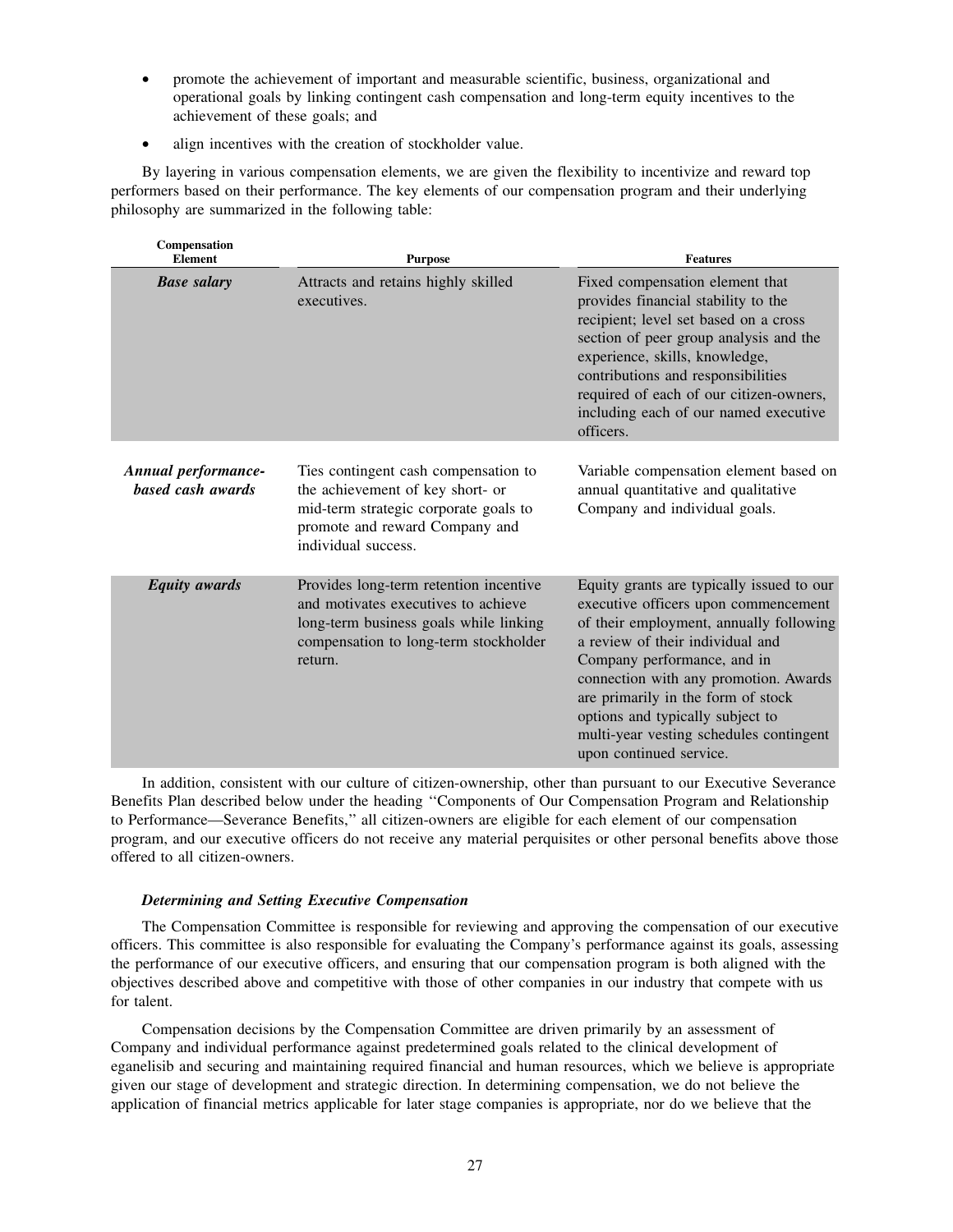failure to apply such formulaic standards creates a misalignment between incentives and creation of stockholder value. We believe the success of our product development programs will be a function of management being responsive to new data while balancing the achievement of short-term objectives with a focus on long-term success.

We intend to regularly assess our annual and long-term incentive compensation programs to determine if we have what we believe to be the appropriate mix of short-, mid- and long-term cash and equity incentives needed to retain and motivate our team in consideration of our strategic direction and risk profile.

#### *Defining and Comparing Compensation to Market Benchmarks*

During 2021, the Compensation Committee engaged Radford for assistance in conducting a competitive compensation assessment for our executive officers. In evaluating the total compensation of our executive officers, the Compensation Committee established a peer group of 15 publicly traded, national and regional companies in the biopharmaceutical and biotechnology industries, referred to as our 2021 peer group, that was selected based on a balance of the following criteria:

- companies whose maturity of product development pipeline and area of therapeutic focus are similar to ours;
- companies whose market capitalization and number of employees are generally within pre-specified ranges relative to our market cap and number of employees at the time of analysis;
- companies against which we believe we compete for talent; and
- companies based in the United States whose compensation and financial data are available in proxy statements or other public documents.

Based on these criteria, our 2021 peer group was composed of the following companies:

| Agenus Inc.                 | CTI BioPharma Corp.          | Rigel Pharmaceuticals, Inc. |
|-----------------------------|------------------------------|-----------------------------|
| Caladrius Biosciences, Inc. | <b>CytRX</b> Corporation     | Sierra Oncology             |
| Calithera Biosciences, Inc. | Inovio Pharmaceuticals, Inc. | Surface Oncology, Inc.      |
| Celldex Therapeutics, Inc.  | MEI Pharma                   | Syros Pharmaceuticals, Inc. |
| ChemoCentryx, Inc.          | NextCure                     | Ziopharm Oncology, Inc.     |

We believe that the compensation practices of our 2021 peer group provide us with appropriate compensation benchmarks for evaluating the compensation of our named executive officers. Due to the nature of our business, we compete for executive talent with many companies that are larger and better established than we are or that possess greater resources than we do, as well as with prestigious academic and non-profit institutions. Other considerations, including market factors, the experience level of the executive and the executive's performance against established corporate goals and individual objectives, may require that we vary from our historic compensation practices or deviate from our general compensation philosophy under certain circumstances.

#### *Annual Performance Evaluation Process*

Our executive leadership team prepares and submits for approval by our Board of Directors a set of annual corporate goals and a weighting for each goal based on the relative importance toward value creation. These corporate goals are directed to specific scientific, business, organizational and operational objectives and represent, in many cases, ''stretch'' goals that may prove difficult to achieve. Most of these objectives are focused on near-term drivers of stockholder value, while some of our objectives are directed to the maintenance and enhancement of the foundations needed for our future success. Upon approval of the overall corporate goals by our Board of Directors, our executive leadership team and product development team facilitate a process wherein the product development team and each individual citizen-owner establishes goals, focusing on contributions that facilitate the achievement of these corporate goals.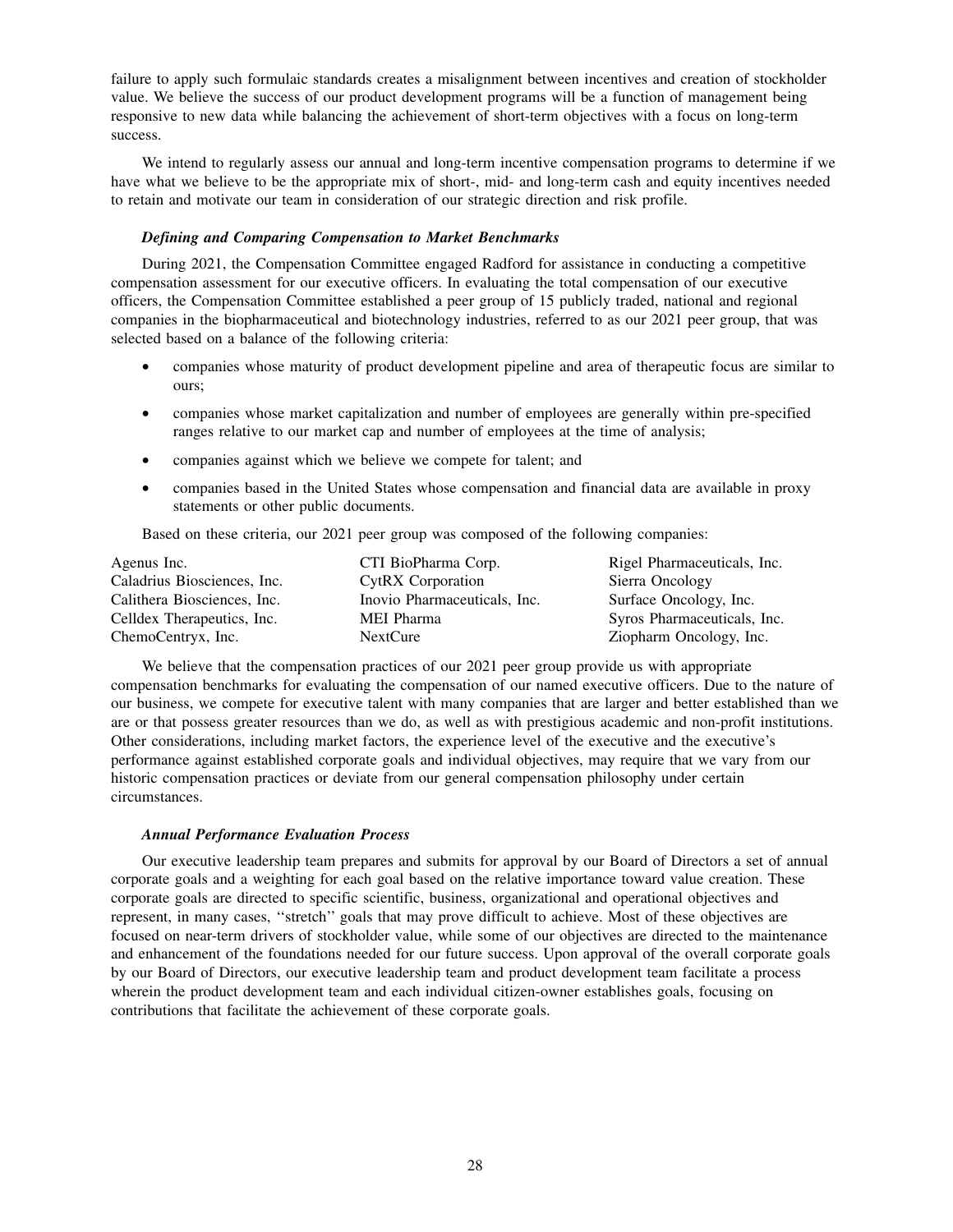Near the end of each year, our executive leadership team conducts a qualitative and quantitative assessment of our overall performance against goals and determines a recommendation for an overall performance assessment accordingly. First, the executive leadership team makes an assessment of Company performance against each goal on the following scale selecting whether the goal was not met, partially met, met, exceeded, far exceeded, or somewhere in between:

## **Step 1. Assessment of Each Company Goal:**

|                                         |                   | <b>Partially</b><br>Met<br>Goal | Met<br>Goal                                           | <b>Exceeded</b><br>Goal | Far<br><b>Exceeded</b><br>Goal |           |
|-----------------------------------------|-------------------|---------------------------------|-------------------------------------------------------|-------------------------|--------------------------------|-----------|
| Example Company Goal A $(\%$ Weighted)  | $\leftarrow$      |                                 | Performance Assessment Against Example Company Goal A |                         |                                | $\mapsto$ |
| Example Company Goal B ( $\%$ Weighted) | $\leftrightarrow$ |                                 | Performance Assessment Against Example Company Goal B |                         |                                | $\mapsto$ |

Second, an overall Company performance rating based on the weighted-average of the assessments of all Company goals is determined. The weighted-average assessment of overall Company performance translates to Company contingent cash compensation on a continuous range between 0.7x of target bonus opportunity where the overall Company performance rating was ''Met Some Goals'' and 1.5x of target bonus opportunity where the overall Company performance rating was ''Exceeded All Goals'', as follows:

### **Step 2. Weighted Assessment of Overall Company Performance:**

|                                                                                                                                                   | Met<br><b>Some Goals</b> | Met<br>All Goals | Exceeded<br><b>Some Goals</b> | Exceeded<br><b>All Goals</b> |
|---------------------------------------------------------------------------------------------------------------------------------------------------|--------------------------|------------------|-------------------------------|------------------------------|
| <b>Translation of Company</b>                                                                                                                     |                          |                  |                               |                              |
| <b>Performance to 2021 Bonus</b> 0.7x of Target $\Leftrightarrow$ Target Bonus $\Leftrightarrow$ 1.25x of Target $\Leftrightarrow$ 1.5x of Target |                          |                  |                               |                              |

There is no guaranteed minimum bonus for named executive officers where the weighted-average assessment of overall Company performance is determined to be less than a rating of ''Met Some Goals.'' This assessment by our executive leadership team is then presented to the Compensation Committee for its review. The Compensation Committee then makes the final determination to what extent Company performance against goals was achieved. The Compensation Committee may review, and historically has reviewed, its assessment with our Board of Directors, although the Compensation Committee is not required to do so.

In addition to evaluating Company performance, we evaluate the individual contributions of each citizen-owner for the year. Contingent cash compensation for our named executive officers is a factor of both Company and individual performance. The individual performance weightings for our named executive officers remained are as follows:

|                                                                                                              |         | Company Individual<br>Performance Performance<br>Weighting Weighting |
|--------------------------------------------------------------------------------------------------------------|---------|----------------------------------------------------------------------|
|                                                                                                              | $100\%$ | and the state of the state of the                                    |
|                                                                                                              | 80%     | 20%                                                                  |
| Stephane Peluso, Ph.D. $\dots \dots \dots \dots \dots \dots \dots \dots \dots \dots \dots \dots \dots \dots$ | 80%     | 20%                                                                  |

To determine individual contribution, each citizen-owner performs a written self-assessment of performance against individual goals periodically throughout the year and reviews the assessment with their manager. At the end of the year, each citizen-owner performs a year-end written self-assessment of performance, which is submitted to their manager for that manager's written assessment of the overall performance of their direct report. In addition, each citizen-owner's manager solicits input from others within and/or outside of the Company, in what is commonly referred to as a ''360 review process.'' In the case of Ms. Perkins, the Chair of the Compensation Committee solicits and organizes feedback from our Board of Directors and our human resources function solicits and organizes feedback from Company management. Based on this input, the manager then provides a written performance assessment representing the manager's assessment of the citizen-owner's individual performance and future potential. In the case of Ms. Perkins, the Chair of the Compensation Committee meets with her to summarize her annual performance assessment and to provide development feedback.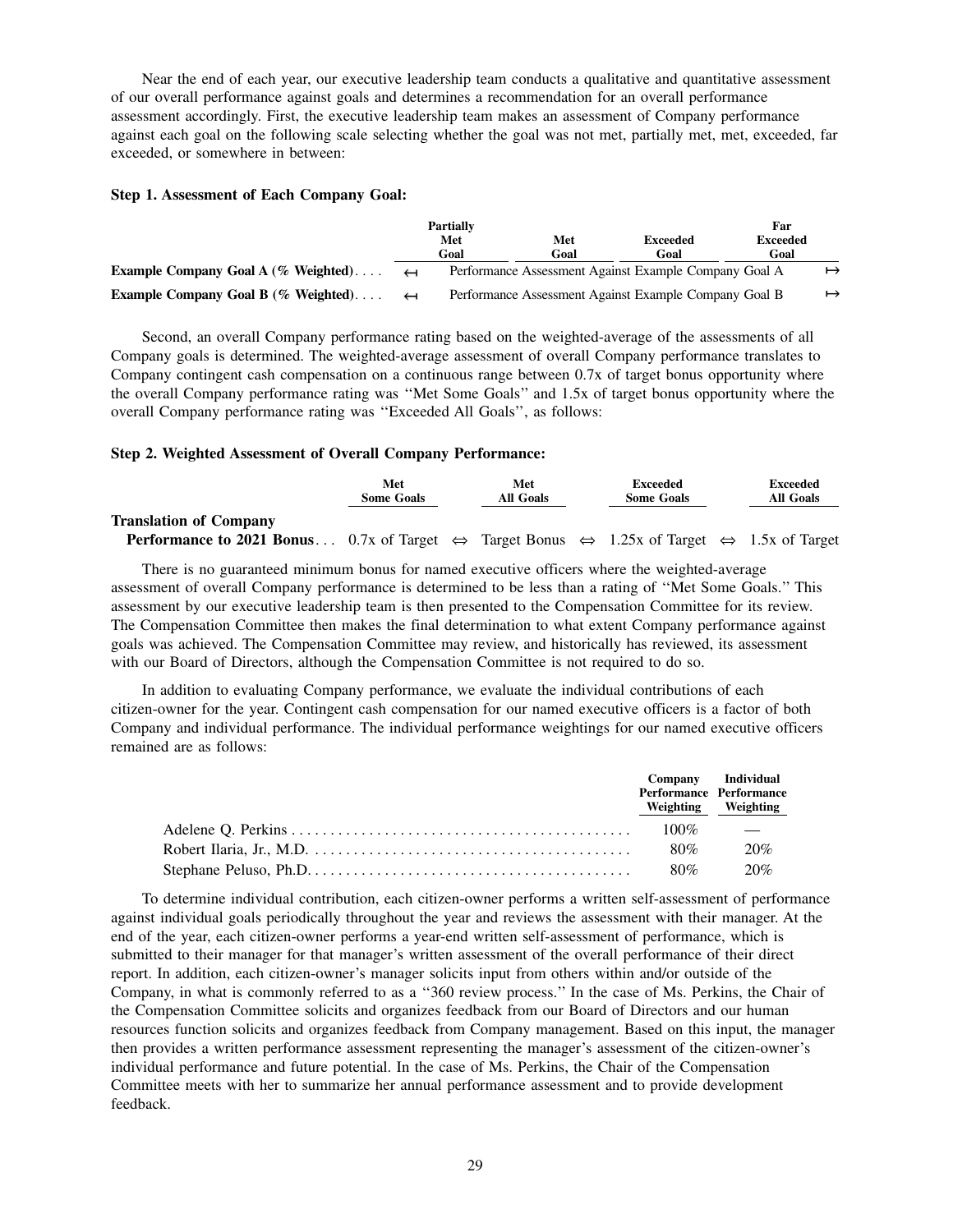Ms. Perkins prepares written performance reviews of her direct reports, including Dr. Ilaria and Dr. Peluso, and discusses these reviews with the Compensation Committee. Ms. Perkins discusses her contributions with the Chair of the Compensation Committee, along with sharing a summary of annual Company performance. Additional assessments of her individual performance are obtained through feedback received from our Board of Directors and members of our executive leadership team and other citizen-owners with whom Ms. Perkins regularly interacts. On the basis of this feedback, the Compensation Committee conducts an evaluation of Ms. Perkins' individual performance and future potential:

- based on the Company's performance against its goals;
- in providing leadership of the Company in the pursuit of these goals;
- in providing mentorship to her direct reports; and
- based on progress against her personal and professional development goals.

### *Components of Our Compensation Program and Relationship to Performance*

The primary elements of our compensation program are:

- cash compensation, which includes base salary and annual; performance-based annual cash incentives, the latter of which we refer to as contingent cash compensation;
- annual stock option awards;
- stock option awards granted to citizen-owners upon hire and upon promotion;
- an employee stock purchase plan;
- severance benefits plans; and
- employee benefits, such as health and life insurance and a  $401(k)$  retirement savings plan with partial matching of employee contributions in the form of cash.

Each of these elements is available to all of our citizen-owners generally, although the amounts of contingent cash compensation and severance and the size of stock option awards differ from person to person based on each citizen-owner's role, market-competitive compensation, and individual performance.

Allocation of compensation between long-term and short-term compensation, between cash and non-cash compensation, or among the different forms of non-cash compensation is determined by the Compensation Committee after reviewing relevant information for our compensation peer group and other relevant data, including survey data, as well as what it believes to be the appropriately competitive level and mix of the various compensation components.

#### *Base Salary*

Base salary is intended to provide a fair and competitive base level of compensation for day-to-day performance. Base salaries for our executive officers are intended to be competitive with those received by other individuals in similar positions at the companies with which we compete for talent. Base salaries are originally established at the time such executive is hired based on intended responsibilities of the executive officer, their individual experience and skills, internal equity, external peer company data, and negotiations during the recruiting process. The base salaries of our executive officers are reviewed annually and may be adjusted to reflect market conditions and their performance during the prior year as well as our financial position, or if there is a change in the scope of the officer's responsibilities or a promotion to a more senior level. We do not provide for any formulaic or guaranteed increases for any of our executive officers.

Dr. Peluso was hired as Chief Scientific Officer in August 2021 with a base salary of \$400,000, and Dr. Ilaria was hired as Chief Medical Officer in September 2021 with a base salary of \$425,000. In late 2021, Radford conducted a competitive market assessment for our executive officers using available compensation data from our peer group as well as compensation data from the Radford 2021 Global Life Sciences Survey. Radford's market assessment indicated that the base salary for Ms. Perkins was competitive and the base salaries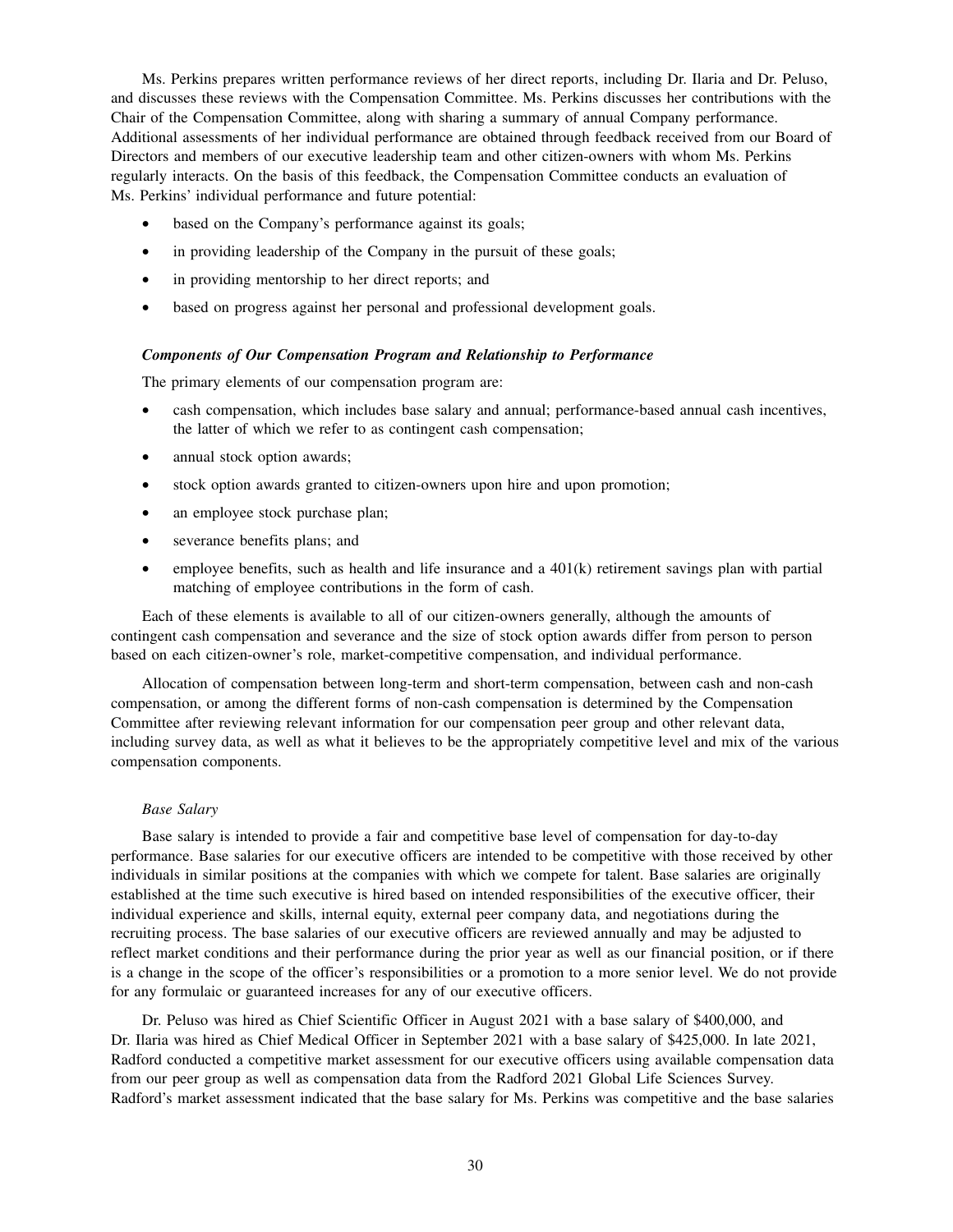of Drs. Ilaria and Peluso were below market competitiveness. For 2022, the Compensation Committee determined not to increase Ms. Perkins' base salary and determined that the base salaries of Drs. Ilaria and Peluso should be increased over time in order to become market competitive, and accordingly, set 2022 base salaries as set forth in the table below.

| <b>Named Executive Officers</b> | 2022<br><b>Base Salary</b> over 2021 | $\%$ Increase |
|---------------------------------|--------------------------------------|---------------|
|                                 |                                      | $0.0\%$       |
|                                 |                                      | $7.5\%$       |
|                                 |                                      | 5%            |

### *Contingent Cash Compensation*

Under our contingent cash compensation program, the Compensation Committee establishes pools of cash available for potential award, as a percentage of aggregate payroll for all citizen-owners at specified levels of seniority, based on the Compensation Committee's assessment of overall Company performance. Once the aggregate amount of cash available for potential award under each such pool is established per level of seniority, such pool is allocated among all citizen-owners at that level of seniority based upon the relative individual performance of each citizen-owner compared to the performance of his or her peers. For certain roles in the organization, such as our chief executive officer and president, the contingent compensation pools include only the single incumbent, and awards from the available pools are made based upon the performance of each individual and her or his contribution towards the achievement of Company goals.

We believe our contingent cash compensation program provides the following advantages:

- it is consistent with the growing practice in the biopharmaceutical industry to provide competitive, but not excessive, base salary levels together with performance-based cash incentives;
- it enables us to achieve our goal of ensuring that total cash compensation is market competitive, thus enhancing our ability to attract and retain the best possible people without increasing fixed salary expense;
- it rewards both the achievement of Company goals and strong individual performance in support of those goals, thus maintaining our culture of combining individual excellence and achievement with community collaboration;
- it is consistent with our values, as all citizen-owners are eligible to participate in the program; and
- it further aligns executive officer and stockholder interests, as a substantial percentage of our named executive officers' total compensation is dependent on the achievement of Company goals.

For 2021, the Compensation Committee set target contingent cash compensation opportunities for each of our named executive officers as follows:

|                                                                                                                            | <b>Target Bonus</b><br>(as a $\%$ of Base<br>Salary) $\frac{ }{ }$ |
|----------------------------------------------------------------------------------------------------------------------------|--------------------------------------------------------------------|
|                                                                                                                            | 65%                                                                |
| Robert Ilaria, Jr., M.D. $\dots \dots \dots \dots \dots \dots \dots \dots \dots \dots \dots \dots \dots \dots \dots \dots$ | 40%                                                                |
|                                                                                                                            | 40%                                                                |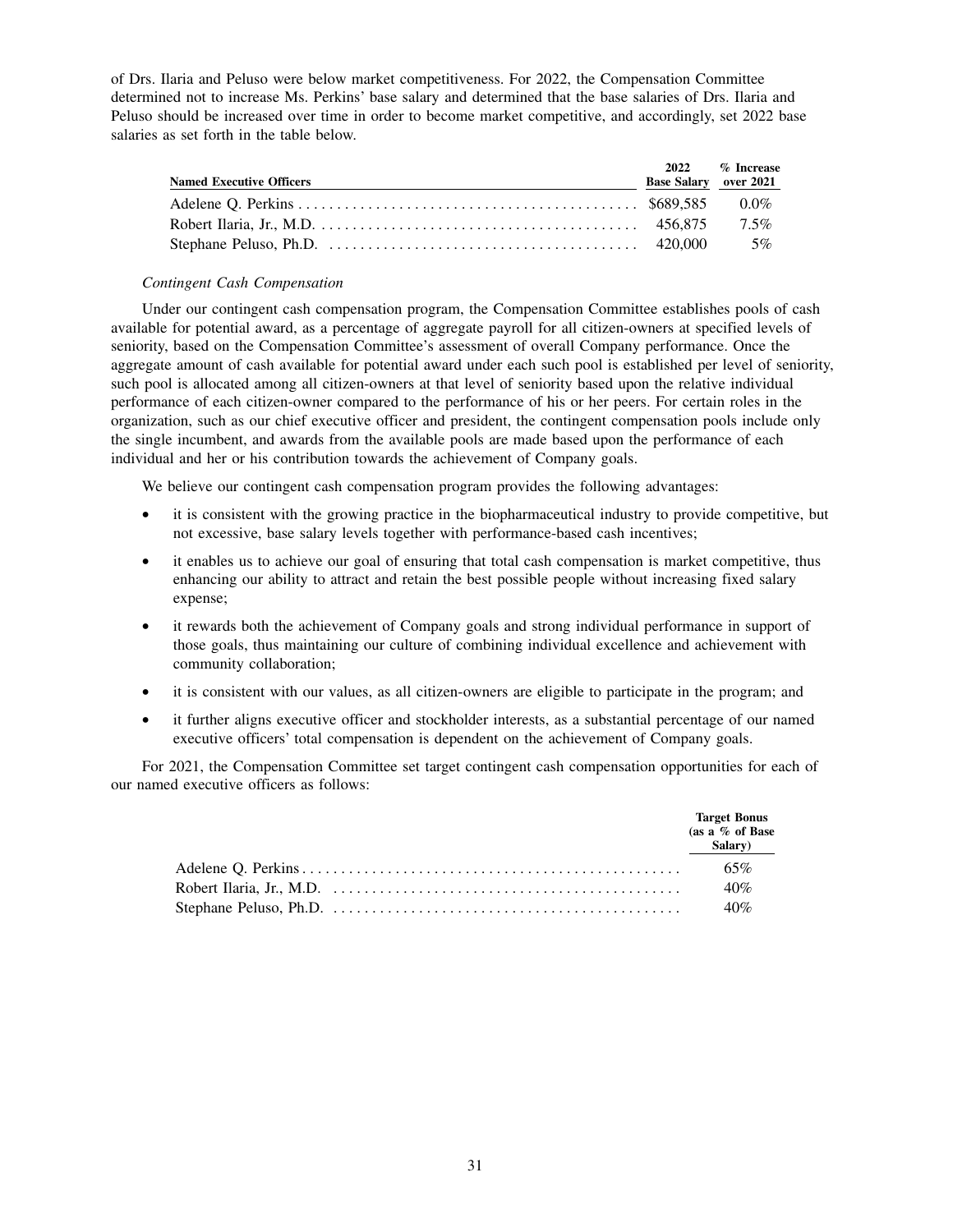The following table sets forth our 2021 goals and the assessment by the Compensation Committee of Company performance against each goal:

|  | 2021 Company Goals |  |
|--|--------------------|--|
|--|--------------------|--|

| GOAL (Weighting %)                                                                                                                                                                                       | <b>GOAL ASSESSMENT</b>                                                                                                                                                                                                                                                                                                                                                                             |
|----------------------------------------------------------------------------------------------------------------------------------------------------------------------------------------------------------|----------------------------------------------------------------------------------------------------------------------------------------------------------------------------------------------------------------------------------------------------------------------------------------------------------------------------------------------------------------------------------------------------|
| Goal: Enable Registration Path for<br>Eganelisib by Achieving Each of the<br>Four Sub-Goals Listed Below (90%)                                                                                           | Met Goal: Met each of the four sub-goals<br>listed below to enable planning for Phase 3<br>study in front-line TNBC                                                                                                                                                                                                                                                                                |
| Sub-goals and Assessment Criteria                                                                                                                                                                        | Sub-goal Assessment                                                                                                                                                                                                                                                                                                                                                                                |
| Data Support:<br>MARIO-3 clinical and translational data<br>supporting registration study of eganelisib, or<br>MARIO-275 clinical and translational data<br>supporting registration study of eganelisib. | Met Sub-Goal:<br>Encouraging MARIO-3 data: mPFS improvement<br>of 47% for PD-L1(+) patients and 30% for<br>PD-L1(-) patients compared to benchmark.<br>Encouraging MARIO-275 data: overall survival<br>hazard ratio of 0.6 in PD-L1(-) patients and 0.62<br>in the intent-to-treat group.                                                                                                          |
| <b>External Support:</b><br>Enthusiasm among key opinion leaders (KOLs)<br>and or regulatory bodies.                                                                                                     | <b>Met Sub-Goal:</b><br>Significant KOL enthusiasm for Phase 3 TNBC<br>study and Phase 3 UC study and from multiple<br>KOL steering committees in 2021.<br>Initial discussions with regulatory authorities in<br>2021 that will help inform additional regulatory<br>interactions relative to a registration path with<br>eganelisib in TNBC.                                                      |
| <b>Financial Support:</b><br>Secure financial support for the expanded<br>development of eganelisib.                                                                                                     | Met Sub-Goal:<br>Raised \$92 million in gross proceeds from an<br>$\bullet$<br>underwritten public offering at \$3.80 per share.<br>Ended 2021 with ~\$81 million in cash.<br>Added three new analysts and maintained<br>existing five analysts.                                                                                                                                                   |
| <b>Internal Support:</b><br>Enthusiastic and motivated team to accomplish<br>2021 goals.                                                                                                                 | Met Sub-Goal:<br>Recruited Dr. Ilaria as Chief Medical Officer and<br>Dr. Peluso as Chief Scientific Officer.<br>Retained Dr. Brian Schwartz's ongoing<br>contributions through his transition from<br>consulting Chief Physician to the Board of<br>Directors.<br>Filled additional key leadership positions in the<br>Company to support advancement of eganelisib<br>clinical development plan. |
| <b>Goal:</b> Expand Clinical Development<br>Opportunities (10%)                                                                                                                                          | <b>Met Goal</b>                                                                                                                                                                                                                                                                                                                                                                                    |
| Secure additional external validation or support of<br>eganelisib;<br>Identify or secure additional studies to general<br>$\bullet$<br>actionable signals while registration studies are                 | Completed internal assessment resulting in<br>identification of multiple potential indications for<br>planned MARIO-P platform study<br>Identified multiple potential opportunities through<br>٠                                                                                                                                                                                                   |

ongoing

investigator sponsored approaches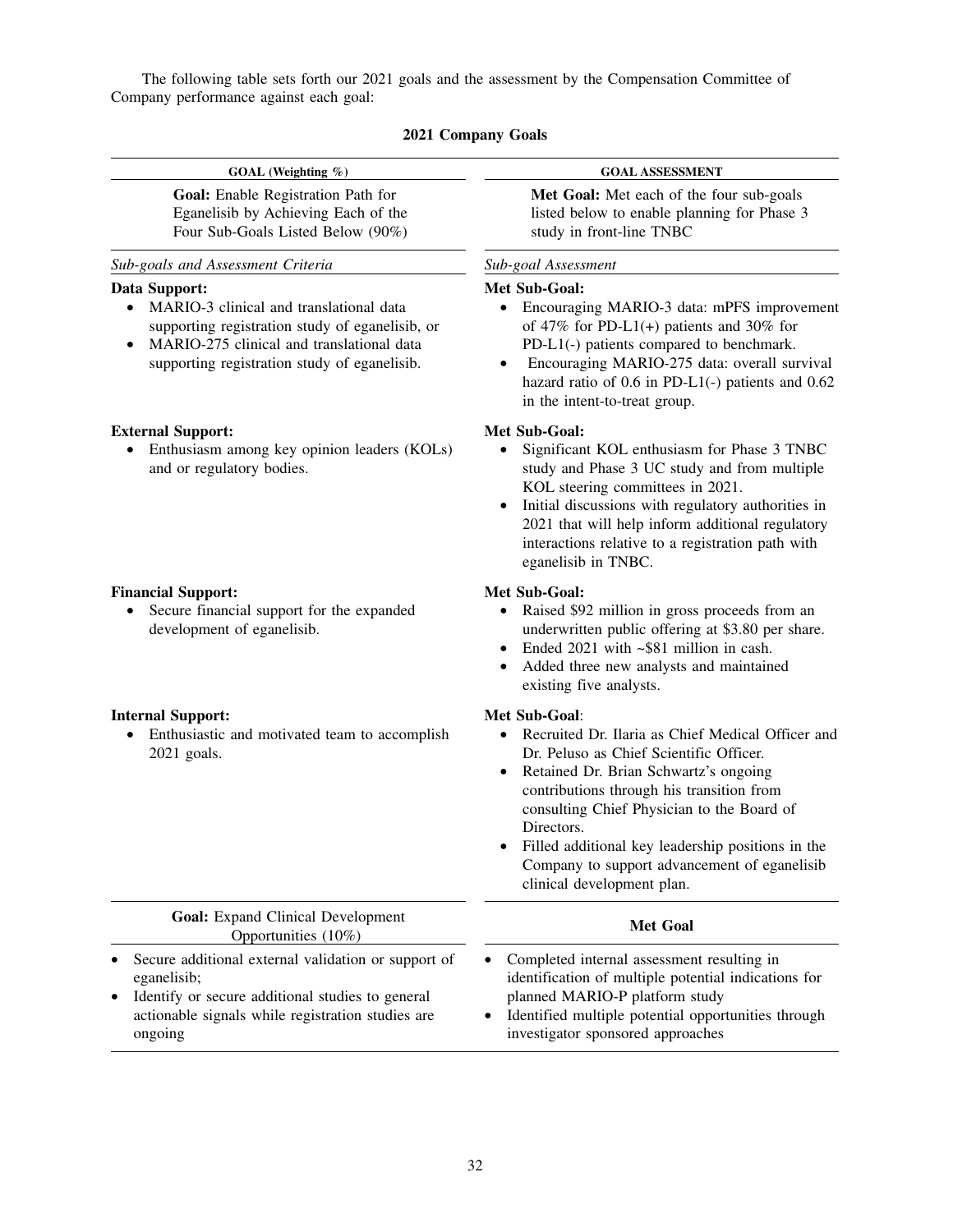Based on the assessment against Company goals described above, the Compensation Committee determined that we achieved the overall weighted assessment of ''*Met All Goals*,'' which translates to the target bonus opportunity for the establishment of cash bonus pools:

|                                                                                   | Weighted Assessment of Overall Company Performance |                 |                         |                 |                                                                                 |                 |                              |  |
|-----------------------------------------------------------------------------------|----------------------------------------------------|-----------------|-------------------------|-----------------|---------------------------------------------------------------------------------|-----------------|------------------------------|--|
|                                                                                   | Met<br><b>Some Goals</b>                           | <b>Midpoint</b> | Met<br><b>All Goals</b> | <b>Midpoint</b> | Exceeded<br><b>Some Goals</b>                                                   | <b>Midpoint</b> | <b>Exceeded All</b><br>Goals |  |
| Overall 2021 Weighted<br>Performance Assessment                                   |                                                    |                 |                         |                 |                                                                                 |                 |                              |  |
| Translation of Performance to<br>2021 Cash Bonus 0.7x of Target $\Leftrightarrow$ |                                                    |                 |                         |                 | Target Bonus $\Leftrightarrow$ 1.25x of Target $\Leftrightarrow$ 1.5x of Target |                 |                              |  |

#### *2021 Contingent Cash Compensation Awards*

Ms. Perkins' performance assessment is entirely based on Company performance relative to goals, and accordingly Ms. Perkins was assessed as having met all goals for 2021. Dr. Ilaria's performance assessment is based 80% on Company performance and 20% on individual performance. Dr. Peluso's performance assessment is based 80% on Company performance and 20% on individual performance. The Compensation Committee determined that Dr. Ilaria and Dr. Peluso each met their individual goals. Accordingly, as Ms. Perkins, Dr. Ilaria and Dr. Peluso were each assessed as having met all goals, each received a contingent cash compensation award at the target bonus level as follows:

## **2021 Contingent Compensation Award**

| <b>Named Executive Officers</b>                                                                          | <b>Target Bonus</b> Total Award<br>$(as a \% of Salary)$ (\$) |                 |
|----------------------------------------------------------------------------------------------------------|---------------------------------------------------------------|-----------------|
|                                                                                                          | 65%                                                           | \$448.230       |
| Robert Ilaria, Jr., M.D. $\dots \dots \dots \dots \dots \dots \dots \dots \dots \dots \dots \dots \dots$ | 40%                                                           | $55.577^{(1)}$  |
|                                                                                                          | 40%                                                           | $160,000^{(2)}$ |

(1) Prorated based on Dr. Ilaria's hire date of September 1, 2021.

(2) Not prorated, pursuant to Dr. Peluso's offer letter.

#### *2022 Contingent Cash Compensation Award Targets*

The following table sets forth the target bonus for each of our named executive officers for 2022, which represents no change from 2021:

|                                                                                                                            | <b>Target Bonus</b><br>(as a % of Base Salary) |
|----------------------------------------------------------------------------------------------------------------------------|------------------------------------------------|
|                                                                                                                            | $65\%$                                         |
| Robert Ilaria, Jr., M.D. $\dots \dots \dots \dots \dots \dots \dots \dots \dots \dots \dots \dots \dots \dots \dots \dots$ | 40%                                            |
|                                                                                                                            | 40%                                            |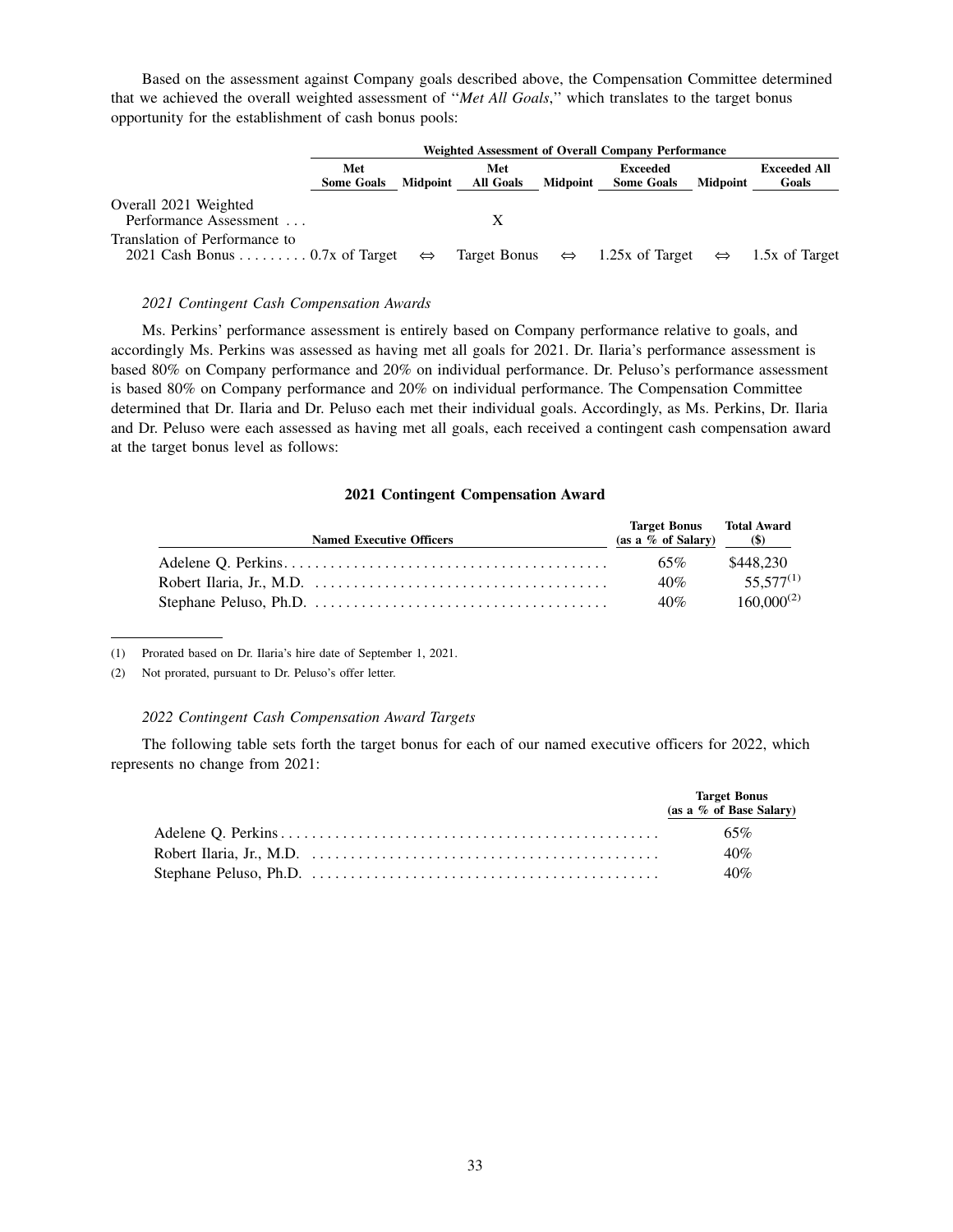Our Compensation Committee set target contingent cash compensation opportunities at the following levels, representing no change from 2021:

|                                                              | <b>Multiple of</b>                         |                   | <b>Multiple of</b>                  |                   | <b>Multiple of</b>                        |                   | <b>Multiple of</b>                       |  |
|--------------------------------------------------------------|--------------------------------------------|-------------------|-------------------------------------|-------------------|-------------------------------------------|-------------------|------------------------------------------|--|
|                                                              | <b>Target</b><br><b>Bonus</b> for          |                   | <b>Target</b><br><b>Bonus</b> for   |                   | <b>Target</b><br><b>Bonus</b> for         |                   | <b>Target</b><br><b>Bonus</b> for        |  |
| 2022 Contingent Cash Compensation Targets                    | Assessment of<br>"Partially"<br>Met Goals" |                   | Assessment of<br>"Met All<br>Goals" |                   | Assessment of<br>"Exceeded<br>Some Goals" |                   | Assessment of<br>"Exceeded<br>All Goals" |  |
| Adelene Q. Perkins                                           | 0.7x                                       | $\Leftrightarrow$ | 1.0x                                | $\Leftrightarrow$ | 1.25x                                     | $\Leftrightarrow$ | 1.5x                                     |  |
|                                                              | 0.7x                                       | $\Leftrightarrow$ | 1.0x                                | $\Leftrightarrow$ | 1.25x                                     | $\Leftrightarrow$ | 1.5x                                     |  |
| Stephane Peluso, Ph.D. $\dots \dots \dots \dots \dots \dots$ | 0.7x                                       | $\Leftrightarrow$ | 1.0x                                | $\Leftrightarrow$ | 1.25x                                     | $\Leftrightarrow$ | 1.5x                                     |  |

## *Equity Awards*

Our equity award program is the primary vehicle for offering long-term incentives to all of our citizen-owners, including our named executive officers. We believe that equity grants are fundamental to creating a culture of citizen-ownership, providing our citizen-owners with a strong link to our long-term performance and aligning the interests of our citizen-owners and our non-employee stockholders by allowing citizen-owners to participate in our long-term success as reflected in stock price appreciation. In addition, the vesting feature of our equity grants is intended to further our goal of retention because it provides an incentive for our citizen-owners, including our named executive officers, to remain in our employ during the vesting period. All equity-based awards made to our named executive officers are approved by the Compensation Committee.

Our equity awards have generally taken the form of stock options or, less frequently, performance-based or time-based restricted stock units. Stock options are typically granted to new citizen-owners upon their hire and typically vest as to one-quarter of the shares on the first anniversary of the date of hire, and in equal monthly installments over the following three years. Stock options granted to citizen-owners upon promotion to a more senior position typically vest in equal monthly installments over four years from the date of the grant. Additionally, the Compensation Committee may exercise its discretion to grant one-time awards to some or all citizen-owners, including our named executive officers, from time to time. All stock options granted under our equity incentive plans have a maximum term of ten years and substantially all awards have vesting rights that terminate upon termination of service to us and exercise rights that cease shortly after termination of service to us. Prior to the exercise of an option, the holder has no rights as a stockholder with respect to the shares underlying such option, including no voting rights and no right to receive dividends or dividend equivalents. The exercise price per share for each stock option granted by us is equal to the closing price of a share of our common stock on the date of grant.

We do not seek to coordinate the timing of equity grants to our named executive officers with our release of material non-public information, and our named executive officers are prohibited from pledging or engaging in short sales or derivative transactions of our securities. We have not adopted stock ownership guidelines for our named executive officers; however, we encourage all of our citizen-owners to maintain an equity position in the Company.

All of our citizen-owners, including our named executive officers, are eligible to receive stock option grants in connection with the annual performance review process. For 2021, the Compensation Committee determined target award sizes and vesting schedules that were informed by Radford's executive compensation assessment. The Compensation Committee then factored the 2021 overall Company performance assessment and 2021 individual performance assessment for each named executive officer to determine actual grant sizes.

In January 2022, in light of the Company having met its goals for 2021, the Compensation Committee approved a stock option grant to each of our named executive officers as set forth in the table below:

| <b>Stock Option</b><br>$Awards^{(1)}$ |
|---------------------------------------|
|                                       |
|                                       |
|                                       |

<sup>(1)</sup> Dr. Ilaria and Dr. Peluso's grants were prorated based on their hire dates of September 1, 2021, and August 2, 2021, respectively.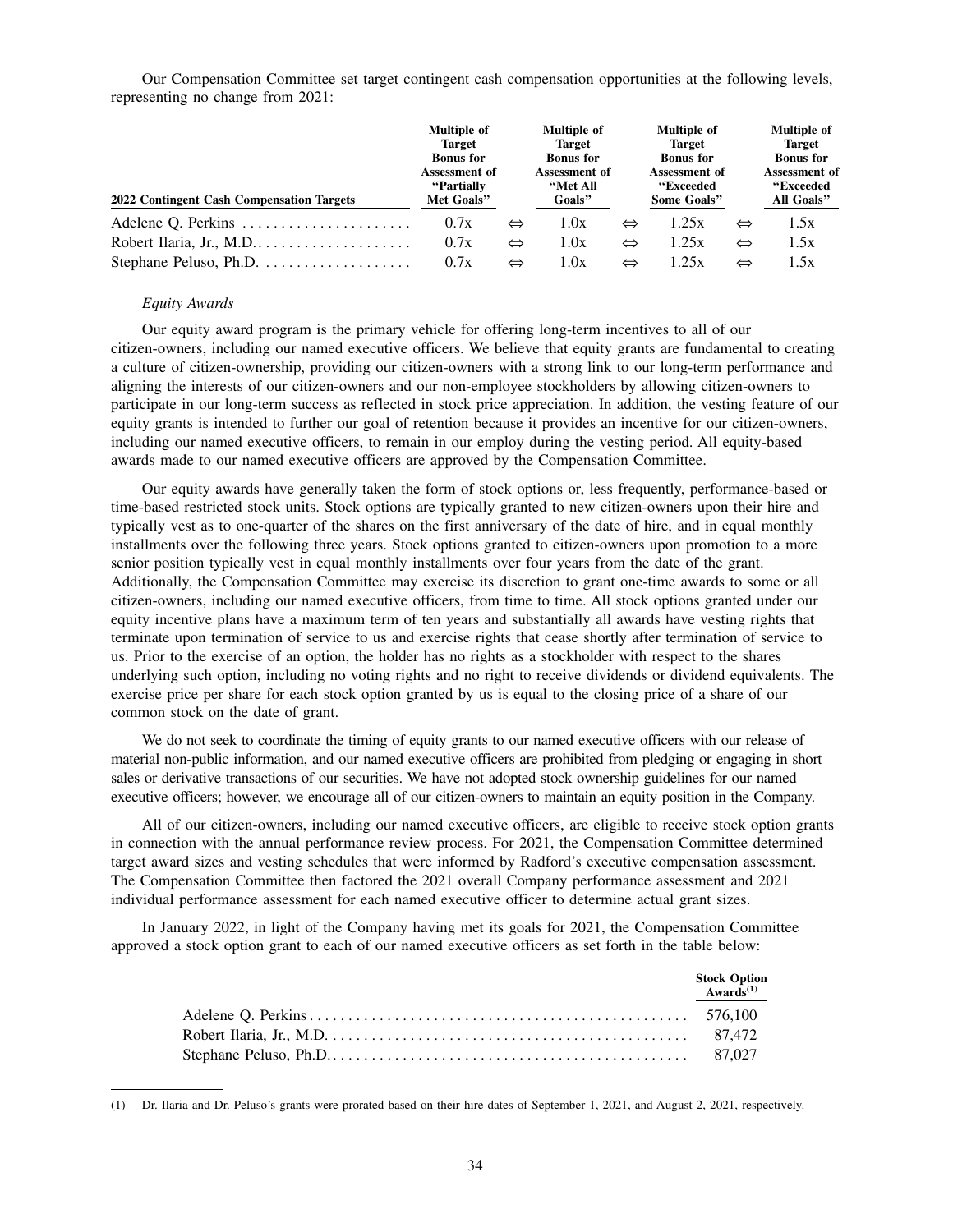Each of these stock options awards gives the holder the right to acquire one share of our common stock, has a ten-year term, ratable monthly vesting over four years, and an exercise price equal to the closing price of a share of our common stock on the Nasdaq Global Select Market on the date of grant.

All of our citizen-owners, including our named executive officers, are also eligible to receive stock option grants in conjunction with a promotion to a more senior position. Typically, the size of such awards is equal to the difference of the number of stock options that would be granted to such citizen-owner if he or she were to be newly hired into his or her previous position from the number of stock options that would be granted to such citizen-owner if he or she were to be newly hired into his or her new position.

# *Hedging and Pledging*

Our insider trading policy prohibits all directors and citizen-owners, including our named executive officers, from pledging or engaging in hedging or similar transactions in the Company's stock, such as short sales, prepaid variable forward contracts, equity swaps, collars, exchange funds, puts, calls, or other derivative securities. These types of transactions are prohibited because otherwise they would permit a director, officer or employee to continue to own the Company's securities but without the risks and rewards of ownership, which potentially separates the holder's interests from those of other Company stockholders.

## *Severance Benefits*

Our amended Executive Severance Benefits Plan, or the Severance Plan, provides eligible full-time executives who are duly elected by our Board of Directors as ''executive officers'' of the Company within the meaning of Rule 3b-7 under the Securities Exchange Act of 1934, as amended, with certain severance benefits upon a termination without cause or a resignation for good reason including in each case within one year following a change in control, which we refer to as a covered termination. The Severance Plan supersedes the provisions of any separation plans, separation policies or agreements between any Severance Plan participant and the Company that provide for severance benefits, including the offer letter of Ms. Perkins, except to the extent expressly stated in such plans, policies or agreements. Pursuant to the Severance Plan, each executive who is subject to a covered termination is entitled to:

- continuation of such executive's monthly base salary for the twelve-month period following termination;
- payment by us of a portion of the cost of COBRA continuation of benefits coverage for the executive and his or her applicable dependents for the twelve-month period following such termination or until the executive commences new employment and is eligible for new plan coverage, if sooner, subject to certain conditions set forth in the Severance Plan;
- reasonable outplacement benefits for up to six months at the discretion of the Severance Plan's administrator or until the executive commences new employment, if sooner;
- any unpaid annual bonus in respect to any completed bonus period which has ended prior to the date of the executive's termination and which our Board of Directors deems granted to the executive in its discretion pursuant to our contingent cash compensation program;
- at the sole discretion of the Severance Plan's administrator, the prorated amount of any minimum bonus award approved by the Compensation Committee for the year in which the covered termination occurs; and
- immediate vesting of the portion of any outstanding equity awards of the executive which would have vested within the one year-period following such covered termination.

To receive any benefits under the Severance Plan, the executive officer must comply with provisions of any applicable noncompetition or non-solicitation agreement to which he or she is a party and must observe any other obligations he or she has to us. The executive officer must also execute and deliver a suitable waiver and release under which the executive releases and discharges us of any and all claims arising out of his or her employment relationship with us. Severance benefits are to be paid in accordance with the terms of the Severance Plan and our regular pay practices in effect from time to time.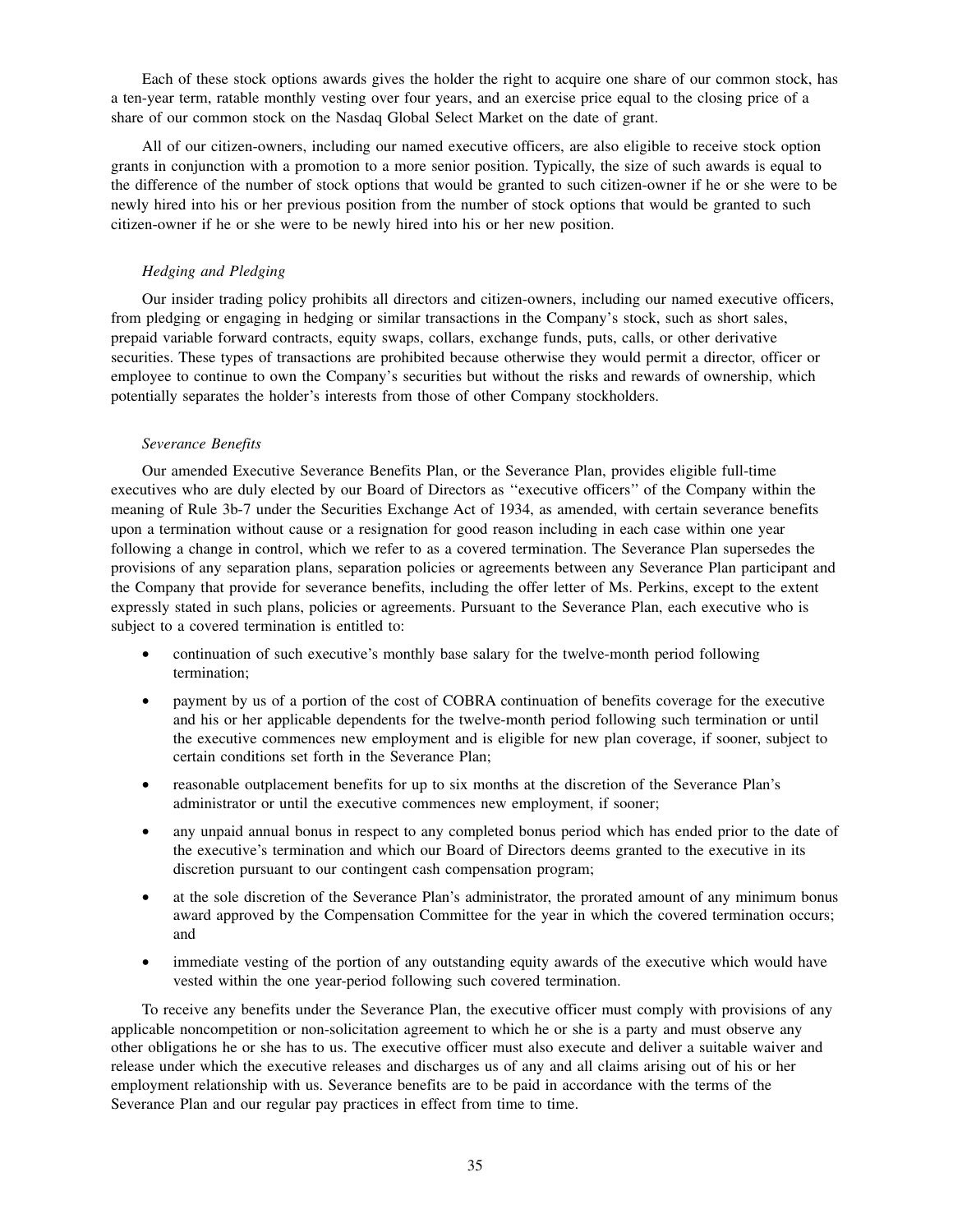We believe that providing these benefits enhances our ability to attract and retain executive talent and aligns with stockholder interests. We believe that our severance benefits are generally in line with severance packages offered to executives by comparable companies.

We have structured severance benefits to apply following a change in control such that benefits are paid upon the occurrence of both a change in control and the termination of the executive during the 12-month period following the change in control. We believe this structure provides the executive with appropriate incentives to cooperate in negotiating any change in control in which they believe they may lose their job.

Our Severance Plan does not provide any ''gross-up'' for the amount of excise tax liability, if any, under Section 4999 of the Internal Revenue Code of 1986, as amended, or the Code, related to the ''golden parachute payment'' provisions under Section 280G of the Code.

### *Employee Stock Purchase Plan*

Our employee stock purchase plan permits citizen-owners, including our named executive officers, to purchase shares of our common stock at a discount and consists of consecutive, overlapping 24-month offering periods, each consisting of four six-month purchase periods. On the first day of each offering period, each citizen-owner who is enrolled in the employee stock purchase plan will automatically receive an option to purchase shares of our common stock in accordance with the terms of the plan. The purchase price of each of the shares purchased in a given purchase period will be 85% of the closing price of a share of our common stock on the first day of the offering period or the last day of the purchase period, whichever is lower.

#### *Benefits and Other Compensation*

We provide a broad-based benefits program for all of our citizen-owners, including health, dental and vision insurance, life and disability insurance, group insurance discounts, first-time homebuyer's assistance, educational assistance, paid vacation time, paid sabbatical leave following each five-year period of service, subsidized parking, and a 401(k) savings plan. Our named executive officers are eligible to participate in all of our benefit plans, in each case on the same basis as other citizen-owners. Under the Company-matching feature under our 401(k) savings plan, we match in cash 100% of each citizen-owner's contributions, up to a maximum of 6% of such citizen-owner's base salary and subject to applicable IRS limitations.

In particular circumstances, we sometimes award cash signing bonuses when executive officers first join us. Such cash signing bonuses typically are subject to repayment in full or on a pro-rated basis if the executive officer voluntarily terminates employment with us during a prescribed period of time following their date of hire. Whether a signing bonus is paid and the amount of the bonus is determined on a case-by-case basis under the hiring circumstances specific to each candidate. For instance, we may consider paying signing bonuses to compensate for amounts forfeited by an executive candidate upon terminating prior employment or to create additional incentive for an executive to join us in a position where there is high market demand.

Given our objective of attracting the highest caliber talent, we may recruit talented individuals from outside of the Boston area to fill open positions. We generally provide reasonable relocation assistance to those individuals.

## *Accounting and Tax Considerations; Application of with Internal Revenue Code Section 162(m)*

While the Compensation Committee generally considers the financial accounting and tax implications to us of its executive compensation decisions, neither element was a material consideration in the compensation awarded to our named executive officers in 2021. Section 162(m) of the Internal Revenue Code of 1986, as amended, or the Code, generally disallows a tax deduction to public companies for compensation in excess of \$1 million paid in any one year to each of certain of the company's current and former executive officers. Historically, compensation that qualified under Section 162(m) as performance-based compensation was exempt from the deduction limitation. However, subject to certain transition rules, tax legislation signed into law on December 31, 2017 eliminated the performance-based compensation exception. As a result, for taxable years beginning after December 31, 2017, all compensation in excess of \$1 million paid in any one year to each of the specified officers that is not covered by the transition rules will not be deductible by us.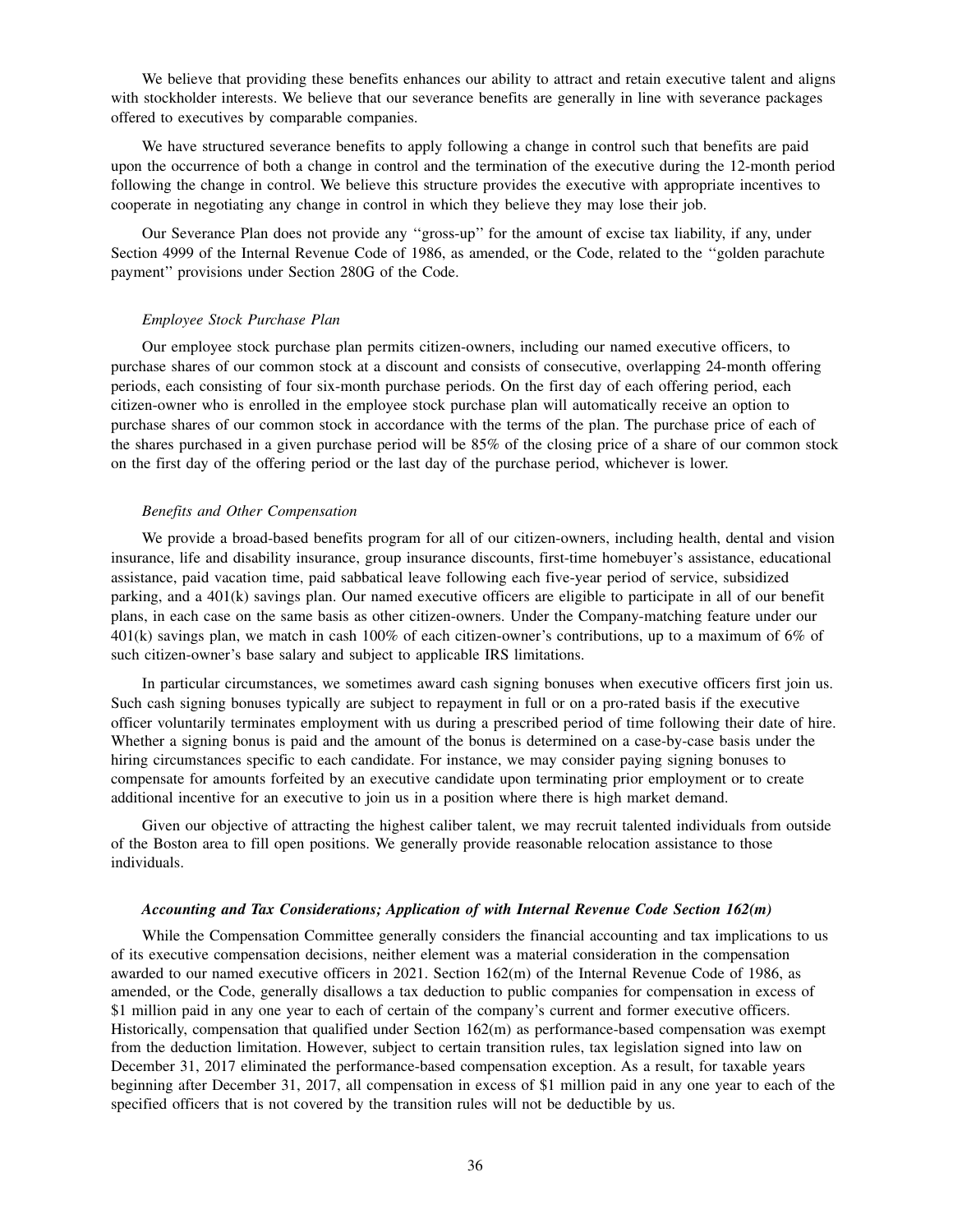### **Summary Compensation Table**

| <b>Name and Principal Position</b>                        | Year | <b>Salarv</b><br>$(\$)$ | <b>Bonus</b><br>$(\$)$   | <b>Stock</b><br>Awards<br>$({\$})^{(1)}$ | Option<br>Awards<br>$({\$})^{(2)}$ | <b>Non-Equity</b><br><b>Incentive Plan</b><br>$(5)^{(3)}$ | <b>All Other</b><br><b>Compensation</b> Compensation<br>$(3)^{(4)}$ | Total<br>$($)$ |
|-----------------------------------------------------------|------|-------------------------|--------------------------|------------------------------------------|------------------------------------|-----------------------------------------------------------|---------------------------------------------------------------------|----------------|
| (a)                                                       | (b)  | (c)                     | (d)                      | (e)                                      | (f)                                | $\left( \mathbf{g} \right)$                               | (i)                                                                 | (i)            |
| <b>Current Named Executive Officers</b>                   |      |                         |                          |                                          |                                    |                                                           |                                                                     |                |
| Adelene O. Perkins,                                       |      |                         |                          |                                          |                                    |                                                           |                                                                     |                |
| Chief Executive Officer <sup>(5)</sup> 2021 689,585       |      |                         |                          |                                          |                                    | 448.230                                                   | 11.472                                                              | 1,149,287      |
|                                                           |      | 2020 689.585            |                          |                                          | 193,918 1,399,928                  | 448,230                                                   | 11.429                                                              | 2,743,090      |
| Robert Ilaria, Jr., M.D.,                                 |      |                         |                          |                                          |                                    |                                                           |                                                                     |                |
| Chief Medical Officer <sup>(6)</sup> 2021 143,846 150,000 |      |                         |                          |                                          | 878,520                            | 55.577                                                    | 9.590                                                               | 1,237,533      |
| Stephane Peluso, Ph.D.,                                   |      |                         |                          |                                          |                                    |                                                           |                                                                     |                |
| Chief Scientific Officer <sup>(7)</sup> 2021 169,231      |      |                         | $\overline{\phantom{a}}$ | 146.500                                  | 596,400                            | 160,000                                                   | 9.109                                                               | 1.081.240      |

<sup>(1)</sup> For 2021, the amount in this column represents the value of a one-time employment inducement grant of 50,000 restricted stock units, or RSUs, where each RSU represents a contingent right to receive one share of the Company's common stock. The RSUs were granted to Dr. Peluso on August 2, 2021 with a grant date value of \$146,500 as computed in accordance with FASB ASC Topic 718 and as an inducement to commencing employment with the Company. Subject to Dr. Peluso's continued employment as the Company's Chief Scientific Officer, the RSUs will vest as to all 50,000 shares of common stock on August 2, 2022. For 2020, the amounts in this column represent the value of 155,134 full-vested shares of Company common stock awarded to Ms. Perkins in 2020 as part of the 2019 contingent cash compensation program. No other stock awards were made to named executive officers in 2020.

- (6) Dr. Ilaria's hire date was September 1, 2021; he received no compensation in 2020.
- (7) Dr. Peluso's hire date was August 2, 2021; he received no compensation in 2020.

<sup>(2)</sup> The amounts in this column reflect the aggregate grant date fair value of option awards as computed in accordance with FASB ASC Topic 718 and granted during the applicable fiscal year. For 2020, the amounts in this column represent the aggregate of two option grants awarded in 2020 for separate performance evaluation cycles as follows (a) options awarded on January 10, 2020 for services performed in 2019, and (b) options awarded in December 22, 2020 for services performed in 2020. Options awarded for a performance year are typically granted in January of the following year, but the awards for 2020 were granted in December 2020 instead of January 2021 due to administrative constraints. See the information in Note 3, ''Stock-Based Compensation,'' to our consolidated financial statements, included as part of our Annual Report on Form 10-K for the year ended December 31, 2021, for assumptions made in determining these values.

<sup>(3)</sup> For 2021, the amounts in this column reflect amounts paid to each of our named executive officers under the contingent cash compensation program in ''*Compensation Discussion and Analysis*,'' above. For 2020, the amounts in this column reflect amounts paid to Ms. Perkins under the contingent cash compensation program described in our Form DEF 14A for the 2020 fiscal year under the section entitled ''*Compensation Discussion and Analysis.*''

<sup>(4)</sup> Amounts in this column represent the sum of (i) any life insurance premiums paid on behalf of the officer and (ii) the amount contributed to the officer's 401(k) account as a matching contribution.

<sup>(5)</sup> Ms. Perkins received the amounts listed above for service as our Chief Executive Officer for 2021 and 2020 and received no compensation for service as a director for all years reported.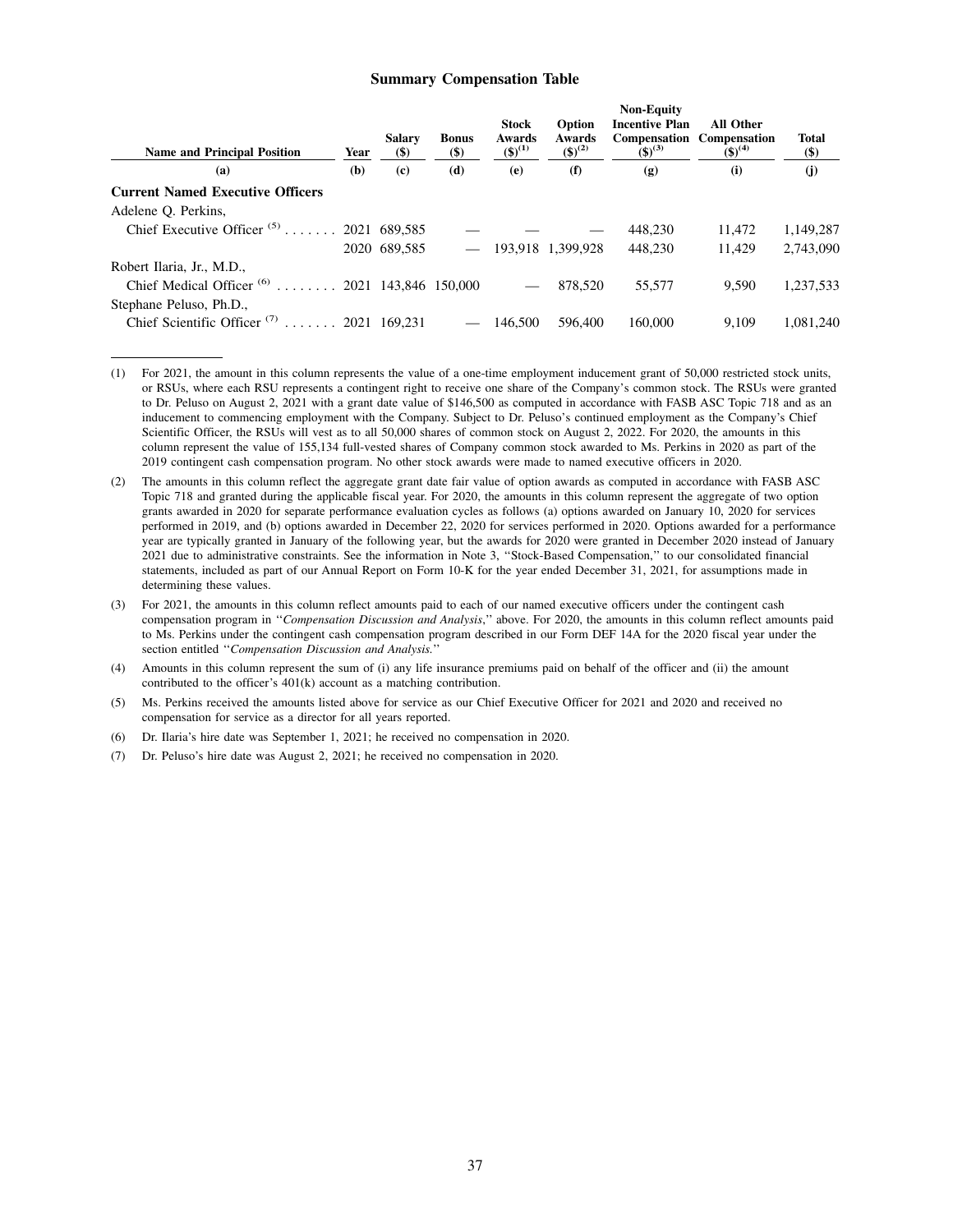|  | <b>Outstanding Equity Awards at Fiscal Year-End Table</b> |  |  |  |  |
|--|-----------------------------------------------------------|--|--|--|--|
|--|-----------------------------------------------------------|--|--|--|--|

| <b>Option Awards</b>     |                                                                                                      |                                                                                                 |                                                  |                                     |                                                                                                                   | <b>Stock Awards</b>                                                                                                              |  |  |
|--------------------------|------------------------------------------------------------------------------------------------------|-------------------------------------------------------------------------------------------------|--------------------------------------------------|-------------------------------------|-------------------------------------------------------------------------------------------------------------------|----------------------------------------------------------------------------------------------------------------------------------|--|--|
| Name                     | <b>Number of Securities</b><br><b>Underlying Unexercised</b><br>Options $(\#)$<br><b>Exercisable</b> | <b>Number of Securities</b><br><b>Underlying Unexercised</b><br>Options $(\#)$<br>Unexercisable | Option<br><b>Exercise</b><br><b>Price</b><br>\$) | Option<br><b>Expiration</b><br>Date | Number of<br><b>Shares</b> or<br><b>Units of</b><br><b>Stock That</b><br><b>Have Not</b><br><b>Vested</b><br>(# ) | <b>Market</b><br>Value of<br><b>Shares</b> or<br><b>Units of</b><br><b>Stock That</b><br><b>Have Not</b><br><b>Vested</b><br>\$) |  |  |
| (a)                      | (b)                                                                                                  | (c)                                                                                             | (e)                                              | (f)                                 | (g)                                                                                                               | (h)                                                                                                                              |  |  |
| Adelene Q. Perkins       | 191,750                                                                                              |                                                                                                 | 7.93                                             | 1/6/2022                            |                                                                                                                   |                                                                                                                                  |  |  |
|                          | 153,835                                                                                              |                                                                                                 | 36.85                                            | 1/4/2023                            |                                                                                                                   |                                                                                                                                  |  |  |
|                          | 85,500                                                                                               |                                                                                                 | 12.91                                            | 1/10/2024                           |                                                                                                                   |                                                                                                                                  |  |  |
|                          | 250,000                                                                                              |                                                                                                 | 15.74                                            | 1/14/2025                           |                                                                                                                   |                                                                                                                                  |  |  |
|                          | 185,000                                                                                              |                                                                                                 | 6.71                                             | 1/6/2026                            |                                                                                                                   |                                                                                                                                  |  |  |
|                          | 1,000,000                                                                                            |                                                                                                 | 1.46                                             | 1/6/2027                            |                                                                                                                   |                                                                                                                                  |  |  |
|                          | 180,000                                                                                              |                                                                                                 | 2.23                                             | 1/2/2028                            |                                                                                                                   |                                                                                                                                  |  |  |
|                          | 500,000                                                                                              |                                                                                                 | 1.99                                             | 1/8/2028                            |                                                                                                                   |                                                                                                                                  |  |  |
|                          | 182,250                                                                                              | $60,750^{(1)}$                                                                                  | 1.24                                             | 1/04/2029                           |                                                                                                                   |                                                                                                                                  |  |  |
|                          | 181,500                                                                                              | $60,500^{(1)}$                                                                                  | 1.24                                             | 1/04/2029                           |                                                                                                                   |                                                                                                                                  |  |  |
|                          | 303,125                                                                                              | $303,125^{(2)}$                                                                                 | 1.25                                             | 1/10/2030                           |                                                                                                                   |                                                                                                                                  |  |  |
|                          | 131,354                                                                                              | $353,646^{(3)}$                                                                                 | 2.14                                             | 12/22/2030                          |                                                                                                                   |                                                                                                                                  |  |  |
| Robert Ilaria, Jr., M.D. |                                                                                                      | $300,000^{(4)}$                                                                                 | 3.59                                             | 9/1/2031                            |                                                                                                                   |                                                                                                                                  |  |  |
| Stephane Peluso, Ph.D.   |                                                                                                      | $250,000^{(5)}$                                                                                 | 2.93                                             | 8/2/2031                            | 50,000                                                                                                            | $112,500^{(6)}$                                                                                                                  |  |  |

(1) Vests in equal monthly installments on the last day of each month through January 31, 2023.

(2) Vests in equal monthly installments on the last day of each month through January 31, 2024.

(3) Vests in equal monthly installments on the last day of each month through December 31, 2024.

(4) Vested as to one quarter of the shares on September 1, 2022 and thereafter vests as to the remaining shares in equal monthly installments through September 1, 2025.

(5) Vested as to one quarter of the shares on August 2, 2022 and thereafter vests as to the remaining shares in equal monthly installments through August 2, 2025.

(6) Subject to Dr. Peluso's continued employment as the Company's Chief Scientific Officer, the restricted stock units will vest as to all 50,000 shares of common stock on August 2, 2022.

# **Narrative Disclosures**

The narrative disclosures required under Item 402(o) of Regulation S-K, related to the Summary Compensation Table, and Item 402(q) of Regulation S-K, related to retirement benefits and plan providing for payment upon resignation or retirement, are contained above within the footnotes to the Summary Compensation Table under the heading ''*Compensation of Executive Officers—Compensation Discussion and Analysis.*''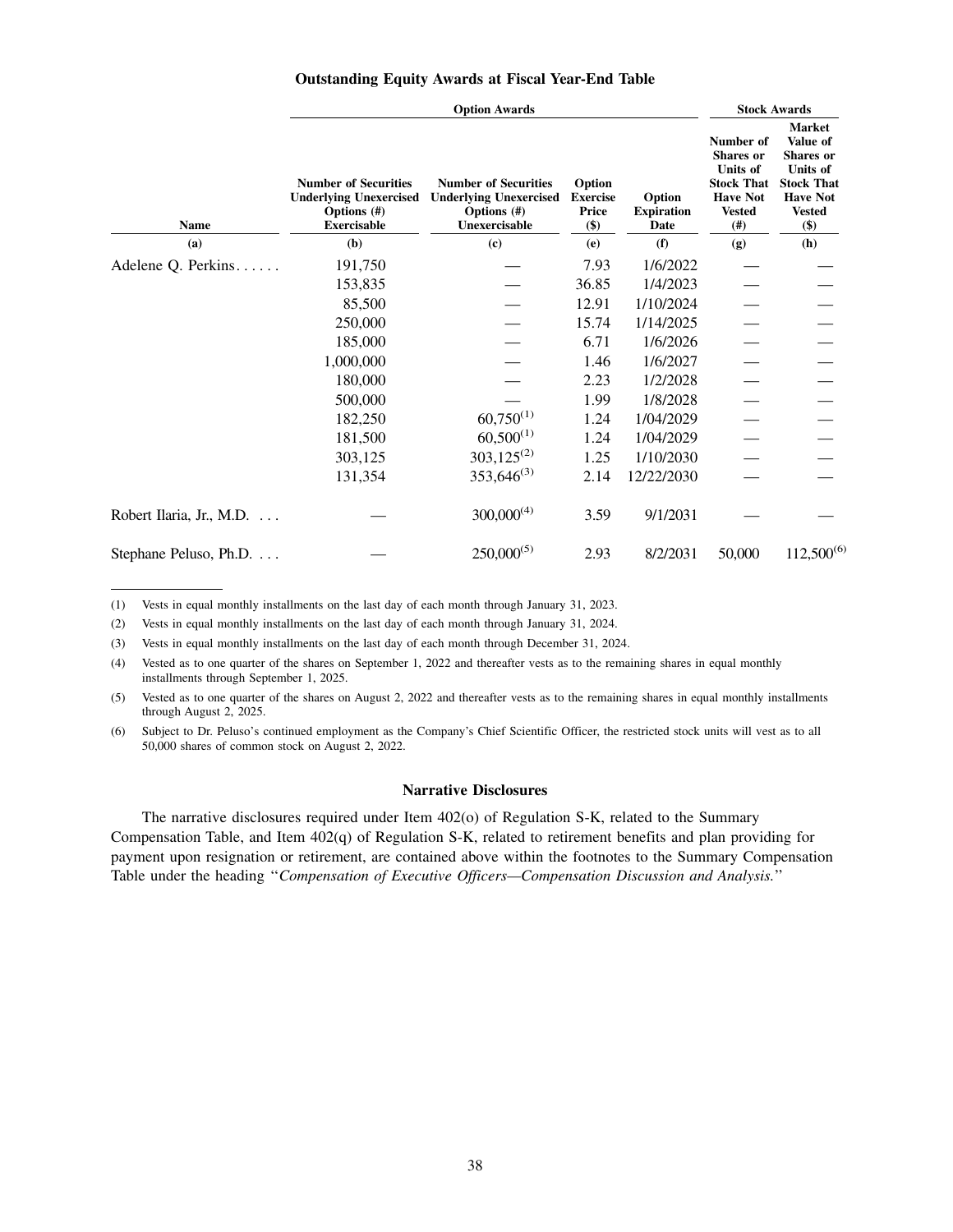# **Securities Authorized for Issuance under Equity Compensation Plans**

The following table provides information about the securities authorized for issuance under our equity compensation plans as of December 31, 2021:

|                                                               | <b>Equity Compensation Plan Information</b>                                                             |                                                                                      |                                                                                                                                                             |  |  |  |  |
|---------------------------------------------------------------|---------------------------------------------------------------------------------------------------------|--------------------------------------------------------------------------------------|-------------------------------------------------------------------------------------------------------------------------------------------------------------|--|--|--|--|
| <b>Plan Category</b>                                          | Number of securities<br>to be issued<br>upon exercise of<br>outstanding options,<br>warrants and rights | Weighted-average<br>exercise price of<br>outstanding options,<br>warrants and rights | Number of securities<br>remaining available for<br>future issuance under<br>equity compensation plans<br>(excluding securities)<br>reflected in Column (a)) |  |  |  |  |
|                                                               | (a)                                                                                                     | (b)                                                                                  | (c)                                                                                                                                                         |  |  |  |  |
| Equity compensation plans approved by security<br>holders     | 12,139,439                                                                                              | \$3.54                                                                               | $2,598,267^{(1)}$                                                                                                                                           |  |  |  |  |
| Equity compensation plans not approved by security<br>holders | 550,000                                                                                                 | <u>3.29</u>                                                                          |                                                                                                                                                             |  |  |  |  |
| Total                                                         | 12,689,439                                                                                              | 83.53                                                                                | 2,598,267                                                                                                                                                   |  |  |  |  |

(1) Consists of (i) 2,069,146 shares of our common stock available for future issuance under our 2019 Plan and (ii) 529,121 shares of our common stock available for future issuance under our employee stock purchase plan.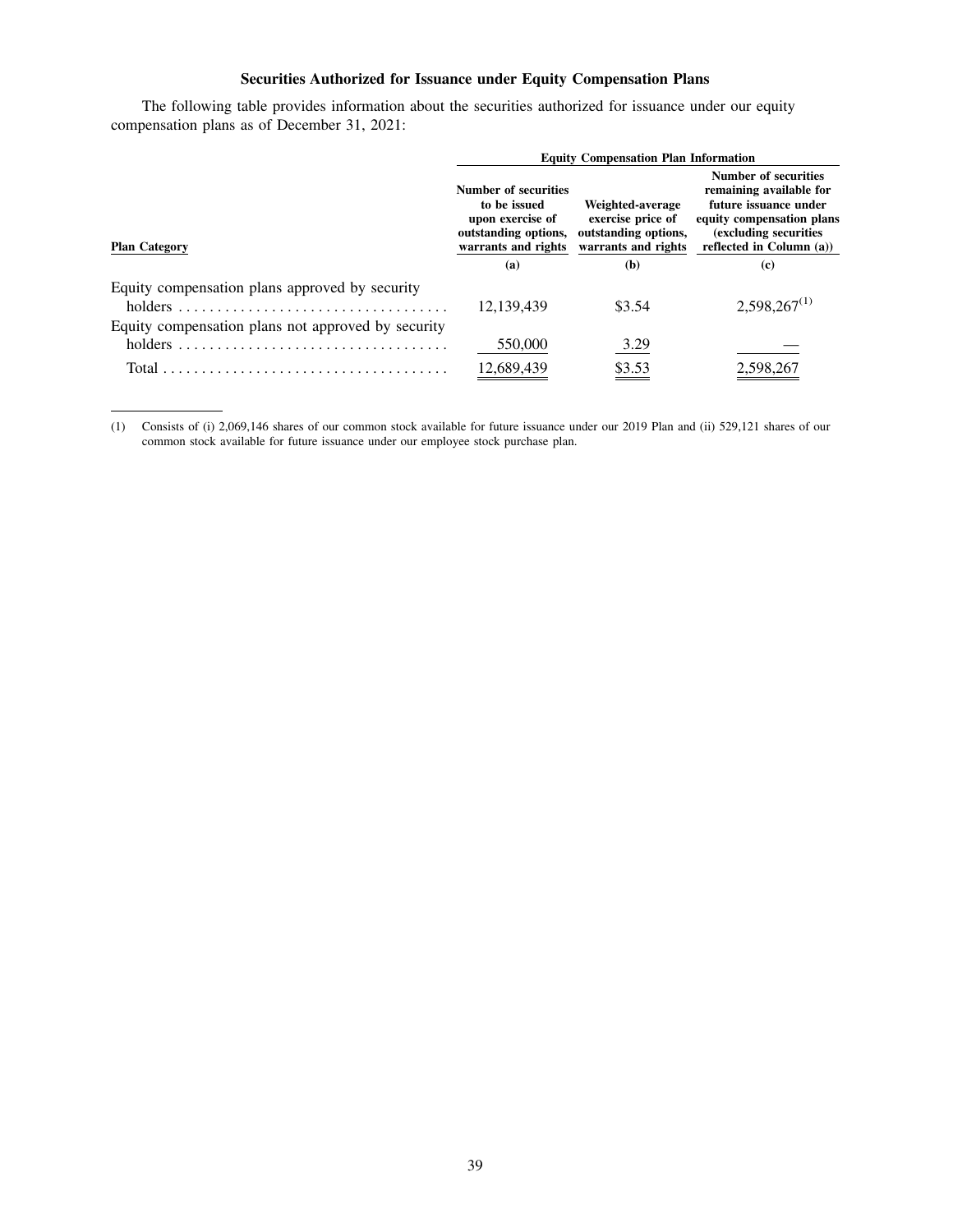# **PROPOSAL 2—ADVISORY VOTE ON THE COMPENSATION OF OUR NAMED EXECUTIVE OFFICERS**

The Dodd-Frank Wall Street Reform and Consumer Protection Act of 2010, or the Dodd-Frank Act, which added Section 14A of the Exchange Act, enables our stockholders to vote to approve, on an advisory (non-binding) basis, a resolution on the compensation of our named executive officers as disclosed in this proxy statement in accordance with the SEC's rules. We are asking our stockholders to provide an advisory vote on the compensation of our named executive officers for the year ended December 31, 2021, as such compensation is described in the section entitled ''*Compensation Discussion and Analysis*,'' the tabular disclosure regarding such compensation, and the accompanying narrative disclosure set forth in this proxy statement, beginning on page 25.

Our executive compensation program is designed to attract, motivate, and retain our executive officers, who are critical to our success. Our program rewards strong performance and provides near-term and long-term incentives that are aligned with stockholder value creation. Awards under our contingent cash compensation program are formulaically tied to the achievement of corporate goals, and we use stock options and restricted stock unit awards as a compensation vehicle in order to preserve our cash resources and link compensation with stockholder return. Our board believes that this link between compensation and the achievement of both annual and long-term objectives has helped drive our performance over time and does not encourage excessive risk-taking by our executive leadership team. In addition, consistent with our culture of citizen-ownership, each element of our compensation program is broadly available across our Company, and our executive officers do not receive any material perquisites or other personal benefits.

In 2017, our stockholders voted in support of our proposal to hold an advisory vote on the compensation of our named executive officers each year. Accordingly, the next opportunity after our 2022 Annual Meeting to vote on this matter will be during our 2023 annual meeting of stockholders. As such, our Board of Directors is asking stockholders to approve a non-binding advisory vote on the following resolution:

**RESOLVED**, that the stockholders of Infinity Pharmaceuticals, Inc. (''Infinity'') approve, on an advisory (non-binding) basis, the compensation paid to Infinity's named executive officers, as such compensation is described in the Compensation Discussion and Analysis section, the Summary Compensation Table, and the related compensation tables, notes and narrative disclosure contained in this proxy statement.

As an advisory vote, the result of this proposal is not binding on us, our board, or the Compensation Committee. The outcome of this advisory vote does not overrule any decision by us or our Board of Directors (or any committee thereof), create or imply any change to the fiduciary duties of the Company or our Board of Directors (or any committee thereof), or create or imply any additional fiduciary duties for the Company or our Board of Directors (or any committee thereof). However, the Compensation Committee and Board of Directors value the opinions to be expressed by our stockholders in their vote on this proposal and will consider the outcome of the vote when making future compensation decisions for our named executive officers.

*Our Board of Directors recommends that you vote ''FOR'' approval of the compensation paid to the Company's named executive officers, as described in the Compensation Discussion and Analysis, the Summary Compensation Table and the related compensation tables, notes and narrative disclosure set forth in this proxy statement.*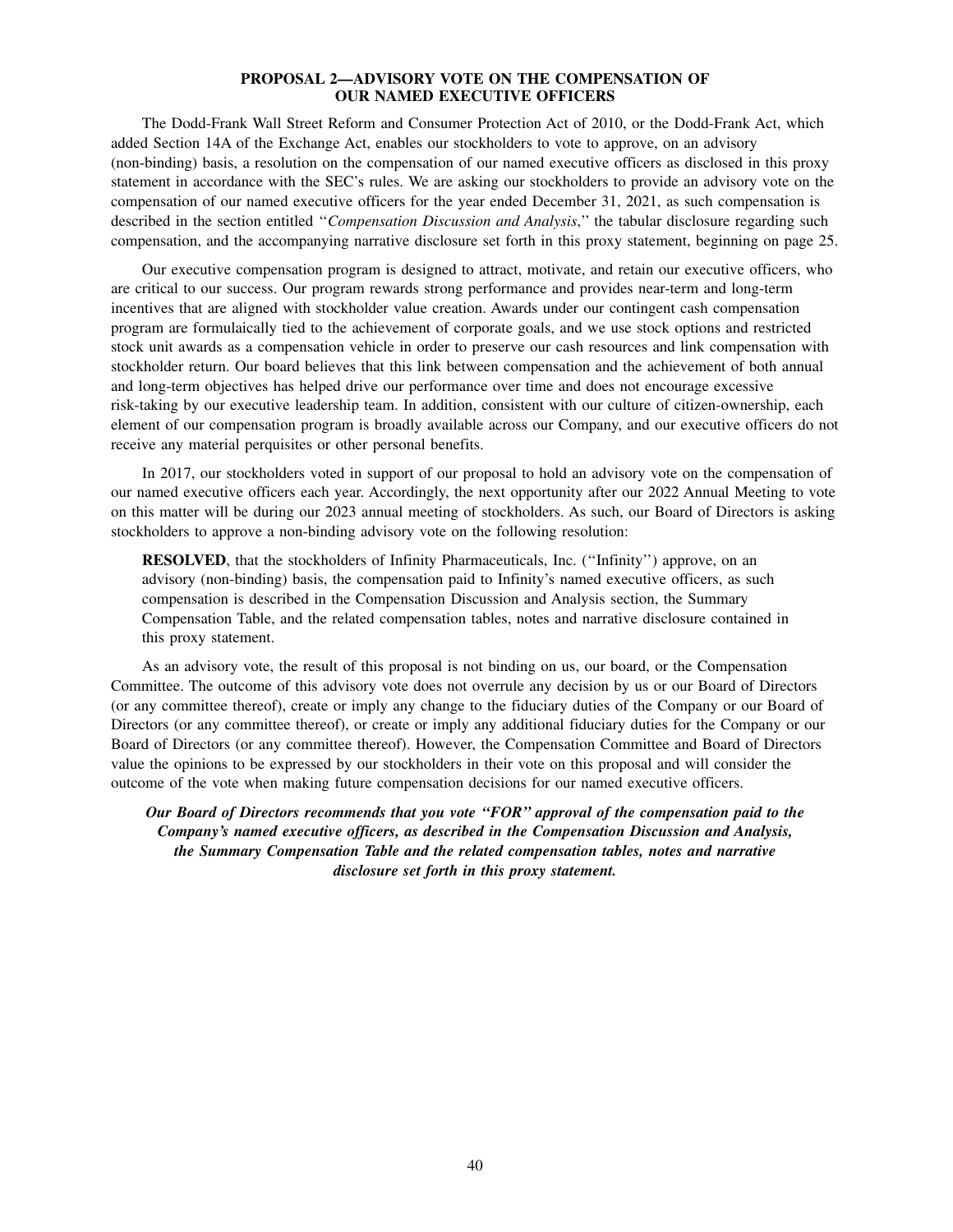#### **PROPOSAL 3—APPROVAL OF AMENDMENT NO. 2 TO 2019 EQUITY INCENTIVE PLAN**

# **Background of the 2019 Equity Incentive Plan**

Our 2019 Equity Incentive Plan, or 2019 Plan, was approved by our board of directors on March 12, 2019 and approved by our stockholders on June 13, 2019. Our Board of Directors believes that our ability to maintain a competitive position by recruiting, retaining and motivating key citizen-owners with experience and ability is fundamental to our success. Critical to achieving these goals is our ability to grant equity-based compensation. As a key component of our compensation program, equity-based compensation is consistent with our philosophy of aligning the interest of our citizen-owners with those of our stockholders and rewarding our citizen-owners for performance. Granting equity-based compensation is pervasive within the biopharmaceutical industry and thus imperative in our effort to compete for talent.

The 2019 Plan provides for the grant of incentive stock options, nonstatutory stock options, stock appreciation rights (or SARs), restricted stock, restricted stock units, and other stock-based and cash-based awards. At the time our 2019 Plan was approved by our stockholders, up to 5,800,000 shares of our common stock, together with up to 9,561,971 additional shares from expiring or canceled grants made under the Company's 2010 Stock Incentive Plan and 2000 Stock Incentive Plan, were reserved for future issuance pursuant to the 2019 Plan.

On March 25, 2022, our board of directors adopted a first amendment to the 2019 Plan, or Amendment No. 1, which increased the number of options granted to new directors upon appointment to 90,000 shares of common stock and the number of options granted annually to directors to 45,000 shares of common stock. We have included Amendment No. 1 in Appendix A. Amendment No. 1 was not required to be approved by our stockholders On March 25, 2022, our board of directors adopted, subject to stockholder approval, a second amendment to the 2019 Plan that would increase the number of shares of our common stock that may be issued pursuant to awards granted under the 2019 Plan by an additional 6,500,000 shares. A copy of the 2019 Plan, as amended, and the proposed Amendment No. 2 are attached to this proxy statement in Appendix A.

As of March 31, 2022, options to purchase 14,538,334 shares of common stock were outstanding under the 2019 Plan and 2010 Plan or as inducement grants outside of a plan, and restricted stock units with respect to 50,000 shares of common stock were outstanding as inducement grants. The outstanding options had a weighted-average exercise price of \$3.18 and a weighted-average remaining term of 6.78 years. There were 220,251 shares available for future grant under the 2019 Plan and no shares available for future grant under the 2010 Plan, which was terminated upon shareholder approval of the 2019 Plan.

We expect that if stockholders approve Amendment No. 2 to increase the shares available for issuance under the 2019 Plan by 6,500,000 shares of common stock, we will be able to grant equity awards at our historic rates for approximately two to three years, but the actual duration of the share pool may vary based on changes in participation and the Company's stock price.

# **Highlights of the 2019 Equity Incentive Plan**

- *No liberal share recycling*. The 2019 Plan prohibits the re-granting of (i) shares withheld or delivered to satisfy the exercise price of an award or to satisfy tax withholding obligations, (ii) shares that were subject to a stock appreciation right, or SAR, and were not issued upon the net settlement or net exercise of such award, or (iii) shares repurchased on the open market using proceeds from the exercise of an award.
- *Fungible Share Pool.* Full value awards count against the share limits under the 2019 Plan as 1.35 shares for each share of Common Stock subject to the award.
- *No Repricing of Awards*. The 2019 Plan prohibits the direct or indirect repricing of stock options or SARs without stockholder approval.
- *No Discounted Options or SARs.* All options and SARs must have an exercise or measurement price that is at least equal to the fair market value of the underlying Common Stock on the date of grant.
- *No Reload Options or SARs.* No options or SARs granted under the 2019 Plan may contain a provision entitling the award holder to the automatic grant of additional options or SARs in connection with any exercise of the original option or SAR.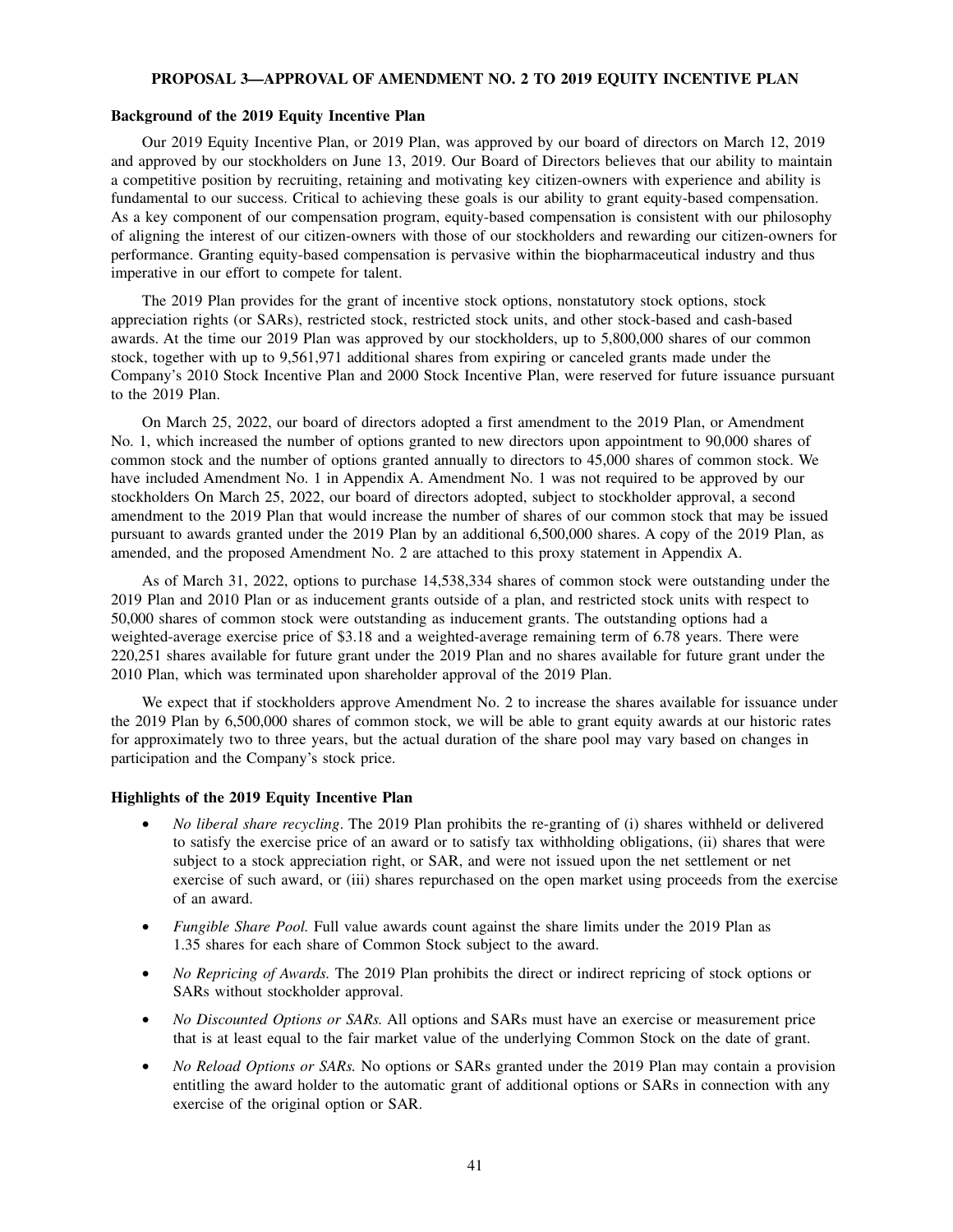- *No Dividend Equivalents on Options or SARs*. No options or SARs granted under the 2019 Plan may provide for the payment or accrual of dividend equivalents.
- *Dividends & Dividend Equivalents on Restricted Stock, Restricted Stock Units and Other-Stock Based Awards Including Performance Awards Not Paid Until Award Vests*. Any dividends or dividend equivalents paid with respect to restricted stock, restricted stock units or other stock-based awards will be subject to the same restrictions on transfer and forfeitability as the award including performance awards with respect to which it is paid.
- *Material Amendments Require Stockholder Approval.* Stockholder approval is required prior to an amendment to the 2019 Equity Incentive Plan that would (i) materially increase the number of shares authorized, (ii) expand the types of awards that may be granted, or (iii) materially expand the class of participants eligible to participate.
- *Administered by an Independent Committee*. The 2019 Plan is administered by the Compensation Committee, which is made up entirely of independent directors.

#### **Determination of the Number of Shares for the 2019 Plan, as Amended by Amendment No. 2**

Within the biopharmaceutical industry, equity continues to be a key component of employee compensation. We recognize that equity is a limited resource and that its allocation must be thoughtful – reflecting both the need to ensure that our citizen-owners make decisions that can best create long-term stockholder value and the imperative to closely manage stockholder dilution. In recommending Amendment No. 2 to the 2019 Plan, our Compensation Committee carefully considered the equity compensation needs of the company, including the number of shares likely to be needed for future grants to attract and retain exceptional talent in a highly competitive environment. The Compensation Committee balanced these needs with our equity burn rate and potential dilution to our stockholders.

#### *Burn Rate*

Burn rate provides a measure of the potential dilutive impact of our equity award program which we calculate by dividing the number of shares subject to equity awards granted during the year by the basic weighted average number of shares outstanding. Set forth below is a table that reflects our burn rate for the 2021, 2020 and 2019 calendar years as well as an average over those years.

| <b>Calendar Year</b> | <b>Total Awards</b><br>$Granded^{(1)}$ | <b>Number of Common</b><br><b>Shares Outstanding</b> | <b>Gross Burn</b><br>Rate <sup>(2)</sup> |
|----------------------|----------------------------------------|------------------------------------------------------|------------------------------------------|
|                      | 1.074.040                              | 85.597.264                                           | $1.25\%$                                 |
|                      | 4.999.811                              | 59.857.860                                           | 8.35%                                    |
|                      | 2.199.596                              | 56.983.652                                           | 3.86%                                    |
|                      |                                        |                                                      | $4.49\%$                                 |

(1) For 2021, this total includes 50,000 unadjusted full-value shares granted to Dr. Peluso, or 75,000 ISS adjusted full-value shares, which are included in the Basic Weighted Average column.

(2) We defined ''gross burn rate'' as the number of equity awards granted in the year divided by the basic weighted average number of common shares outstanding.

We believe that we have effectively managed our equity burn rate. We have decreased our burn rate to our current three-year average burn rate of 4.49%, which falls below the burn rate benchmark of 7.65% established by Institutional Shareholder Services, Inc., or ISS, for Russell 3000 companies in our industry. Our ability to manage our equity burn rate and to align compensation to performance has been recognized by our stockholders as we received the support of approximately 97% of the votes cast at our 2021 annual stockholders meeting on a resolution to approve, on an advisory (non-binding) basis, our executive compensation program.

#### *Dilution and Overhang*

We believe that the dilution level resulting from approval of Amendment No. 2 is moderate and in the best interest of our stockholders.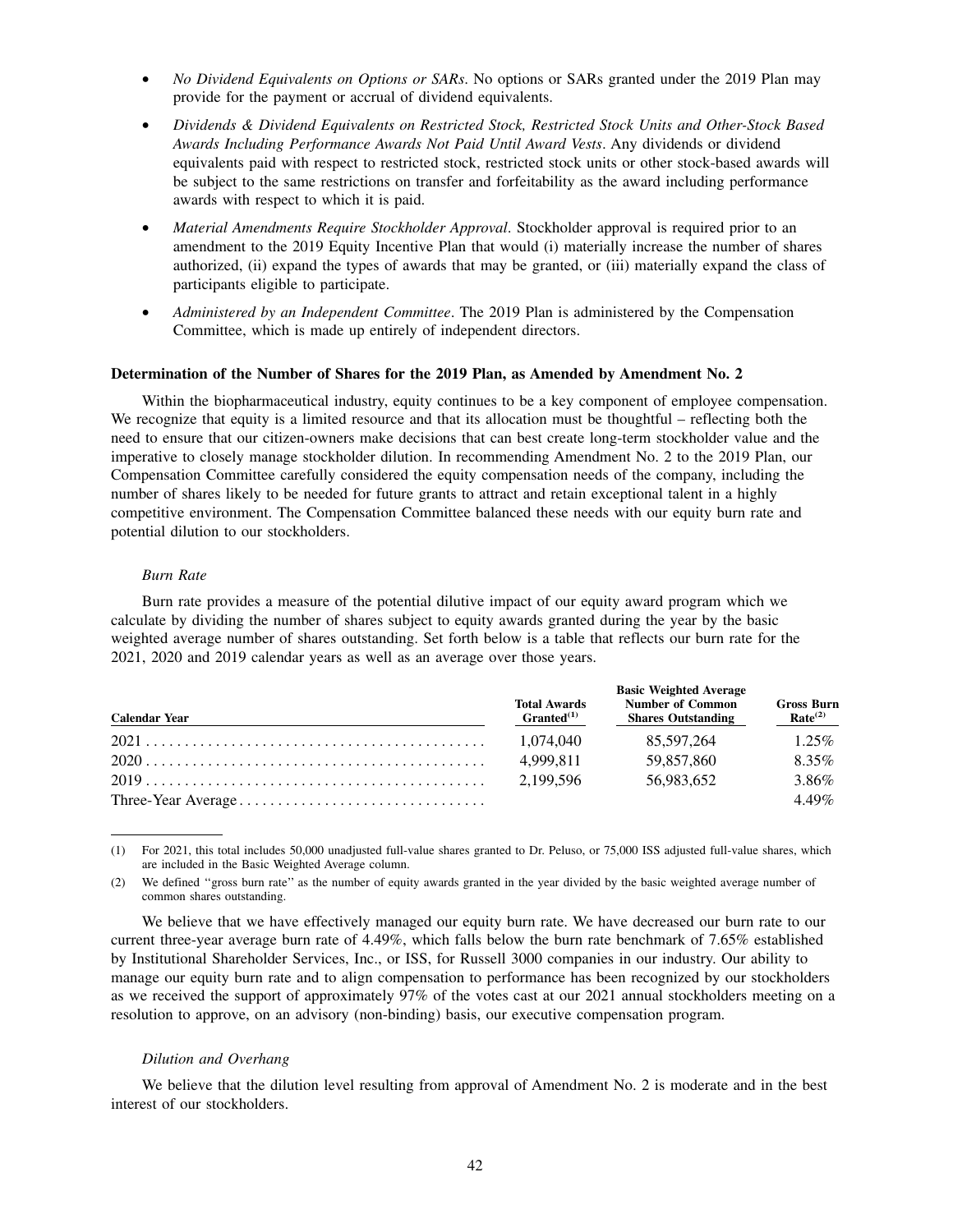Overhang is a measure of potential dilution which we define as the sum of (i) the total number of shares underlying all equity awards outstanding and (ii) the total number of shares available for future award grants, divided by the sum of (a) the total number of shares underlying all equity awards outstanding, (b) the total number of shares available for future awards and (c) the number of shares outstanding. As of March 31, 2022, there were 14,588,334 shares underlying all equity awards outstanding under the 2019 Plan and 2010 Plan or as inducement grants outside of a plan, and 220,251 shares available for the future grant of awards under the 2019 Plan. The equity awards are comprised of 14,538,334 options with a weighted-average exercise price of \$3.18 and a weighted-average remaining term of 6.78 years, as well as restricted stock units with respect to 50,000 shares of common stock outstanding as inducement grants. Accordingly, our overhang at March 31, 2022 was 14.24% and if the 6,500,000 shares proposed to be authorized for grant under Amendment No. 2 are included in the calculation, our overhang at March 31, 2022 would have been 19.29%.

In addition to these quantitative measures, we believe that our equity compensation program is aligned with stockholder value using qualitative measures. Our stock option program is the primary vehicle for offering long-term incentives to our citizen-owners. All of our citizen-owners receive stock option grants upon their hire and are eligible to receive merit stock option grants in connection with our annual performance review process and with a promotion to a more senior position. We believe that broad-based equity grants are fundamental in creating a culture of citizen-ownership, providing our citizen-owners with a strong link to our long-term performance and aligning the interests of our citizen-owners and our non-employee stockholders by allowing citizen-owners to participate in the longer term success of our company as reflected in stock price appreciation. In addition, the vesting feature of our equity grants is intended to further our goal of retention because it provides an incentive for our citizen-owners to remain in our employ during the vesting period.

As we continue to advance eganelisib, we believe our success depends, in large part, upon our ability to maintain a competitive position in attracting, retaining and motivating our citizen-owners. We recognize the need to do this while simultaneously managing the impact of equity awards on our stockholders. We believe that the number of shares currently available to us for option grants and other stock-based awards under our 2019 Plan will be insufficient to satisfy our future equity compensation needs. We expect that if stockholders approve Amendment No. 2 to increase the shares available for issuance under the 2019 Plan by 6,500,000 shares of common stock, we will be able to grant equity awards at our historic rates for approximately two to three years, but the actual duration of the share pool may vary based on changes in participation and the Company's stock price. We also believe that we have effectively balanced the competing priorities impacting our equity compensation practices and we intend to continue this practice in the future.

# *Accordingly, our board of directors believes approval of Amendment No. 2 to the 2019 Plan is in the best interests of our company and our stockholders and recommends a vote ''FOR'' the approval of such amendment.*

#### **Description of the 2019 Equity Incentive Plan, as Amended**

The following is a brief summary of the 2019 Plan, as amended, a copy of which is attached as Exhibit A to this proxy statement. References to our Board of Directors in this summary shall include the Compensation Committee or any similar committee appointed by our Board of Directors to administer the 2019 Plan.

## *Types of Awards; Shares Available for Awards; Share Counting Rules*

The 2019 Plan provides for the grant of incentive stock options intended to qualify under Section 422 of the Internal Revenue Code of 1986, as amended, or the Code, nonstatutory stock options, SARs, restricted stock, restricted stock units, other stock-based awards and cash awards as described below, which we collectively refer to as awards.

Subject to adjustment in the event of stock splits, stock dividends or similar events, awards may be made under the 2019 Plan (any or all of which awards may be in the form of incentive stock options) for up to the sum of 5,800,000 shares of our Common Stock plus such additional number of shares of our Common Stock (up to 9,561,971 shares) as is equal to (x) the number of shares of the Company's Common Stock reserved for issuance under the 2019 Plan that remain available for grant under the 2019 Plan immediately prior to the date that the 2019 Plan is approved by the Company's stockholders and (y) the number of shares of Common Stock subject to awards granted under the Prior Plans, which awards expire, terminate or are otherwise surrendered, cancelled or forfeited or repurchased by the Company pursuant to a contractual repurchase right (subject, in the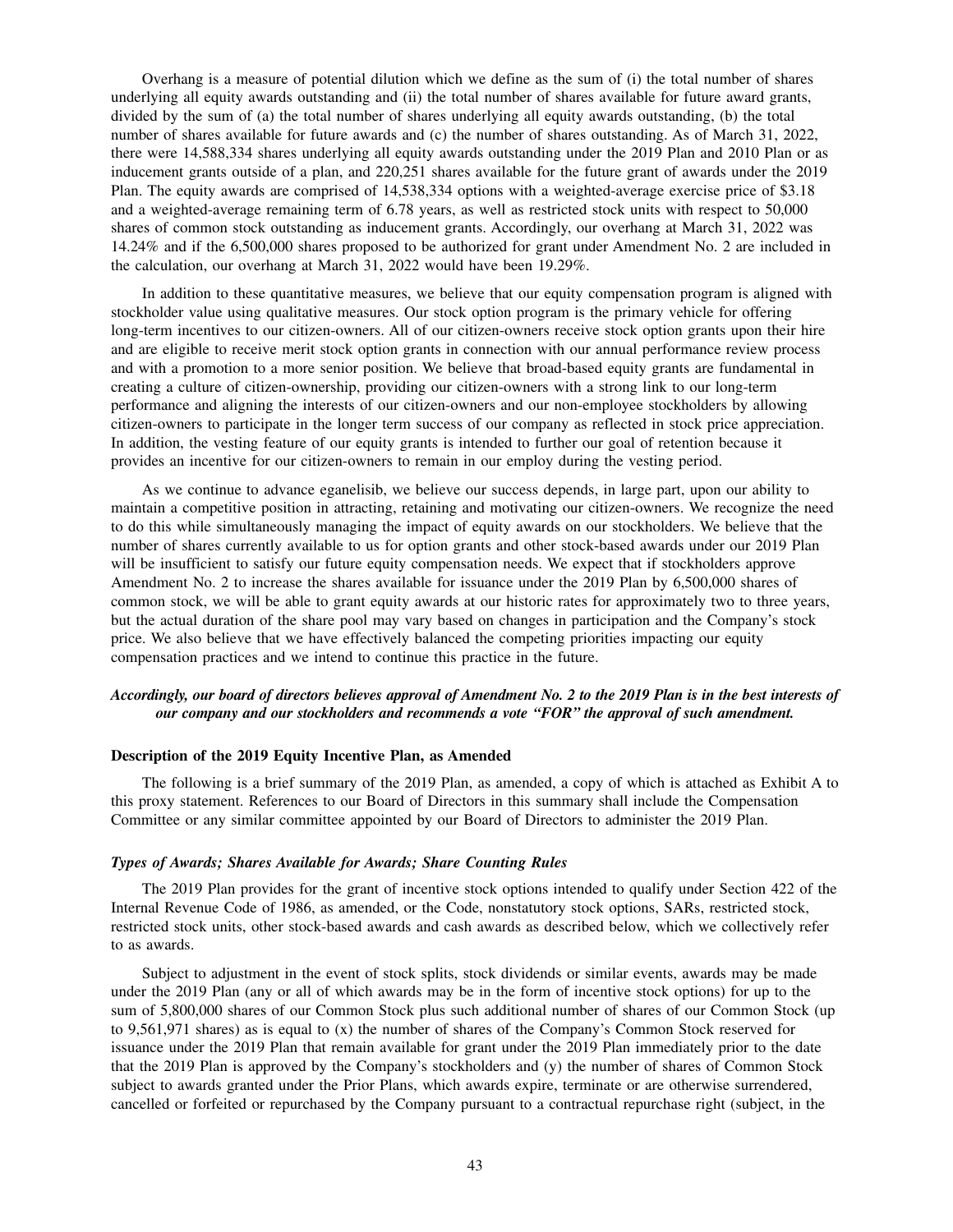case of incentive stock options, to any limitations under the Code). The 2019 Plan provides that to the extent a share that is subject to an award granted under the 2019 Plan that counted as 1.35 shares against the 2019 Plan's share reserve is made available for the award of future grants under the 2019 Plan, the share reserve of the 2019 Plan will be credited with 1.35 shares. Otherwise, each share of Common Stock subject to an award under the 2019 Plan that becomes available for grant under the 2019 Plan will increase the 2019 Plan's share reserve by one share.

The 2019 Plan uses a ''fungible share'' concept under which each share of the Company's Common Stock subject to awards granted as options and SARs cause one share of the Company's Common Stock per share under the award to be removed from the available share pool, while each share of the Company's Common Stock subject to awards granted as restricted stock, restricted stock units, or other stock-based awards where the per share purchase price for the award is less than 100% of the fair market value of our the Company's Common Stock on the date of grant of the award will cause 1.35 shares of the Company's Common Stock per share under the award to be removed from the available share pool. Shares of the Company's Common Stock covered by awards under the 2019 Plan that are returned to the 2019 Plan as described in the following paragraph and become available for issuance pursuant to a new award will be credited back to the pool at the same rates described above.

The maximum number of shares with respect to which awards may be granted to any participant under the 2019 Plan in the form of options or stock appreciation rights may not exceed 1,000,000 shares per calendar year. The maximum number of shares with respect to which awards may be granted to any participant under the 2019 Plan in the form of restricted stock, restricted stock units or other stock-based awards may not exceed 1,000,000 per calendar year.

For purposes of counting the number of shares available for the grant of awards under the 2019 Plan and the sublimits of the 2019 Plan, all shares of Common Stock covered by SARs will be counted against the number of shares available for the grant of awards and against the sublimits under the 2019 Plan. However, SARs that may be settled only in cash will not be so counted. Similarly, to the extent that a restricted stock unit award may be settled only in cash, no shares will be counted against the shares available for the grant of awards under the 2019 Plan. In addition, if we grant an SAR in tandem with an option for the same number of shares of our Common Stock and provide that only one such award may be exercised, which we refer to as a tandem SAR, only the shares covered by the option, and not the shares covered by the tandem SAR, will be so counted, and the expiration of one in connection with the other's exercise will not restore shares to the 2019 Plan.

Shares covered by awards under the 2019 Plan that expire or are terminated, surrendered, or cancelled without having been fully exercised or are forfeited in whole or in part (including as the result of shares subject to such award being repurchased by us at the original issuance price pursuant to a contractual repurchase right) or that result in any shares not being issued (including as a result of an SAR that was settleable either in cash or in stock actually being settled in cash) will again be available for the grant of awards under the 2019 Plan (subject, in the case of incentive stock options, to any limitations under the Code). In the case of the exercise of an SAR, the number of shares counted against the shares available for the grant of awards under, and against the sublimits under, the 2019 Plan will be the full number of shares subject to the SAR multiplied by the percentage of the SAR actually exercised, regardless of the number of shares actually used to settle the SAR upon exercise, and the shares covered by a tandem SAR will not again become available for grant upon the expiration or termination of the tandem SAR.

Shares of Common Stock that are delivered (by actual delivery, attestation, or net exercise) to us by a participant to purchase shares of Common Stock upon exercise of an award or to satisfy tax withholding obligations (including shares retained from the award creating the tax obligation) will not be added back to the number of shares available for the future grant of awards under the 2019 Plan. Shares purchased by us on the open market using proceeds from the exercise of an award will not increase the number of shares available for future grant of awards.

In connection with a merger or consolidation of an entity with us or our acquisition of property or stock of an entity, our Board of Directors may grant awards under the 2019 Plan in substitution for any options or other stock or stock-based awards granted by such entity or an affiliate thereof on such terms as our Board of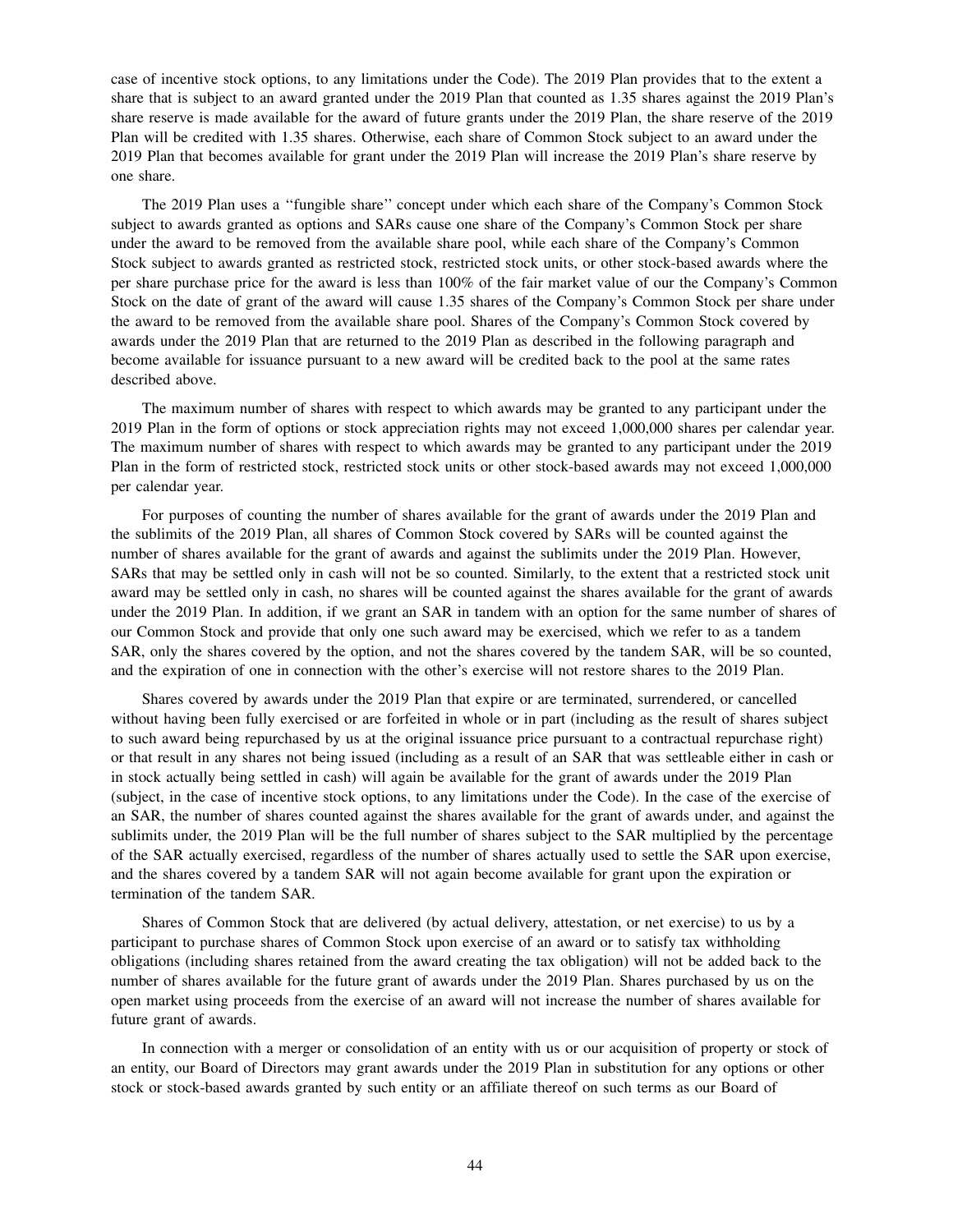Directors determines appropriate in the circumstances, notwithstanding any limitation on awards contained in the 2019 Plan. Any such substitute awards shall not count against the overall share limits or the sublimits of the 2019 Plan, except as required by reason of Section 422 and related provisions of the Code.

# *Descriptions of Awards*

*Options*. Optionees receive the right to purchase a specified number of shares of Common Stock at a specified exercise price and subject to the other terms and conditions that are specified in connection with the option grant. An option that is not intended to be an ''incentive stock option'' is a ''nonstatutory stock option.'' Options may not be granted at an exercise price that is less than 100% of the fair market value of our Common Stock on the date of grant. If our Board of Directors approves the grant of an option with an exercise price to be determined on a future date, the exercise price may not be less than 100% of the fair market value of our Common Stock on that future date. Under present law, incentive stock options may not be granted at an exercise price less than 110% of the fair market value in the case of stock options granted to optionees holding more than 10% of the total combined voting power of all classes of our stock or any of our subsidiaries. Under the terms of the 2019 Plan, options may not be granted for a term in excess of ten years (and, under present law, five years in the case of incentive stock options granted to optionees holding greater than 10% of the total combined voting power of all classes of our stock or any of our subsidiaries). The 2019 Plan permits participants to pay the exercise price of options using one or more of the following manners of payment: (i) payment by cash, by check, (ii) except as may otherwise be provided in the applicable option agreement or approved by our Board of Directors, in connection with a ''cashless exercise'' through a broker, (iii) to the extent provided in the applicable option agreement or approved by our Board of Directors, and subject to certain conditions, by delivery of shares of Common Stock to us owned by the participant valued at their fair market value, (iv) to the extent provided in an applicable nonstatutory stock option agreement or approved by our Board of Directors, by delivery of a notice of ''net exercise'' as a result of which we will retain a number of shares of Common Stock otherwise issuable pursuant to the stock option equal to the aggregate exercise price for the portion of the option being exercised divided by the fair market value of our Common Stock on the date of exercise, (v) to the extent permitted by applicable law and provided for in the applicable option agreement or approved by our Board of Directors, by any other lawful means (but not by a promissory note of the participant), or (vi) by any combination of these forms of payment. No option granted under the 2019 Plan may contain a provision entitling the participant to the automatic grant of additional options in connection with any exercise of the original option. No options granted under the 2019 Plan may provide for the payment or accrual of dividend equivalents.

*Stock Appreciation Rights.* An SAR is an award entitling the holder, upon exercise, to receive a number of shares of our Common Stock, or cash (or a combination of shares of our Common Stock and cash) determined by reference to appreciation, from and after the date of grant, in the fair market value of a share of our Common Stock over the measurement price. The 2019 Plan provides that the measurement price of an SAR may not be less than the fair market value of our Common Stock on the date the SAR is granted (provided, however, that if our Board of Directors approves the grant of an SAR effective as of a future date, the measurement price shall not be less than 100% of the fair market value on such future date) and that SARs may not be granted with a term in excess of 10 years. No SARs granted under the 2019 Plan may contain a provision entitling the participant to the automatic grant of additional SARs in connection with any exercise of the original SAR. No SARs granted under the 2019 Plan may provide for the payment or accrual of dividend equivalents.

*Limitation on Repricing of Options or SARs.* With respect to options and SARs, unless such action is approved by stockholders or otherwise permitted under the terms of the 2019 Plan in connection with certain changes in capitalization and reorganization events, we may not (1) amend any outstanding option or SAR granted under the 2019 Plan to provide an exercise price or measurement price per share that is lower than the then-current exercise price or measurement price per share of such outstanding option or SAR, (2) cancel any outstanding option or SAR (whether or not granted under the 2019 Plan) and grant in substitution therefor new awards under the 2019 Plan (other than certain substitute awards issued in connection with an acquisition by us, as described above) covering the same or a different number of shares of our Common Stock and having an exercise price or measurement price per share lower than the then-current exercise price or measurement price per share of the canceled option or SAR, (3) cancel in exchange for a cash payment any outstanding option or SAR with an exercise price or measurement price per share above the then-current fair market value of our Common Stock, or (4) take any other action under the 2019 Plan that constitutes a ''repricing'' within the meaning of the rules of the Nasdaq.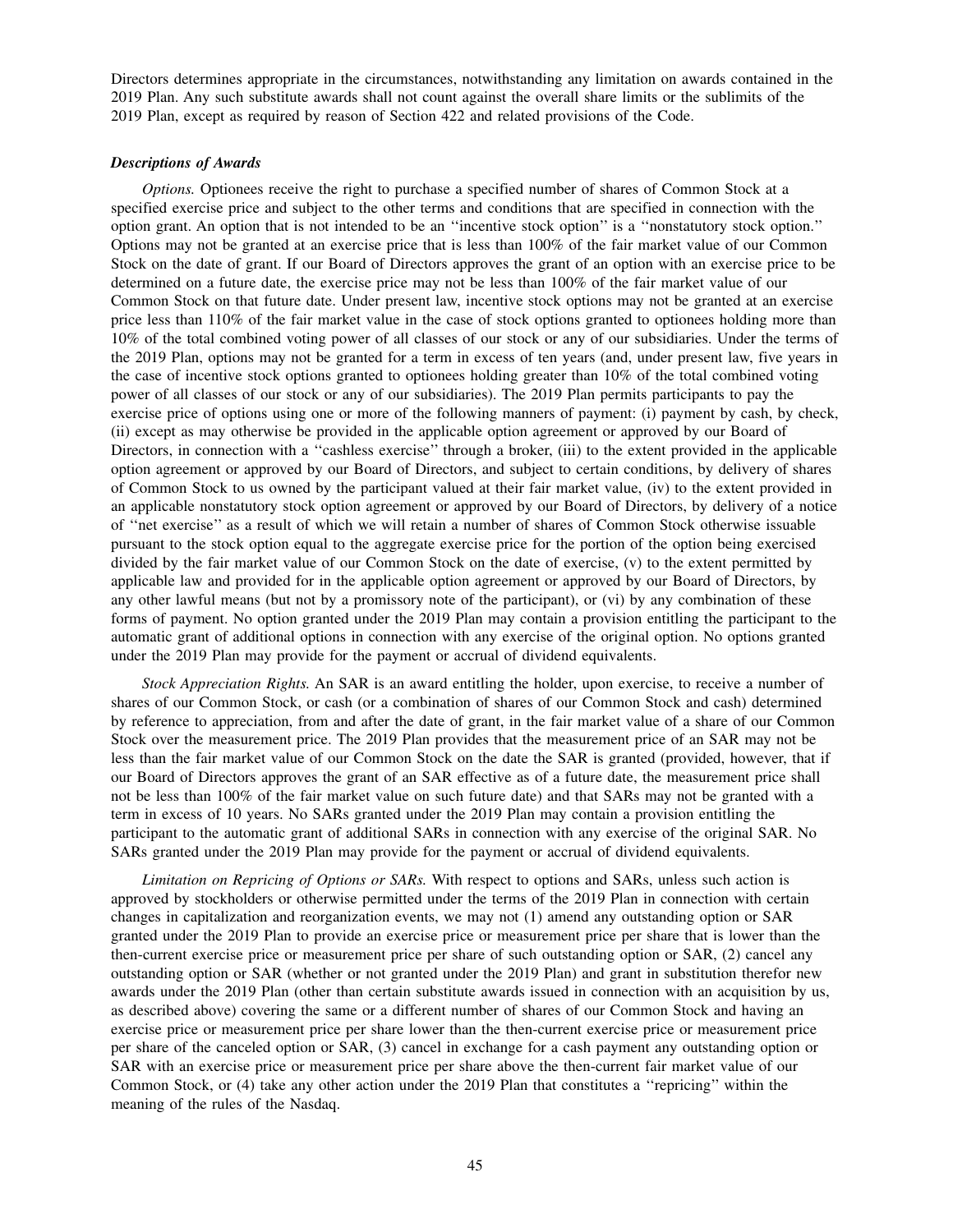*Restricted Stock Awards.* Restricted stock awards entitle recipients to acquire shares of our Common Stock, subject to our right to repurchase all or part of such shares at their issue price or other stated or formula price (or to require forfeiture of such shares if issued at no cost) in the event that the conditions specified in the applicable award are not satisfied prior to the end of the applicable restriction period established for such award. Any dividends (whether paid in cash, stock or property) declared and paid by us with respect to shares of restricted stock will be paid to the participant only if and when such shares become free from the restrictions on transferability and forfeitability that apply to such shares.

*Restricted Stock Unit Awards.* Restricted stock units, or RSUs, entitle the recipient to receive shares of our Common Stock, or cash equal to the fair market value of such shares, to be delivered at the time such award vests pursuant to the terms and conditions established by our Board of Directors. Our Board of Directors may provide that settlement of RSUs will be deferred, on a mandatory basis or at the election of the participant in a manner that complies with Section 409A of the Code. A participant has no voting rights with respect to any RSU. Our Board of Directors may provide that a grant of RSUs may provide the participant with the right to receive an amount equal to any dividends or other distributions declared and paid on an equal number of outstanding shares of our Common Stock. Any such dividend equivalents may be settled in cash and/or shares of our Common Stock and will be subject to the same restrictions on transfer and forfeitability as the RSUs with respect to which such dividend equivalents are awarded.

*Other Stock-Based Awards.* Under the 2019 Plan, our Board of Directors may grant other awards of shares of our Common Stock, and other awards that are valued in whole or in part by reference to, or are otherwise based on, shares of our Common Stock or other property, having such terms and conditions as our Board of Directors may determine. We refer to these types of awards as other stock-based awards. Other stock-based awards may be available as a form of payment in settlement of other awards granted under the 2019 Plan or as payment in lieu of compensation to which a participant is otherwise entitled. Other stock-based awards may be paid in shares of our Common Stock or in cash, as our Board of Directors may determine. The award agreement of an other stock-based award may provide the holder of an other stock-based award with the right to receive dividend equivalents. Dividend equivalents will be credited to an account for the participant, may be settled in cash and/or shares of our Common Stock as provided in the award agreement, and will be subject to the same restrictions on transfer and forfeitability as the other stock-based award with respect to which they are paid.

*Cash Awards*. Under the 2019 Plan, the Board of Directors has the right to grant cash-based awards including awards subject to performance conditions.

*Performance Conditions*. Our Board of Directors may specify that the degree of granting, vesting and/or payout of any award is subject to the achievement of one or more of the following performance measures established by the Board of Directors, which may be based on the relative or absolute attainment of specified levels of one or any combination of the following measures (and which may be determined pursuant to generally accepted accounting principles (''GAAP'') or on a non-GAAP basis, as determined by the Board of Directors): (i) the entry into an arrangement or agreement with a third party for the development, commercialization, marketing or distribution of products, services or technologies, or for conducting a research program to discover and develop a product, service or technology, and/or the achievement of milestones under such arrangement or agreement, including events that trigger an obligation or payment right; (ii) achievement of domestic and international regulatory milestones, including the submission of filings required to advance products, services and technologies in clinical development and the achievement of approvals by regulatory authorities relating to the commercialization of products, services and technologies; (iii) the achievement of discovery, preclinical and clinical stage scientific objectives, discoveries or inventions for products, services and technologies under research and development; (iv) the entry into or completion of a phase of clinical development for any product, service or technology, such as the entry into or completion of phase 1, 2 and/or 3 clinical trials; (v) the consummation of debt or equity financing transactions, or acquisitions of business, technologies and assets; (vi) new product or service releases; (vii) the achievement of qualitative or quantitative performance measures set forth in operating plans approved by the Board from time to time; (viii) specified levels of product sales, net income, earnings before or after discontinued operations, interest, taxes, depreciation and/or amortization, operating profit before or after discontinued operations and/or taxes, sales, sales growth, earnings growth, cash flow or cash position, gross margins, stock price, market share, return on sales, assets, equity or investment, (ix) improvement of financial ratings, (x) achievement of balance sheet or income statement objectives, (xi) total stockholder return; and/or (xii) any other measure selected by the Board. Such goals may reflect, as applicable,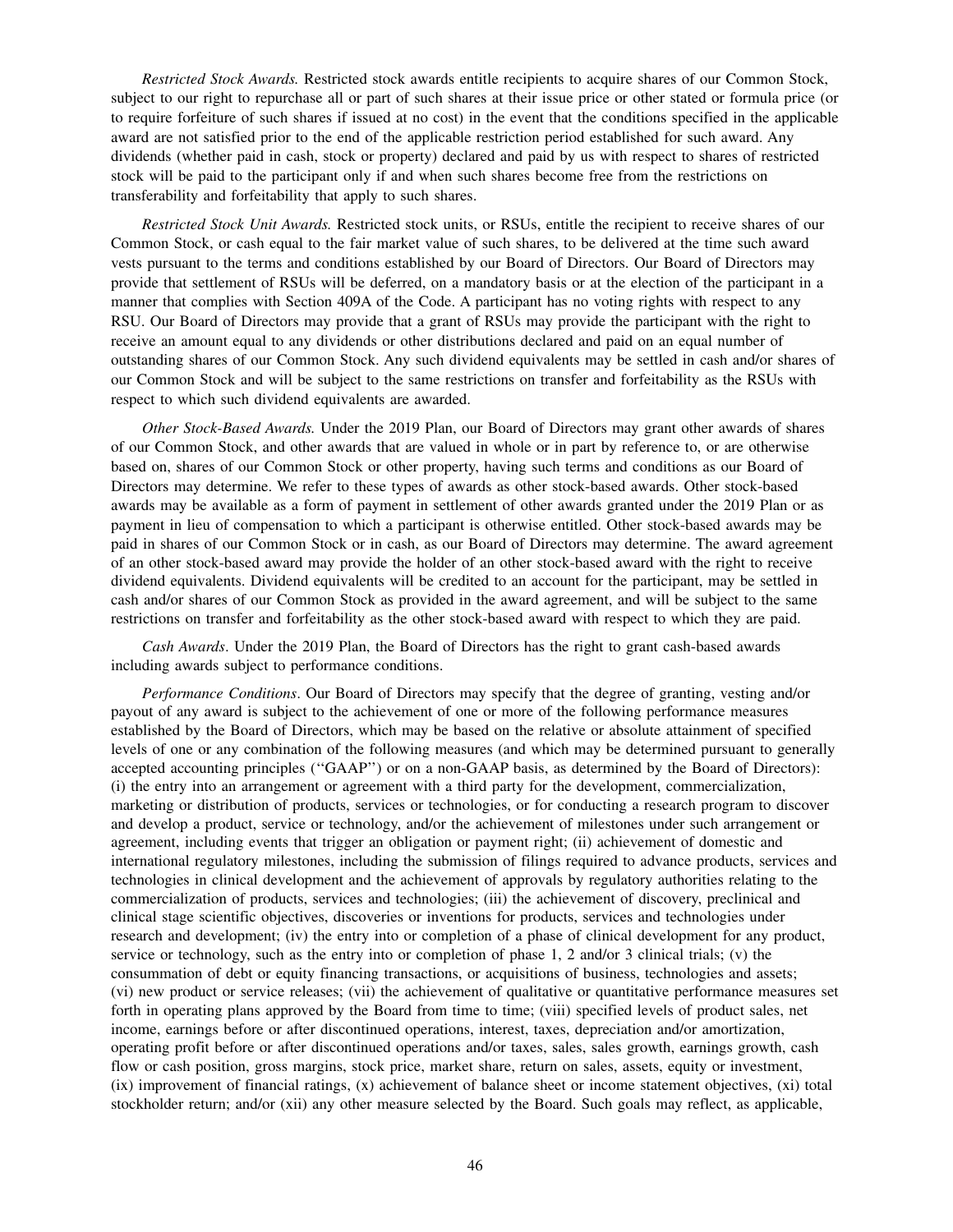absolute entity or business unit performance or a relative comparison to the performance of a peer group of entities or other external measure of the selected performance criteria and may be absolute in their terms or measured against or in relationship to other companies comparably, similarly or otherwise situated. The Board of Directors may specify that such performance measures will be adjusted to exclude any one or more of (i) extraordinary items, (ii) gains or losses on the dispositions of discontinued operations, (iii) the cumulative effects of changes in accounting principles, (iv) the writedown of any asset, (v) charges for restructuring and rationalization programs; and/or (vi) any other factors that the Board may determine. Such performance measures: (i) may vary by participant and may be different for different awards; (ii) may be particular to a participant or the department, branch, line of business, subsidiary or other unit in which the participant works and (iii) may cover such period as may be specified by the Board of Directors. The Board of Directors shall have the authority to make equitable adjustments to the performance goals in recognition of unusual or non-recurring events affecting the Company or the financial statements of the Company, in response to changes in applicable laws or regulations or to account for items of gain, loss or expense determined to be extraordinary or unusual in nature or infrequent in occurrence or related to the disposal of a segment of a business or related to a change in accounting principles. Our Board of Directors may adjust the cash or number of shares payable pursuant to a performance award, and the Board of Directors may, at any time, waive the achievement of the applicable performance measures, including in the case of the death or disability of the participant or a change in control of the Company.

## *Awards to Non-Employee Directors*

*Initial Grant.* Upon the commencement of service on the Board of Directors, each non-employee director will automatically be granted an option to purchase 90,000 shares of Common Stock.

*Annual Grant.* On the date of each annual meeting of stockholders of the Company, each non-employee director who is both serving as a member of the Board of Directors immediately prior to and immediately following such annual meeting will automatically be granted an option to purchase 45,000 shares of Common Stock; provided, however, that a director will not be eligible to receive an annual option grant unless such director served on the Board of Directors on the last day of the immediately preceding calendar year.

*Additional Grants.* Upon commencement of service in the following positions by any non-employee director, and each anniversary thereafter that such individual continues to serve in such position, the director will automatically be granted an additional option to purchase the number of shares of Common stock indicated below:

- If the individual serves as Chair of the Board of Directors, an additional option to purchase 12,000 shares of Common Stock;
- If the individual serves as lead outside director of the Board of Directors and is not also chair of the Board of Directors, an additional option to purchase 10,000 shares of Common Stock.

The foregoing numbers of shares of Common Stock subject to each of the initial grants, annual grants, and additional grants are subject to adjustment in the event of stock splits, stock dividends or similar events.

*Terms of Director Options.* Options granted to non-employee directors under the 2019 Plan shall (i) have an exercise price equal to the fair market value of the Common Stock on the date of grant of the option, (ii) vest in equal quarterly installments (with respect to one-eighth (1/8th) of the shares subject to the option grant in the case of initial grants and with respect to one-fourth (1/4th) of the shares subject to the option grant in the case of annual grants and additional grants), in each case on the last day of each calendar quarter. No additional vesting shall take place after the individual ceases to serve as a director, provided that the initial grants, annual grants, and additional grants will immediately vest in the case of the death or disability of the director or a change in control of the Company. Each such option will expire on the earlier of 10 years from the date of grant and one year following cessation of service on the Board and will contain such other terms and conditions as the Board shall determine.

Notwithstanding the foregoing, the Board of Directors retains specific authority to increase or decrease from time to time the number of shares of Common Stock subject to the options granted to non-employee directors under the 2019 Plan and further retains the specific authority to grant other Awards in addition to, or in lieu of, some or all of the options described above.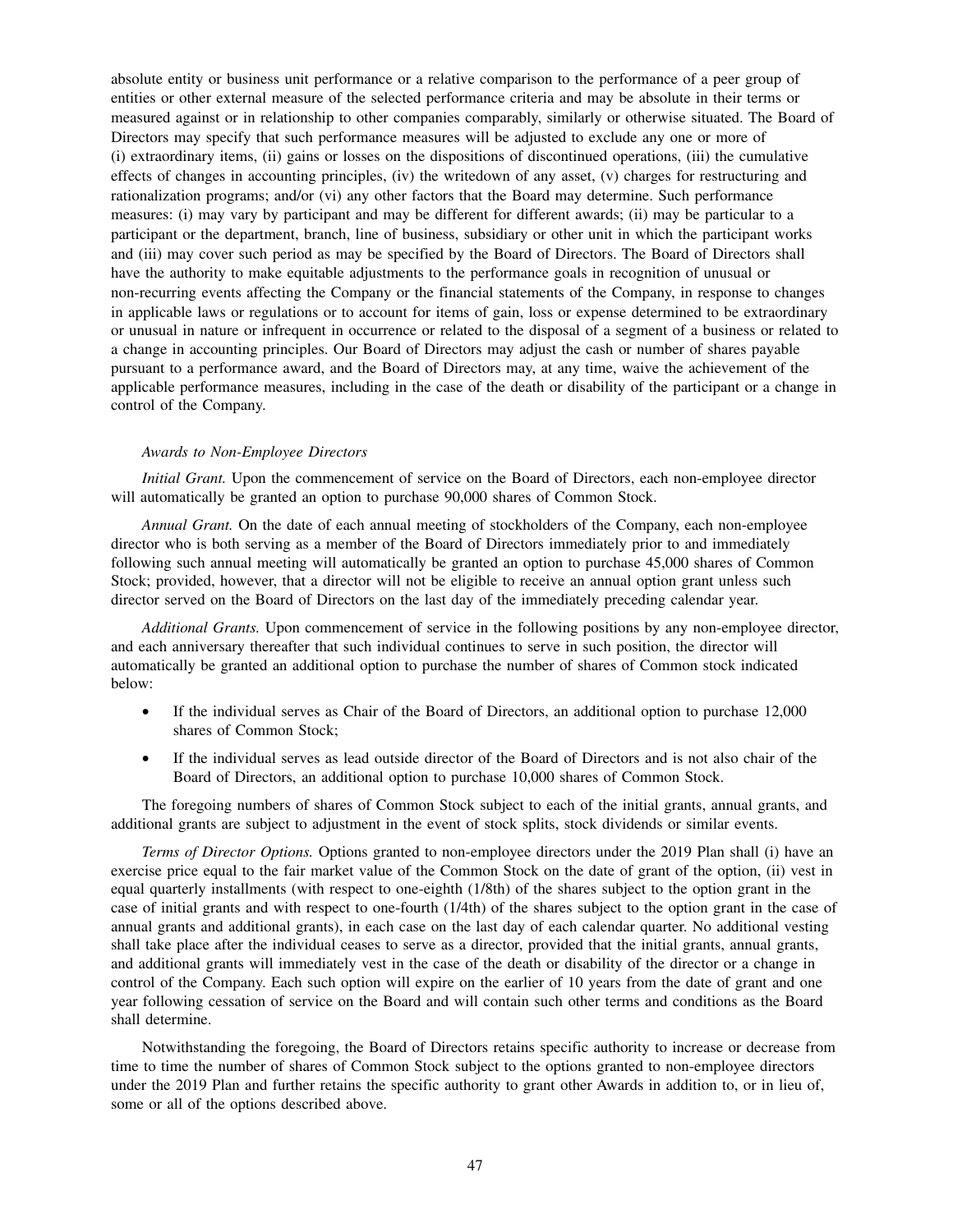## *Eligibility to Receive Awards*

All of our employees, officers, and directors, as well as our consultants and advisors, are eligible to receive awards under the 2019 Plan. However, incentive stock options may only be granted to our employees, employees of our present or future parent or subsidiary corporations, and employees of any other entities the employees of which are eligible to receive incentive stock options under the Code.

#### *Transferability of Awards*

Awards may not be sold, assigned, transferred, pledged or otherwise encumbered by a participant, either voluntarily or by operation of law, except by will or the laws of descent and distribution or, other than in the case of an incentive stock option, pursuant to a qualified domestic relations order. During the life of the participant, awards are exercisable only by the participant. However, except with respect to awards that are subject to Section 409A of the Code, our Board of Directors may permit or provide in an award for the gratuitous transfer of the award by the participant to or for the benefit of any immediate family member, family trust or other entity established for the benefit of the participant and/or an immediate family member thereof if we would be eligible to use a Form S-8 under the Securities Act of 1933, as amended for the registration of the sale of the Common Stock subject to such award to the proposed transferee. Further, we are not required to recognize any transfer until such time as the participant and the permitted transferee have, as a condition to the transfer, delivered to us a written instrument in form and substance satisfactory to us confirming that such transferee will be bound by all of the terms and conditions of the award. None of the restrictions described in this paragraph prohibit a transfer from the participant to the Company.

#### *No Rights as a Stockholder; Clawback*

No participant shall have any rights as a stockholder with respect to any shares of Common Stock to be issued with respect to an award granted under the 2019 Plan until becoming a record holder of such shares, subject to the terms of an award agreement. In accepting an award under the 2019 Plan, a participant agrees to be bound by any clawback policy that the Company has in effect or may adopt in the future.

#### *Plan Benefits*

As of March 31, 2022, approximately 70 persons were eligible to receive awards under the 2019 Plan, including the Company's five executive officers, twenty-five additional employees, thirty-three consultants and advisors, and seven non-employee directors.

On March 31, 2022, the last reported sale price of the Company Common Stock on the Nasdaq was \$1.14 per share.

#### *New Plan Benefits Table*

The granting of awards under the 2019 Plan is discretionary, and the Company cannot now determine the number or type of awards to be granted in the future to any particular person or group, other than as set forth below. We are obligated to grant each of our non-employee directors, with the exception of Mr. Kango, an option to purchase 45,000 shares in 2022 under the terms of our 2019 Plan (after taking into account Amendment No. 1). Future awards of options to purchase shares will be made to non-employee directors in years subsequent to 2022.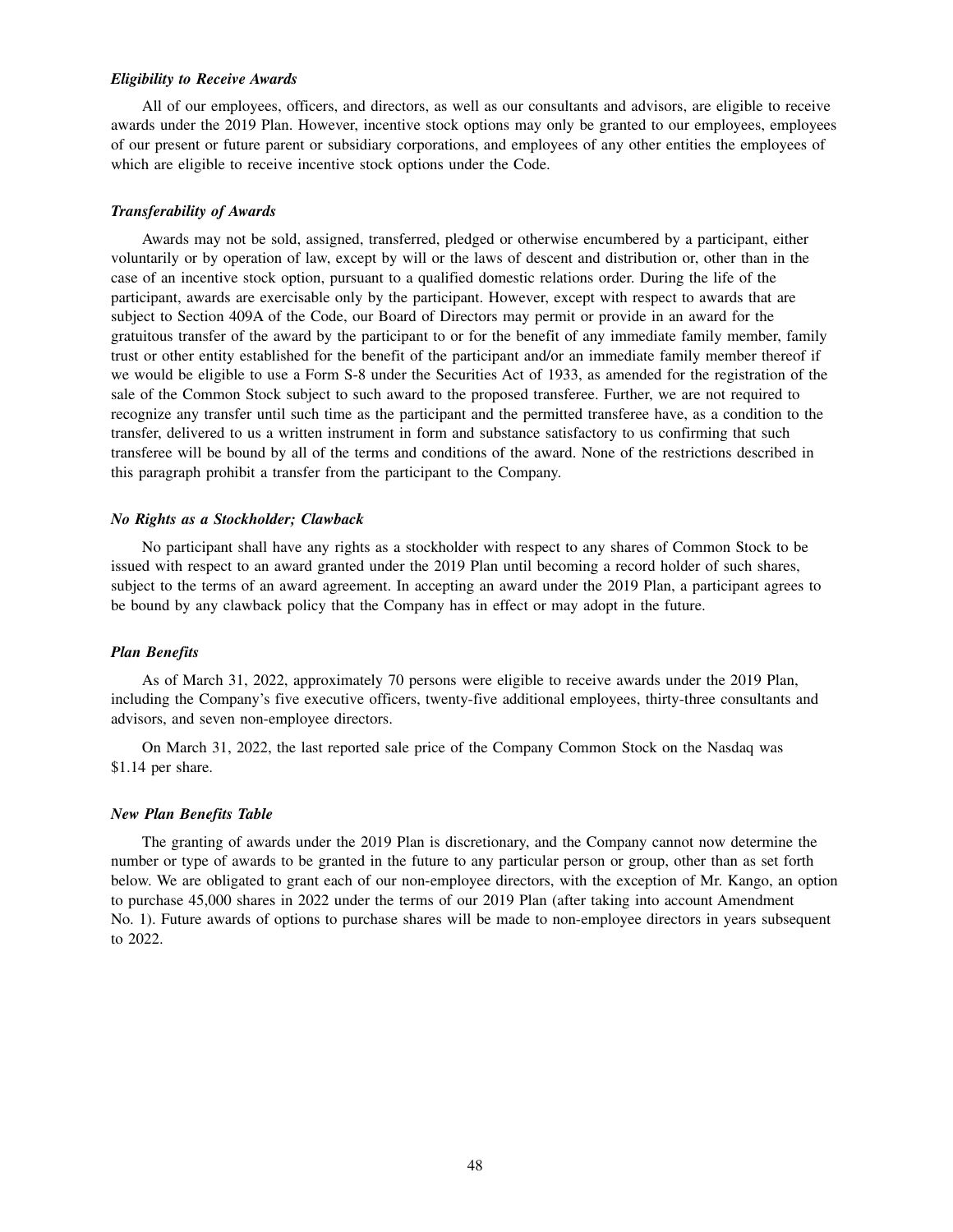If our stockholders do not approve Amendment No. 2 to the 2019 Plan, the Company will not have sufficient shares remaining available for grant under the 2019 Plan to make the annual grants to directors. In such case, the Board of Directors will determine the appropriate number of stock options to grant to our non-employee directors, if any, as an annual grant. The table below assumes that our stockholders will be approve Amendment No. 2 and that the annual grants set forth in Amendment No. 1 to the 2019 Plan will be made.

| <b>Name and Position</b>                                            | <b>Dollar</b><br>Value | <b>Number of Shares of Common</b><br><b>Stock Underlying Option</b><br>Awards |
|---------------------------------------------------------------------|------------------------|-------------------------------------------------------------------------------|
|                                                                     |                        |                                                                               |
|                                                                     |                        |                                                                               |
|                                                                     |                        |                                                                               |
|                                                                     |                        |                                                                               |
| All current directors who are not executive officers as a group     | (1)                    | $270,000^{(2)}$                                                               |
| All employees, including all current officers who are not executive |                        |                                                                               |
|                                                                     |                        |                                                                               |

(1) The value of these stock options to be granted under the Plan will be the grant-date fair market value.

(2) Represents the annual stock option award to purchase shares of common stock to be granted in 2022 to each non-employee director. Under the 2019 Plan, as amended, each non-employee director, with the exception of Mr. Kango, will receive an annual stock option award of 45,000 shares on June 16, 2022. This calculation excludes options that the non-employee directors will be entitled to receive under the Plan for subsequent years following 2022 (should the non-employee director be re-elected to our Board of Directors).

The following table sets forth, as of March 31, 2022, the stock option and restricted stock grants made under the 2019 Plan since its adoption to the individuals indicated below:

| <b>Name and Position</b>                                                      | Option<br><b>Awards</b> | <b>Restricted Stock</b><br>Awards |
|-------------------------------------------------------------------------------|-------------------------|-----------------------------------|
| <b>Named Executive Officers</b>                                               |                         |                                   |
|                                                                               | 1,909,350               | 155,134                           |
| Robert Ilaria, Jr., M.D., Chief Medical Officer                               | 87,472                  |                                   |
| Stephane Peluso, Ph.D., Chief Scientific Officer                              | 87,027                  |                                   |
|                                                                               | 4,160,099               | 291,829                           |
| All current directors who are not executive officers as a group               | 870,000                 | 42,073                            |
| Each nominee for election as a director                                       |                         |                                   |
|                                                                               | 1,909,350               | 155,134                           |
|                                                                               | 120,000                 |                                   |
|                                                                               | 90,000                  | 3,061                             |
|                                                                               | 90,000                  | 39,012                            |
|                                                                               | 90,000                  |                                   |
|                                                                               | 90,000                  |                                   |
|                                                                               | 270,000                 |                                   |
|                                                                               | 120,000                 |                                   |
| Each associate of any of such directors, executive officers or nominees       |                         |                                   |
| Each other person who received or is to receive 5 percent of such options,    |                         |                                   |
|                                                                               |                         |                                   |
| All employees, including all current officers who are not executive officers, |                         |                                   |
|                                                                               | 1,919,255               |                                   |

# *Administration*

The 2019 Plan is administered by our Board of Directors. Our Board of Directors has the authority to grant awards and to adopt, amend and repeal the administrative rules, guidelines and practices relating to the 2019 Plan that it deems advisable and to construe and interpret the provisions of the 2019 Plan and any award agreements entered into under the 2019 Plan. Our Board of Directors may correct any defect, supply any omission or reconcile any inconsistency in the 2019 Plan or any award. All actions and decisions by our Board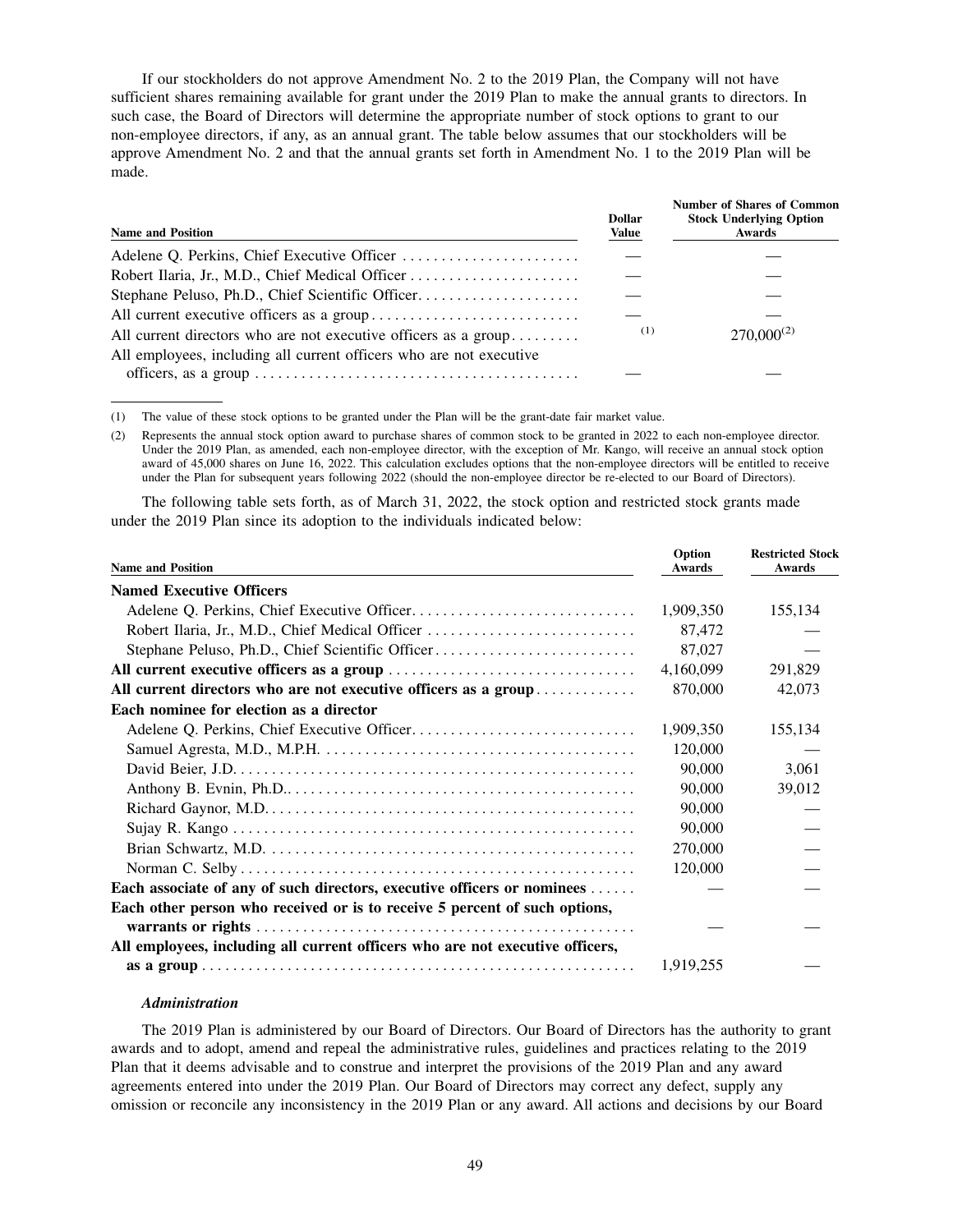of Directors with respect to the 2019 Plan and any awards made under the 2019 Plan will be made in our Board of Directors' discretion and will be final and binding on all persons having or claiming any interest in the 2019 Plan or in any award.

Pursuant to the terms of the 2019 Plan, our Board of Directors may delegate any or all of its powers under the 2019 Plan to one or more committees or subcommittees of our Board of Directors. The Board of Directors has authorized the Compensation Committee to administer certain aspects of the 2019 Plan, including the granting of awards to executive officers. Awards granted to non-employee directors must be granted and administered by a committee of the Board of Directors, all of the members of which are independent directors as defined by Section 5605(a)(2) of the Nasdaq rules.

Subject to any applicable limitations contained in the 2019 Plan, the Board of Directors, the Compensation Committee, or any other committee or officer to whom the Board of Directors delegates authority, as the case may be, selects the recipients of awards and determines (i) the number of shares of Common Stock, cash or other consideration covered by awards and the terms and conditions of such awards, including the dates upon which such awards become exercisable or otherwise vest, (ii) the exercise or measurement price of awards, if any, and (iii) the duration of awards.

Each award under the 2019 Plan may be made alone or in addition or in relation to any other award. The terms of each award need not be identical, and our Board of Directors need not treat participants uniformly. Our Board of Directors will determine the effect on an award of the disability, death, termination or other cessation of employment, authorized leave of absence or other change in the employment or other status of a participant, and the extent to which, and the period during which, the participant (or the participant's legal representative, conservator, guardian or designated beneficiary) may exercise rights or receive any benefits under an award. The Board of Directors may at any time provide that any award shall become immediately exercisable in whole or in part, free from some or all restrictions or conditions or otherwise realizable in whole or in part, as the case may be.

In the event of any stock split, reverse stock split, stock dividend, recapitalization, combination of shares, reclassification of shares, spin-off or other similar change in capitalization or event, or any dividend or distribution to holders of our Common Stock, other than an ordinary cash dividend, we are required to make equitable adjustments (or make substituted awards, as applicable), in the manner determined by our Board of Directors, to (i) the number and class of securities available under the 2019 Plan, (ii) the share counting rules set forth in the 2019 Plan, (iii) the sublimits contained in the 2019 Plan, (iv) the number and class of securities and exercise price per share of each outstanding option, (v) the share- and per-share provisions and the measurement price of each outstanding SAR, (vi) the number of shares subject to and the repurchase price per share subject to each outstanding award of restricted stock, and (vii) the share and per-share-related provisions and the purchase price, if any, of each outstanding RSU award and each outstanding other stock-based award.

We will indemnify and hold harmless each director, officer, employee or agent to whom any duty or power relating to the administration or interpretation of the 2019 Plan has been or will be delegated against any cost or expense (including attorneys' fees) or liability (including any sum paid in settlement of a claim with our Board of Directors' approval) arising out of any act or omission to act concerning the 2019 Plan unless arising out of such person's own fraud or bad faith.

Amendment of awards. Except as otherwise provided under the 2019 Plan with respect to repricing outstanding stock options or SARs, our Board of Directors may amend, modify or terminate any outstanding award, including but not limited to, substituting therefor another award of the same or a different type, changing the date of exercise or realization, and converting an incentive stock option to a nonstatutory stock option, provided that the participant's consent to any such action will be required unless our Board of Directors determines that the action, taking into account any related action, does not materially and adversely affect the participant's rights under the 2019 Plan or the change is otherwise permitted under the terms of the 2019 Plan in connection with a change in capitalization or reorganization event.

### *Reorganization Events & Change in Control Events*

The 2019 Plan contains provisions addressing the consequences of any reorganization event. A reorganization event is defined under the 2019 Plan as (a) any merger or consolidation of us with or into another entity as a result of which all of our Common Stock is converted into or exchanged for the right to receive cash,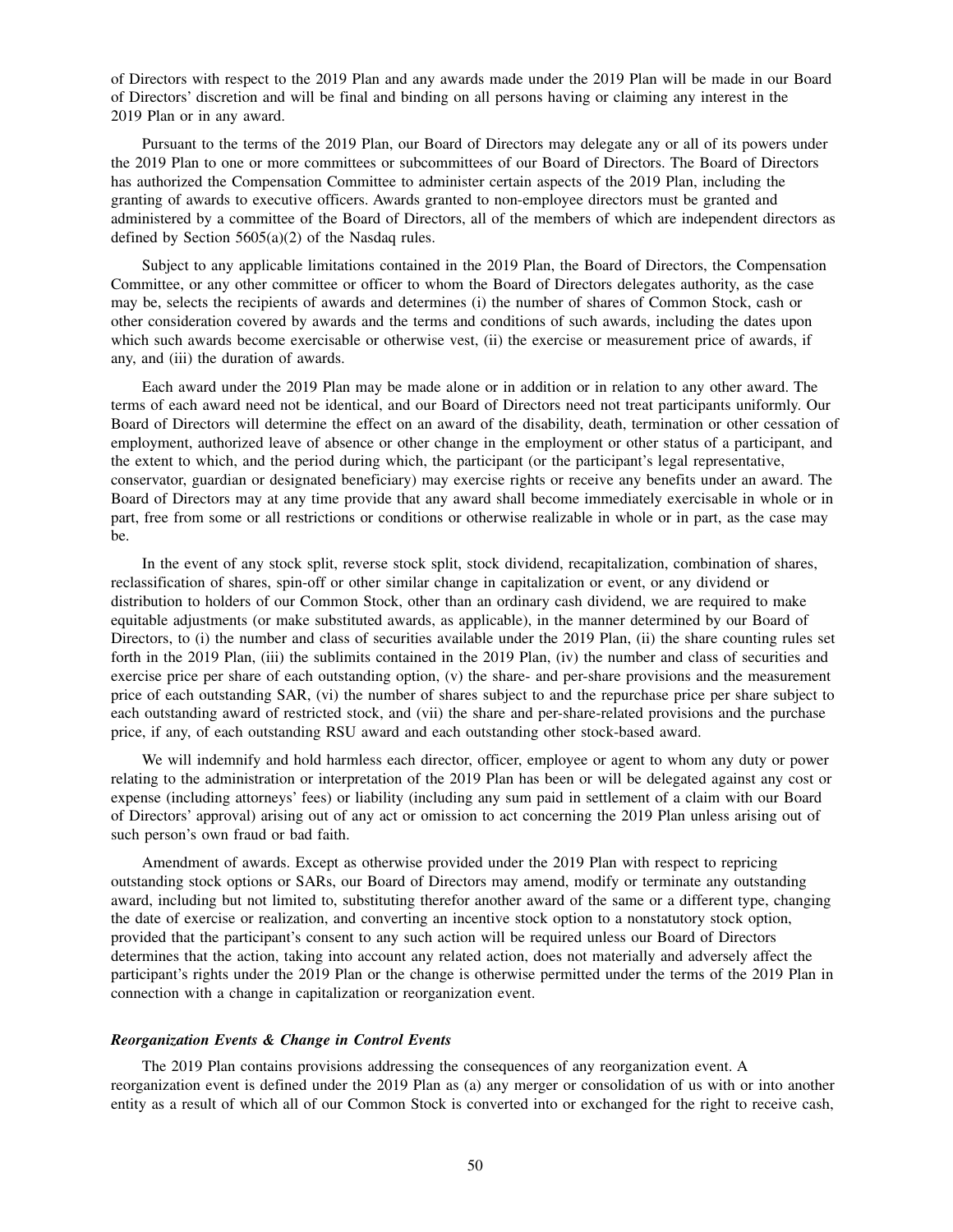securities or other property, or is canceled, (b) any transfer or disposition of all of our Common Stock for cash, securities or other property pursuant to a share exchange or other transaction or (c) our liquidation or dissolution.

*Provisions Applicable to Awards Other than Restricted Stock.* Under the 2019 Plan, if a reorganization event occurs, our Board of Directors may take any one or more of the following actions as to all or any (or any portion of) outstanding awards other than restricted stock on such terms as our Board of Directors determines (except to the extent specifically provided otherwise in an applicable award agreement or another agreement between a participant and us): (1) provide that such awards shall be assumed, or substantially equivalent awards shall be substituted, by the acquiring or succeeding corporation (or an affiliate thereof), (2) upon written notice to a participant, provide that all of the participant's unvested awards will be forfeited immediately before the reorganization event and/or that all of the participant's unexercised awards will terminate immediately prior to the consummation of such reorganization event unless exercised by the participant (to the extent then exercisable) within a specified period following the date of such notice, (3) provide that outstanding awards shall become exercisable, realizable, or deliverable, or restrictions applicable to an award shall lapse, in whole or in part prior to or upon such reorganization event, (4) in the event of a reorganization event under the terms of which holders of our Common Stock will receive upon consummation thereof a cash payment for each share surrendered in the reorganization event, which we refer to as the Acquisition Price, make or provide for a cash payment to participants with respect to each award held by a participant equal to (A) the number of shares of our Common Stock subject to the vested portion of the award (after giving effect to any acceleration of vesting that occurs upon or immediately prior to such reorganization event) multiplied by (B) the excess, if any, of (I) the Acquisition Price over (II) the exercise, measurement or purchase price of such award and any applicable tax withholdings, in exchange for the termination of such award,  $(5)$  provide that, in connection with our liquidation or dissolution, awards shall convert into the right to receive liquidation proceeds (if applicable, net of the exercise, measurement or purchase price thereof and any applicable tax withholdings) and (6) any combination of the foregoing. Our Board of Directors is not obligated to treat all awards, all awards held by a participant, or all awards of the same type, identically. Certain restricted stock unit awards that are subject to Section 409A of the Code will be settled in accordance with the terms of the applicable award agreement.

*Provisions Applicable to Restricted Stock*. Upon the occurrence of a reorganization event other than our liquidation or dissolution, our repurchase and other rights with respect to outstanding restricted stock will inure to the benefit of our successor and will, unless our Board of Directors determines otherwise, apply to the cash, securities or other property which our Common Stock was converted into or exchanged for pursuant to such reorganization event in the same manner and to the same extent as they applied to such restricted stock. However, our Board of Directors may either provide for termination or deemed satisfaction of such repurchase or other rights under the instrument evidencing any restricted stock or any other agreement between a participant and us, either initially or by amendment or provide for forfeiture of such restricted stock if issued at no cost. Upon the occurrence of a reorganization event involving our liquidation or dissolution, except to the extent specifically provided to the contrary in the instrument evidencing any award of restricted stock or any other agreement between the participant and us, all restrictions and conditions on all restricted stock then outstanding shall automatically be deemed terminated or satisfied.

The 2019 Plan also contains provisions addressing the consequences of any Change in Control Event, which is generally defined as (a) the acquisition of beneficial ownership of our capital stock if, after such acquisition, the acquirer owns 50% or more of the then-outstanding shares of our Common Stock or 50% or more of the combined voting power of our then-outstanding securities entitled to vote generally in the election of our directors, subject to certain limitations, (b) the consummation of a merger, consolidation, reorganization, recapitalization or share exchange or a sale or other disposition of all or substantially all of our assets, subject to certain limitations, (c) such time as our continuing directors (as defined under the 2019 Plan) cease to constitute a majority of our board (or, if applicable, the board of directors of our successor corporation) or (d) our liquidation or dissolution. Upon the occurrence of a Change in Control Event, unless otherwise provided in an award or other agreement between the Company and the participant, each award will become immediately vested in full, and free from all conditions or restrictions.

#### *Provisions for Foreign Participants*

The Board of Directors may establish one or more sub-plans under the 2019 Plan to satisfy applicable securities, tax or other laws of various jurisdictions. The Board of Directors will establish such sub-plans by adopting supplements to the 2019 Plan containing any limitations on the Board of Director's discretion under the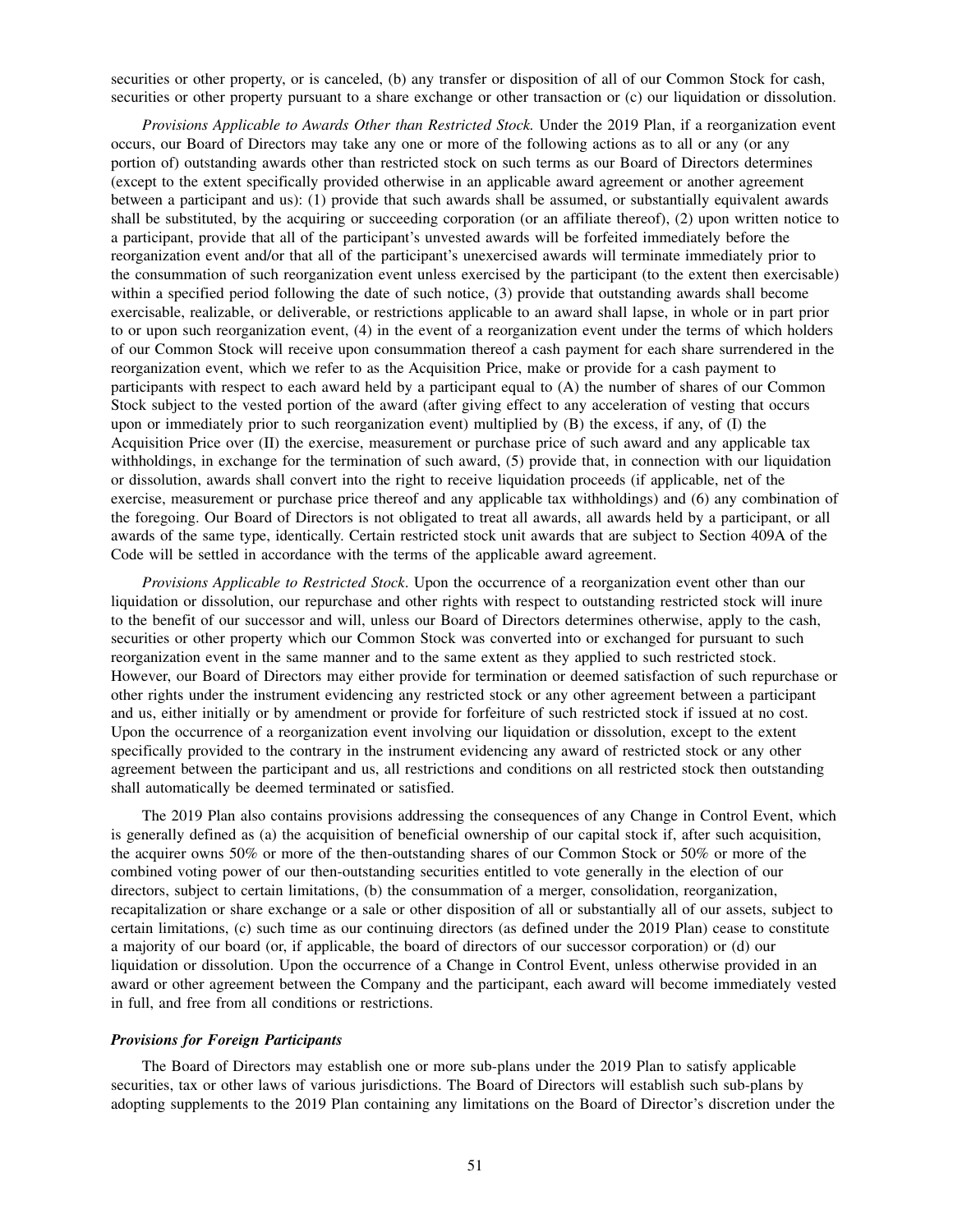2019 Plan and any additional terms and conditions not otherwise inconsistent with the 2019 Plan as the Board of Directors deems necessary or desirable. All supplements adopted by the Board of Directors will be deemed to be part of the 2019 Plan, but each supplement will only apply to participants within the affected jurisdiction.

### **Amendment or Termination**

If we receive stockholder approval of the 2019 Plan, no award may be granted under the 2019 Plan after June 13, 2029, but awards previously granted may extend beyond that date. Our Board of Directors may amend, suspend or terminate the 2019 Plan or any portion of the 2019 Plan at any time, except that no amendment that would require stockholder approval under the rules of the national securities exchange on which the Company then maintains its primary listing may be made effective unless and until such amendment has been approved by our stockholders. If the national securities exchange on which the Company then maintains its primary listing does not have rules regarding when stockholder approval of amendments to equity compensation plans is required (or if our Common Stock is not then listed on any national securities exchange), no amendment of the 2019 Plan materially increasing the number of shares authorized under the plan, expanding the types of awards that may be granted under the plan or materially expanding the class of participants eligible to participate in the plan will be effective unless and until the Company's stockholders approve such amendment. If at any time the approval of our stockholders is required as to any other modification or amendment under Section 422 of the Code or any successor provision with respect to incentive stock options, our Board of Directors may not effect such modification or amendment without such approval. Unless otherwise specified in the amendment, any amendment to the 2019 Plan adopted in accordance with the procedures described above will apply to, and be binding on the holders of, all awards outstanding under the 2019 Plan at the time the amendment is adopted, provided that our Board of Directors determines that such amendment, taking into account any related action, does not materially and adversely affect the rights of participants under the 2019 Plan. No award will be made that is conditioned on stockholder approval of any amendment to the 2019 Plan unless the award provides that (i) it will terminate or be forfeited if stockholder approval of such amendment is not obtained within no more than 12 months from the date the award was granted and (ii) it may not be exercised or settled (or otherwise result in the issuance of shares of our Common Stock) prior to the receipt of such stockholder approval.

If stockholders do not approve the adoption of the 2019 Plan, the 2019 Plan will not go into effect, and the Company will not grant any awards under the 2019 Plan. In this event, the Board of Directors will consider whether to adopt alternative arrangements based on its assessment of the needs of the Company.

### **Federal Income Tax Consequences**

The following is a summary of the United States federal income tax consequences that generally will arise with respect to awards granted under the 2019 Plan. This summary is based on the federal tax laws in effect as of the date of this proxy statement. In addition, this summary assumes that all awards are exempt from, or comply with, the rules under Section 409A of the Code regarding nonqualified deferred compensation. Changes to these laws could alter the tax consequences described below.

*Incentive Stock Options.* A participant will not have income upon the grant of an incentive stock option. Also, except as described below, a participant will not have income upon exercise of an incentive stock option if the participant has been employed by the Company or its corporate parent or 50% or majority-owned corporate subsidiary at all times beginning with the option grant date and ending three months before the date the participant exercises the option. If the participant has not been so employed during that time, then the participant will be taxed as described below under ''Nonstatutory Stock Options.'' The exercise of an incentive stock option may subject the participant to the alternative minimum tax.

A participant will have income upon the sale of the stock acquired under an incentive stock option at a profit (if sales proceeds exceed the exercise price). The type of income will depend on when the participant sells the stock. If a participant sells the stock more than two years after the option was granted and more than one year after the option was exercised, then all of the profit will be long-term capital gain. If a participant sells the stock prior to satisfying these waiting periods, then the participant will have engaged in a disqualifying disposition and a portion of the profit will be ordinary income and a portion may be capital gain. This capital gain will be long-term if the participant has held the stock for more than one year and otherwise will be short-term. If a participant sells the stock at a loss (sales proceeds are less than the exercise price), then the loss will be a capital loss. This capital loss will be long-term if the participant held the stock for more than one year and otherwise will be short-term.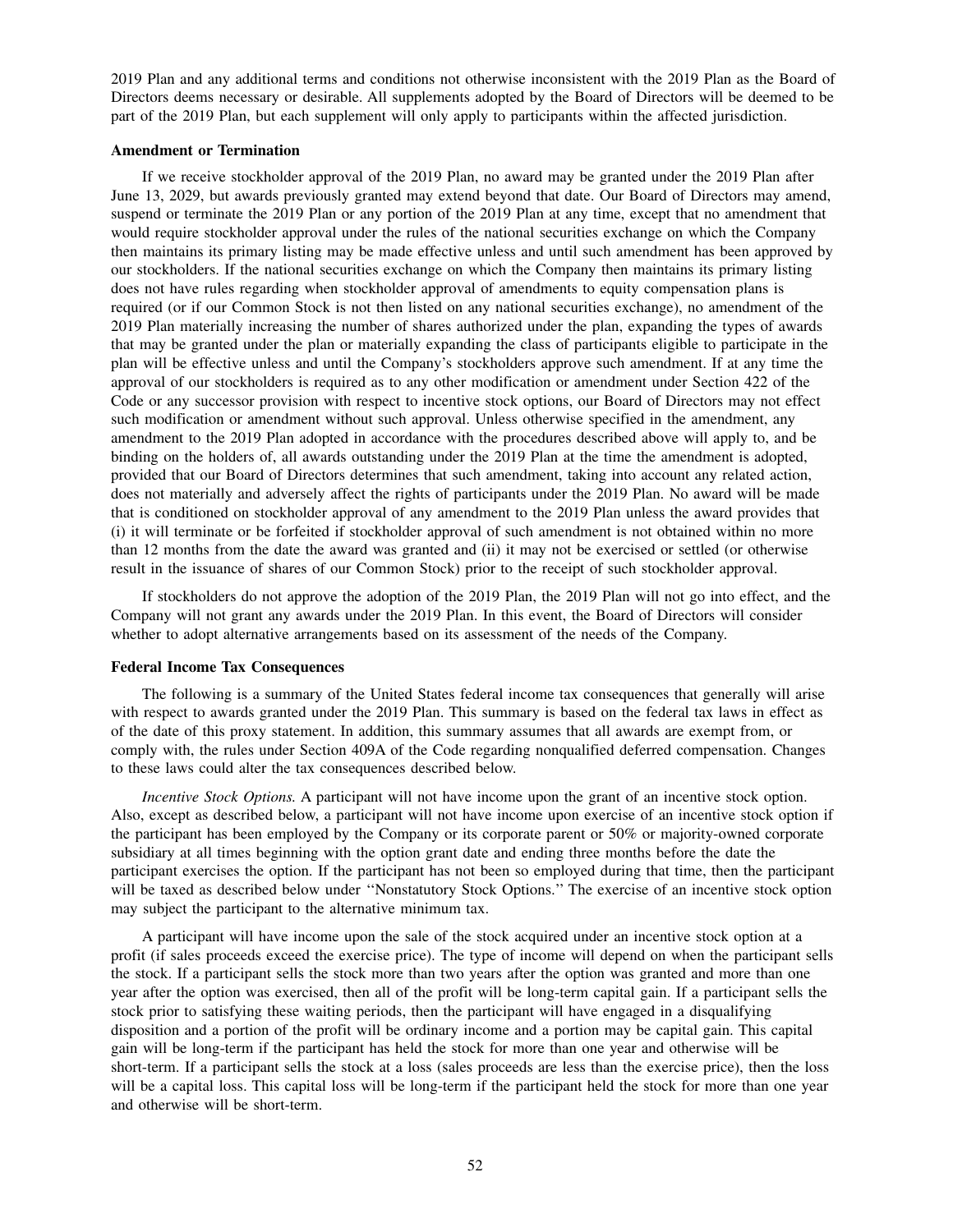*Nonstatutory Stock Options.* A participant will not have income upon the grant of a nonstatutory stock option. A participant will have compensation income upon the exercise of a nonstatutory stock option equal to the value of the stock on the day the participant exercised the option less the exercise price. Upon sale of the stock, the participant will have capital gain or loss equal to the difference between the sales proceeds and the value of the stock on the day the option was exercised. This capital gain or loss will be long-term if the participant has held the stock for more than one year and otherwise will be short-term.

*Stock Appreciation Rights.* A participant will not have income upon the grant of a stock appreciation right. A participant generally will recognize compensation income upon the exercise of an SAR equal to the amount of the cash and the fair market value of any stock received. Upon the sale of the stock, the participant will have capital gain or loss equal to the difference between the sales proceeds and the value of the stock on the day the SAR was exercised. This capital gain or loss will be long-term if the participant held the stock for more than one year and otherwise will be short-term.

*Restricted Stock Awards.* A participant will not have income upon the grant of restricted stock unless an election under Section 83(b) of the Code is made within 30 days of the date of grant. If a timely 83(b) election is made, then a participant will have compensation income equal to the value of the stock less the purchase price. When the stock is sold, the participant will have capital gain or loss equal to the difference between the sales proceeds and the value of the stock on the date of grant. If the participant does not make an 83(b) election, then when the stock vests the participant will have compensation income equal to the value of the stock on the vesting date less the purchase price. When the stock is sold, the participant will have capital gain or loss equal to the sales proceeds less the value of the stock on the vesting date. Any capital gain or loss will be long-term if the participant held the stock for more than one year and otherwise will be short-term.

*Restricted Stock Units.* A participant will not have income upon the grant of a restricted stock unit. A participant is not permitted to make a Section 83(b) election with respect to a restricted stock unit award. When the restricted stock unit vests, the participant will have income on the vesting date in an amount equal to the fair market value of the stock on the vesting date less the purchase price, if any. When the stock is sold, the participant will have capital gain or loss equal to the sales proceeds less the value of the stock on the vesting date. Any capital gain or loss will be long-term if the participant held the stock for more than one year and otherwise will be short-term.

*Other Stock-Based Awards.* The tax consequences associated with any other stock-based award granted under the 2019 Plan will vary depending on the specific terms of such award. Among the relevant factors are whether or not the award has a readily ascertainable fair market value, whether or not the award is subject to forfeiture provisions or restrictions on transfer, the nature of the property to be received by the participant under the award, and the participant's holding period and tax basis for the award or underlying Common Stock.

*Tax Consequences to the Company.* There will be no tax consequences to the Company except that the Company will be entitled to a deduction when a participant has compensation income, subject to the limitations of Section 162(m) of the Code.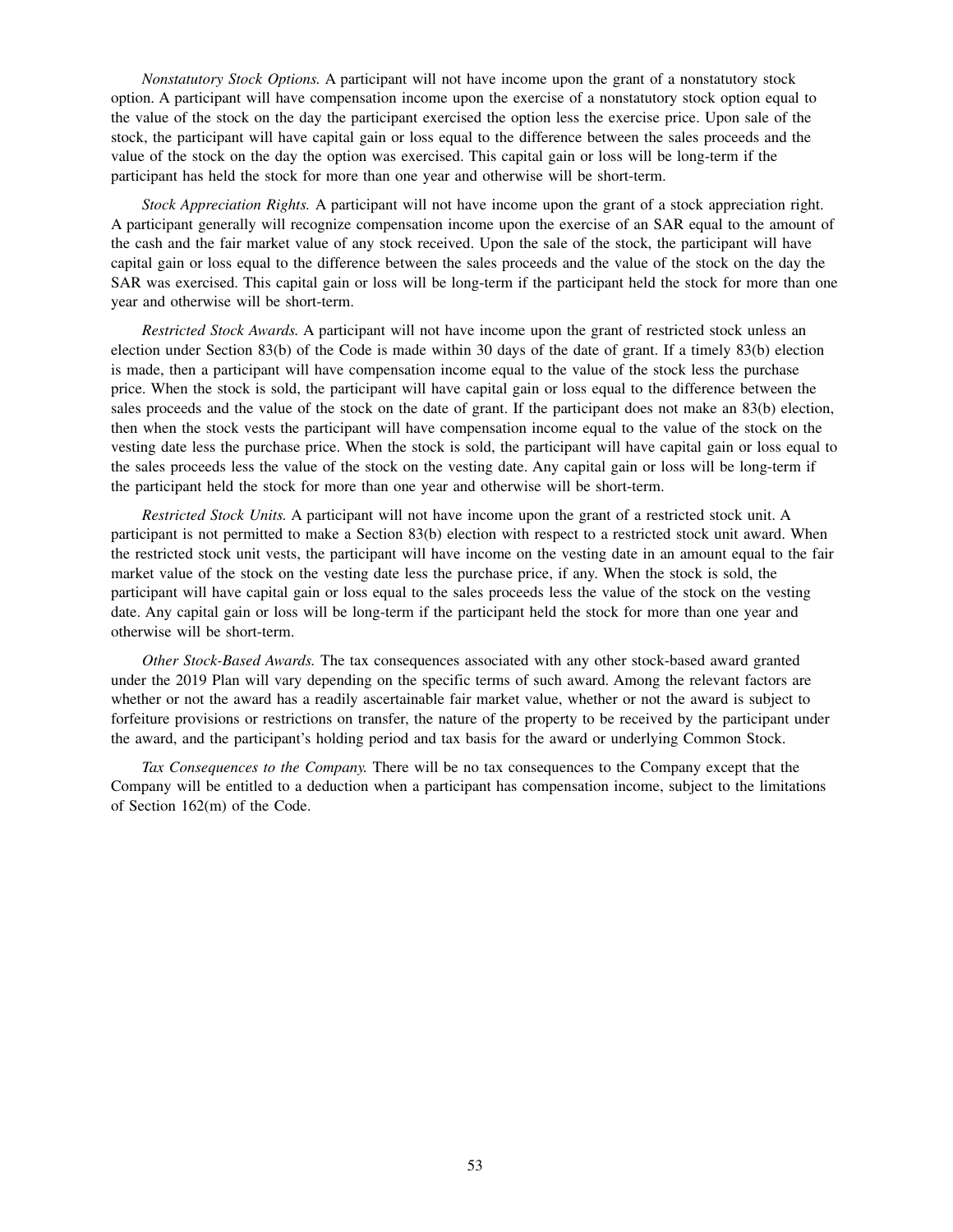# **PROPOSAL 4—RATIFICATION OF APPOINTMENT OF INDEPENDENT REGISTERED PUBLIC ACCOUNTING FIRM**

Our Audit Committee has appointed the firm of Ernst & Young LLP as our independent registered public accounting firm for the fiscal year ending December 31, 2022. Although stockholder approval of the appointment of Ernst & Young LLP is not required by law, our Board of Directors believes that it is advisable to give stockholders an opportunity to ratify this appointment. If this proposal is not approved by our stockholders at the 2022 Annual Meeting, our Audit Committee will reconsider its appointment of Ernst & Young LLP.

Representatives of Ernst & Young LLP are expected to attend the 2022 Annual Meeting. They will have the opportunity to make a statement if they desire to do so and will also be available to respond to appropriate questions from stockholders.

*Our Board of Directors recommends that you vote ''FOR'' the ratification of the appointment of Ernst & Young LLP as our independent registered public accounting firm for the 2022 fiscal year.*

# **OTHER MATTERS**

Our Board of Directors is not aware of any other matters that are likely to be brought before the 2022 Annual Meeting. If other matters are properly brought before the 2022 Annual Meeting, including a proposal to adjourn the meeting to permit the solicitation of additional proxies in the event that one or more proposals have not been approved by a sufficient number of votes at the time of the meeting, the persons named in the enclosed proxy will vote on such matters in their own discretion.

**We hope that you will attend the Annual Meeting. Whether or not you plan to attend, we urge you to vote your shares over the Internet or by telephone, or complete, date, sign and return the enclosed proxy card in the accompanying postage-prepaid envelope. A prompt response will greatly facilitate arrangements for the Annual Meeting, and your cooperation will be appreciated.**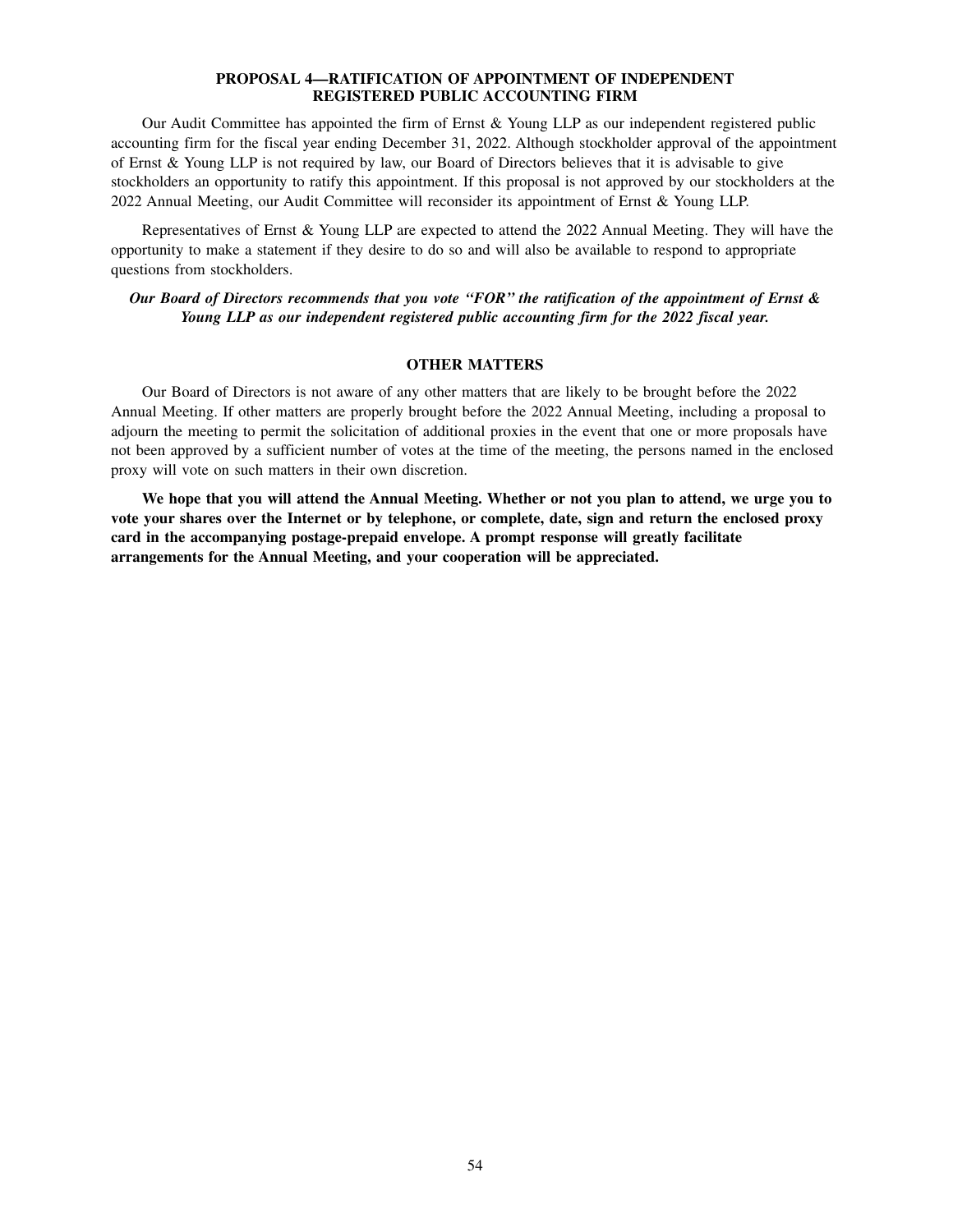# **INFINITY PHARMACEUTICALS, Inc.**

# **2019 EQUITY INCENTIVE PLAN**

# 1. Purpose

The purpose of this 2019 Equity and Incentive Plan (the ''*Plan*'') of Infinity Pharmaceuticals, Inc., a Delaware corporation (the ''*Company*''), is to advance the interests of the Company's stockholders by enhancing the Company's ability to attract, retain and motivate persons who are expected to make important contributions to the Company and by providing such persons with equity ownership opportunities and cash and equity performance-based incentives that are intended to better align the interests of such persons with those of the Company's stockholders. Except where the context otherwise requires, the term ''*Company*'' shall include any of the Company's present or future parent or subsidiary corporations as defined in Sections 424(e) or (f) of the Internal Revenue Code of 1986, as amended, and any regulations thereunder (the ''*Code*'') and any other business venture (including, without limitation, joint venture or limited liability company) in which the Company has a controlling interest, as determined by the Board of Directors of the Company (the ''*Board*'').

# 2. Eligibility

All of the Company's employees, officers and directors, as well as consultants and advisors to the Company (as the terms consultants and advisors are defined and interpreted for purposes of Form S-8 under the Securities Act of 1933, as amended (the ''*Securities Act*''), or any successor form) are eligible to be granted Awards (as defined below) under the Plan. Each person who is granted an Award under the Plan is deemed a ''*Participant*.'' The Plan provides for the following types of awards, each of which is referred to as an ''*Award*'': Options (as defined in Section 5), SARs (as defined in Section 6), Restricted Stock (as defined in Section 7), RSUs (as defined in Section 7), Other Stock-Based Awards (as defined in Section 8) and Cash-Based Awards (as defined in Section 8). Except as otherwise provided by the Plan, each Award may be made alone or in addition or in relation to any other Award. The terms of each Award need not be identical, and the Board need not treat Participants uniformly.

# 3. Administration and Delegation

(a) Administration by Board of Directors. The Plan will be administered by the Board. The Board shall have authority to grant Awards and to adopt, amend and repeal such administrative rules, guidelines and practices relating to the Plan as it shall deem advisable. The Board may construe and interpret the terms of the Plan and any Award agreements entered into under the Plan. The Board may correct any defect, supply any omission or reconcile any inconsistency in the Plan or any Award. All actions and decisions by the Board with respect to the Plan and any Awards shall be made in the Board's discretion and shall be final and binding on all persons having or claiming any interest in the Plan or in any Award.

(b) Appointment of Committees. To the extent permitted by applicable law, the Board may delegate any or all of its powers under the Plan to one or more committees or subcommittees of the Board (a ''*Committee*''). All references in the Plan to the ''*Board*'' shall mean the Board or a Committee of the Board or the officers referred to in Section 3(c) to the extent that the Board's powers or authority under the Plan have been delegated to such Committee or officers.

(c) Delegation to Officers. Subject to any requirements of applicable law (including as applicable Sections 152 and 157(c) of the General Corporation Law of the State of Delaware), the Board may delegate to one or more officers of the Company the power to grant Awards (subject to any limitations under the Plan) to employees or officers of the Company and to exercise such other powers under the Plan as the Board may determine, provided that the Board shall fix the terms of Awards to be granted by such officers, the maximum number of shares subject to Awards that the officers may grant, and the time period in which such Awards may be granted; and provided further, that no officer shall be authorized to grant Awards to any ''executive officer'' of the Company (as defined by Rule 3b-7 under the Securities Exchange Act of 1934, as amended (the ''Exchange Act'')) or to any ''officer'' of the Company (as defined by Rule 16a-1(f) under the Exchange Act).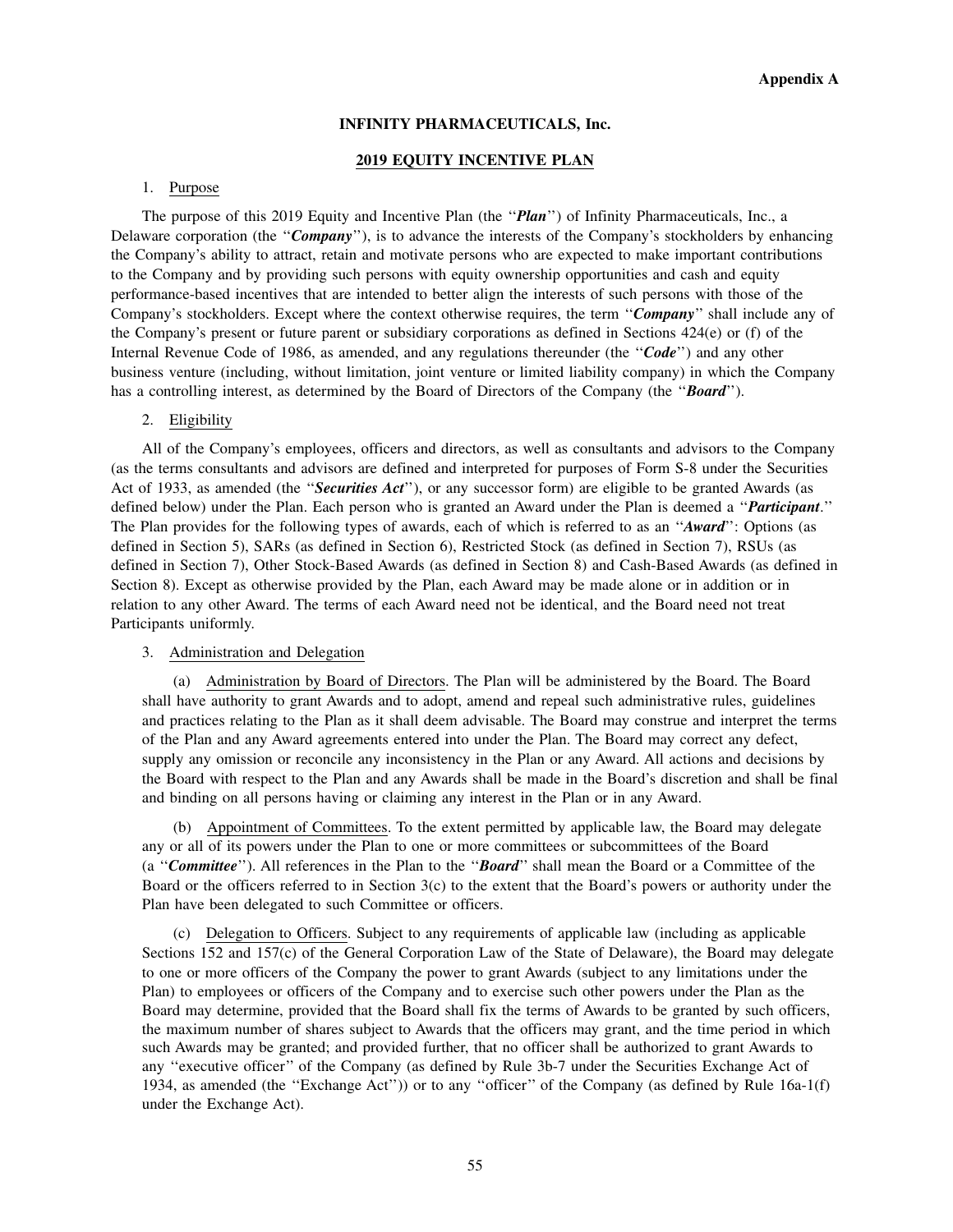(d) Awards to Non-Employee Directors. Awards to non-employee directors will be granted and administered by a Committee, all of the members of which are independent directors as defined by Section 5605(a)(2) of the NASDAQ Marketplace Rules.

## 4. Stock Available for Awards

(a) Number of Shares; Share Counting.

(1) Authorized Number of Shares. Subject to adjustment under Section 10, Awards may be made under the Plan for up to a number of shares of common stock, \$0.01 par value per share, of the Company (the ''Common Stock''), as is equal to the sum of:

(A) 5,800,000 shares of Common Stock; and

(B) such additional number of shares of Common Stock (up to 9,561,971 shares) as is equal to the sum of (x) the number of shares of Common Stock reserved for issuance under the Company's 2010 Stock Incentive Plan, as amended (the "2010 Plan") that remain available for grant under the 2010 Plan immediately prior to the date that the Plan is approved by the Company's stockholders (the ''*Effective Date*'') and (y) the number of shares of Common Stock subject to awards granted under the 2010 Plan and under the Company's 2000 Stock Incentive Plan, as amended (the "2000 Plan") which awards expire, terminate or are otherwise surrendered, cancelled, forfeited or repurchased by the Company at their original issuance price pursuant to a contractual repurchase right (subject, however, in the case of Incentive Stock Options to any limitations under the Code). For the avoidance of doubt, (i) to the extent a share that was subject to an award granted under the 2010 Plan that counted as one share is returned to the Plan pursuant to this Section  $4(a)(1)(B)$ , each applicable share reserve will be credited with one share and (ii) to the extent that a share that was subject to an award granted under the 2010 Plan that counted as 1.35 shares is returned to the Plan pursuant to this Section  $4(a)(1)(B)$ , each applicable share reserve will be credited with 1.35 shares.

Any or all of which Awards may be in the form of Incentive Stock Options (as defined in Section 5(b)). Shares of Common Stock issued under the Plan may consist in whole or in part of authorized but unissued shares or treasury shares.

(2) Fungible Share Pool. Subject to adjustment under Section 10, any Award that is not a Full-Value Award (as defined below) shall be counted against the share limits specified in Sections 4(a)(1) as one share for each share of Common Stock subject to such Award and any Award that is a Full-Value Award shall be counted against the share limits specified in Sections  $4(a)(1)$  as 1.35 shares for each one share of Common Stock subject to such Full-Value Award. ''Full-Value Award'' means any award of Restricted Stock, RSUs or Other Stock-Based Award with a per share price or per unit purchase price lower than 100% of the fair market value per share of Common Stock (valued in the manner determined or approved by the Board) on the date of grant. To the extent a share that was subject to an Award that counted as one share is returned to the Plan pursuant to Section  $4(a)(3)$ , each applicable share reserve will be credited with one share. To the extent that a share that was subject to an Award that counts as 1.35 shares is returned to the Plan pursuant to Section  $4(a)(3)$ , each applicable share reserve will be credited with 1.35 shares.

(3) Share Counting. For purposes of counting the number of shares available for the grant of Awards under the Plan under this Section 4(a) and under the sublimit contained in Section 4(b):

(A) all shares of Common Stock covered by SARs shall be counted against the number of shares available for the grant of Awards under the Plan and against the sublimits contained in Section 4(b); *provided, however*, that (i) SARs that may be settled only in cash shall not be so counted and (ii) if the Company grants an SAR in tandem with an Option for the same number of shares of Common Stock and provides that only one such Award may be exercised (a ''*Tandem SAR*''), only the shares covered by the Option, and not the shares covered by the Tandem SAR, shall be so counted, and the expiration of one in connection with the other's exercise will not restore shares to the Plan;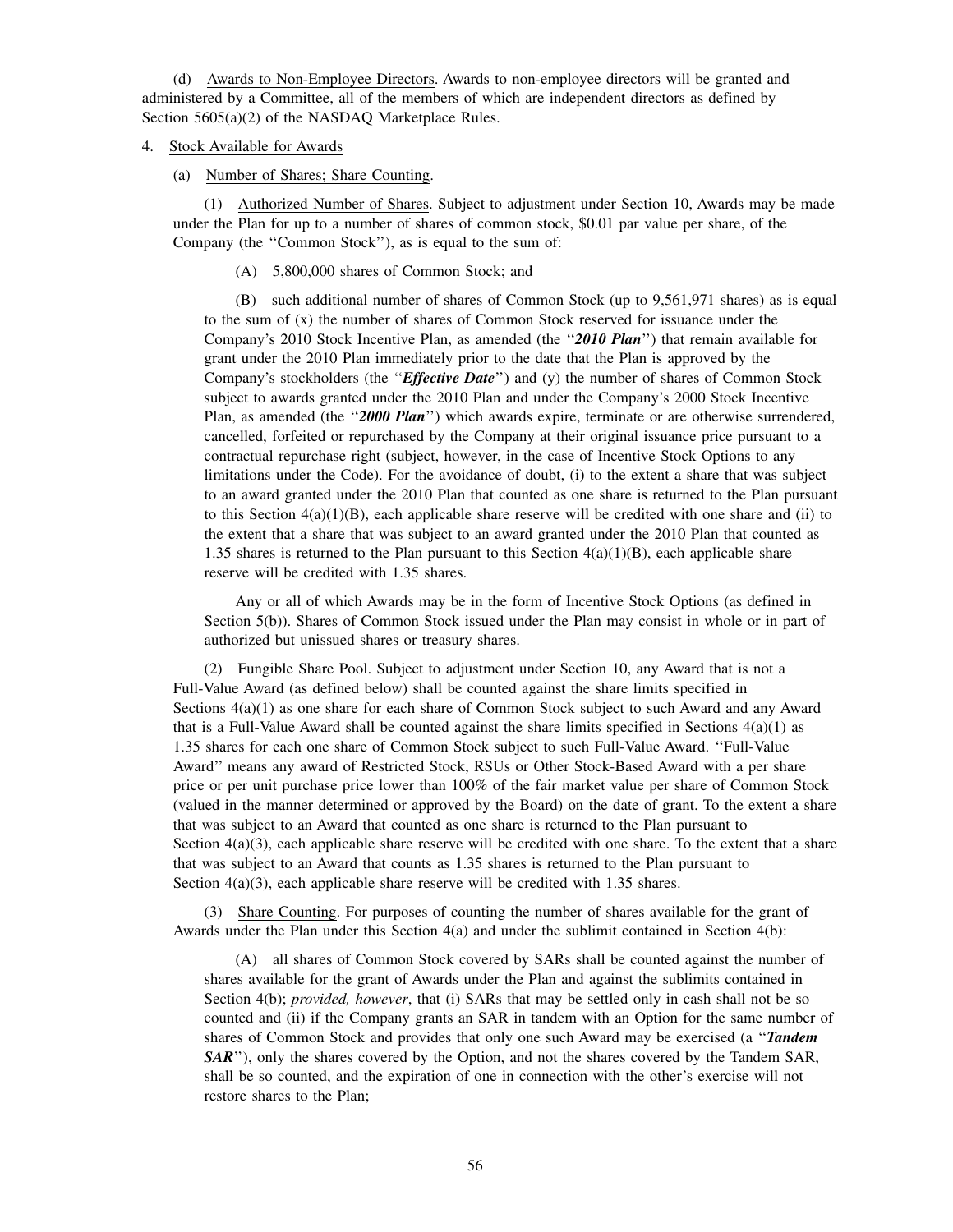(B) to the extent that an RSU may be settled only in cash, no shares shall be counted against the shares available for the grant of Awards under the Plan;

(C) if any Award (i) expires or is terminated, surrendered or cancelled without having been fully exercised or is forfeited in whole or in part (including as the result of shares of Common Stock subject to such Award being repurchased by the Company at the original issuance price pursuant to a contractual repurchase right) or (ii) results in any Common Stock not being issued (including as a result of an SAR that was settleable either in cash or in stock actually being settled in cash), the unused Common Stock covered by such Award shall again be available for the grant of Awards; *provided, however*, that (1) in the case of Incentive Stock Options, the foregoing shall be subject to any limitations under the Code, (2) in the case of the exercise of an SAR, the number of shares counted against the shares available under the Plan and against the sublimits contained in Section 4(b) shall be the full number of shares subject to the SAR multiplied by the percentage of the SAR actually exercised, regardless of the number of shares actually used to settle such SAR upon exercise and (3) the shares covered by a Tandem SAR shall not again become available for grant upon the expiration or termination of such Tandem SAR;

(D) shares of Common Stock delivered (either by actual delivery, attestation, or net exercise) to the Company by a Participant to (i) purchase shares of Common Stock upon the exercise of an Award or (ii) satisfy tax withholding obligations with respect to Awards (including shares retained from the Award creating the tax obligation) shall not be added back to the number of shares available for the future grant of Awards; and

(E) shares of Common Stock repurchased by the Company on the open market using the proceeds from the exercise of an Award shall not increase the number of shares available for future grant of Awards.

(b) Per Participant Limit. Subject to adjustment under Section 10, the maximum number of shares of Common Stock with respect to which Awards may be granted to any Participant under the Plan in the form of Options or SARs shall be 1,000,000 per calendar year. The maximum number of shares of Common Stock with respect to which Awards may be granted to any Participant under the Plan in the form of Restricted Stock, RSUs, or Other Stock-Based Awards shall be 1,000,000 per calendar year. For purposes of the foregoing limit, the combination of an Option in tandem with an SAR shall be treated as a single Award.

(c) Awards to Non-Employee Directors.

(1) Initial Grant. Upon the commencement of service on the Board by any individual who is not then an employee of the Company or any subsidiary of the Company, such person shall automatically be granted a Nonstatutory Stock Option (as defined below) to purchase 60,000 shares of Common Stock (subject to (i) adjustment under Sections  $4(c)(5)$ ,  $4(c)(6)$  and 10 and (ii) the limitations set forth in Section 4(b)).

(2) Annual Grant. On the date of each annual meeting of stockholders of the Company, each member of the Board of Directors of the Company who is both serving as a director of the Company immediately prior to and immediately following such annual meeting and who is not then an employee of the Company or any of its subsidiaries, shall automatically be granted a Nonstatutory Stock Option to purchase 30,000 shares of Common Stock (subject to (i) adjustment under Sections  $4(c)(5)$ ,  $4(c)(6)$ and 10 and (ii) the limitations set forth in Section 4(b)); *provided, however*, that a director shall not be eligible to receive an option grant under this Section  $4(c)(2)$  unless such director served on the Board on the last day of the immediately preceding calendar year.

(3) Additional Grants. Upon the commencement of service in the following positions by any individual who is not then an employee of the Company or any of its subsidiaries, and each anniversary thereafter that such individual is continuing to serve in such position, such person shall automatically be granted a Nonstatutory Stock Option to purchase the number of shares of Common Stock (subject to (i) adjustment under Sections  $4(c)(5)$ ,  $4(c)(6)$  and 10 and (ii) the limitations set forth in Section 4(b)) indicated below:

(A) if the individual serves as chair of the Board, a Nonstatutory Stock Option to purchase 12,000 shares of Common Stock; and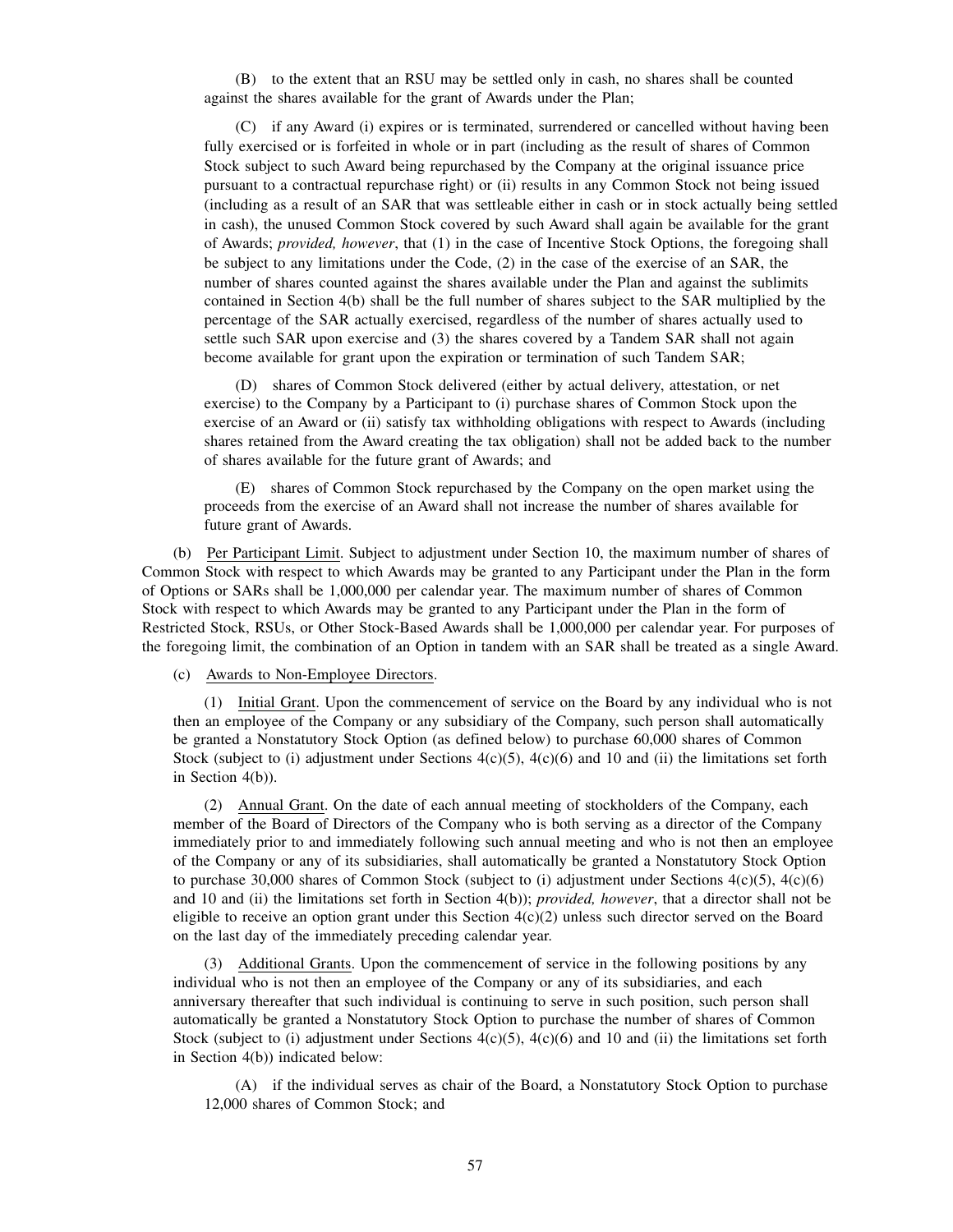(B) if the individual serves as lead outside director of the Board and is not also chair of the Board, a Nonstatutory Stock Option to purchase 10,000 shares of Common Stock.

(4) Terms of Director Options. Options granted under this Section 4(c) shall (i) have an exercise price equal to the Grant Date Fair Market Value of the Common Stock (as defined below), (ii) vest in equal quarterly installments (with respect to one-eighth  $(1/8<sup>th</sup>)$  of the shares subject to the Option grant in the case of Initial Grants under Section  $4(c)(1)$  and with respect to one-fourth  $(1/4<sup>th</sup>)$  of the shares subject to the option grant in the case of Annual Grants and Additional Grants under Sections  $4(c)(2)$ and (3) respectively) on the last day of each calendar quarter provided that the individual is serving on the Board or in the positions listed in Section  $4(c)(3)$ , as applicable, on such date, provided that no additional vesting shall take place after the Participant ceases to serve as a director and further provided that the Options granted under this Section 4(c) shall immediately vest in the case of death, disability or change in control, (iii) expire on the earlier of 10 years from the date of grant or one year following cessation of service on the Board and (iv) contain such other terms and conditions as the Board shall determine.

(5) Board Discretion. The Board retains specific authority to increase or decrease from time to time the number of shares subject to the Options granted under this Section  $4(c)$ .

(6) Non-Exclusive Grants. The Board retains the specific authority to grant other Awards in addition to or in lieu of some or all of the Options provided for in this Section 4(c).

(d) Substitute Awards. In connection with a merger or consolidation of an entity with the Company or the acquisition by the Company of property or stock of an entity, the Board may grant Awards in substitution for any options or other stock or stock-based awards granted by such entity or an affiliate thereof. Substitute Awards may be granted on such terms as the Board deems appropriate in the circumstances, notwithstanding any limitations on Awards contained in the Plan. Substitute Awards shall not count against the overall share limit set forth in Section  $4(a)(1)$  or any sublimits contained in the Plan, except as may be required by reason of Section 422 and related provisions of the Code.

# 5. Stock Options.

(a) General. The Board may grant options to purchase Common Stock (each, an ''*Option*'') and determine the number of shares of Common Stock to be covered by each Option, the exercise price of each Option and the conditions and limitations applicable to the exercise of each Option, including conditions relating to applicable federal or state securities laws, as the Board considers necessary or advisable.

(b) Incentive Stock Options. An Option that the Board intends to be an ''incentive stock option'' as defined in Section 422 of the Code (an ''*Incentive Stock Option*'') shall only be granted to employees of Infinity Pharmaceuticals, Inc., any of Infinity Pharmaceuticals, Inc.'s present or future parent or subsidiary corporations as defined in Sections 424(e) or (f) of the Code, and any other entities the employees of which are eligible to receive Incentive Stock Options under the Code, and shall be subject to and shall be construed consistently with the requirements of Section 422 of the Code. An Option that is not intended to be an Incentive Stock Option shall be designated a ''*Nonstatutory Stock Option*.'' The Company shall have no liability to a Participant, or any other person, if an Option (or any part thereof) that is intended to be an Incentive Stock Option is not an Incentive Stock Option or if the Company converts an Incentive Stock Option to a Nonstatutory Stock Option.

(c) Exercise Price. The Board shall establish the exercise price of each Option or the formula by which such exercise price will be determined. The exercise price shall be specified in the applicable Option agreement. The exercise price shall be not less than 100% of the Grant Date Fair Market Value (as defined below) of the Common Stock on the date the Option is granted; *provided* that if the Board approves the grant of an Option with an exercise price to be determined on a future date, the exercise price shall be not less than 100% of the Grant Date Fair Market Value on such future date. ''*Grant Date Fair Market Value*'' of a share of Common Stock for purposes of the Plan will be determined as follows:

(1) if the Common Stock trades on a national securities exchange, the closing sale price (for the primary trading session) on the applicable date; or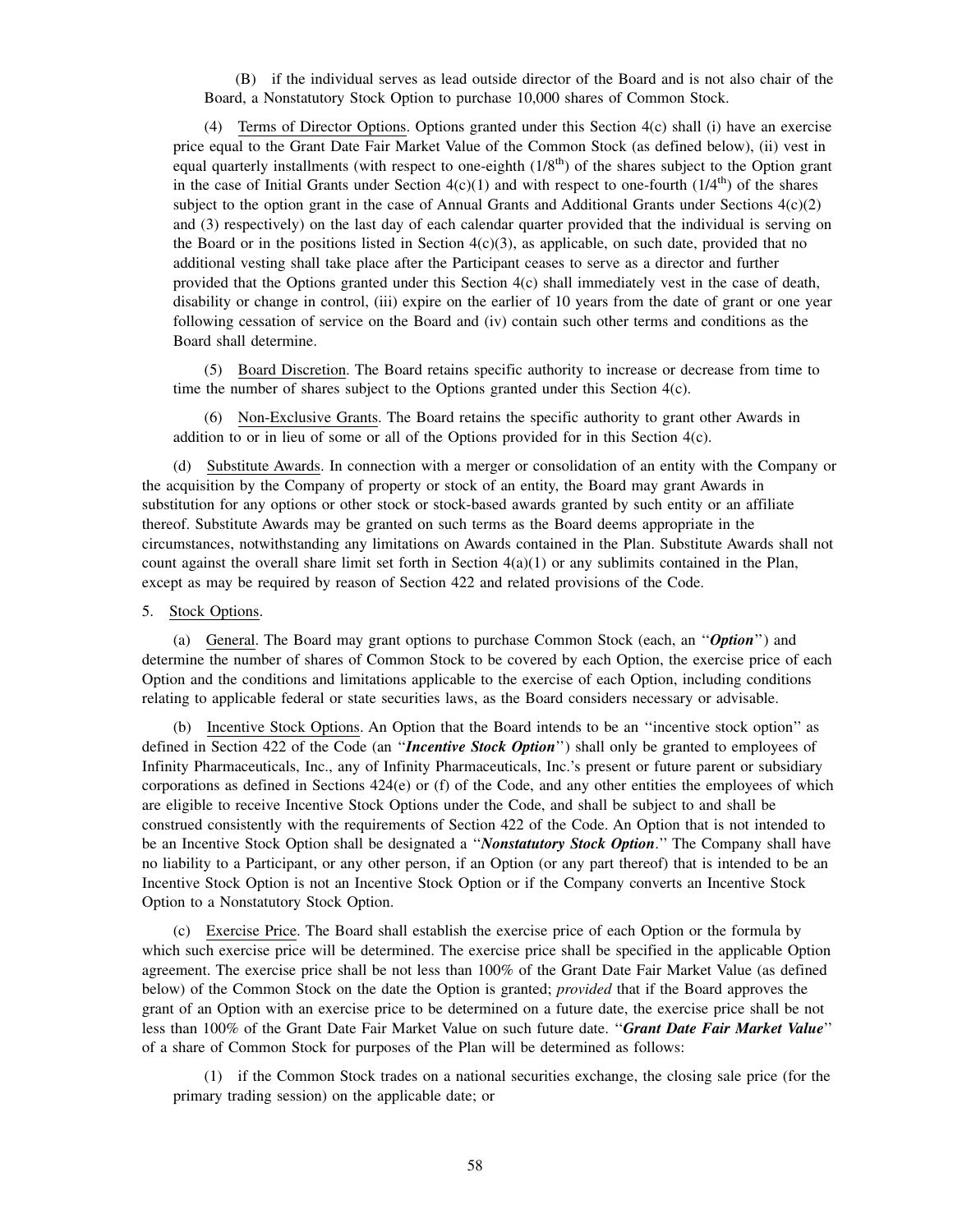(2) if the Common Stock does not trade on any such exchange, the average of the closing bid and asked prices on the applicable date as reported by an over-the-counter marketplace designated by the Board; or

(3) if the Common Stock is not publicly traded, the Board will determine the Grant Date Fair Market Value for purposes of the Plan using any measure of value it determines to be appropriate (including, as it considers appropriate, relying on appraisals) in a manner consistent with the valuation principles under Code Section 409A, except as the Board may expressly determine otherwise.

For any date that is not a trading day, the Grant Date Fair Market Value of a share of Common Stock for such date will be determined by using the closing sale price or average of the bid and asked prices, as appropriate, for the immediately preceding trading day and with the timing in the formulas above adjusted accordingly. The Board can substitute a particular time of day or other measure of ''closing sale price'' or ''bid and asked prices'' if appropriate because of exchange or market procedures or can, in its sole discretion, use weighted averages either on a daily basis or such longer period as complies with Code Section 409A.

The Board has sole discretion to determine the Grant Date Fair Market Value for purposes of the Plan, and all Awards are conditioned on the Participants' agreement that the Administrator's determination is conclusive and binding even though others might make a different determination.

(d) Duration of Options. Each Option shall be exercisable at such times and subject to such terms and conditions as the Board may specify in the applicable Option agreement; *provided, however*, that no Option will be granted with a term in excess of 10 years.

(e) Exercise of Options. Options may be exercised by delivery to the Company of a notice of exercise in a form (which may be electronic) approved by the Company, together with payment in full (in the manner specified in Section 5(f)) of the exercise price for the number of shares for which the Option is exercised. Shares of Common Stock subject to the Option will be delivered by the Company as soon as practicable following exercise.

(f) Payment Upon Exercise. Common Stock purchased upon the exercise of an Option granted under the Plan shall be paid for as follows:

(1) in cash or by check, payable to the order of the Company;

(2) except as may otherwise be provided in the applicable Option agreement or approved by the Board, by (i) delivery of an irrevocable and unconditional undertaking by a creditworthy broker to deliver promptly to the Company sufficient funds to pay the exercise price and any required tax withholding or (ii) delivery by the Participant to the Company of a copy of irrevocable and unconditional instructions to a creditworthy broker to deliver promptly to the Company cash or a check sufficient to pay the exercise price and any required tax withholding;

(3) to the extent provided for in the applicable Option agreement or approved by the Board, by delivery (either by actual delivery or attestation) of shares of Common Stock owned by the Participant valued at their fair market value (valued in the manner determined by (or in a manner approved by) the Board), provided (i) such method of payment is then permitted under applicable law, (ii) such Common Stock, if acquired directly from the Company, was owned by the Participant for such minimum period of time, if any, as may be established by the Board and (iii) such Common Stock is not subject to any repurchase, forfeiture, unfulfilled vesting or other similar requirements;

(4) to the extent provided for in the applicable Nonstatutory Stock Option agreement or approved by the Board, by delivery of a notice of ''net exercise'' to the Company, as a result of which the Participant would receive (i) the number of shares underlying the portion of the Option being exercised, less (ii) such number of shares as is equal to (A) the aggregate exercise price for the portion of the Option being exercised divided by (B) the fair market value of the Common Stock (valued in the manner determined by (or in a manner approved by) the Board) on the date of exercise;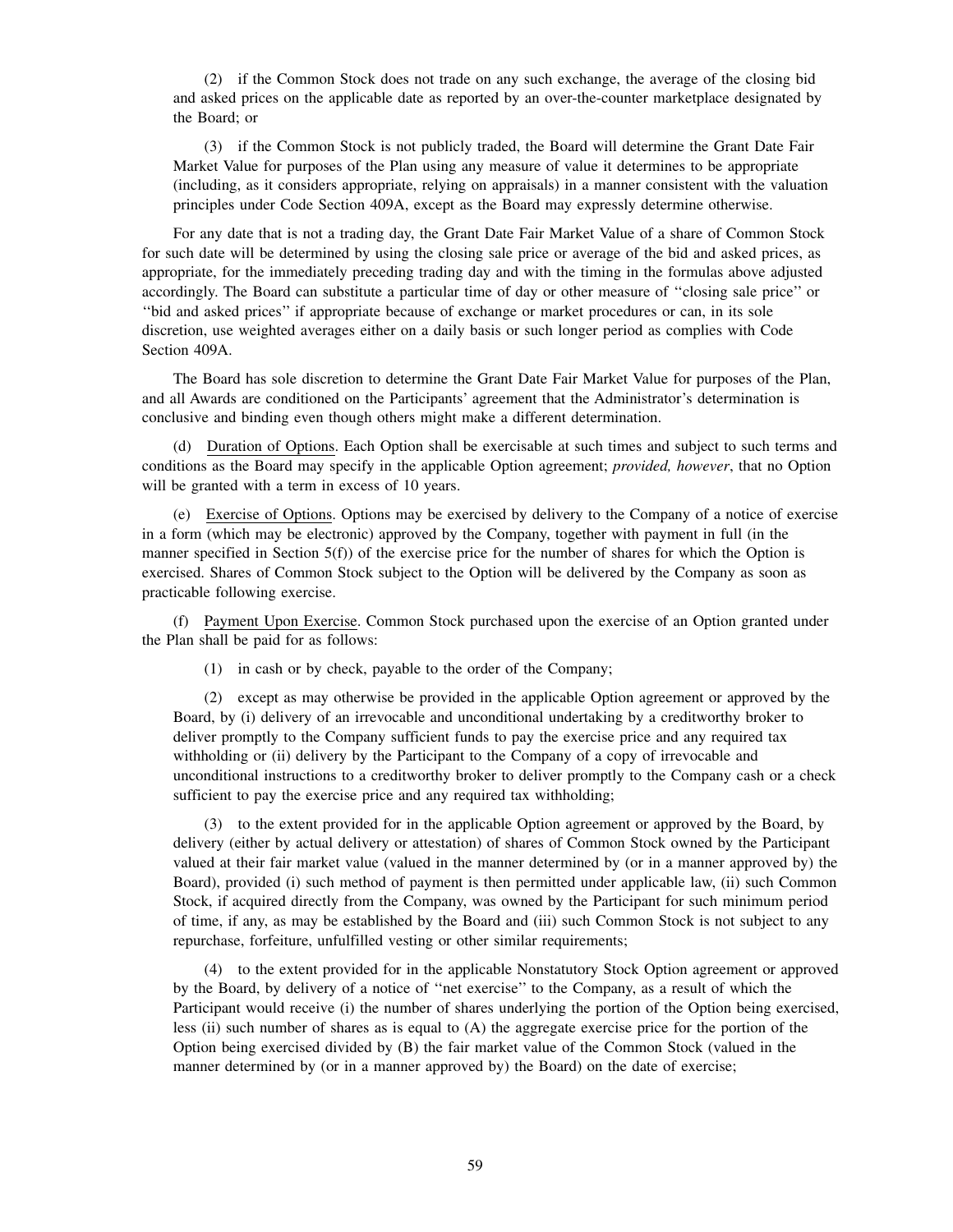(5) to the extent permitted by applicable law and provided for in the applicable Option agreement or approved by the Board, by payment of such other lawful consideration as the Board may determine; provided, however, that in no event may a promissory note of the Participant be used to pay the Option exercise price; or

(6) by any combination of the above permitted forms of payment.

(g) Limitation on Repricing. Unless such action is approved by the Company's stockholders, the Company may not (except as provided for under Section 10): (1) amend any outstanding Option granted under the Plan to provide an exercise price per share that is lower than the then-current exercise price per share of such outstanding Option, (2) cancel any outstanding option (whether or not granted under the Plan) and grant in substitution therefor new Awards under the Plan (other than Awards granted pursuant to Section 4(d)) covering the same or a different number of shares of Common Stock and having an exercise price per share lower than the then-current exercise price per share of the cancelled option, (3) cancel in exchange for a cash payment any outstanding Option with an exercise price per share above the then-current fair market value of the Common Stock (valued in the manner determined by (or in a manner approved by) the Board), or (4) take any other action under the Plan that constitutes a ''repricing'' within the meaning of the rules of the NASDAQ Stock Market (''*NASDAQ*'').

(h) No Reload Options. No Option granted under the Plan shall contain any provision entitling the Participant to the automatic grant of additional Options in connection with any exercise of the original Option.

(i) No Dividend Equivalents. No Option shall provide for the payment or accrual of dividend equivalents.

## 6. Stock Appreciation Rights

(a) General. The Board may grant Awards consisting of stock appreciation rights (''*SARs*'') entitling the holder, upon exercise, to receive an amount of Common Stock or cash or a combination thereof (such form to be determined by the Board) determined by reference to appreciation, from and after the date of grant, in the fair market value of a share of Common Stock (valued in the manner determined by (or in a manner approved by) the Board) over the measurement price established pursuant to Section 6(b). The date as of which such appreciation is determined shall be the exercise date.

(b) Measurement Price. The Board shall establish the measurement price of each SAR and specify it in the applicable SAR agreement. The measurement price shall not be less than 100% of the Grant Date Fair Market Value of the Common Stock on the date the SAR is granted; *provided* that if the Board approves the grant of an SAR effective as of a future date, the measurement price shall be not less than 100% of the Grant Date Fair Market Value on such future date.

(c) Duration of SARs. Each SAR shall be exercisable at such times and subject to such terms and conditions as the Board may specify in the applicable SAR agreement; *provided, however*, that no SAR will be granted with a term in excess of 10 years.

(d) Exercise of SARs. SARs may be exercised by delivery to the Company of a notice of exercise in a form (which may be electronic) approved by the Company, together with any other documents required by the Board.

(e) Limitation on Repricing. Unless such action is approved by the Company's stockholders, the Company may not (except as provided for under Section 10): (1) amend any outstanding SAR granted under the Plan to provide a measurement price per share that is lower than the then-current measurement price per share of such outstanding SAR, (2) cancel any outstanding SAR (whether or not granted under the Plan) and grant in substitution therefor new Awards under the Plan (other than Awards granted pursuant to Section 4(d)) covering the same or a different number of shares of Common Stock and having a measurement price per share lower than the then-current measurement price per share of the cancelled SAR, (3) cancel in exchange for a cash payment any outstanding SAR with a measurement price per share above the then-current fair market value of the Common Stock (valued in the manner determined by (or in a manner approved by) the Board), or (4) take any other action under the Plan that constitutes a ''repricing'' within the meaning of the rules of the NASDAQ.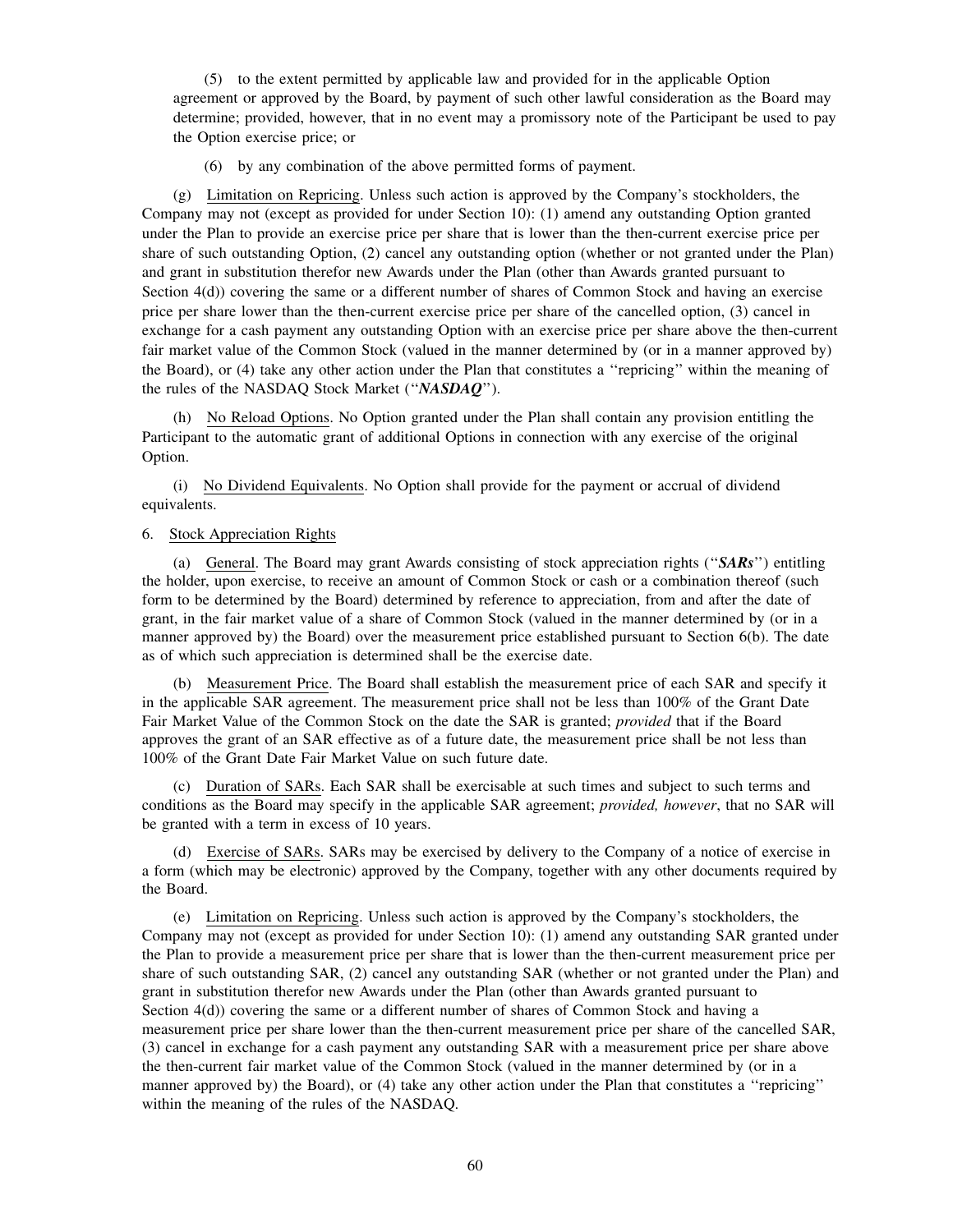(f) No Reload SARs. No SAR granted under the Plan shall contain any provision entitling the Participant to the automatic grant of additional SARs in connection with any exercise of the original SAR.

(g) No Dividend Equivalents. No SAR shall provide for the payment or accrual of dividend equivalents.

## 7. Restricted Stock; RSUs

(a) General. The Board may grant Awards entitling recipients to acquire shares of Common Stock (''*Restricted Stock*''), subject to the right of the Company to repurchase all or part of such shares at their issue price or other stated or formula price (or to require forfeiture of such shares if issued at no cost) from the recipient in the event that conditions specified by the Board in the applicable Award are not satisfied prior to the end of the applicable restriction period or periods established by the Board for such Award. The Board may also grant Awards entitling the recipient to receive shares of Common Stock or cash to be delivered at the time such Award vests (''*RSUs*'').

(b) Terms and Conditions for Restricted Stock and RSUs. The Board shall determine the terms and conditions of Restricted Stock and RSUs, including the conditions for vesting and repurchase (or forfeiture) and the issue price, if any.

# (c) Additional Provisions Relating to Restricted Stock.

(1) Dividends. Any dividends (whether paid in cash, stock or property) declared and paid by the Company with respect to shares of Restricted Stock (''*Unvested Dividends*'') shall be paid to the Participant only if and when such shares become free from the restrictions on transferability and forfeitability that apply to such shares. Each payment of Unvested Dividends will be made no later than the end of the calendar year in which the dividends are paid to stockholders of that class of stock or, if later, the 15th day of the third month following the lapsing of the restrictions on transferability and the forfeitability provisions applicable to the underlying shares of Restricted Stock. No interest will be paid on Unvested Dividends.

(2) Stock Certificates. The Company may require that any stock certificates issued in respect of shares of Restricted Stock, as well as dividends or distributions paid on such Restricted Stock, shall be deposited in escrow by the Participant, together with a stock power endorsed in blank, with the Company (or its designee). At the expiration of the applicable restriction periods, the Company (or such designee) shall deliver the certificates no longer subject to such restrictions to the Participant or if the Participant has died, to his or her Designated Beneficiary. ''*Designated Beneficiary*'' means (i) the beneficiary designated, in a manner determined by the Board, by a Participant to receive amounts due or exercise rights of the Participant in the event of the Participant's death or (ii) in the absence of an effective designation by a Participant, the Participant's estate.

# (d) Additional Provisions Relating to RSUs.

(1) Settlement. Upon the vesting of and/or lapsing of any other restrictions (i.e., settlement) with respect to each RSU, the Participant shall be entitled to receive from the Company the number of shares of Common Stock specified in the Award agreement or (if so provided in the applicable Award agreement or otherwise determined by the Board) an amount of cash equal to the fair market value (valued in the manner determined by (or in a manner approved by) the Board) of such number of shares or a combination thereof. The Board may provide that settlement of RSUs shall be deferred, on a mandatory basis or at the election of the Participant, in a manner that complies with Section 409A of the Code or any successor provision thereto, and the regulations thereunder (''*Section 409A*'').

(2) Voting Rights. A Participant shall have no voting rights with respect to any RSUs.

(3) Dividend Equivalents. The Award agreement for RSUs may provide Participants with the right to receive an amount equal to any dividends or other distributions declared and paid on an equal number of outstanding shares of Common Stock (''*Dividend Equivalents*''). Dividend Equivalents shall be credited to an account for the Participant, may be settled in cash and/or shares of Common Stock as provided in the Award agreement and shall be subject to the same restrictions on transfer and forfeitability as the RSUs with respect to which paid. No interest will be paid on Dividend Equivalents.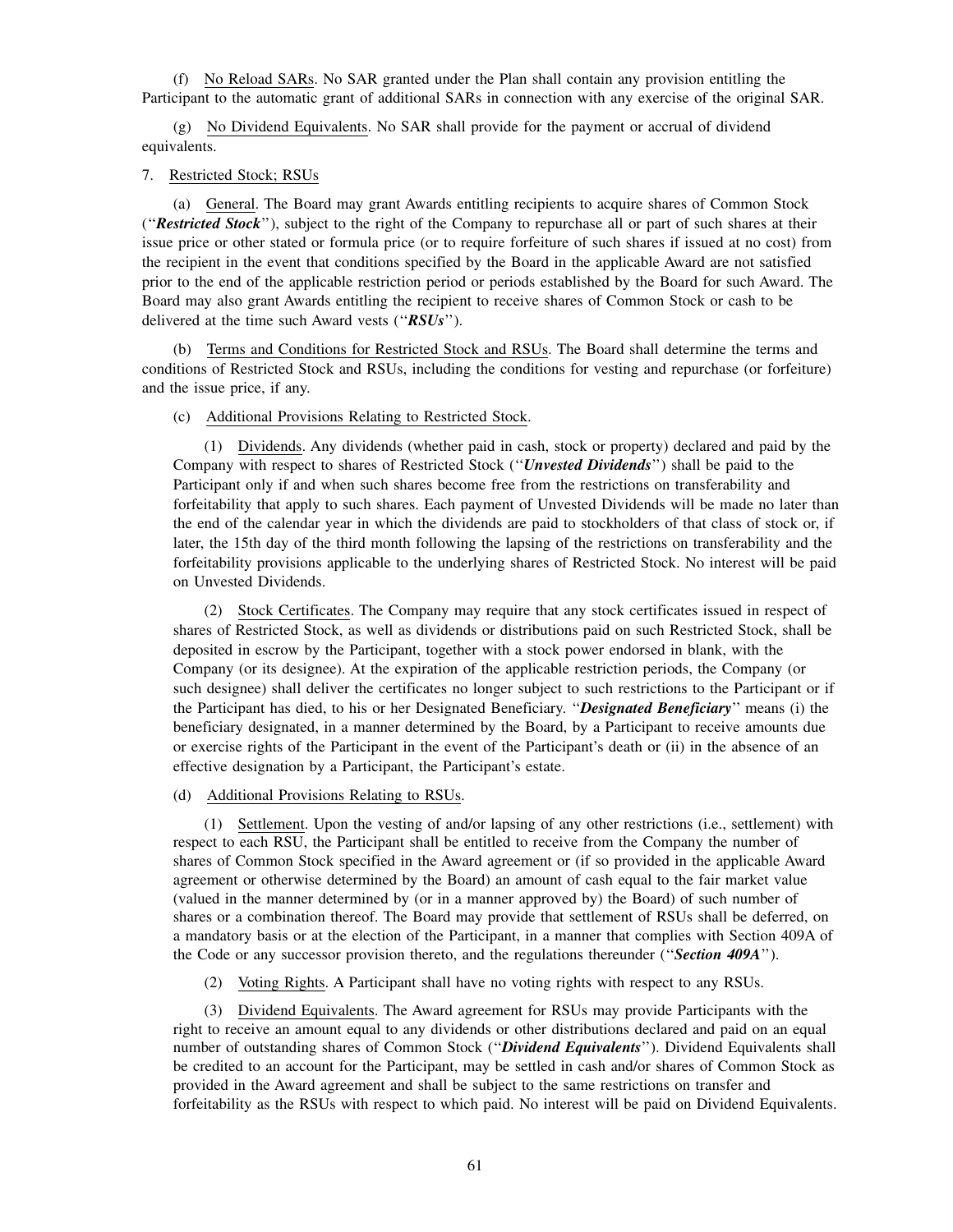### 8. Other Stock-Based and Cash-Based Awards

(a) General. The Board may grant other Awards of shares of Common Stock, and other Awards that are valued in whole or in part by reference to, or are otherwise based on, shares of Common Stock or other property (''*Other Stock-Based Awards*''). Such Other Stock-Based Awards shall also be available as a form of payment in the settlement of other Awards granted under the Plan or as payment in lieu of compensation to which a Participant is otherwise entitled. Other Stock-Based Awards may be paid in shares of Common Stock or cash, as the Board shall determine. The Company may also grant Awards denominated in cash rather than shares of Common Stock (''*Cash-Based Awards*'').

(b) Terms and Conditions. Subject to the provisions of the Plan, the Board shall determine the terms and conditions of each Other Stock-Based Award or Cash-Based Award, including any purchase price applicable thereto.

(c) Dividend Equivalents. The Award agreement for an Other Stock-Based Award may provide Participants with the right to receive Dividend Equivalents. Dividend Equivalents shall be credited to an account for the Participant, may be settled in cash and/or shares of Common Stock as provided in the Award agreement and shall be subject to the same restrictions on transfer and forfeitability as the Other Stock-Based Award with respect to which paid. No interest will be paid on Dividend Equivalents.

### 9. Performance Awards.

(a) Grants. Awards under the Plan may be made subject to the achievement of performance goals pursuant to this Section 9 (''*Performance Awards*'').

(b) Performance Measures. The Board may specify that the degree of granting, vesting and/or payout shall be subject to the achievement of one or more objective performance measures established by the Board, which may be based on the relative or absolute attainment of any combination of the following, which may be determined in accordance with generally accepted accounting principles ("*GAAP*") or on a non-GAAP or other basis, as determined by the Board: (i) the entry into an arrangement or agreement with a third party for the development, commercialization, marketing or distribution of products, services or technologies, or for conducting a research program to discover and develop a product, service or technology, and/or the achievement of milestones under such arrangement or agreement, including events that trigger an obligation or payment right; (ii) achievement of domestic and international regulatory milestones, including the submission of filings required to advance products, services and technologies in clinical development and the achievement of approvals by regulatory authorities relating to the commercialization of products, services and technologies; (iii) the achievement of discovery, preclinical and clinical stage scientific objectives, discoveries or inventions for products, services and technologies under research and development; (iv) the entry into or completion of a phase of clinical development for any product, service or technology, such as the entry into or completion of phase 1, 2 and/or 3 clinical trials; (v) the consummation of debt or equity financing transactions, or acquisitions of business, technologies and assets; (vi) new product or service releases; (vii) the achievement of qualitative or quantitative performance measures set forth in operating plans approved by the Board from time to time; (viii) specified levels of product sales, net income, earnings before or after discontinued operations, interest, taxes, depreciation and/or amortization, operating profit before or after discontinued operations and/or taxes, sales, sales growth, earnings growth, cash flow or cash position, gross margins, stock price, market share, return on sales, assets, equity or investment, (ix) improvement of financial ratings, (x) achievement of balance sheet or income statement objectives, (xi) total stockholder return; and/or (xii) any other measure selected by the Board. Such goals may reflect, as applicable, absolute entity or business unit performance or a relative comparison to the performance of a peer group of entities or other external measure of the selected performance criteria and may be absolute in their terms or measured against or in relationship to other companies comparably, similarly or otherwise situated. The Board may specify that such performance measures shall be adjusted to exclude any one or more of (i) extraordinary items, (ii) gains or losses on the dispositions of discontinued operations, (iii) the cumulative effects of changes in accounting principles, (iv) the writedown of any asset, (v) charges for restructuring and rationalization programs; and/or (vi) any other factors that the Board may determine. Such performance measures: (i) may vary by Participant and may be different for different Awards; (ii) may be particular to a Participant or the department, branch, line of business, subsidiary or other unit in which the Participant works and (iii) may cover such period as may be specified by the Board.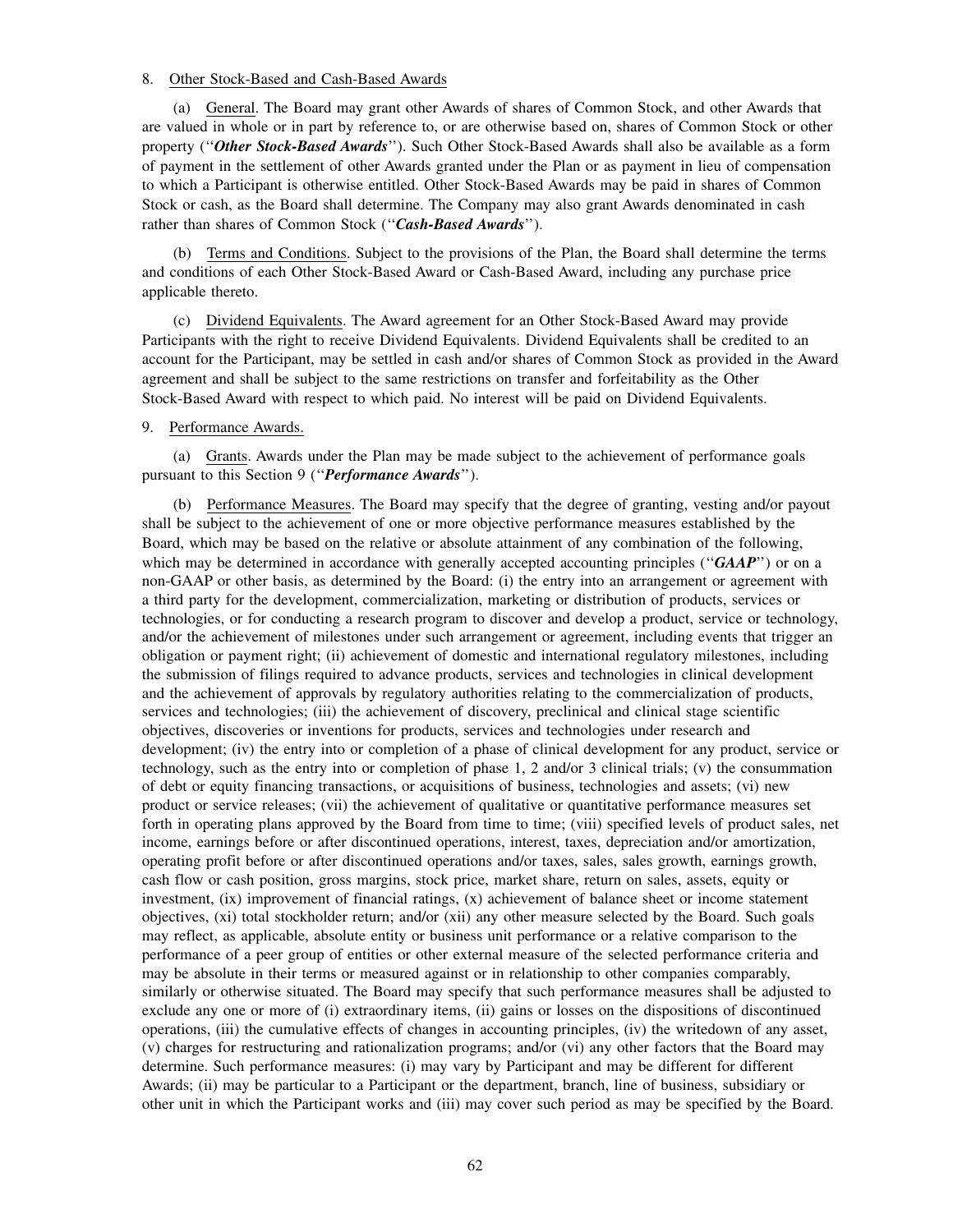The Board shall have the authority to make equitable adjustments to the performance goals in recognition of unusual or non-recurring events affecting the Company or the financial statements of the Company, in response to changes in applicable laws or regulations or to account for items of gain, loss or expense determined to be extraordinary or unusual in nature or infrequent in occurrence or related to the disposal of a segment of a business or related to a change in accounting principles.

(c) Adjustments. The Board may adjust the cash or number of shares payable pursuant to such Performance Award, and the Board may, at any time, waive the achievement of the applicable performance measures, including in the case of the death or disability of the Participant or a change in control of the Company.

# 10. Adjustments for Changes in Common Stock and Certain Other Events

(a) Changes in Capitalization. In the event of any stock split, reverse stock split, stock dividend, recapitalization, combination of shares, reclassification of shares, spin-off or other similar change in capitalization or event, or any dividend or distribution to holders of Common Stock other than an ordinary cash dividend, (i) the number and class of securities available under the Plan, (ii) the share counting rules and sublimits set forth in Sections 4(a) and 4(b) and the number of shares subject to Awards granted to non-employee directors pursuant to Section 4(c), (iii) the number and class of securities and exercise price per share of each outstanding Option, (iv) the share and per-share provisions and the measurement price of each outstanding SAR, (v) the number of shares subject to and the repurchase price per share subject to each outstanding award of Restricted Stock and (vi) the share and per-share-related provisions and the purchase price, if any, of each outstanding RSU and each Other Stock-Based Award, shall be equitably adjusted by the Company (or substituted Awards may be made, if applicable) in the manner determined by the Board. Without limiting the generality of the foregoing, in the event the Company effects a split of the Common Stock by means of a stock dividend and the exercise price of and the number of shares subject to an outstanding Option are adjusted as of the date of the distribution of the dividend (rather than as of the record date for such dividend), then an optionee who exercises an Option between the record date and the distribution date for such stock dividend shall be entitled to receive, on the distribution date, the stock dividend with respect to the shares of Common Stock acquired upon such Option exercise, notwithstanding the fact that such shares were not outstanding as of the close of business on the record date for such stock dividend.

## (b) Reorganization Events.

(1) Definition. A ''*Reorganization Event*'' shall mean: (a) any merger or consolidation of the Company with or into another entity as a result of which all of the Common Stock of the Company is converted into or exchanged for the right to receive cash, securities or other property or is canceled, (b) any transfer or disposition of all of the Common Stock of the Company for cash, securities or other property pursuant to a share exchange or other transaction or (c) any liquidation or dissolution of the Company.

(2) Consequences of a Reorganization Event on Awards Other than Restricted Stock.

(A) In connection with a Reorganization Event, the Board may take any one or more of the following actions as to all or any (or any portion of) outstanding Awards other than Restricted Stock on such terms as the Board determines (except to the extent specifically provided otherwise in an applicable Award agreement or another agreement between the Company and the Participant): (i) provide that such Awards shall be assumed, or substantially equivalent Awards shall be substituted, by the acquiring or succeeding corporation (or an affiliate thereof), (ii) upon written notice to a Participant, provide that all of the Participant's unvested Awards will be forfeited immediately prior to the consummation of such Reorganization Event and/ or that all of the Participant's unexercised Awards will terminate immediately prior to the consummation of such Reorganization Event unless exercised by the Participant (to the extent then exercisable) within a specified period following the date of such notice, (iii) provide that outstanding Awards shall become exercisable, realizable or deliverable, or restrictions applicable to an Award shall lapse, in whole or in part prior to or upon such Reorganization Event, (iv) in the event of a Reorganization Event under the terms of which holders of Common Stock will receive upon consummation thereof a cash payment for each share surrendered in the Reorganization Event (the ''*Acquisition*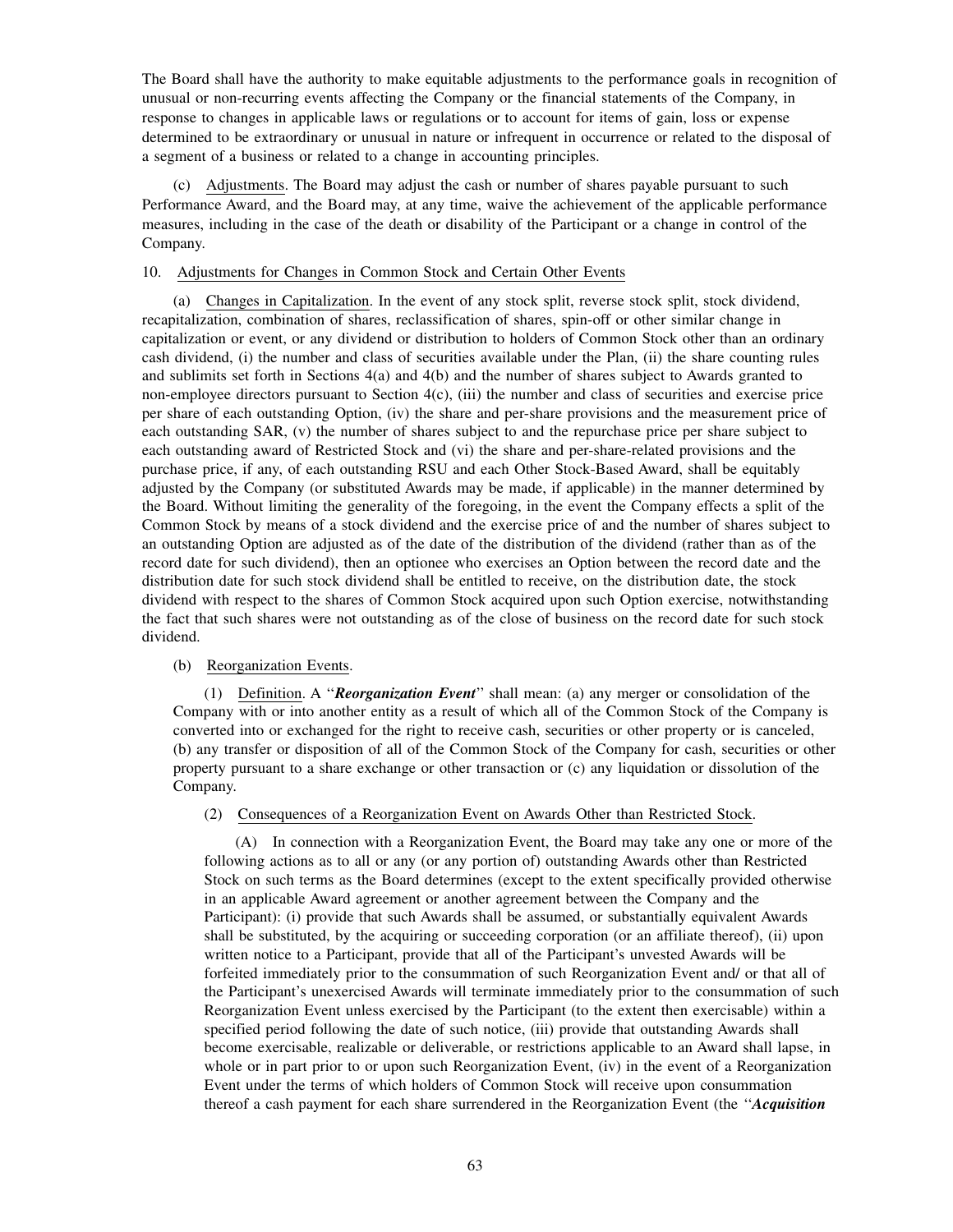*Price*"), make or provide for a cash payment to Participants with respect to each Award held by a Participant equal to (A) the number of shares of Common Stock subject to the vested portion of the Award (after giving effect to any acceleration of vesting that occurs upon or immediately prior to such Reorganization Event) multiplied by (B) the excess, if any, of (I) the Acquisition Price over (II) the exercise, measurement or purchase price of such Award and any applicable tax withholdings, in exchange for the termination of such Award, (v) provide that, in connection with a liquidation or dissolution of the Company, Awards shall convert into the right to receive liquidation proceeds (if applicable, net of the exercise, measurement or purchase price thereof and any applicable tax withholdings) and (vi) any combination of the foregoing. In taking any of the actions permitted under this Section  $10(b)(2)(A)$ , the Board shall not be obligated by the Plan to treat all Awards, all Awards held by a Participant, or all Awards of the same type, identically.

(B) Notwithstanding the terms of Section  $10(b)(2)(A)(i)$ , in the case of outstanding RSUs that are subject to Section 409A: (i) if the applicable RSU agreement provides that the RSUs shall be settled upon a ''change in control event'' within the meaning of Treasury Regulation Section 1.409A-3(i)(5)(i), and the Reorganization Event constitutes such a "change in control event", then no assumption or substitution shall be permitted pursuant to Section  $10(b)(2)(A)(i)$  and the RSUs shall instead be settled in accordance with the terms of the applicable RSU agreement; and (ii) the Board may only undertake the actions set forth in clauses (iii), (iv) or (v) of Section  $10(b)(2)(A)$  if the Reorganization Event constitutes a ''change in control event'' as defined under Treasury Regulation Section 1.409A-3(i)(5)(i) and such action is permitted or required by Section 409A; if the Reorganization Event is not a ''change in control event'' as so defined or such action is not permitted or required by Section 409A, and the acquiring or succeeding corporation does not assume or substitute the RSUs pursuant to clause (i) of Section  $10(b)(2)(A)$ , then the unvested RSUs shall terminate immediately prior to the consummation of the Reorganization Event without any payment in exchange therefor.

(C) For purposes of Section  $10(b)(2)(A)(i)$ , an Award (other than Restricted Stock) shall be considered assumed if, following consummation of the Reorganization Event, such Award confers the right to purchase or receive pursuant to the terms of such Award, for each share of Common Stock subject to the Award immediately prior to the consummation of the Reorganization Event, the consideration (whether cash, securities or other property) received as a result of the Reorganization Event by holders of Common Stock for each share of Common Stock held immediately prior to the consummation of the Reorganization Event (and if holders were offered a choice of consideration, the type of consideration chosen by the holders of a majority of the outstanding shares of Common Stock); *provided, however*, that if the consideration received as a result of the Reorganization Event is not solely common stock of the acquiring or succeeding corporation (or an affiliate thereof), the Company may, with the consent of the acquiring or succeeding corporation, provide for the consideration to be received upon the exercise or settlement of the Award to consist solely of such number of shares of common stock of the acquiring or succeeding corporation (or an affiliate thereof) that the Board determined to be equivalent in value (as of the date of such determination or another date specified by the Board) to the per share consideration received by holders of outstanding shares of Common Stock as a result of the Reorganization Event.

(3) Consequences of a Reorganization Event on Restricted Stock. Upon the occurrence of a Reorganization Event other than a liquidation or dissolution of the Company, the repurchase and other rights of the Company with respect to outstanding Restricted Stock shall inure to the benefit of the Company's successor and shall, unless the Board determines otherwise, apply to the cash, securities or other property which the Common Stock was converted into or exchanged for pursuant to such Reorganization Event in the same manner and to the same extent as they applied to such Restricted Stock; *provided, however*, that the Board may either provide for termination or deemed satisfaction of such repurchase or other rights under the instrument evidencing any Restricted Stock or any other agreement between a Participant and the Company, either initially or by amendment, or provide for forfeiture of such Restricted Stock if issued at no cost. Upon the occurrence of a Reorganization Event involving the liquidation or dissolution of the Company, except to the extent specifically provided to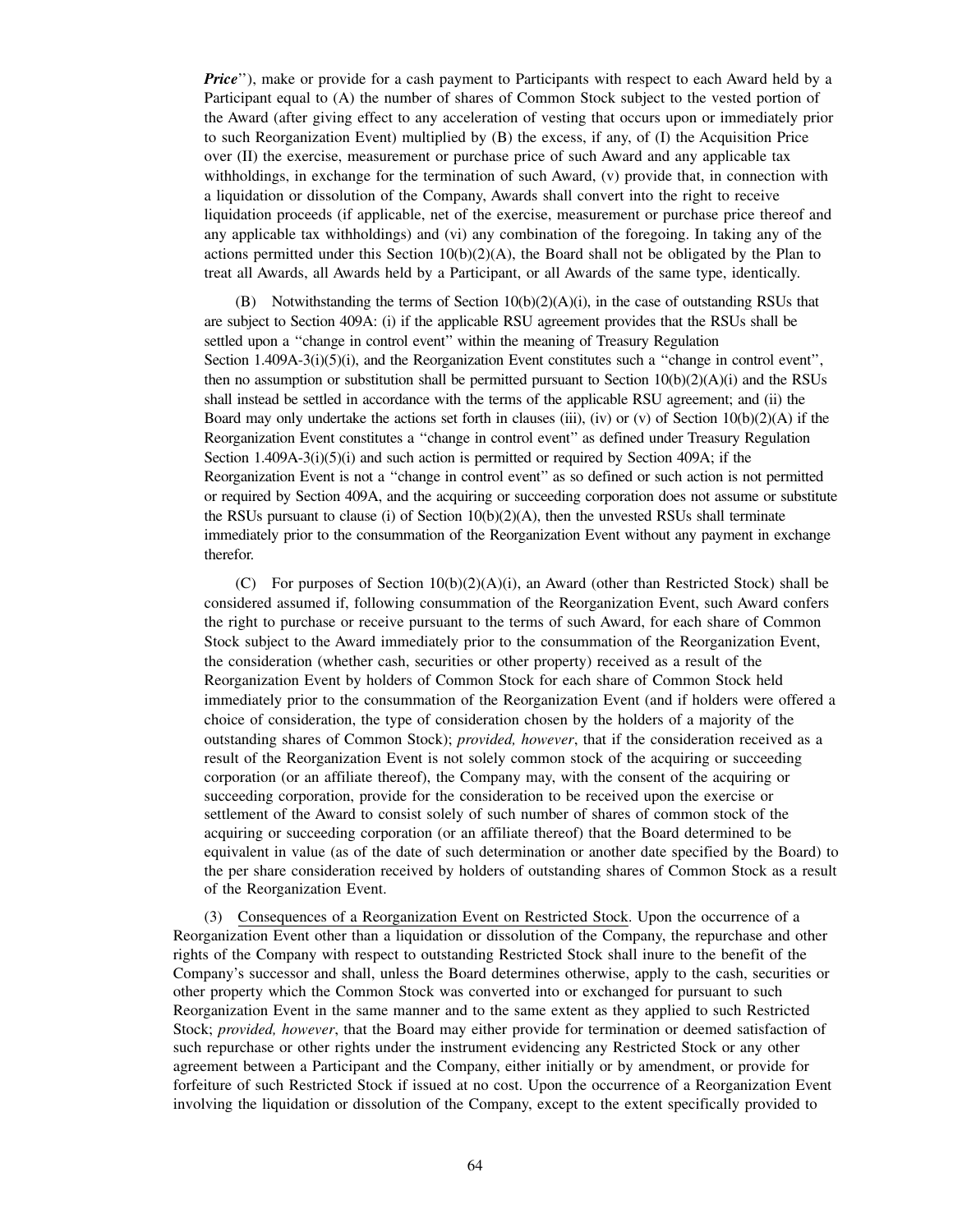the contrary in the instrument evidencing any Restricted Stock or any other agreement between a Participant and the Company, all restrictions and conditions on all Restricted Stock then outstanding shall automatically be deemed terminated or satisfied.

# (c) Change in Control Events.

### (1) ''*Change in Control Event*'' shall mean:

(A) the acquisition by an individual, entity or group (within the meaning of Section  $13(d)(3)$ or 14(d)(2) of the Exchange Act) (a ''*Person*'') of beneficial ownership of any capital stock of the Company if, after such acquisition, such Person beneficially owns (within the meaning of Rule 13d-3 under the Exchange Act) 50% or more of either  $(x)$  the then-outstanding shares of common stock of the Company (the ''*Outstanding Company Common Stock*'') or (y) the combined voting power of the then-outstanding securities of the Company entitled to vote generally in the election of directors (the ''*Outstanding Company Voting Securities*''); *provided, however*, that for purposes of this subsection (A), the following acquisitions shall not constitute a Change in Control Event: (1) any acquisition directly from the Company or (2) any acquisition by any entity pursuant to a Business Combination (as defined below) which complies with clauses (x) and (y) of subsection (C) of this definition; or

(B) a change in the composition of the Board that results in the Continuing Directors (as defined below) no longer constituting a majority of the Board (or, if applicable, the Board of Directors of a successor corporation to the Company), where the term ''*Continuing Director*'' means at any date a member of the Board (x) who was a member of the Board on the date of the initial adoption of the Plan by the Board or (y) who was nominated or elected subsequent to such date by at least a majority of the directors who were Continuing Directors at the time of such nomination or election or whose election to the Board was recommended or endorsed by at least a majority of the directors who were Continuing Directors at the time of such nomination or election; *provided, however*, that there shall be excluded from this clause (y) any individual whose initial assumption of office occurred as a result of an actual or threatened election contest with respect to the election or removal of directors or other actual or threatened solicitation of proxies or consents, by or on behalf of a person other than the Board; or

(C) the consummation of a merger, consolidation, reorganization, recapitalization or share exchange involving the Company or a sale or other disposition of all or substantially all of the assets of the Company (a ''*Business Combination*''), unless, immediately following such Business Combination, each of the following two conditions is satisfied:  $(x)$  all or substantially all of the individuals and entities who were the beneficial owners of the Outstanding Company Common Stock and Outstanding Company Voting Securities immediately prior to such Business Combination beneficially own, directly or indirectly, more than 50% of the then-outstanding shares of common stock and the combined voting power of the then-outstanding securities entitled to vote generally in the election of directors, respectively, of the resulting or acquiring corporation in such Business Combination (which shall include, without limitation, a corporation which as a result of such transaction owns the Company or substantially all of the Company's assets either directly or through one or more subsidiaries) (such resulting or acquiring corporation is referred to herein as the "*Acquiring Corporation*") in substantially the same proportions as their ownership of the Outstanding Company Common Stock and Outstanding Company Voting Securities, respectively, immediately prior to such Business Combination and (y) no Person (excluding any employee benefit plan (or related trust) maintained or sponsored by the Company or by the Acquiring Corporation) beneficially owns, directly or indirectly, 50% or more of the then-outstanding shares of common stock of the Acquiring Corporation, or of the combined voting power of the then-outstanding securities of such corporation entitled to vote generally in the election of directors (except to the extent that such ownership existed prior to the Business Combination); or

(D) the liquidation or dissolution of the Company.

Notwithstanding the foregoing, no event shall constitute a Change in Control Event unless such event also constitutes a ''change in control event'' within the meaning of Treasury Regulation Section 1.409A-3(i)(5)(i).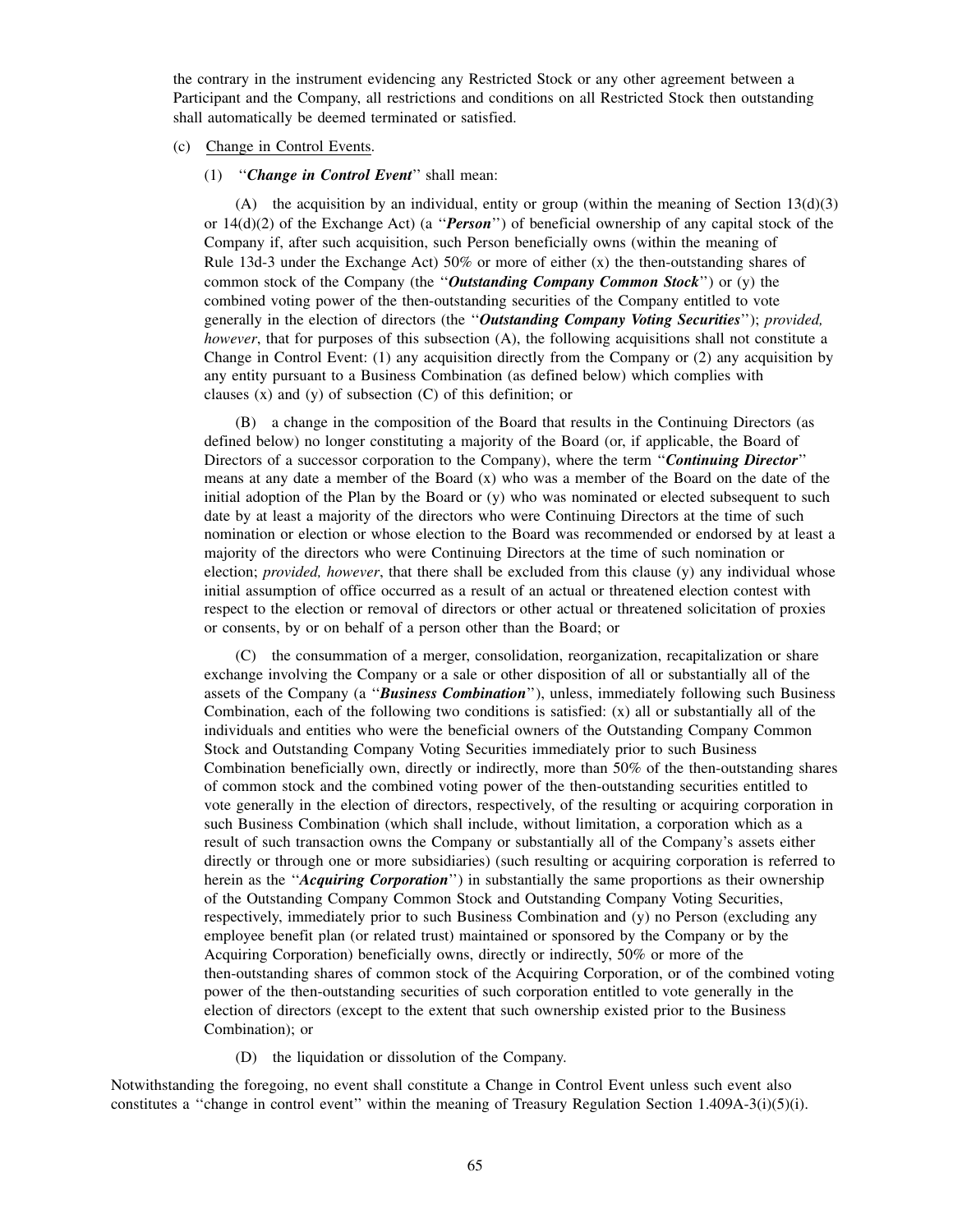(2) Consequences of a Change in Control Event on Awards other than Restricted Stock. Notwithstanding the provisions of Section 10(b), except to the extent specifically provided otherwise in an applicable Award agreement or another agreement between the Company and the Participant, each Award other than Restricted Stock shall become immediately exercisable, realizable, or deliverable in full or restrictions applicable to such Awards shall lapse in full as of immediately prior to the Change in Control Event.

(3) Consequences of a Change in Control on Restricted Stock. Notwithstanding the provisions of Section 10(b), except to the extent specifically provided otherwise in an applicable Award agreement or another agreement between the Company and the Participant, each Award of Restricted Stock shall become immediately free from all conditions and restrictions as of immediately prior to the Change in Control Event.

## 11. General Provisions Applicable to Awards

(a) Transferability of Awards. Awards shall not be sold, assigned, transferred, pledged or otherwise encumbered by a Participant, either voluntarily or by operation of law, except by will or the laws of descent and distribution or, other than in the case of an Incentive Stock Option, pursuant to a qualified domestic relations order, and, during the life of the Participant, shall be exercisable only by the Participant; *provided, however*, that, except with respect to Awards subject to Section 409A, the Board may permit or provide in an Award for the gratuitous transfer of the Award by the Participant to or for the benefit of any immediate family member, family trust or other entity established for the benefit of the Participant and/or an immediate family member thereof if the Company would be eligible to use a Form S-8 under the Securities Act for the registration of the sale of the Common Stock subject to such Award to such proposed transferee; *provided further*, that the Company shall not be required to recognize any such permitted transfer until such time as such permitted transferee shall, as a condition to such transfer, deliver to the Company a written instrument in form and substance satisfactory to the Company confirming that such transferee shall be bound by all of the terms and conditions of the Award. References to a Participant, to the extent relevant in the context, shall include references to authorized transferees. For the avoidance of doubt, nothing contained in this Section 11(a) shall be deemed to restrict a transfer to the Company.

(b) Documentation. Each Award shall be evidenced in such form (written, electronic or otherwise) as the Board shall determine. Each Award may contain terms and conditions in addition to those set forth in the Plan.

(c) Termination of Status. The Board shall determine the effect on an Award of the disability, death, termination or other cessation of employment, authorized leave of absence or other change in the employment or other status of a Participant and the extent to which, and the period during which, the Participant, or the Participant's legal representative, conservator, guardian or Designated Beneficiary, may exercise rights, or receive any benefits, under an Award.

(d) Withholding. The Participant must satisfy all applicable federal, state, and local or other income and employment tax withholding obligations before the Company will deliver stock certificates or otherwise recognize ownership of Common Stock under an Award. The Company may elect to satisfy the withholding obligations through additional withholding on salary or wages. If the Company elects not to or cannot withhold from other compensation, the Participant must pay the Company the full amount, if any, required for withholding or have a broker tender to the Company cash equal to the withholding obligations. Payment of withholding obligations is due before the Company will issue any shares on exercise, vesting or release from forfeiture of an Award or at the same time as payment of the exercise or purchase price, unless the Company determines otherwise. If provided for in an Award or approved by the Board, a Participant may satisfy the tax obligations in whole or in part by delivery (either by actual delivery or attestation) of shares of Common Stock, including shares retained from the Award creating the tax obligation, valued at their fair market value (valued in the manner determined by (or in a manner approved by) the Company); *provided, however*, except as otherwise provided by the Board, that the total tax withholding where stock is being used to satisfy such tax obligations cannot exceed the Company's minimum statutory withholding obligations (based on minimum statutory withholding rates for federal and state tax purposes, including payroll taxes, that are applicable to such supplemental taxable income), except that, to the extent that the Company is able to retain shares of Common Stock having a fair market value (determined by, or in a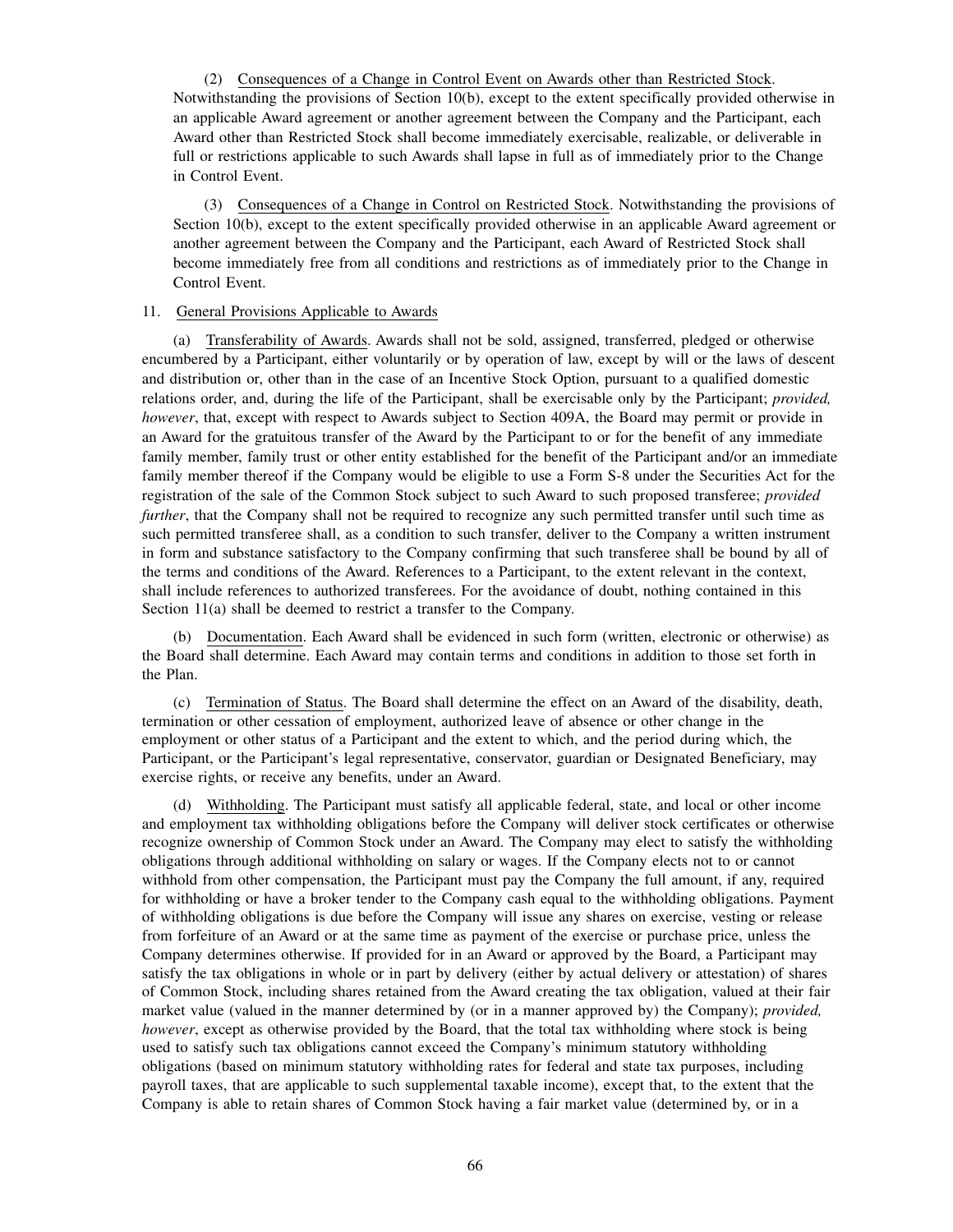manner approved by, the Company) that exceeds the statutory minimum applicable withholding tax without financial accounting implications or the Company is withholding in a jurisdiction that does not have a statutory minimum withholding tax, the Company may retain such number of shares of Common Stock (up to the number of shares having a fair market value equal to the maximum individual statutory rate of tax (determined by, or in a manner approved by, the Company)) as the Company shall determine in its sole discretion to satisfy the tax liability associated with any Award. Shares used to satisfy tax withholding requirements cannot be subject to any repurchase, forfeiture, unfulfilled vesting or other similar requirements.

(e) Amendment of Award. Except as otherwise provided in Sections 5(g) and 6(e) related to repricings, the Board may amend, modify or terminate any outstanding Award, including but not limited to, substituting therefor another Award of the same or a different type, changing the date of exercise or realization, and converting an Incentive Stock Option to a Nonstatutory Stock Option. The Participant's consent to such action shall be required unless (i) the Board determines that the action, taking into account any related action, does not materially and adversely affect the Participant's rights under the Plan or (ii) the change is permitted under Section 10.

(f) Conditions on Delivery of Stock. The Company will not be obligated to deliver any shares of Common Stock pursuant to the Plan or to remove restrictions from shares previously issued or delivered under the Plan until (i) all conditions of the Award have been met or removed to the satisfaction of the Company, (ii) in the opinion of the Company's counsel, all other legal matters in connection with the issuance and delivery of such shares have been satisfied, including any applicable securities laws and regulations and any applicable stock exchange or stock market rules and regulations, and (iii) the Participant has executed and delivered to the Company such representations or agreements as the Company may consider appropriate to satisfy the requirements of any applicable laws, rules or regulations.

(g) Acceleration. The Board may at any time provide that any Award shall become immediately exercisable in whole or in part, free from some or all restrictions or conditions or otherwise realizable in whole or in part, as the case may be.

# 12. Miscellaneous

(a) No Right To Employment or Other Status. No person shall have any claim or right to be granted an Award by virtue of the adoption of the Plan, and the grant of an Award shall not be construed as giving a Participant the right to continued employment or any other relationship with the Company. The Company expressly reserves the right at any time to dismiss or otherwise terminate its relationship with a Participant free from any liability or claim under the Plan, except as expressly provided in the applicable Award.

(b) No Rights As Stockholder; Clawback. Subject to the provisions of the applicable Award, no Participant or Designated Beneficiary shall have any rights as a stockholder with respect to any shares of Common Stock to be issued with respect to an Award until becoming the record holder of such shares. In accepting an Award under the Plan, the Participant agrees to be bound by any clawback policy that the Company has in effect or may adopt in the future.

(c) Effective Date and Term of Plan. The Plan shall become effective on the Effective Date. No Awards shall be granted under the Plan after the expiration of 10 years from the Effective Date, but Awards previously granted may extend beyond that date.

(d) Amendment of Plan. The Board may amend, suspend or terminate the Plan or any portion thereof at any time provided that (i) no amendment that would require stockholder approval under the rules of the national securities exchange on which the Company then maintains its primary listing may be made effective unless and until the Company's stockholders approve such amendment; and (ii) if the national securities exchange on which the Company then maintains its primary listing does not have rules regarding when stockholder approval of amendments to equity compensation plans is required (or if the Company's Common Stock is not then listed on any national securities exchange), then no amendment to the Plan (A) materially increasing the number of shares authorized under the Plan (other than pursuant to Section 4(d) or 10), (B) expanding the types of Awards that may be granted under the Plan, or (C) materially expanding the class of participants eligible to participate in the Plan shall be effective unless and until the Company's stockholders approve such amendment. In addition, if at any time the approval of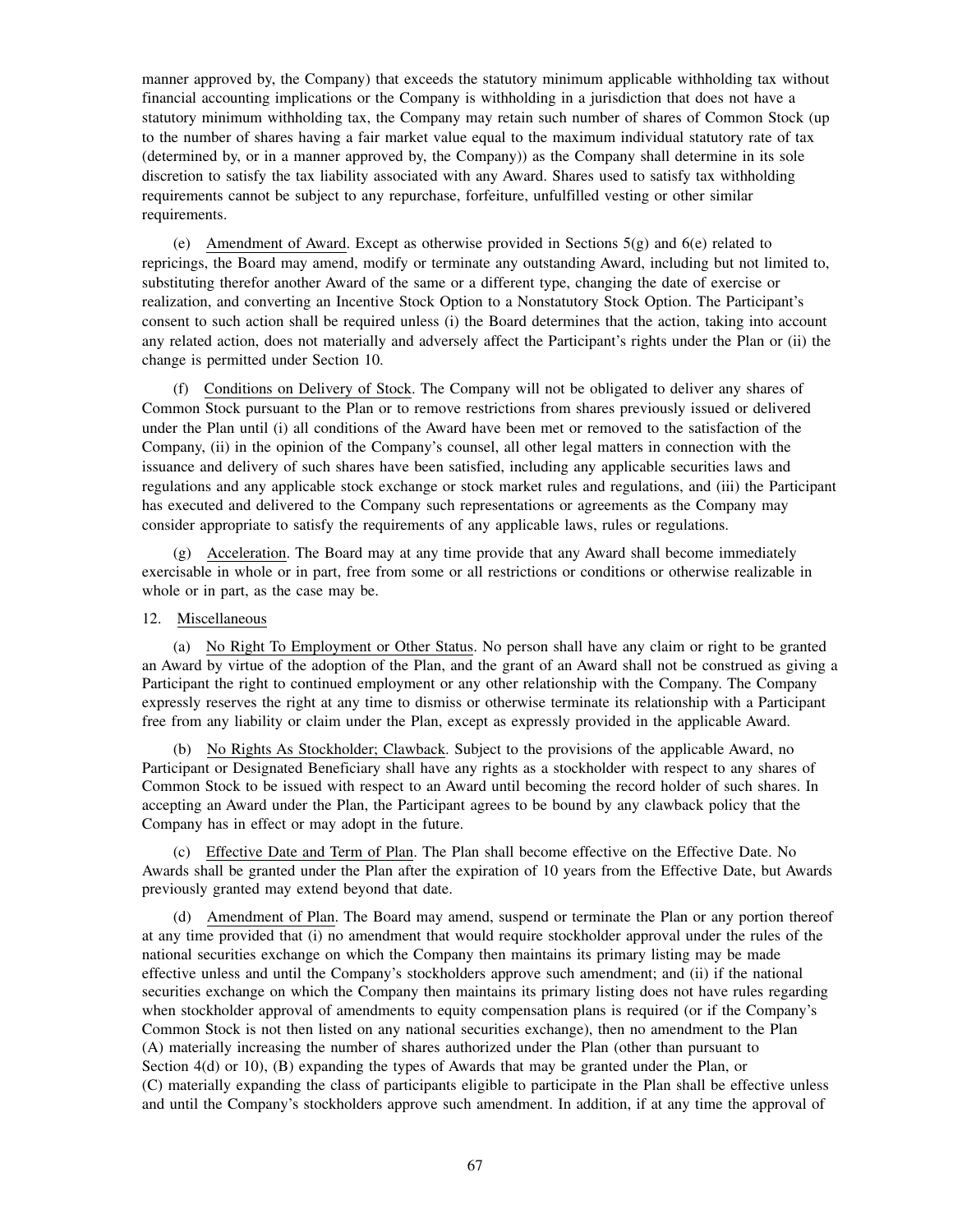the Company's stockholders is required as to any other modification or amendment under Section 422 of the Code or any successor provision with respect to Incentive Stock Options, the Board may not effect such modification or amendment without such approval. Unless otherwise specified in the amendment, any amendment to the Plan adopted in accordance with this Section 12(d) shall apply to, and be binding on the holders of, all Awards outstanding under the Plan at the time the amendment is adopted, provided the Board determines that such amendment, taking into account any related action, does not materially and adversely affect the rights of Participants under the Plan. No Award shall be made that is conditioned upon stockholder approval of any amendment to the Plan unless the Award provides that (i) it will terminate or be forfeited if stockholder approval of such amendment is not obtained within no more than 12 months from the date of grant and (2) it may not be exercised or settled (or otherwise result in the issuance of Common Stock) prior to such stockholder approval.

(e) Authorization of Sub-Plans (including for Grants to non-U.S. Employees). The Board may from time to time establish one or more sub-plans under the Plan for purposes of satisfying applicable securities, tax or other laws of various jurisdictions. The Board shall establish such sub-plans by adopting supplements to the Plan containing (i) such limitations on the Board's discretion under the Plan as the Board deems necessary or desirable or (ii) such additional terms and conditions not otherwise inconsistent with the Plan as the Board shall deem necessary or desirable. All supplements adopted by the Board shall be deemed to be part of the Plan, but each supplement shall apply only to Participants within the affected jurisdiction and the Company shall not be required to provide copies of any supplement to Participants in any jurisdiction which is not the subject of such supplement.

(f) Compliance with Section 409A of the Code. If and to the extent (i) any portion of any payment, compensation or other benefit provided to a Participant pursuant to the Plan in connection with his or her employment termination constitutes ''nonqualified deferred compensation'' within the meaning of Section 409A and (ii) the Participant is a specified employee as defined in Section  $409A(a)(2)(B)(i)$  of the Code, in each case as determined by the Company in accordance with its procedures, by which determinations the Participant (through accepting the Award) agrees that he or she is bound, such portion of the payment, compensation or other benefit shall not be paid before the day that is six months plus one day after the date of ''separation from service'' (as determined under Section 409A) (the ''*New Payment Date*''), except as Section 409A may then permit. The aggregate of any payments that otherwise would have been paid to the Participant during the period between the date of separation from service and the New Payment Date shall be paid to the Participant in a lump sum on such New Payment Date, and any remaining payments will be paid on their original schedule.

The Company makes no representations or warranty and shall have no liability to the Participant or any other person if any provisions of or payments, compensation or other benefits under the Plan are determined to constitute nonqualified deferred compensation subject to Section 409A but do not to satisfy the conditions of that section.

(g) Limitations on Liability. Notwithstanding any other provisions of the Plan, no individual acting as a director, officer, employee or agent of the Company will be liable to any Participant, former Participant, spouse, beneficiary, or any other person for any claim, loss, liability, or expense incurred in connection with the Plan, nor will such individual be personally liable with respect to the Plan because of any contract or other instrument he or she executes in his or her capacity as a director, officer, employee or agent of the Company. The Company will indemnify and hold harmless each director, officer, employee or agent of the Company to whom any duty or power relating to the administration or interpretation of the Plan has been or will be delegated, against any cost or expense (including attorneys' fees) or liability (including any sum paid in settlement of a claim with the Board's approval) arising out of any act or omission to act concerning the Plan unless arising out of such person's own fraud or bad faith.

(h) Governing Law. The provisions of the Plan and all Awards made hereunder shall be governed by and interpreted in accordance with the laws of the State of Delaware, excluding choice-of-law principles of the law of such state that would require the application of the laws of a jurisdiction other than the State of Delaware.

> *Approved by the Board of Directors — 12 March 2019 Approved by the Stockholders — 13 June 2019*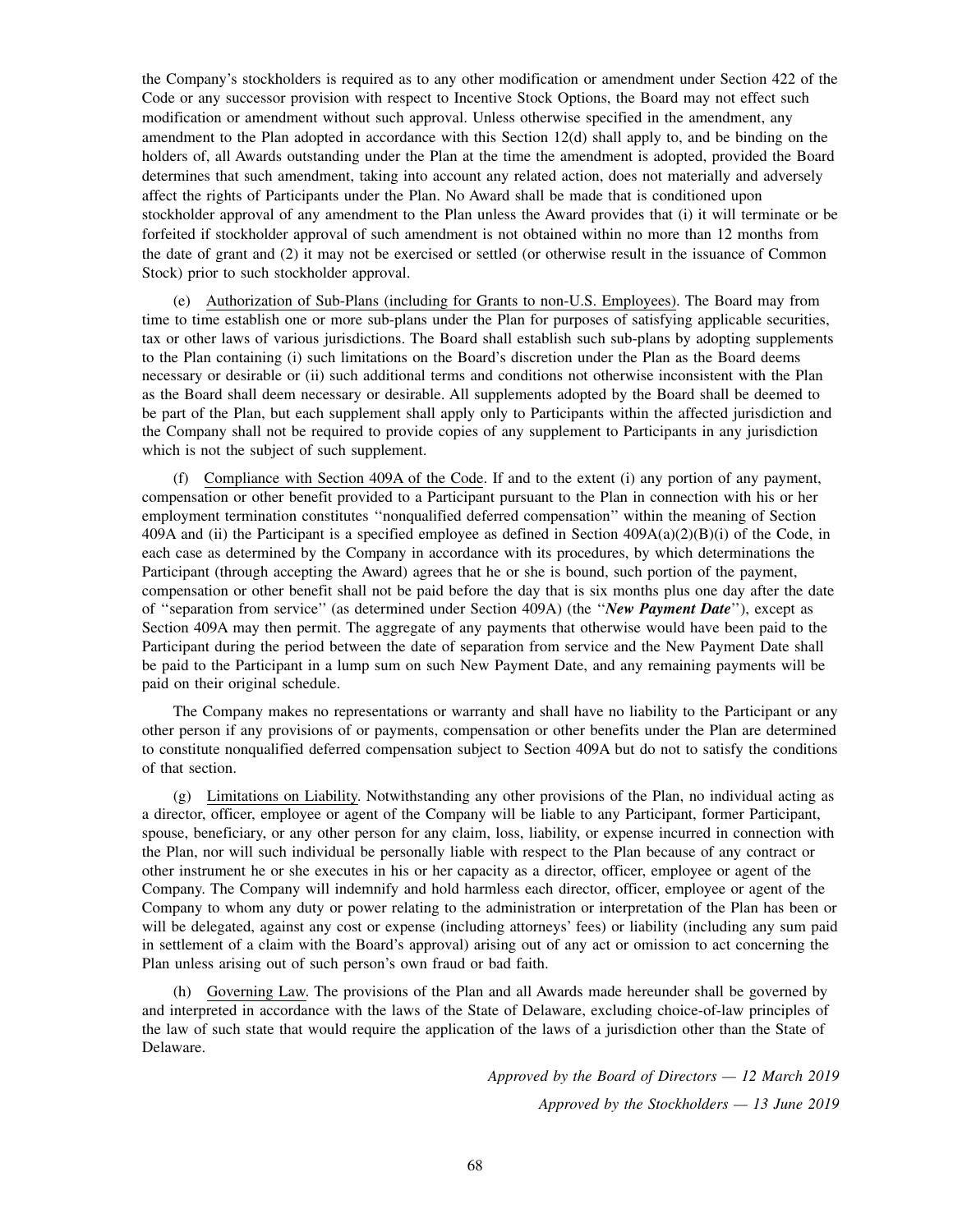## **AMENDMENT NO. 1 TO 2019 STOCK INCENTIVE PLAN OF INFINITY PHARMACEUTICALS, INC.**

The 2019 Equity Incentive Plan, as amended (the ''Plan'') of Infinity Pharmaceuticals, Inc. is hereby amended as follows:

1. Section 4(c) of the Plan is hereby deleted and new Sections 4(c) is inserted in lieu thereof which shall read as follows:

''(c) Awards to Non-Employee Directors.

1. Initial Grant. Upon the commencement of service on the Board by any individual who is not then an employee of the Company or any subsidiary of the Company, such person shall automatically be granted a Nonstatutory Stock Option (as defined below) to purchase 90,000 shares of Common Stock (subject to (i) adjustment under Sections  $4(c)(5)$ ,  $4(c)(6)$  and 10 and (ii) the limitations set forth in Section  $4(b)$ ).

2. Annual Grant. On the date of each annual meeting of stockholders of the Company, each member of the Board of Directors of the Company who is both serving as a director of the Company immediately prior to and immediately following such annual meeting and who is not then an employee of the Company or any of its subsidiaries, shall automatically be granted a Nonstatutory Stock Option to purchase 45,000 shares of Common Stock (subject to (i) adjustment under Sections 4(c)(5), 4(c)(6) and 10 and (ii) the limitations set forth in Section 4(b)); provided, however, that a director shall not be eligible to receive an option grant under this Section  $4(c)(2)$  unless such director served on the Board on the last day of the immediately preceding calendar year.

3. Additional Grants. Upon the commencement of service in the following positions by any individual who is not then an employee of the Company or any of its subsidiaries, and each anniversary thereafter that such individual is continuing to serve in such position, such person shall automatically be granted a Nonstatutory Stock Option to purchase the number of shares of Common Stock (subject to (i) adjustment under Sections  $4(c)(5)$ ,  $4(c)(6)$  and 10 and (ii) the limitations set forth in Section  $4(b)$ ) indicated below:

(A) if the individual serves as chair of the Board, a Nonstatutory Stock Option to purchase 12,000 shares of Common Stock; and

(B) if the individual serves as lead outside director of the Board and is not also chair of the Board, a Nonstatutory Stock Option to purchase 10,000 shares of Common Stock.

4. Terms of Director Options. Options granted under this Section 4(c) shall (i) have an exercise price equal to the Grant Date Fair Market Value of the Common Stock (as defined below), (ii) vest in equal quarterly installments (with respect to one-eighth (1/8th) of the shares subject to the Option grant in the case of Initial Grants under Section  $4(c)(1)$  and with respect to one-fourth (1/4th) of the shares subject to the option grant in the case of Annual Grants and Additional Grants under Sections  $4(c)(2)$  and (3) respectively) on the last day of each calendar quarter provided that the individual is serving on the Board or in the positions listed in Section  $4(c)(3)$ , as applicable, on such date, provided that no additional vesting shall take place after the Participant ceases to serve as a director and further provided that the Options granted under this Section 4(c) shall immediately vest in the case of death, disability or change in control, (iii) expire on the earlier of 10 years from the date of grant or one year following cessation of service on the Board and (iv) contain such other terms and conditions as the Board shall determine.

5. Board Discretion. The Board retains specific authority to increase or decrease from time to time the number of shares subject to the Options granted under this Section 4(c).

6. Non-Exclusive Grants. The Board retains the specific authority to grant other Awards in addition to or in lieu of some or all of the Options provided for in this Section 4(c).''

Except as set forth above, the remainder of the Plan remains in full force and effect.

*Adopted by the Board of Directors on March 25, 2022*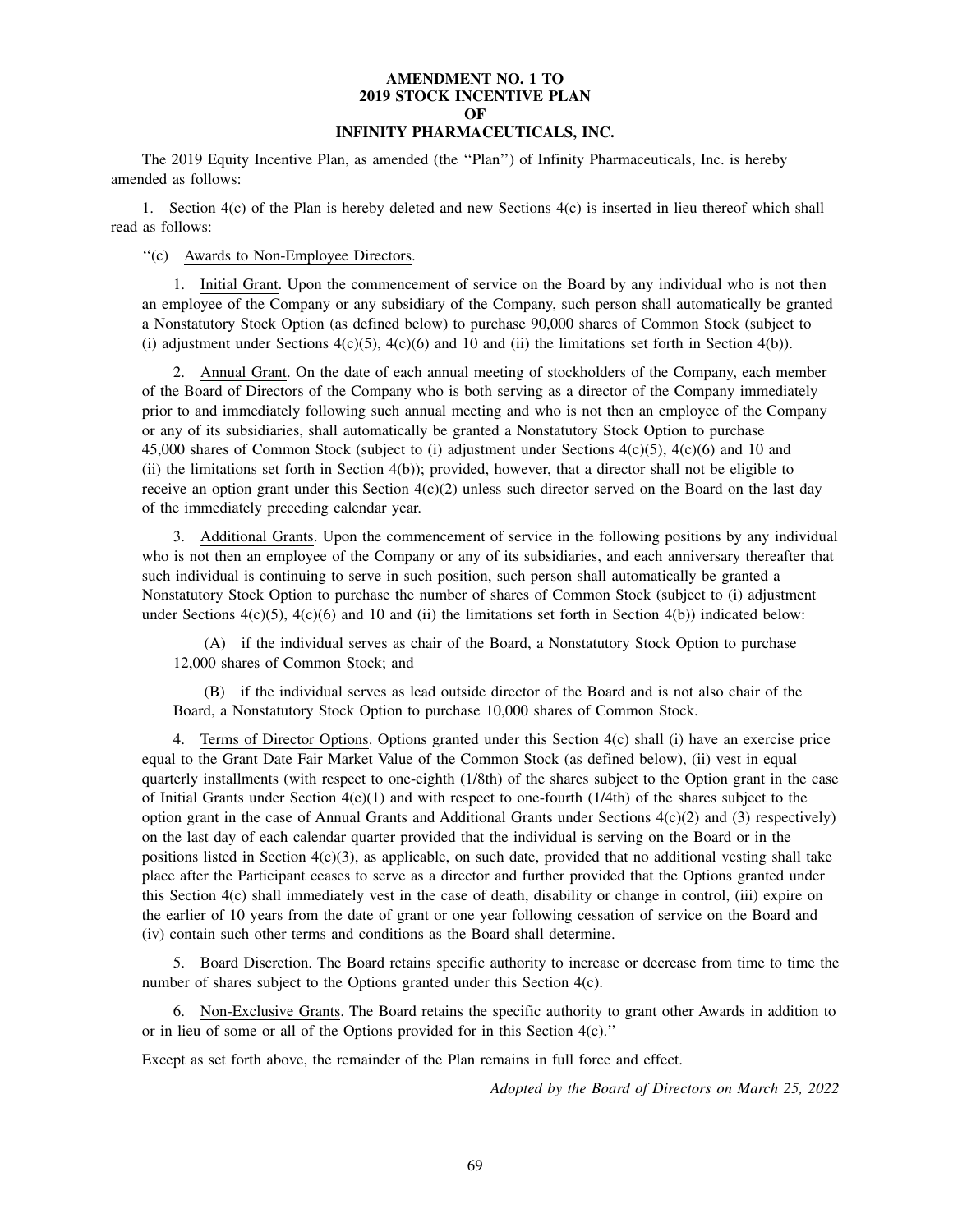## **AMENDMENT NO. 2 TO 2019 STOCK INCENTIVE PLAN OF INFINITY PHARMACEUTICALS, INC.**

The 2019 Stock Incentive Plan, as amended (the ''Plan'') of Infinity Pharmaceuticals, Inc. is hereby amended as follows:

1. Section  $4(a)(1)$  of the Plan is hereby deleted and a new Section  $4(a)(1)$  is inserted in lieu thereof which shall read as follows:

## ''4. Stock Available for Awards

(a) Number of Shares; Share Counting.

(1) Authorized Number of Shares. Subject to adjustment under Section 10, Awards may be made under the Plan for up to a number of shares of common stock, \$0.01 par value per share, of the Company (the ''Common Stock''), as is equal to the sum of:

(A) 12,300,000 shares of Common Stock; and

(B) such additional number of shares of Common Stock (up to 9,561,971 shares) as is equal to the sum of (x) the number of shares of Common Stock reserved for issuance under the Company's 2010 Stock Incentive Plan, as amended (the ''**2010 Plan**'') that remain available for grant under the 2010 Plan immediately prior to the date that the Plan is approved by the Company's stockholders (the ''**Effective Date**'') and (y) the number of shares of Common Stock subject to awards granted under the 2010 Plan and under the Company's 2000 Stock Incentive Plan, as amended (the "2000 Plan") which awards expire, terminate or are otherwise surrendered, cancelled, forfeited or repurchased by the Company at their original issuance price pursuant to a contractual repurchase right (subject, however, in the case of Incentive Stock Options to any limitations under the Code). For the avoidance of doubt, (i) to the extent a share that was subject to an award granted under the 2010 Plan that counted as one share is returned to the Plan pursuant to this Section  $4(a)(1)(B)$ , each applicable share reserve will be credited with one share and (ii) to the extent that a share that was subject to an award granted under the 2010 Plan that counted as 1.35 shares is returned to the Plan pursuant to this Section  $4(a)(1)(B)$ , each applicable share reserve will be credited with 1.35 shares.

Any or all of which Awards may be in the form of Incentive Stock Options (as defined in Section 5(b)). Shares of Common Stock issued under the Plan may consist in whole or in part of authorized but unissued shares or treasury shares.''

Except as set forth above, the remainder of the Plan remains in full force and effect.

*Approved by the Board of Directors – April 14, 2022*

*[Approved by the Stockholders ]*